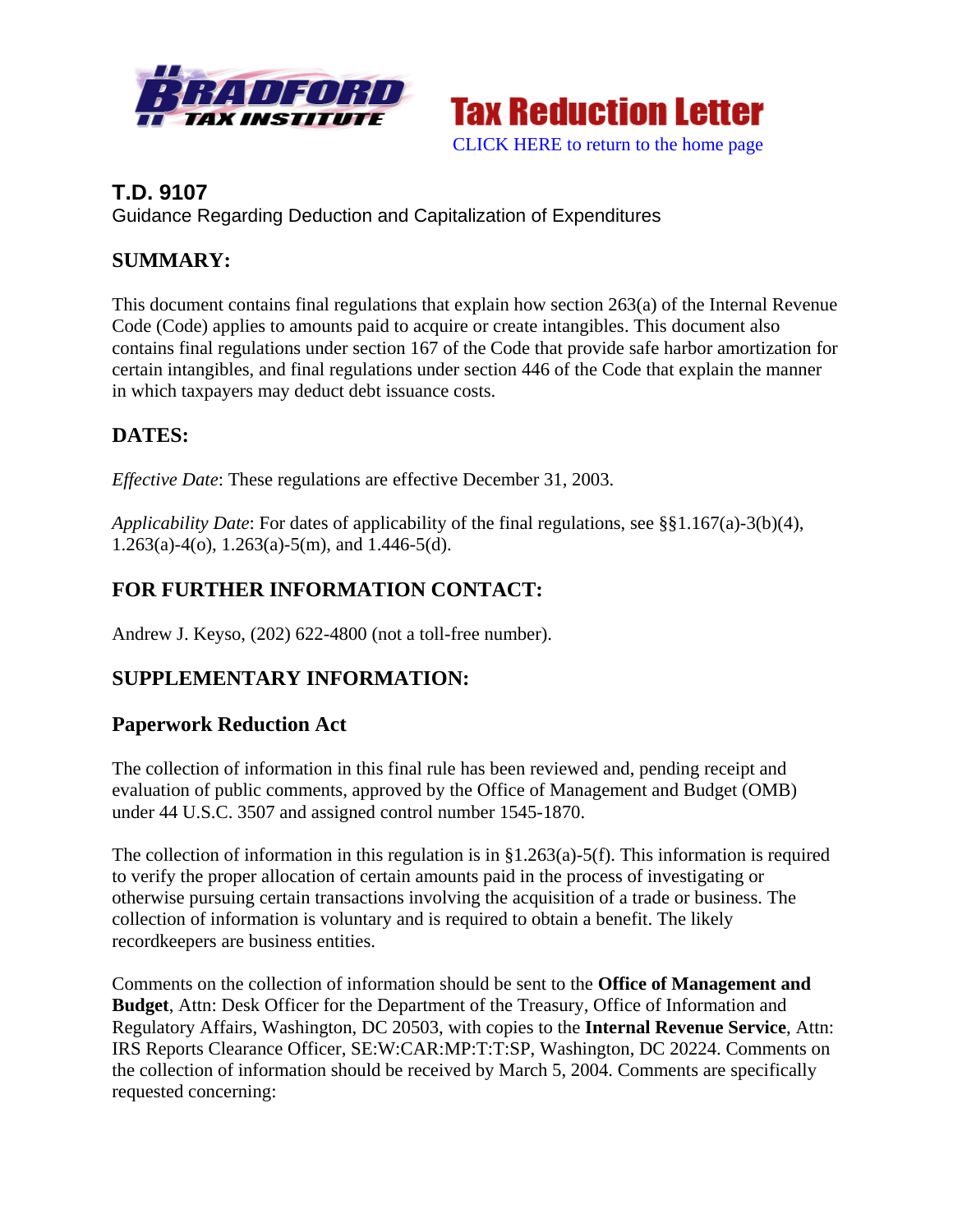Whether the collection of information is necessary for the proper performance of the functions of the Internal Revenue Service, including whether the information will have practical utility;

The accuracy of the estimated burden associated with the collection of information (see below);

How the quality, utility, and clarity of the information to be collected may be enhanced;

How the burden of complying with the collection of information may be minimized, including through the application of automated collection techniques or other forms of information technology; and

Estimates of capital or start-up costs and costs of operation, maintenance, and purchase of service to provide information.

Estimated total annual recordkeeping burden: 3,000 hours.

Estimated average annual burden hours per recordkeeper: 1 hour.

Estimated number of recordkeepers: 3,000.

An agency may not conduct or sponsor, and a person is not required to respond to, a collection of information unless it displays a valid control number assigned by the Office of Management and Budget.

Books or records relating to a collection of information must be retained as long as their contents may become material in the administration of any internal revenue law. Generally, tax returns and tax return information are confidential, as required by 26 U.S.C. 6103.

#### **Background**

On January 24, 2002, the IRS and Treasury Department published an advance notice of proposed rulemaking in the **Federal Register** (REG-125638-01, published in the Bulletin as Announcement 2002-9, 2002-1 C.B. 536 [67 FR 3461]) announcing an intention to provide guidance on the extent to which section  $263(a)$  of the Internal Revenue Code (Code) requires taxpayers to capitalize amounts paid to acquire, create, or enhance intangible assets. A notice of proposed rulemaking was published in the **Federal Register** (REG-125638-01, 2003-1 C.B. 373 [67 FR 77701]) on December 19, 2002, proposing regulations under section 263(a) (relating to the capitalization requirement), section 167 (relating to safe harbor amortization) and section 446 (relating to the allocation of debt issuance costs). A public hearing was held on April 22, 2003. In addition, written comments responding to the notice of proposed rulemaking were received. After consideration of a ll of the public comments, the proposed regulations are adopted as revised by this Treasury decision. The revisions are discussed below.

#### **Explanation of Provisions**

#### **I.** *Format of the Final Regulations*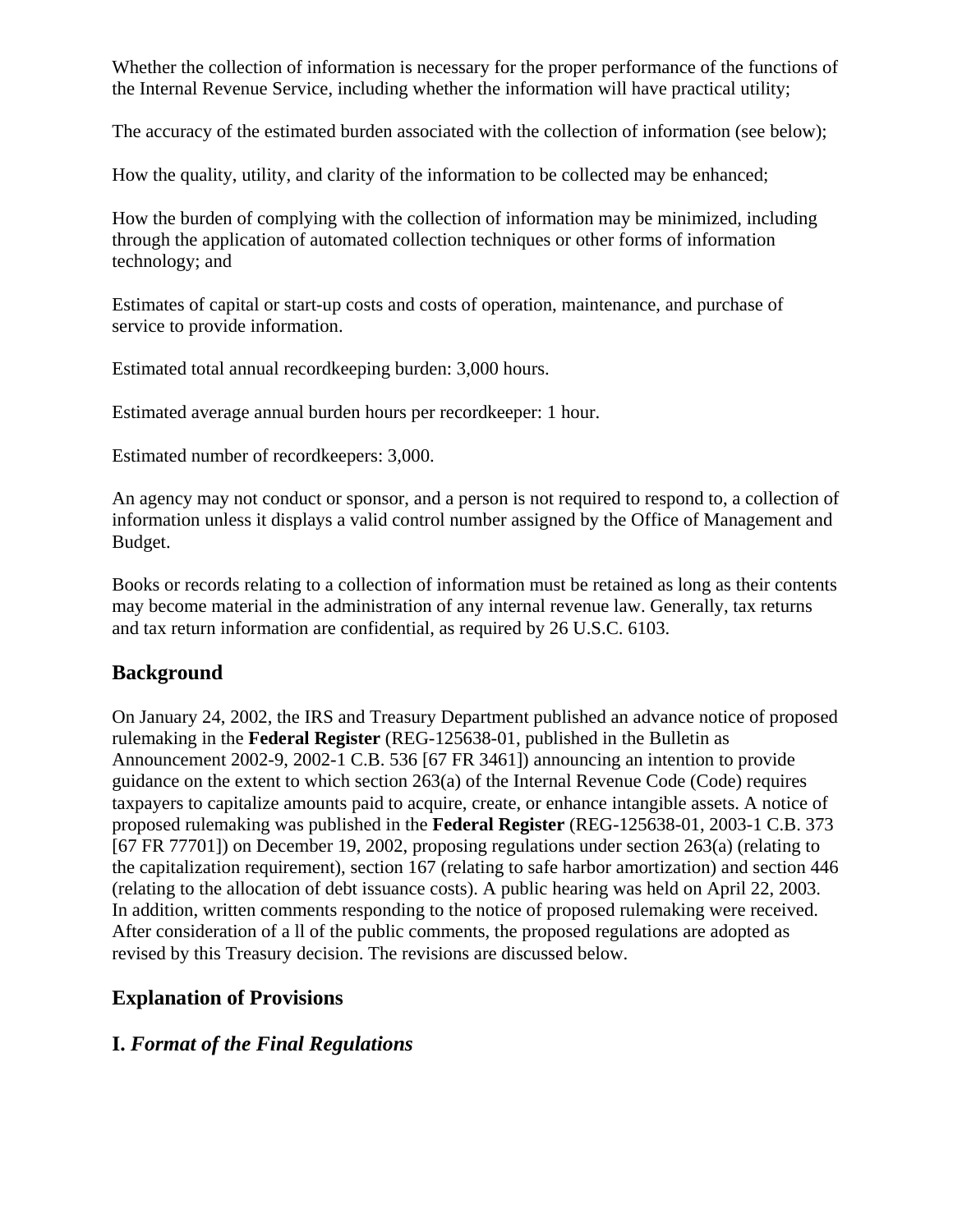The final regulations modify the format of the proposed regulations. The final regulations retain in §1.263(a)-4 the rules requiring capitalization of amounts paid to acquire or create intangibles and amounts paid to facilitate the acquisition or creation of intangibles. However, the rules requiring capitalization of amounts paid to facilitate an acquisition of a trade or business, a change in the capital structure of a business entity, and certain other transactions are contained in a new §1.263(a)-5. Dividing the rules into two sections enabled the IRS and Treasury Department to apply some of the simplifying conventions in the proposed regulations to certain acquisitions of tangible assets in §1.263(a)-5, while limiting the application of §1.263(a)-4 to costs of acquiring and creating intangibles. The format of the final regulations contained in §§1.446-5 and 1.167(a)-3 is essentially unchanged from the format of the proposed version of these regulations.

## **II.** *Explanation and Summary of Comments Concerning §1.263(a)-4*

## **A.** *General principle of capitalization*

The final regulations identify categories of intangibles for which capitalization is required. As in the proposed regulations, the final regulations provide that an amount paid to acquire or create an intangible not otherwise required to be capitalized by the regulations is not required to be capitalized on the ground that it produces significant future benefits for the taxpayer, unless the IRS publishes guidance requiring capitalization of the expenditure. If the IRS publishes guidance requiring capitalization of an expenditure that produces future benefits for the taxpayer, such guidance will apply prospectively. While most commentators support this approach, some commentators expressed concerns that this approach, particularly the prospective nature of future guidance, will permit taxpayers to deduct expenditures that should properly be capitalized. The IRS and Treasury Department continue to believe that the capitalization principles in the regulations strike an appropriate balance between the c apitalization provisions of the Code and the ability of taxpayers and IRS personnel to administer the law, and are a reasonable means of enforcing the requirements of section 263(a).

The final regulations change the general principle of capitalization in three respects from the proposed regulations. First, §1.263(a)-4 of the final regulations does not include the rule requiring capitalization of amounts paid to facilitate a "restructuring or reorganization of a business entity or a transaction involving the acquisition of capital, including a stock issuance, borrowing, or recapitalization." As noted above, the rules requiring taxpayers to capitalize amounts paid to facilitate these types of transactions are now contained in §1.263(a)-5.

Second, the final regulations eliminate the word "enhance" from portions of the general principle. Commentators expressed concerns that the use of the term "enhance" would require capitalization in unintended circumstances. For example, if a taxpayer acquires goodwill as part of the acquisition of a trade or business, future expenditures to maintain the reputation of the trade or business arguably could constitute amounts paid to "enhance" the acquired goodwill. The final regulations remove the word "enhance" in favor of more specifically identifying the types of enhancement for which capitalization is appropriate. For example, the final regulations modify the proposed regulations to provide that a taxpayer must capitalize an amount paid to "upgrade" its rights under a membership or a right granted by a government agency.

Third, the final regulations eliminate the use of, and the definition of, the term "intangible asset" that was contained in the proposed regulations. This change was made in an effort to aid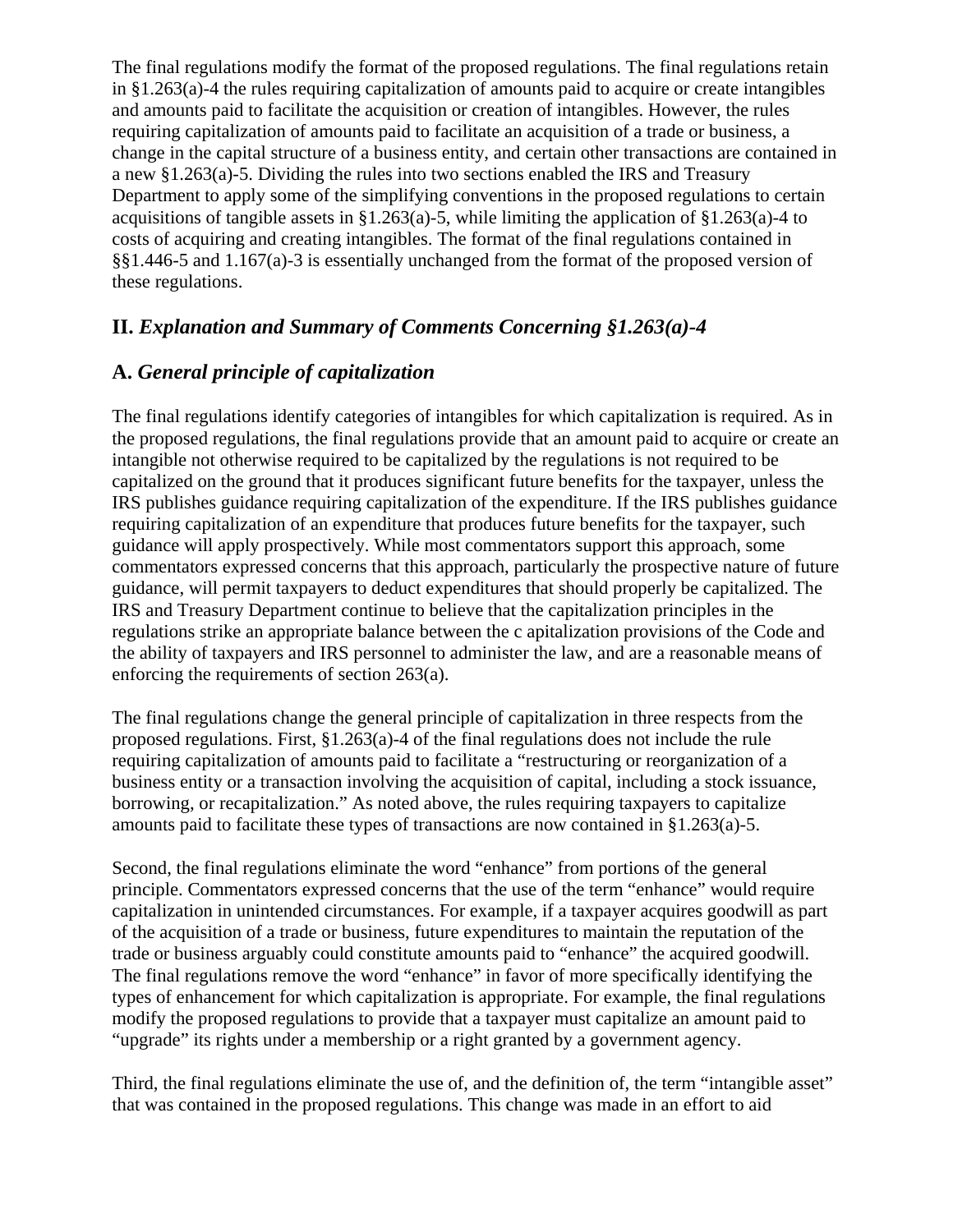readability. The final regulations simply identify categories of "intangibles" for which amounts are required to be capitalized.

The final regulations clarify that nothing in  $\S1.263(a)$ -4 changes the treatment of an amount that is specifically provided for under any other provision of the Code (other than section 162(a) or 212) or regulations thereunder. Thus, where another section of the Code (or regulations under that section) prescribes a specific treatment of an amount, the provisions of that section apply and not the rules contained in these final regulations. For example, where the treatment of an insurance company's policy acquisition expenses is prescribed by sections 848 and 197(f)(5) of the Code, those sections apply and not these final regulations. Similarly, capitalization is not required under the final regulations for expenditures that are deductible under section 174.

The general definition of a separate and distinct intangible asset in paragraph (b)(3) of the final regulations is unchanged from the proposed regulations, except to clarify that a separate and distinct intangible asset must be intrinsically capable of being sold, transferred, or pledged (ignoring any restrictions imposed on assignability) separate and apart from a trade or business. The final regulations also clarify that a fund is treated as a separate and distinct intangible asset of the taxpayer if amounts in the fund may revert to the taxpayer.

In addition, the application of the separate and distinct intangible asset definition to specific intangibles has been further limited in the final regulations. The final regulations provide that an amount paid to create a package design, computer software or an income stream from the performance of services under a contract is not treated as an amount that creates a separate and distinct intangible asset. For a further discussion of issues pertaining to computer software, see the discussion in Part II.H. of this Preamble titled "Computer software issues." In addition, examples are added to paragraph (l) of the final regulations to clarify that product launch costs and stocklifting costs do not create a separate and distinct intangible asset.

# **B.** *Clear reflection of income*

Commentators questioned how the regulations interact with the clear reflection of income requirement of section 446(b) and whether the IRS would argue that an expenditure that is not required to be capitalized by the regulations should nonetheless be capitalized on the ground that deduction of the expenditure does not clearly reflect income under section 446. If an amount paid to acquire or create an intangible is not required to be capitalized by another provision of the Code or regulations thereunder or by the final regulations or in subsequent published guidance, the IRS will not argue that the clear reflection of income requirement of section 446(b) and the regulations thereunder necessitates capitalization.

## **C.** *Intangibles acquired from another*

The final regulations retain the requirement of the proposed regulations that a taxpayer must capitalize amounts paid to another party to acquire any intangible from that party in a purchase or similar transaction. Like the proposed regulations, the final regulations provide a nonexclusive list of intangibles for which capitalization is required. To further clarify that the list is illustrative, the final regulations modify the introductory language to specifically state that the list contains "examples" of intangibles within the scope of paragraph (c).

## **D.** *Created intangibles*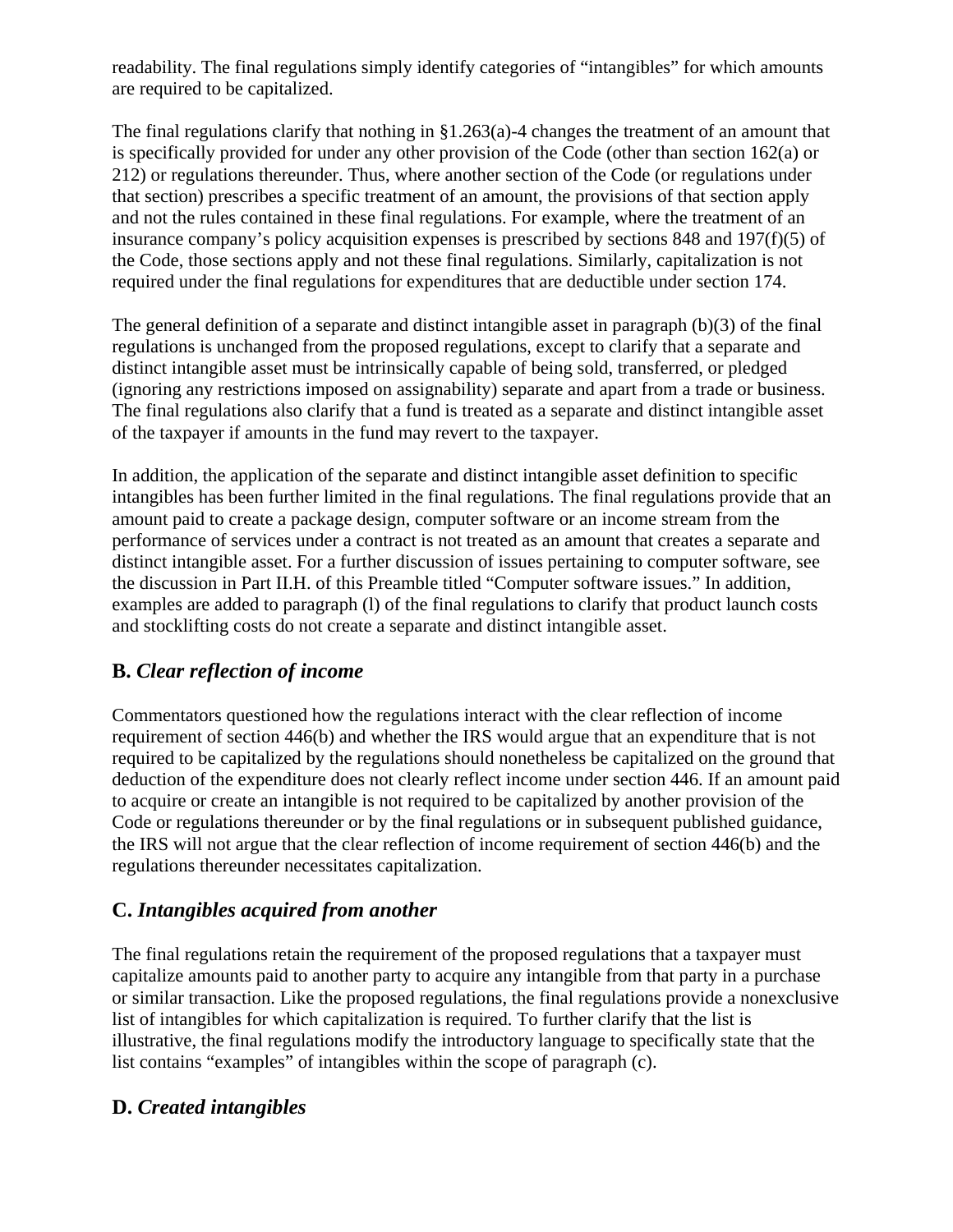## **1. In General**

The final regulations retain the eight categories of created intangibles contained in the proposed regulations. As discussed above, the final regulations eliminate the term "enhance" from the general principle. Instead, as described below, several of the categories of created intangibles are revised to more specifically identify the types of enhancements for which capitalization is required.

A commentator noted that the approach adopted in the regulations of defining categories of intangibles may be subject to abuse if taxpayers seek to deduct expenditures based on immaterial distinctions between those expenditures and expenditures included in the listed categories. To address this concern, the final regulations contain a rule providing that the determination of whether an amount is paid to create an intangible identified in the final regulations is made based on all of the facts and circumstances, disregarding distinctions between the labels used in the regulations to describe the intangible and the labels used by the taxpayer and other parties to describe the transaction. The IRS and Treasury Department intend to construe broadly the categories of intangibles identified in the regulations in response to any narrow technical arguments that an intangible created by the taxpayer is not literally described in the categories. For example, a taxpayer that obtains what is, in substance, a mem bership in an organization cannot avoid capitalization under paragraph (d)(4) of the final regulations by arguing that the right is titled an "admission" or that the right explicitly provides the taxpayer a "participation right" but not a membership.

## **2. Financial Interests**

The final regulations require taxpayers to capitalize an amount paid to another party to create, originate, enter into, renew or renegotiate with that party certain financial interests. The final regulations retain the categories of financial interests contained in the proposed regulations, with minor modifications.

The final regulations eliminate the rule contained in paragraph  $(d)(2)(ii)$  of the proposed regulations providing that capitalization is not required for an amount paid to create or originate an option or forward contract if the amount is allocable to property required to be provided or acquired by the taxpayer prior to the end of the taxable year in which the amount is paid. This rule was unnecessary and was incorrectly read by some commentators to suggest that taxpayers could immediately deduct amounts paid to create or originate an option or forward contract. The final regulations clarify the treatment of these amounts.

# **3. Prepaid Expenses**

The final regulations retain the rule contained in the proposed regulations. The reference to "benefits to be received in the future" has been deleted to avoid any implication of a "significant future benefits" test. No comments were received suggesting changes to the rule.

## **4. Certain Memberships and Privileges**

The final regulations retain the rule contained in the proposed regulations, but clarify that capitalization also is required if a taxpayer renegotiates or upgrades a membership or privilege.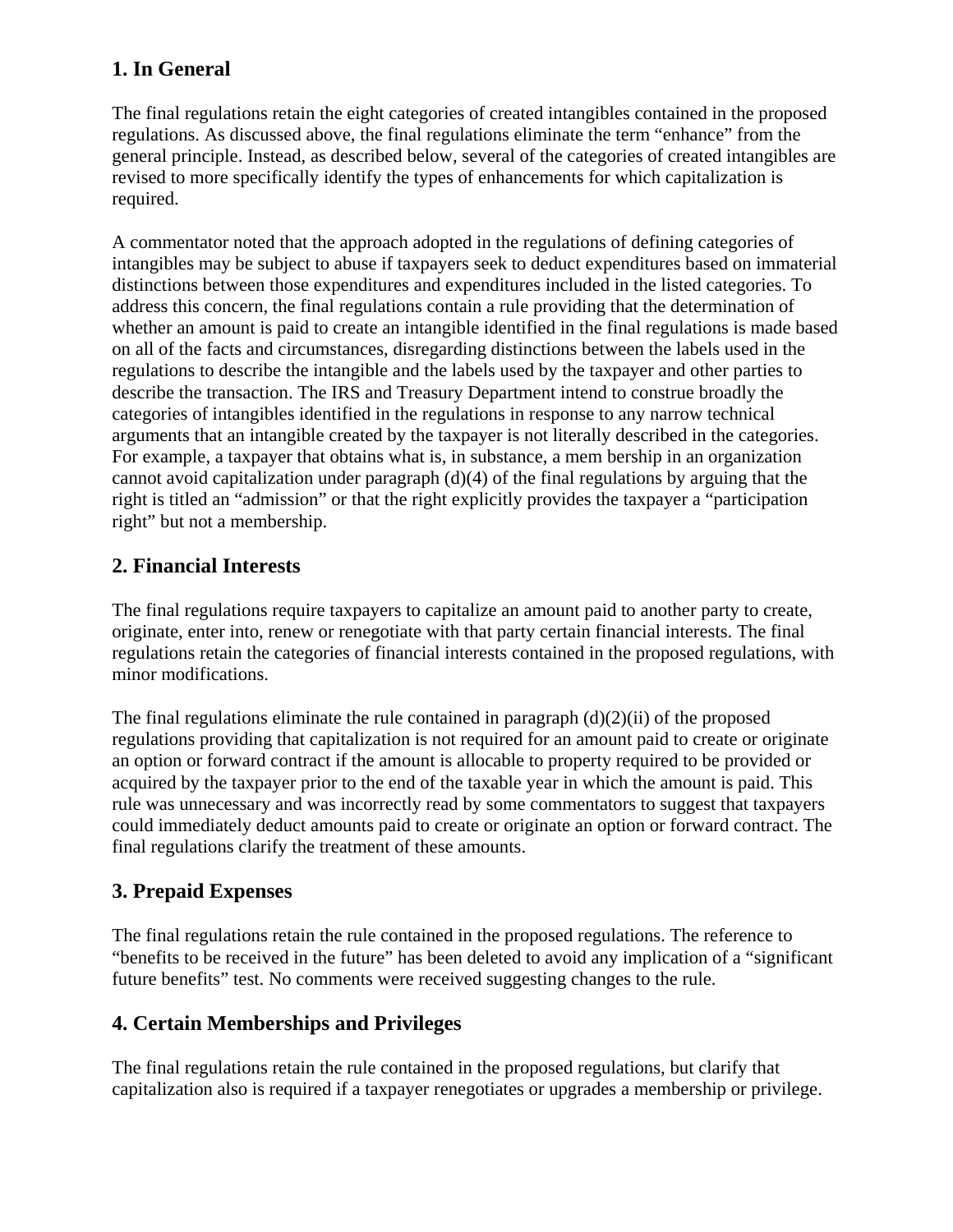The final regulations also modify an example contained in the proposed regulations that does not address the implications of section 274(a)(3) and unintentionally implies that an amount paid to obtain membership in a social club is required to be capitalized under the regulations. The revised example addresses an amount paid to obtain a membership in a trade association.

## **5. Certain Rights Obtained From a Governmental Agency**

The final regulations retain the rule contained in the proposed regulations, but clarify that capitalization also is required if a taxpayer renegotiates or upgrades its rights. For example, a holder of a business license that pays an amount to upgrade its license, enabling it to sell additional types of products or services, must capitalize that amount.

Several commentators questioned whether an amount paid to a government agency to obtain a patent from that agency is required to be capitalized under this rule if section 174 applies to the amount. As previously discussed, the regulations do not affect the treatment of an expenditure under other provisions of the Code. Accordingly, an amount paid to a government agency to obtain a patent from that agency is not required to be capitalized under the final regulations if the amount is deductible under section 174.

## **6. Certain Contract Rights**

The final regulations retain the rules contained in the proposed regulations regarding capitalization of amounts paid to enter into certain agreements. In addition, the final regulations clarify that taxpayers must capitalize amounts paid to another party to create, originate, enter into, renew, or renegotiate with that party an agreement not to acquire additional ownership interests in the taxpayer (*i.e.*, a standstill agreement). The IRS and Treasury Department believe that the benefits obtained by the taxpayer from a standstill agreement are similar to the benefits that result from other agreements identified in the rule and that capitalization is therefore appropriate. The rule does not apply to a standstill agreement governed by another provision of the Code, such as section 162(k). An example has been added to the final regulations to illustrate the application of this rule. The final regulations also clarify that a taxpayer must capitalize costs that facilitate the creati on of an annuity, endowment contract or insurance contract that does not have or provide for cash value (*e.g.*, a comprehensive liability policy or a property and casualty policy) if the taxpayer is the covered party under the contract.

The final regulations add three rules to address public comments that capitalization is not appropriate if the taxpayer has only a hope or expectation that a customer or supplier will begin or continue a business relationship with the taxpayer. First, the final regulations provide that amounts paid with the mere hope or expectation of developing or maintaining a business relationship are not required to be capitalized, provided the amount is not contingent on the origination, renewal or renegotiation of an agreement. The IRS and Treasury Department believe that amounts that are contingent on the origination, renewal or renegotiation of an agreement are properly capitalized as amounts paid to originate, renew or renegotiate the agreement. Second, the final regulations provide that an agreement does not provide a "right" to provide services if the agreement merely provides that the taxpayer will stand ready to provide services if requested, but places no obligation on another party to reque st or pay for the taxpayer's services. Third, the final regulations provide that an agreement that may be terminated at will by the other party (or parties) to the agreement prior to the expiration of the period prescribed by the "12-month rule" does not constitute an agreement providing the taxpayer the right to use property or provide (or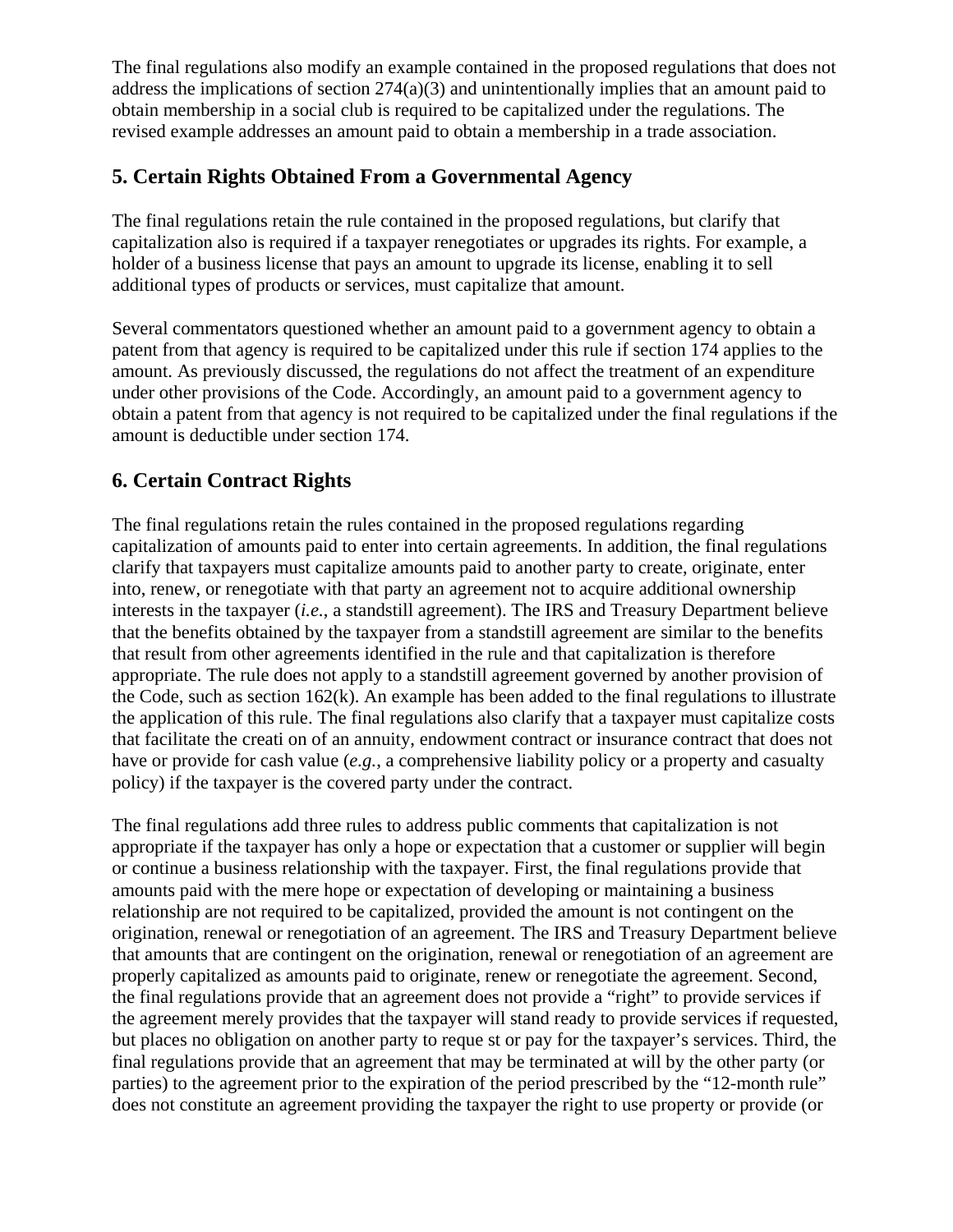receive) services. However, where the other party (or parties) to the agreement is economically compelled not to terminate the agreement prior to the expiration of the period prescribed by the "12-month rule" in the regulations, then the agreement is not considered to be an agreement that may be terminated at will. Several examples are added to the final regulations to illustrate the application of these rules.

The final regulations also clarify the meaning of "renegotiate." Under the final regulations, a taxpayer is treated as renegotiating an agreement if the terms of the agreement are modified. In addition, a taxpayer is treated as renegotiating an agreement if the taxpayer enters into a new agreement with the same party (or substantially the same parties) to a terminated agreement, the taxpayer could not cancel the terminated agreement without the agreement of the other party (or parties), and the other party (or parties) would not have agreed to the cancellation unless the taxpayer entered into the new agreement. See *U.S. Bancorp v. Commissioner*, 111 T.C. 231 (1998).

The final regulations retain the \$5,000 *de minimis* rule contained in the proposed regulations. In addition, the final regulations provide that, if an amount is paid in the form of property, the property is valued at its fair market value at the time of the payment for purposes of determining whether the *de minimis* rule applies. The final regulations also retain the pooling method for de minimis costs of creating similar agreements. See Part II.G. of this Preamble titled "Safe harbor pooling methods" for a further explanation of rules pertaining to pooling.

## **7. Certain Contract Terminations**

The final regulations retain the rule contained in the proposed regulations. No comments were received suggesting changes to the rule. The final regulations, however, clarify that the contract termination provisions do not apply to amounts paid to terminate a transaction subject to §1.263(a)-5. See Part III of this Preamble ("Explanation and Summary of Comments Concerning §1.263(a)-5") for a discussion of the treatment of amounts paid to terminate a transaction described in  $\S 1.263(a) - 5$ .

## **8. Benefits Arising From the Provision, Production, or Improvement of Real Property**

The final regulations retain the rule contained in the proposed regulations, but clarify that the exceptions to the rule apply only to the extent the taxpayer receives fair market value consideration for the real property.

## **9. Defense or Perfection of Title to Intangible Property**

The final regulations retain the rule contained in the proposed regulations. No comments were received suggesting changes to the rule. The final regulations clarify that amounts paid to another party to terminate an agreement permitting that party to purchase the taxpayer's intangible property or to terminate a transaction described in §1.263(a)-5 are not treated as amounts paid to defend or perfect title. See Part III of this Preamble ("Explanation and Summary of Comments Concerning §1.263(a)-5") for a discussion of the treatment of amounts paid to terminate a transaction described in §1.263(a)-5.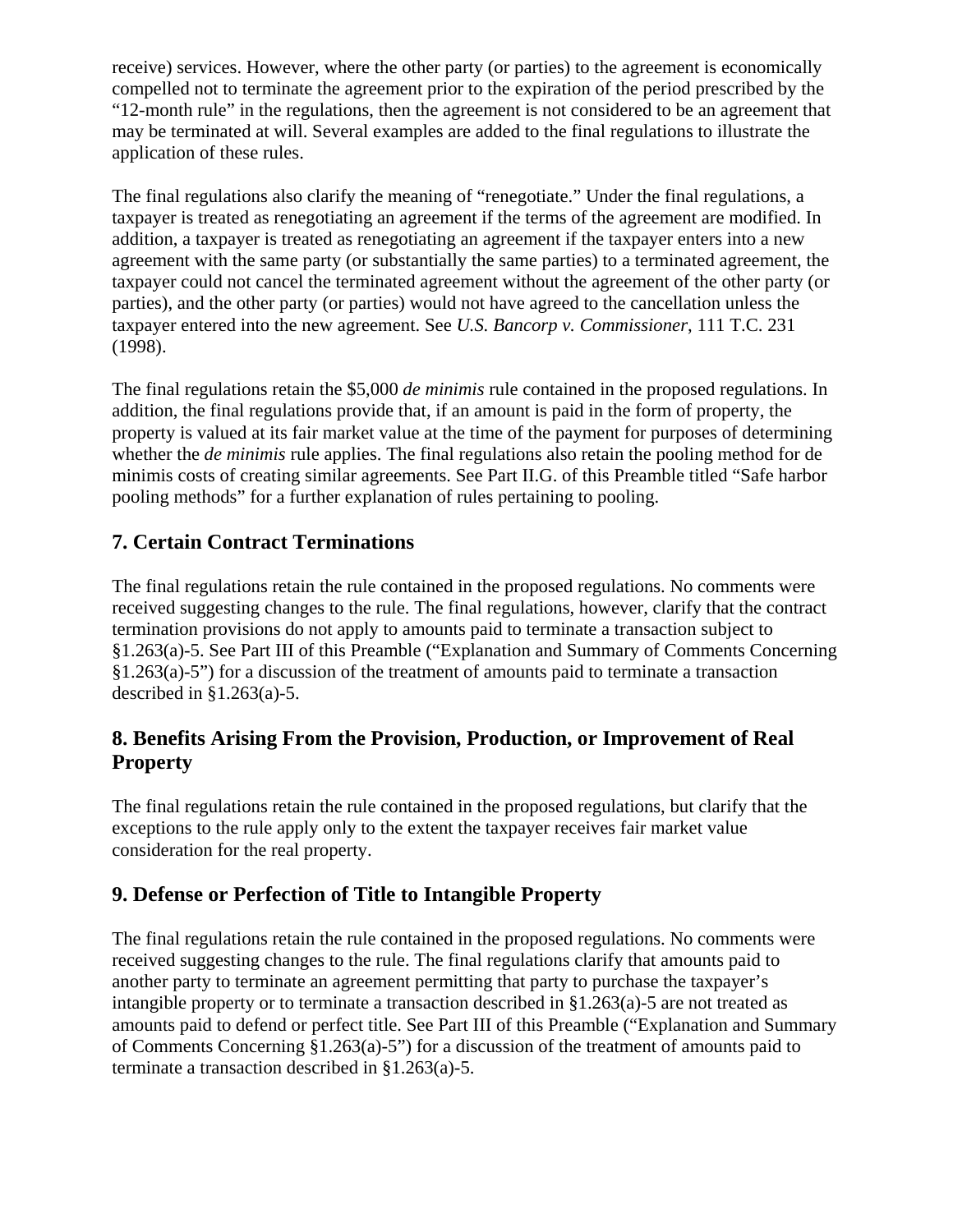#### **E.** *Transaction costs*

### **1. In General**

The final regulations require taxpayers to capitalize amounts that facilitate the acquisition or creation of an intangible. The proposed regulations provide that an amount facilitates a transaction if it is paid "in the process of pursuing the transaction." Some commentators questioned whether amounts paid to investigate a transaction constitute amounts paid in the process of pursuing the transaction. The IRS and Treasury Department believe that it is inappropriate to distinguish amounts paid to investigate the acquisition or creation of an intangible from other amounts paid in the process of acquiring or creating an intangible. To clarify that investigatory costs are within the scope of the rule, the final regulations provide that amounts facilitate a transaction if they are paid in the process of "investigating or otherwise pursuing the transaction." In addition, the final regulations clarify that an amount paid to determine the value or price of an intangible is an amount paid in the process of investigating or otherwise pursuing the transaction.

The proposed regulations provide that, in determining whether an amount is paid to facilitate a transaction, the fact that the amount would (or would not) have been paid "but for" the transaction is "not relevant." The IRS and Treasury Department believe that the fact that the amount would or would not have been paid "but for" the transaction is a relevant factor, but not the only factor, to be considered. Accordingly, the final regulations revise this rule to provide that the fact that the amount would (or would not) have been paid "but for" the transaction is a relevant but not a "determinative" factor.

The final regulations eliminate the rule in the proposed regulations that treats amounts paid to terminate (or facilitate the termination of) an existing agreement as facilitating another transaction that is expressly conditioned on the termination of the agreement. The IRS and Treasury Department decided that well advised taxpayers could easily avoid the rule by using general representations, while uninformed taxpayers inadvertently could be caught by the rule. The IRS and the Treasury Department considered replacing the "expressly conditioned" rule with a "mutually exclusive" rule similar to the one contained in §1.263(a)-5 (see Part III of this Preamble). A mutually exclusive rule was not adopted in §1.263(a)-4 because such a rule could have been interpreted as requiring capitalization of contract termination costs that historically have been deductible (for example, an amount paid to terminate a burdensome supply contract if the taxpayer enters into a new supply contract (for which capitalization is required under the regulations) with another party if the taxpayer could not contract with both parties). A mutually exclusive rule also was not adopted in the final regulations because it would have been administratively difficult to apply such a rule in the context of ordinary business transactions. Instead, §1.263(a)-4 of the final regulations provides that an amount paid to terminate (or facilitate the termination of) an existing agreement does not facilitate the acquisition or creation of another agreement.

Commentators expressed concern that the rules in the proposed regulations requiring taxpayers to capitalize amounts paid in the process of pursuing certain agreements could be interpreted very broadly to require taxpayers to capitalize amounts that should be treated as deductible costs of sustaining or expanding the taxpayer's business. To address this concern, the final regulations add a rule providing that an amount is treated as not paid in the process of investigating or otherwise pursuing the creation of a contract right if the amount relates to activities performed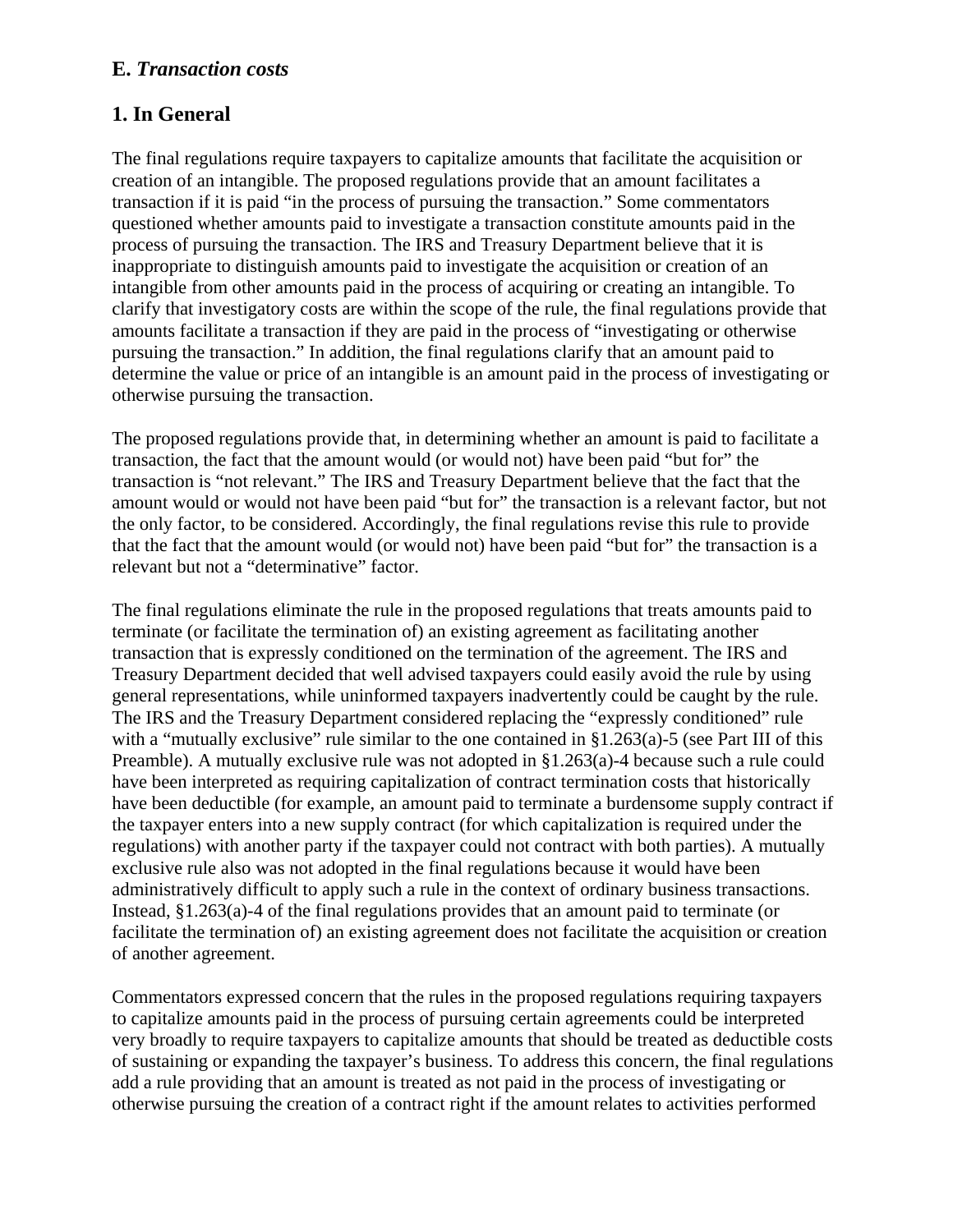before the earlier of the date the taxpayer begins preparing its bid for the contract or the date the taxpayer begins discussing or negotiating the contract with another party to the contract. An example is provided in the final regulations illustrating the application of the rule.

## **2. Simplifying Conventions**

The final regulations retain the simplifying conventions applicable to employee compensation, overhead, and *de minimis* costs, with several modifications.

For example, the final regulations treat as employee compensation certain amounts paid to persons who may not be employees of the taxpayer under section 3401(c). Specifically, the final regulations provide that a guaranteed payment to a partner in a partnership is treated as employee compensation. In addition, annual compensation paid to a director of a corporation is treated as employee compensation. The final regulations also provide that, in the case of an affiliated group of corporations filing a consolidated federal income tax return, a payment by one member of the group to a second member of the group for services performed by an employee of the second member is treated as employee compensation if the services are performed at a time during which both members are affiliated. Other than this rule for entities joining in a consolidated return, the final regulations do not treat employees of one entity as employees of a related entity. The limited exception is made for entities joining in a cons olidated return because these entities are appropriately viewed as a single taxpayer for purposes of the employee compensation simplifying convention. The IRS and Treasury Department believe that when other related entities provide services to each other, they generally will maintain records of the time charged and will not be subject to undue recordkeeping burdens as a result of section 263(a).

Several commentators suggested that the simplifying convention for employee compensation should apply to amounts paid to independent contractors who are not hired specifically to facilitate a capital transaction. For example, many companies hire outside contractors to provide administrative and secretarial services, and these contractors work on a variety of transactions, only some of which may be capital. The final regulations extend the employee compensation simplifying convention to amounts paid to outside contractors for secretarial, clerical, and similar administrative services.

The final regulations retain the \$5,000 *de minimis* threshold contained in the proposed regulations. Some commentators suggested that the threshold be a higher amount, or at least be indexed for inflation. The final regulations do not adopt these suggestions, but provide that the IRS may prescribe a higher threshold amount in future published guidance. The final regulations also provide that, for purposes of determining whether a transaction cost paid in the form of property is *de minimis*, the property is valued at its fair market value at the time of the payment. The final regulations also retain the pooling method for *de minimis* transaction costs. See Part II.G. of this Preamble titled "Safe harbor pooling methods" for a further explanation of the rules relating to pooling.

The final regulations permit taxpayers to elect to capitalize employee compensation, overhead, or *de minimis* costs. Several commentators noted that taxpayers may capitalize such costs for financial accounting purposes, and it may be difficult to segregate these costs for federal income tax purposes. The final regulations permit taxpayers to make this capitalization election with regard to any or all of the three categories of costs covered by the simplifying conventions (*i.e.*, employee compensation, overhead, or *de minimis* costs).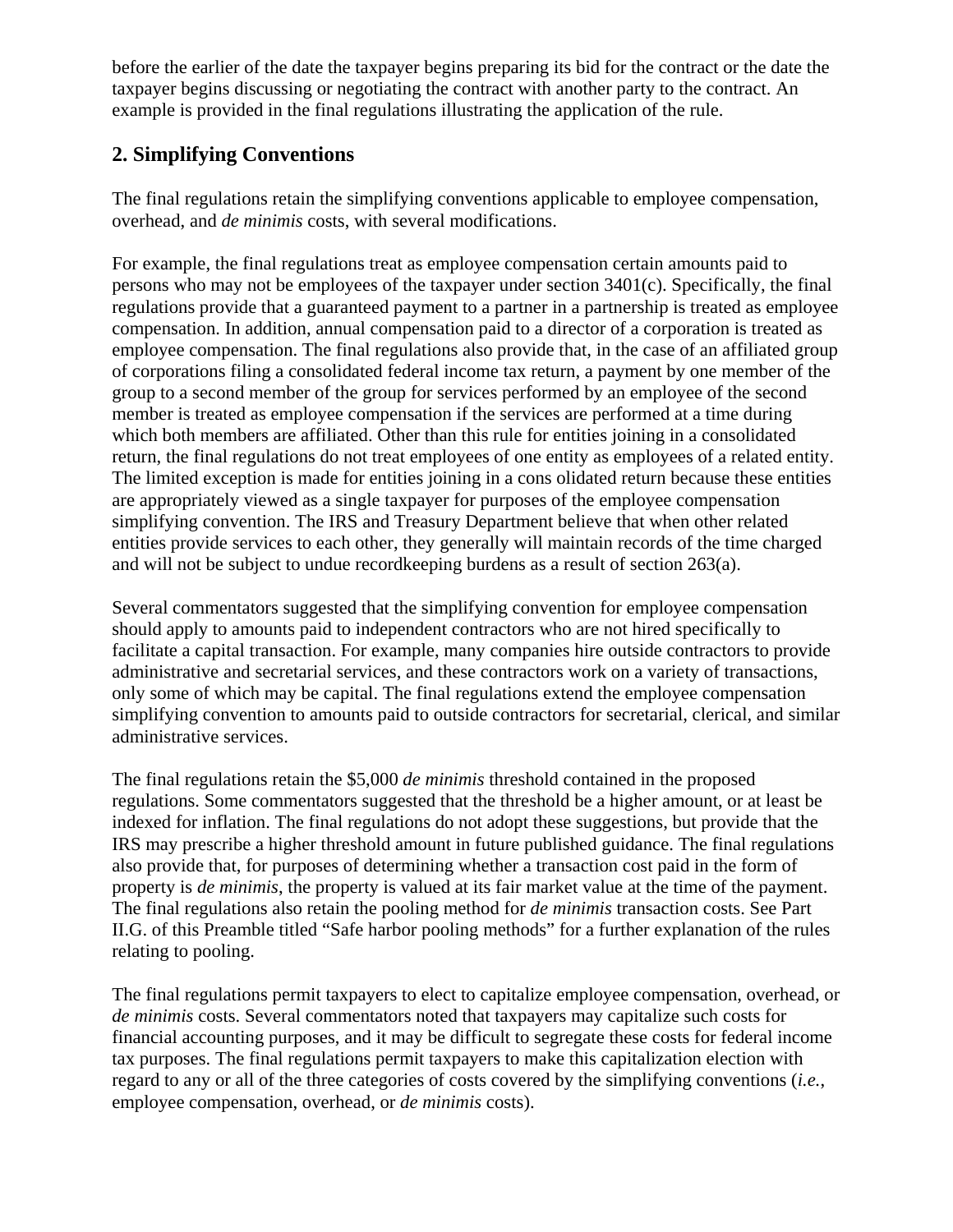### **F.** *12-month rule*

The regulations retain the 12-month rule contained in the proposed regulations. Under the 12 month rule, a taxpayer is not required to capitalize amounts paid to create (or facilitate the creation of) certain rights or benefits with a brief duration. Some commentators suggested that the first prong of the measuring period should be deleted, resulting in a rule that considers only whether the benefit extends beyond the end of the taxable year following the year in which the payment is made. The final regulations do not adopt this suggestion. The IRS and Treasury continue to believe that the rule contained in the proposed regulations is sufficient to ease the recordkeeping burden for transactions of relatively brief duration.

The final regulations clarify that if a taxpayer is permitted to terminate an agreement described in this rule after a notice period, in determining whether the "12 month rule" applies, amounts paid to terminate the agreement before the end of the notice period create a benefit for the taxpayer that lasts for the amount of time by which the notice period is shortened.

The final regulations permit taxpayers to elect not to apply the 12-month rule to categories of similar transactions. The IRS and Treasury Department recognize that some taxpayers may capitalize amounts for financial accounting purposes that would not be required to be capitalized for federal income tax purposes due to the 12-month rule. In some cases, it may be difficult for taxpayers to identify and calculate these amounts for purposes of applying the 12-month rule. For this reason, the final regulations permit taxpayers to elect to capitalize these amounts notwithstanding that the 12-month rule would not require capitalization.

## **G.** *Safe harbor pooling methods*

The final regulations adopt, with slight modifications, the pooling methods contained in the proposed regulations for *de minimis* costs and the 12-month rule. The pooling rules in the final regulations are very general. However, the IRS may publish guidance in the Internal Revenue Bulletin prescribing additional rules for applying the pooling methods to particular industries or to specific types of transactions.

The final regulations provide that a taxpayer may utilize the pooling methods only if the taxpayer reasonably expects to engage in at least 25 similar transactions during the taxable year. The final regulations require a minimum number of similar transactions to prevent inappropriate skewing of the average cost or average benefit period. Although pooling reduces the burden on taxpayers of having to separately analyze each transaction, this burden is not as significant when there are only a small number of transactions to consider.

The final regulations do not require the same pools to be used under the pooling method as are required for depreciation purposes under section 167. However, taxpayers should draw no inferences that a pool permitted under the regulations constitutes an acceptable pool for depreciation purposes under section 167.

A commentator suggested that the final regulations permit taxpayers to estimate the costs (or renewal expectancy) of items included in a pool based on a sample of items included in the pool. The final regulations do not adopt this suggestion. The IRS and Treasury Department believe that it is inappropriate to apply the pooling rules by looking at a sample of items included in the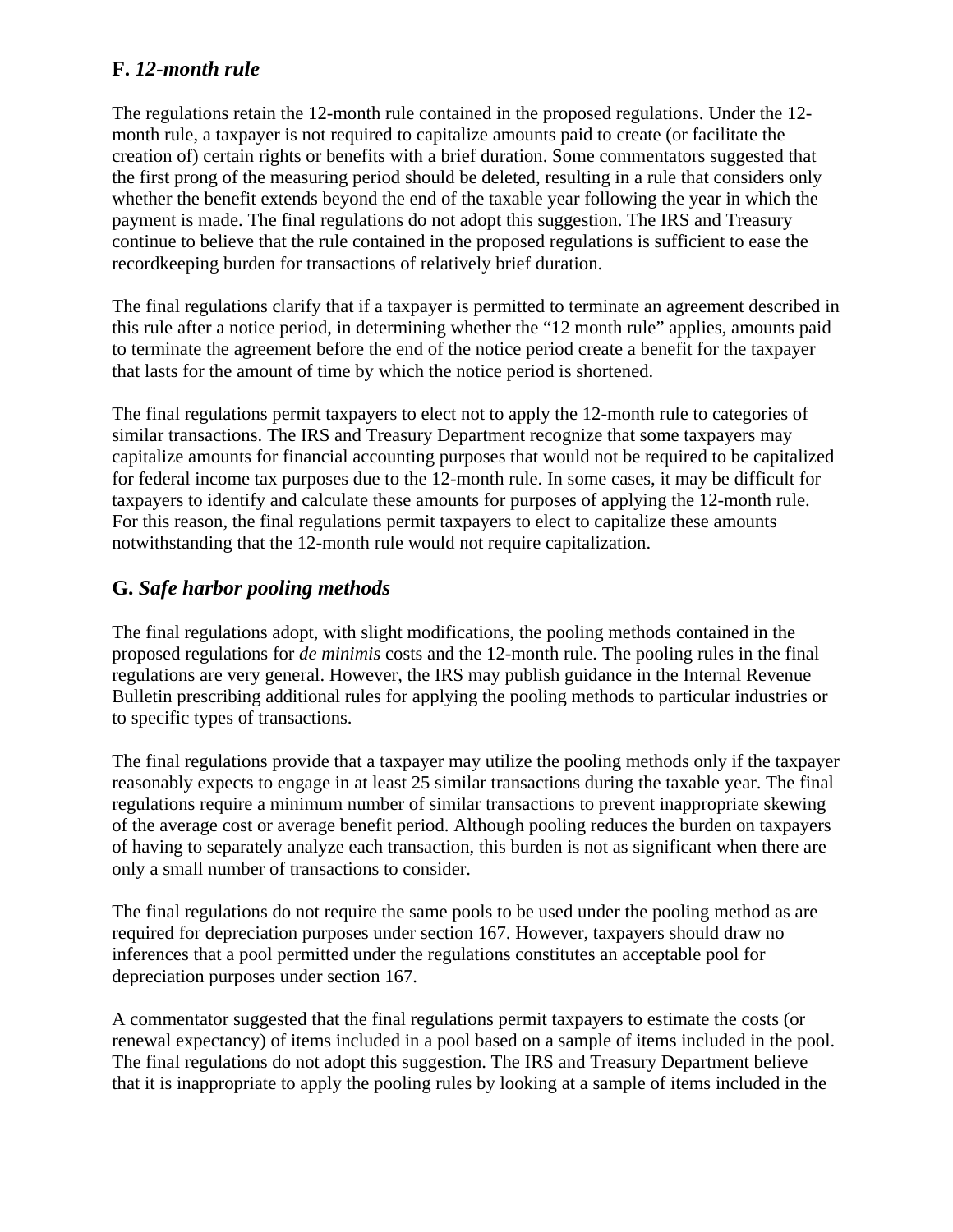pool. In estimating the renewal expectancy of items in a pool, however, taxpayers are permitted to consider their historic experience with similar items.

The final regulations clarify that a pooling method authorized by the regulations constitutes a method of accounting. Accordingly, a taxpayer that adopts (or changes to) a pooling method authorized by the regulations must use the method for the year of adoption (or year of change) and for all subsequent taxable years during which the taxpayer qualifies to use the method, unless a change to another method is required by the Commissioner, or unless permission to change to another method is granted by the Commissioner.

The final regulations also add a rule that is intended to prevent abuse of the de minimis rules through pooling of similar agreements. The IRS and Treasury Department are concerned that one or more large-dollar transactions may qualify under the de minimis rule if averaged with numerous small-dollar transactions. To discourage this potential abuse, the regulations prohibit the inclusion of an agreement in the pool if the amount paid to obtain the agreement is reasonably expected to differ significantly from the average amount attributable to other agreements properly included in the pool. The final regulations add an example illustrating the application of this rule.

## **H.** *Computer software issues*

Based on public comments, the IRS and Treasury Department decided that issues relating to the development and implementation of computer software are more appropriately addressed in separate guidance, and not in these final regulations. While these final regulations require a taxpayer to capitalize an amount paid to another party to acquire computer software from that party in a purchase or similar transaction (see  $$1.263(a)-4(c)$ ), nothing in these regulations is intended to affect the determination of whether computer software is acquired from another party in a purchase or similar transaction, or whether computer software is developed or otherwise self-created (including amounts paid to implement Enterprise Resource Planning (ERP) software). While the proposed regulations identify ERP implementation costs as an issue to be addressed in the final regulations, the IRS and Treasury Department believe that rules regarding the treatment of such costs are more appropriately addressed in separate guid ance dedicated exclusively to computer software issues. Until separate guidance is issued, taxpayers may continue to rely on Revenue Procedure 2000-50 (2000-2 C.B. 601).

# **III.** *Explanation and Summary of Comments Concerning §1.263(a)-5*

# **A.** *In general*

Section 1.263(a)-5 contains rules requiring taxpayers to capitalize amounts paid to facilitate the acquisition of a trade or business, a change in the capital structure of a business entity, and certain other transactions. The types of transactions covered by §1.263(a)-5 are more clearly identified than in paragraph  $(b)(1)(iii)$  of the proposed regulations. Section 1.263(a)-5 applies to acquisitions of an ownership interest in an entity conducting a trade or business only if, immediately after the acquisition, the taxpayer and the entity are related within the meaning of section 267(b) or 707(b). Other acquisitions of an ownership interest in an entity are governed by the rules contained in §1.263(a)-4, and not the rules contained in §1.263(a)-5.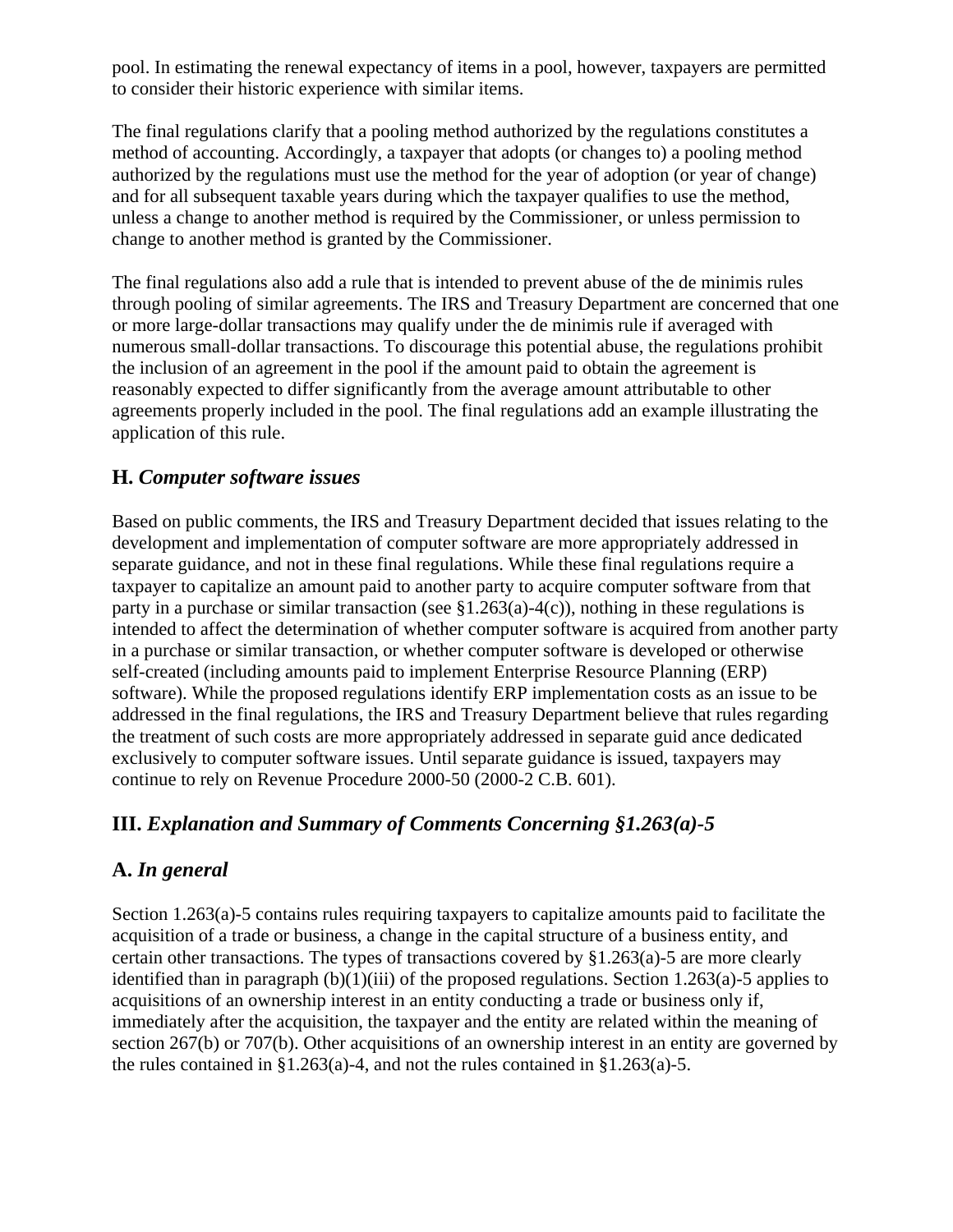Similar to the  $\S1.263(a)$ -4 final regulations, the  $\S1.263(a)$ -5 regulations clarify that an amount facilitates a transaction if it is paid in the process of "investigating or otherwise pursuing the transaction" and that an amount paid to determine the value or price of a transaction is an amount paid in the process of investigating or otherwise pursuing that transaction. In addition, the fact that an amount would (or would not) have been paid "but for" the transaction is a relevant, but not determinative, factor in evaluating whether an amount is paid to facilitate a transaction.

## **B.** *Acquisition of assets constituting a trade or business*

As explained in the preamble to the proposed regulations, the proposed regulations (and the simplifying conventions in the proposed regulations) apply only to amounts paid to acquire (or facilitate the acquisition of) intangibles acquired as part of a trade or business and do not apply to amounts paid to acquire (or facilitate the acquisition of) tangible assets acquired as part of a trade or business. The preamble to the proposed regulations further notes that the IRS and Treasury Department were considering the application of the rules in the proposed regulations to tangible assets acquired as part of a trade or business in order to provide a single administrable standard in these transactions. To avoid the application of one set of rules to intangible assets acquired in the acquisition of a trade or business and a different set of rules to the tangible assets acquired in the acquisition, the final regulations under  $\S1.263(a)$ -5 provide a single set of rules for amounts paid to facilitate an acq uisition of a trade or business, regardless of whether the transaction is structured as an acquisition of the entity or as an acquisition of assets (including tangible assets) constituting a trade or business.

# **C.** *Special rules for certain costs*

## **1. Borrowing Costs**

The final regulations retain the rule in the proposed regulations that an amount paid to facilitate a borrowing does not facilitate another transaction (other than the borrowing).

## **2. Costs of Asset Sales**

The final regulations provide that an amount paid to facilitate a sale of assets does not facilitate a transaction other than the sale, regardless of the circumstances surrounding the sale. This modifies the rule in the proposed regulations, which requires capitalization of amounts paid to facilitate a sale of assets where the sale is required by law, regulatory mandate, or court order and the sale itself facilitates another capital transaction. Several commentators argued that costs to dispose of assets are properly viewed as costs to facilitate the sale, and not costs to facilitate a subsequent transaction. The IRS and Treasury Department have adopted this suggestion and revised the rule in the final regulations.

## **3. Mandatory Stock Distributions**

The final regulations modify the rules in the proposed regulations relating to government mandated divestitures of stock. The proposed regulations provide that capitalization is not required for a distribution of stock by a taxpayer to its shareholders if the divestiture is required by law, regulatory mandate, or court order, except in cases where the divestiture itself facilitates another capital transaction. The final regulations eliminate the exception. In addition, the final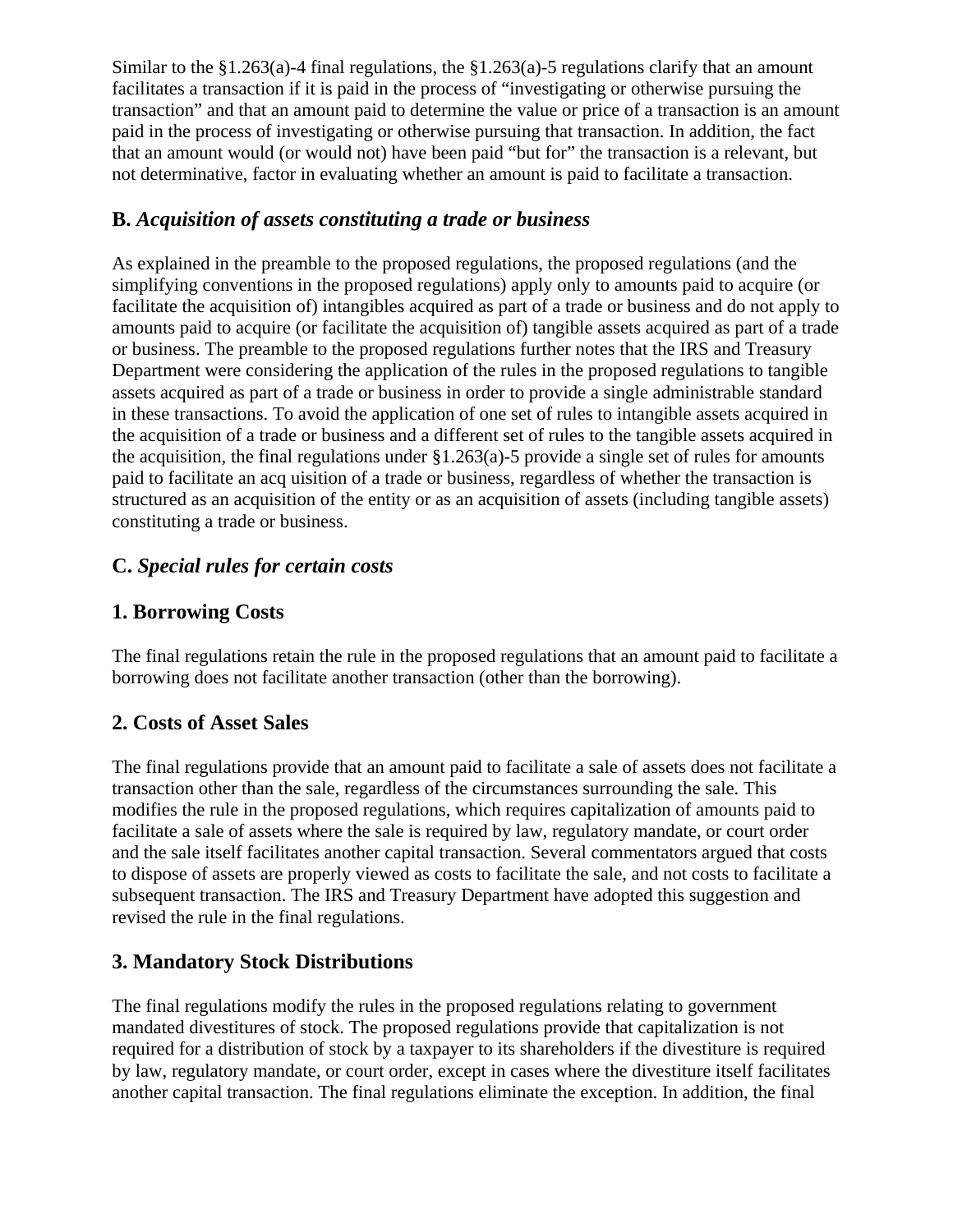regulations clarify that costs to organize an entity to receive the divested properties or to facilitate the transfer of certain divested properties to a distributed entity also are not required to be capitalized under section 263(a). See sections 248 and 709. An example has been added to the final regulations illustrating this rule.

## **4. Bankruptcy Reorganization Costs**

Commentators suggested that the final regulations clarify that not all costs incurred in the process of pursuing a bankruptcy reorganization under Chapter 11 of the Bankruptcy Code must be capitalized. The final regulations contain a special rule defining the scope of bankruptcy costs required to be capitalized. Under the rule, costs of the debtor to institute or administer a Chapter 11 proceeding generally are required to be capitalized. However, costs to operate the debtor's business during a Chapter 11 proceeding (including the types of costs described in Revenue Ruling 77-204, 1977-1 C.B. 40) do not facilitate the bankruptcy and are treated in the same manner as such costs would have been treated had the bankruptcy proceeding not been instituted. In addition, the final regulations provide that capitalization is not required for amounts paid by a taxpayer to defend against the commencement of an involuntary bankruptcy proceeding against the taxpayer.

Commentators specifically requested that the final regulations address the treatment of costs incurred in a Chapter 11 bankruptcy proceeding that is instituted in order to manage and resolve tort claims and distinguish these proceedings from other bankruptcy cases. The final regulations do not distinguish between a bankruptcy proceeding that is instituted to resolve tort claims and other bankruptcy proceedings. However, the final regulations clarify that a specific amount paid to formulate, analyze, contest or obtain approval of the portion of a plan of reorganization under Chapter 11 that resolves the taxpayer's tort liability is not required to be capitalized if the amount would have been treated as an ordinary and necessary business expense under section 162 had the bankruptcy proceeding not been instituted.

## **5. Stock Issuance Costs of Open-End Regulated Investment Companies**

The final regulations retain the rule that amounts paid by an open-end regulated investment company to facilitate an issuance of its stock are treated as amounts that do not facilitate a capital transaction unless the amounts are paid during the initial stock offering period.

## **6. Integration Costs**

The final regulations retain the rule in the proposed regulations that an amount paid to integrate the business operations of the taxpayer with the business operations of another entity does not facilitate a transaction described in §1.263(a)-5, regardless of when the integration activities occur.

#### **7. Costs Associated with Terminated Transactions**

The final regulations clarify when costs of terminating a transaction described in  $\S1.263(a)$ -5 (including break-up fees) are treated as facilitating another transaction described in §1.263(a)-5. Under the proposed regulations, termination costs facilitate a subsequent transaction if the subsequent transaction is "expressly conditioned" on the termination. The final regulations do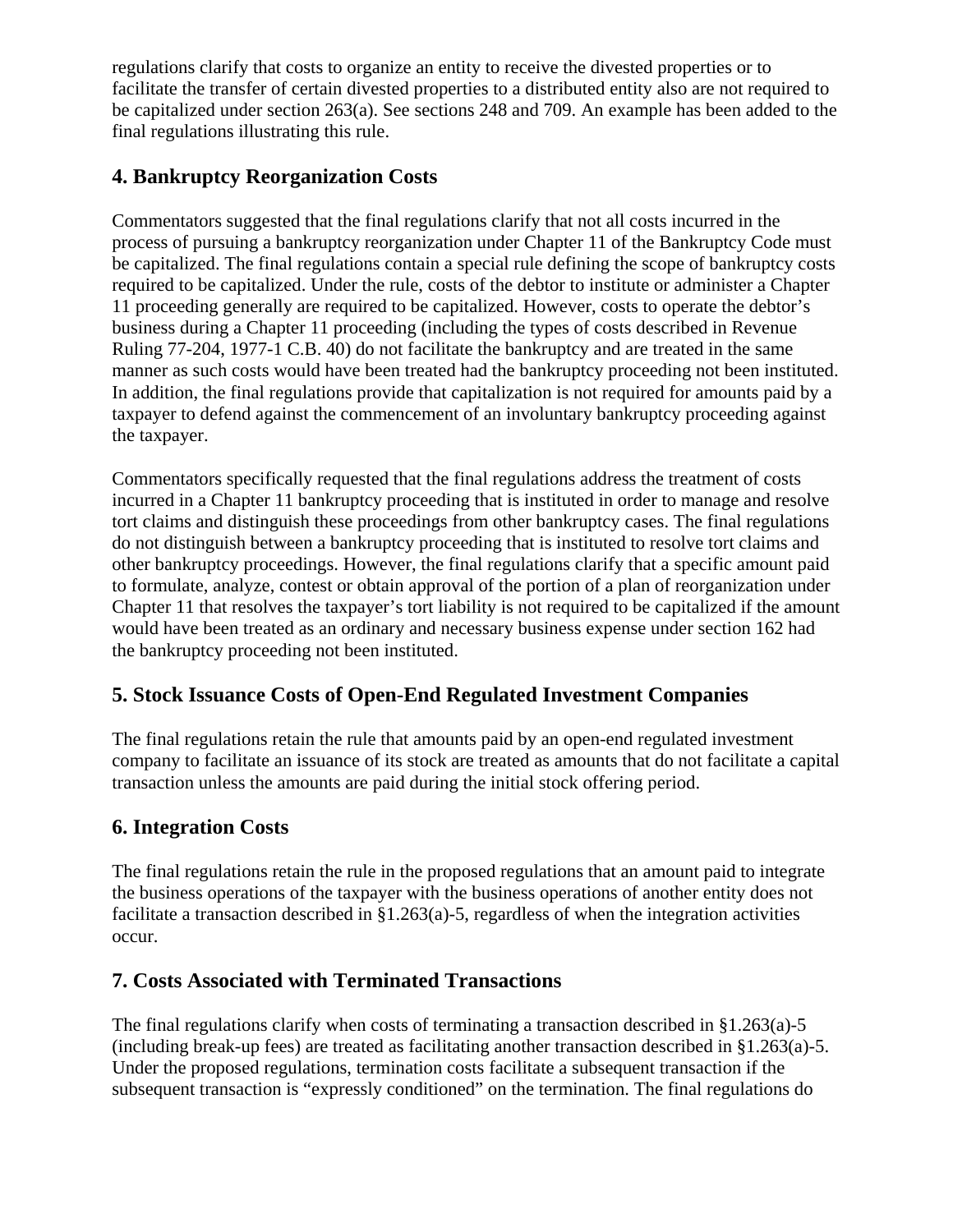not contain an "expressly conditioned" rule. Instead, an amount paid to terminate (or facilitate the termination of) an agreement to enter into a transaction described in the regulations is treated as facilitating another transaction described in the regulations only if the transactions are mutually exclusive and the agreement is terminated to enable the taxpayer to engage in the second transaction. In addition, an amount paid to facilitate a transaction described in the regulations is treated as facilitating a second transaction described in the regulations only if the transactions are mut ually exclusive and the first transaction is abandoned to enable the taxpayer to engage in the second transaction. The final regulations contain several examples to demonstrate the application of these rules.

## **D.** *Simplifying conventions*

In general, the simplifying conventions applicable to transactions described in §1.263(a)-5 are similar to the simplifying conventions applicable to acquisitions or creations of intangibles governed by §1.263(a)-4. See Part II.E.2 of this Preamble titled "Simplifying Conventions" for an explanation of the simplifying conventions applicable to the acquisition or creation of an intangible governed by §1.263(a)-4.

The simplifying convention for employee compensation treats amounts paid to persons who are not employees as employee compensation if the amounts are paid for secretarial, clerical, or similar administrative support services. In the context of transactions described in §1.263(a)-5, this rule does not apply to services involving the preparation and distribution of proxy solicitations and other documents seeking shareholder approval of a transaction described in §1.263(a)-5. The IRS and Treasury Department believe that these inherently facilitative services, which are commonly performed by independent contractors, are appropriately capitalized.

In addition, the final regulations provide that the term "*de minimis* costs" does not include commissions paid to facilitate a transaction described in §1.263(a)-5. This rule maintains consistency with the rule in §1.263(a)-4(e)(4)(iii)(B), which provides that the de minimis rule does not apply to commissions paid to facilitate the acquisition or creation of certain financial interests.

## **E.** *Special rules for certain acquisitive transactions*

The final regulations contain a "bright line date" rule and an "inherently facilitative" rule intended to aid the determination of amounts paid to facilitate certain acquisitive transactions. The final regulations modify the bright line date rule provided in the proposed regulations. Under the final regulations, an amount (that is not an inherently facilitative amount) facilitates the transaction only if the amount relates to activities performed on or after the earlier of (i) the date on which a letter of intent, exclusivity agreement, or similar written communication is executed by representatives of the acquirer and the target or (ii) the date on which the material terms of the transaction are authorized or approved by the taxpayer's board of directors (or other appropriate governing officials). Where board approval is not required for a particular transaction, the bright line date for the second prong of the test is the date on which the acquirer and the target execu te a binding written contract reflecting the terms of the transaction.

Many comments were received concerning the bright line dates. Some commentators noted that any bright line date is inappropriate and that the determination should be based on all of the facts and circumstances surrounding the transaction. As discussed in the preamble to the proposed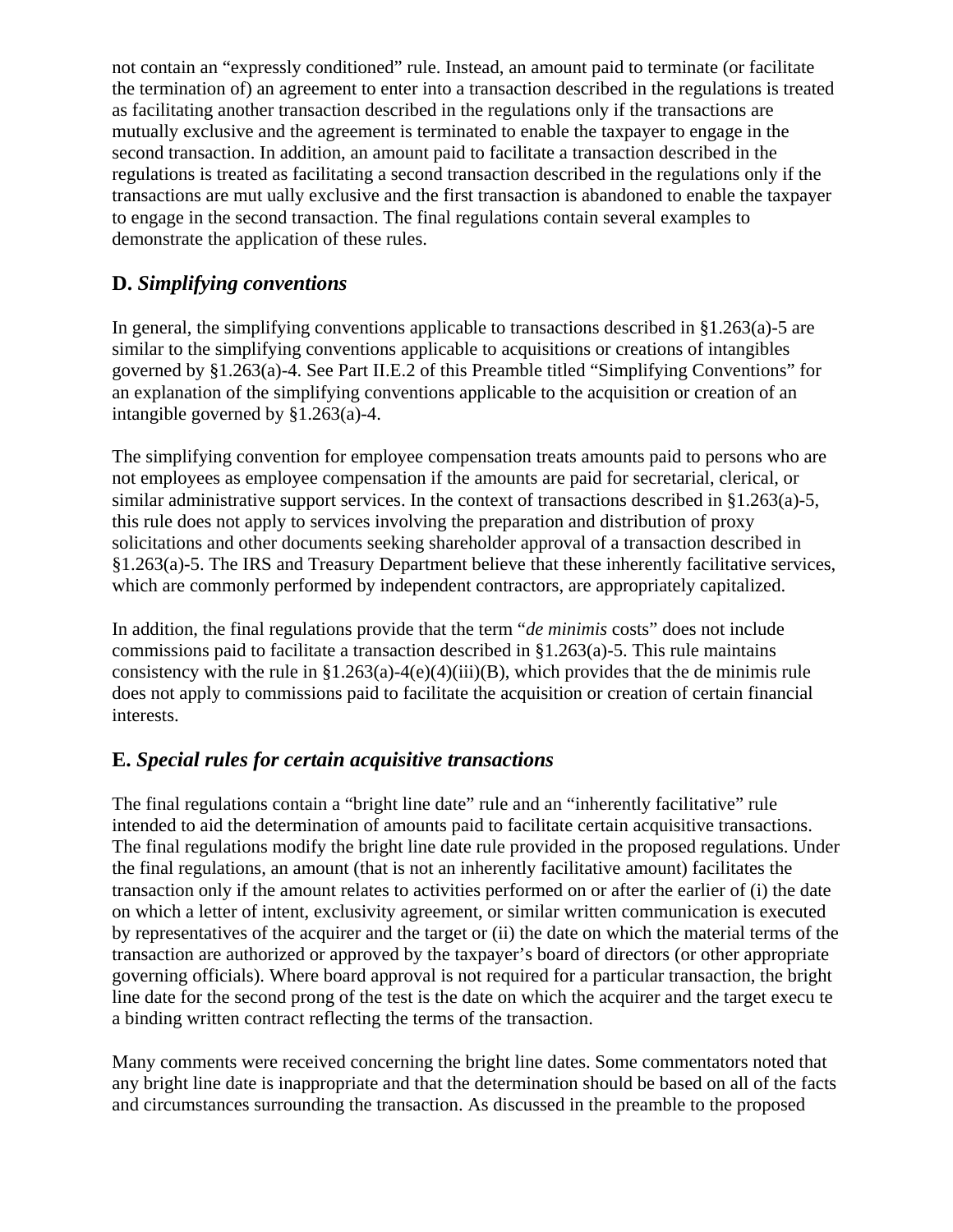regulations, the IRS and Treasury Department continue to believe that a bright line rule is necessary to eliminate the subjectivity and controversy inherent in this area. Further, the IRS and Treasury Department believe that the bright line rule is within the scope of the authority of the IRS and Treasury Department to prescribe rules necessary to enforce the requirements of section 263(a), and that the bright line rule, as modified in these final regulations, serves as an appropriate and objective standard for determining the point in time at which amounts paid in certain acquisitive transactions must be capitalized.

Some commentators who agreed with the use of a bright line date rule to improve administrability of section 263(a) suggested that the bright line date should be the date the taxpayer's board of directors approves a transaction. The date of the board of directors approval may, in some cases, be the date determined under the rule contained in the final regulations. However, the IRS and Treasury Department believe that an earlier date is more appropriate where the parties have mutually agreed to pursue a transaction, notwithstanding the fact that the parties are not bound to complete the transaction. Accordingly, the rule requires capitalization if the parties execute a letter of intent, exclusivity agreement, or similar written communication. The term *similar written communication* in the rule is not intended to include a confidentiality agreement.

The board of directors approval date contemplated by the rule is not the date the board authorizes a committee (or management) to explore the possibility of a transaction with another party. Additionally, the board of directors approval date contemplated by the rule is not intended to be the date the board ratifies a shareholder vote in favor of the transaction.

Some commentators suggested that the final regulations clarify how the bright line date rule applies to a target that puts itself up for auction. These commentators noted that, under the proposed regulations, submission of a bid by a bidder could trigger the bright line date for the target, even if the target has not made any decision regarding the bid. Under the final regulations, submission of a bid by a bidder does not trigger the bright line date for the target because the first part of the test requires execution by both the acquirer and the target and the second part of the test is applied independently by the acquirer and the target. The final regulations include an example illustrating the application of the rule in this case.

The final regulations specifically identify the types of transactions to which the bright line date and inherently facilitative rules apply. Some commentators suggested that the final regulations extend the rule to apply not only to acquisitive transactions, but to spin-offs, stock offerings, and acquisitions of individual assets that do not constitute a trade or business. The IRS and Treasury Department believe that the bright line test is not suitable for these transactions and that amounts paid in the process of investigating or otherwise pursuing these transactions are appropriately capitalized.

Regarding the inherently facilitative rule contained in the proposed regulations, several commentators suggested that the rule be deleted or changed to a rebuttable presumption that the identified amounts are capital. The final regulations do not adopt this suggestion. The IRS and Treasury Department believe that the list of inherently facilitative amounts properly identifies certain types of costs that are capital regardless of when they are incurred. In addition, a rebuttable presumption would not provide the certainty sought by the regulations. However, the final regulations modify the list of inherently facilitative amounts to more clearly identify the types of costs considered inherently facilitative. For example, the proposed regulations treat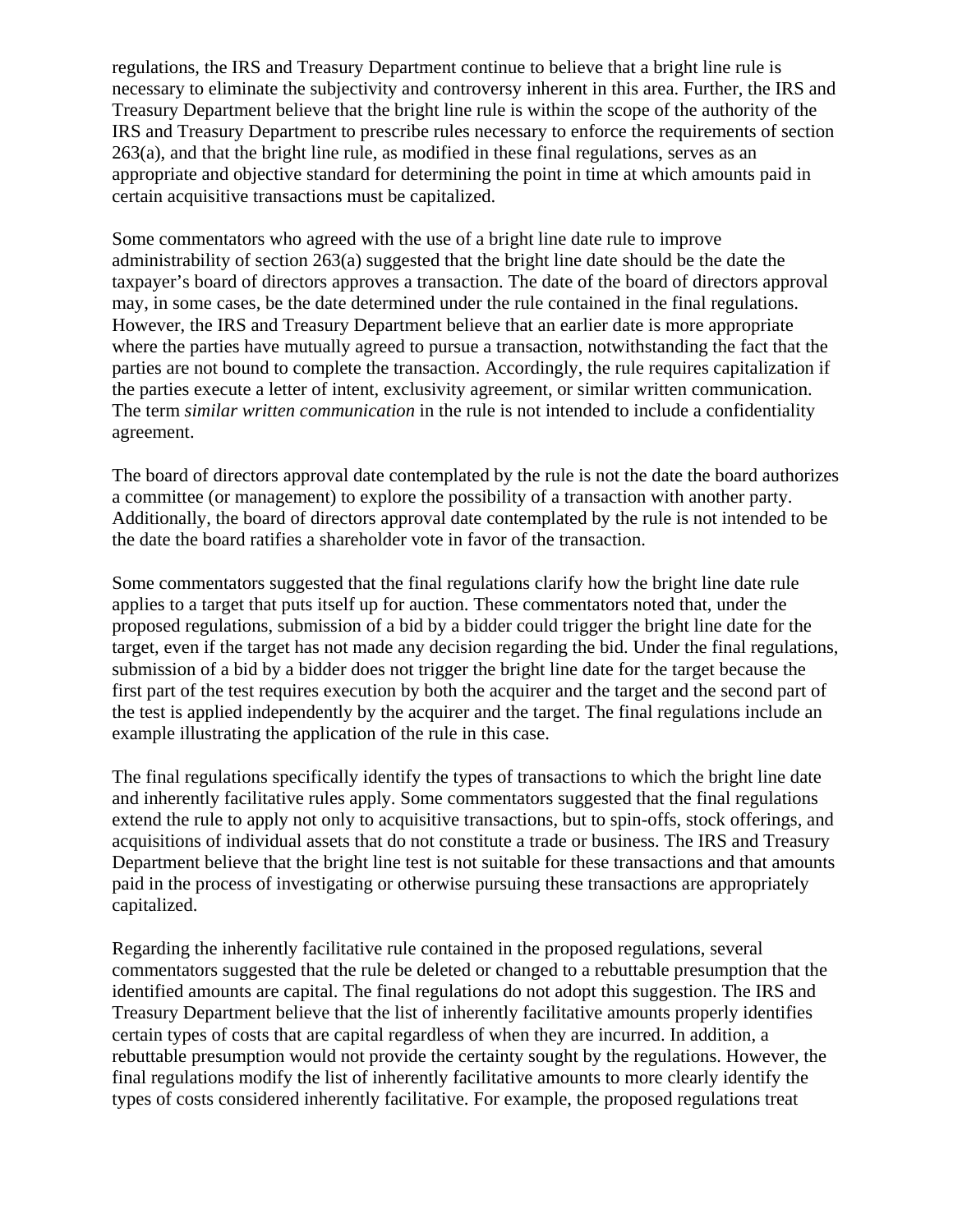"amounts paid for activities performed in determining the value of the target" as inherently facilitative costs. Commentators expressed concerns that this language would require taxpayers to capitalize all due diligence costs. The final re gulations tighten this category to include amounts paid for "securing an appraisal, formal written evaluation, or fairness opinion related to the transaction." General due diligence costs are intended to be addressed by the bright line test, not the inherently facilitative rules.

Some commentators questioned whether the regulations are intended to affect the treatment of an expenditure under section 195. As a result of section  $195(c)(1)(B)$ , the regulations are relevant in determining whether an expenditure constitutes a start-up expenditure within the meaning of section 195. An amount cannot constitute a start-up expenditure within the meaning of section  $195(c)(1)(B)$  if the amount is a capital expenditure under section 263(a). Accordingly, amounts required to be capitalized under the final regulations do not constitute start-up expenditures within the meaning of section  $195(c)(1)$ . Conversely, amounts that are not required to be capitalized under the final regulations may constitute start-up expenditures within the meaning of section  $195(c)(1)$  provided the other requirements of that section are met.

## **F.** *Hostile takeover defense costs*

The IRS and Treasury Department decided that the rules in the proposed regulations for amounts paid to defend against a hostile takeover attempt are unnecessary. The hostile transaction rule in the proposed regulations does not permit taxpayers to deduct costs that otherwise would have been capitalized under the regulations. For example, the hostile transaction rule does not apply to any inherently facilitative costs or to costs that facilitate another capital transaction (for example, a recapitalization or a proposed merger with a white knight). Other amounts that a target would pay in defending against a hostile acquisition would not be capitalized under the final regulations either because the costs would not be paid in investigating or otherwise pursuing the transaction with the hostile acquirer (for example, costs to seek an injunction against the acquisition) or would relate to activities performed before the bright line dates (while the transaction is hostile, the target will not execute any a greements with the acquirer and the target's board of directors will not authorize the acquisition). Thus, the IRS and Treasury Department believe the hostile transaction rule in the proposed regulations is unnecessary and could cause needless controversy over when a transaction changes from hostile to friendly. Accordingly, the final regulations do not contain any special rules related to hostile acquisition attempts. The final regulations contain an example illustrating how the regulations apply in the context of a hostile acquisition attempt.

## **G.** *Documentation of success-based fees*

Under the proposed regulations, a payment that is contingent on the successful closing of an acquisition facilitates the acquisition except to the extent that evidence clearly demonstrates that some portion of the payment is allocable to activities that do not facilitate the acquisition. The final regulations retain the success-based fee rule, but extend it to all transactions to which §1.263(a)-5 applies, instead of just acquisitive transactions. In addition, the final regulations eliminate the "clearly demonstrates" standard in favor of a rule providing that success-based fees facilitate a transaction except to the extent the taxpayer maintains sufficient documentation to establish that a portion of the fee is allocable to activities that do not facilitate the transaction. The regulations require that this documentation consist of more than a mere allocation between activities that facilitate the transaction and activities that do not facilitate the transaction.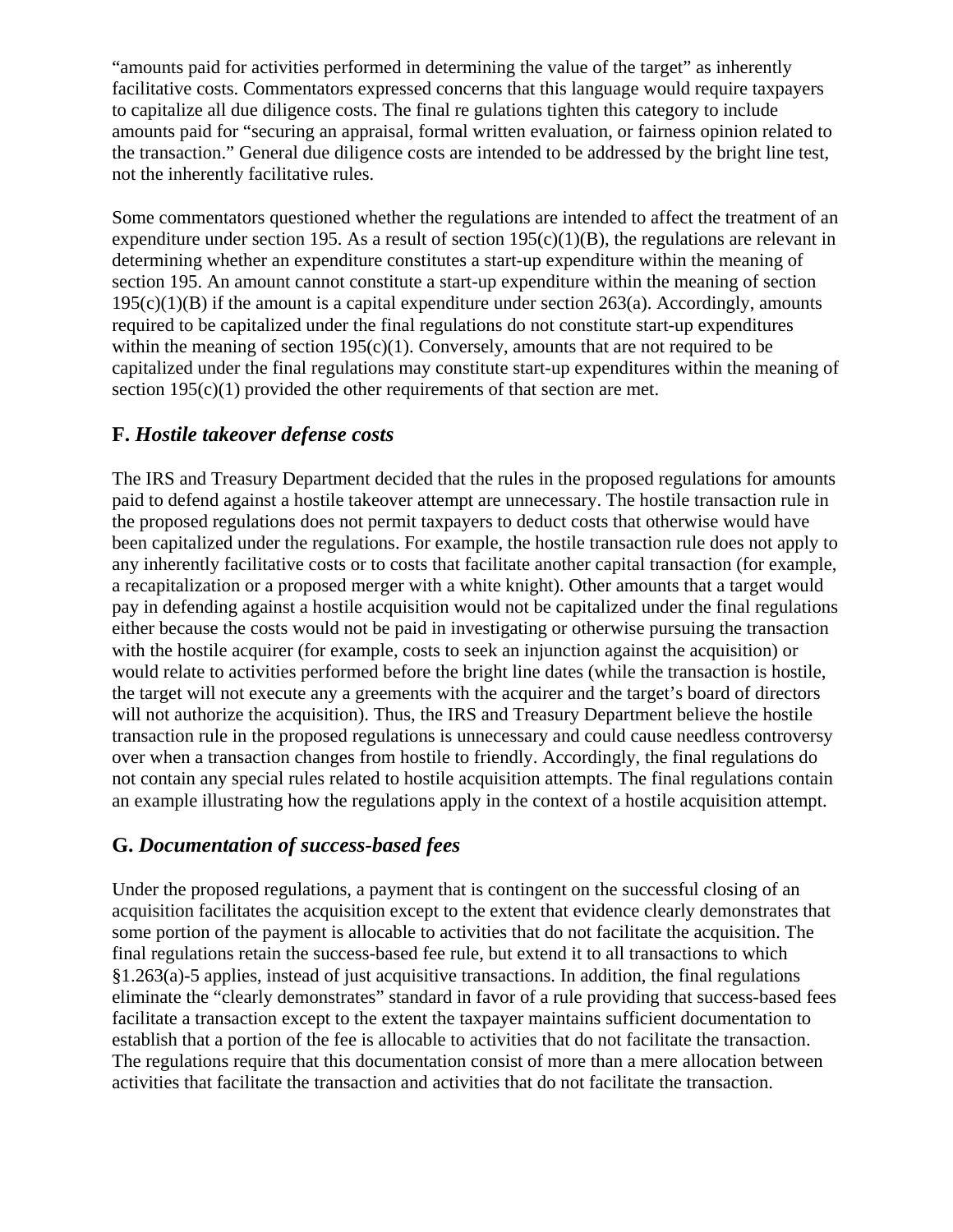#### **H.** *Treatment of capitalized costs*

The final regulations provide that amounts required to be capitalized by an acquirer in a taxable acquisitive transaction are added to the basis of the acquired assets in an asset transaction or to the basis of the acquired stock in a stock transaction. Amounts required to be capitalized by the target in an acquisition of its assets in a taxable transaction are treated as a reduction of the target's amount realized on the disposition of its assets.

The final regulations do not address the treatment of amounts required to be capitalized in certain other transactions to which §1.263(a)-5 applies (for example, amounts required to be capitalized in tax-free transactions, costs of a target in a taxable stock acquisition and stock issuance costs). The IRS and Treasury Department intend to issue separate guidance to address the treatment of these amounts and will consider at that time whether such amounts should be eligible for the 15 year safe harbor amortization period described in §1.167(a)-3.

## **IV.** *Effective Dates and Changes in Methods of Accounting*

The final regulations under §§1.263(a)-4 and 1.263(a)-5 apply to amounts paid or incurred on or after December 31, 2003. Except as provided below regarding changes to a pooling method authorized by these regulations, a taxpayer seeking to change a method of accounting to comply with the final regulations must make the change on a modified cut-off basis, taking into account for purposes of section 481(a) only amounts paid or incurred in taxable years ending on or after January 24, 2002 (the date of publication of the advance notice of proposed rulemaking in the **Federal Register**).

As explained in the preamble to the proposed regulations, the IRS and Treasury Department are concerned that an unrestricted section 481(a) adjustment for changes in methods of accounting made to comply with these regulations would create administrative burdens on taxpayers and the IRS. In addition, many of the simplification conventions in the final regulations (including the 12-month rule and the rules for employee compensation, overhead and *de minimis* costs) represent a change in the position traditionally taken by the IRS and the Treasury Department in interpreting section 263(a). However, the IRS and Treasury Department also want to reduce the potential for inconsistent treatment of conservative and aggressive taxpayers. Allowing a section 481(a) adjustment for amounts paid or incurred in taxable years ending on or after the date of the advance notice of proposed rulemaking achieves the best balance of these concerns.

For changes relating to the use of a pooling method under §1.263(a)-4, taxpayers must apply a cut-off method. Applying a cut-off method reduces the burden on taxpayers of having to determine which assets fit into a pool on a retroactive basis.

The preamble to the proposed regulations provides that taxpayers may not change a method of accounting in reliance upon the rules contained in the proposed regulations until the rules are published as final regulations. Nonetheless, the IRS has received numerous Forms 3115 from taxpayers seeking the Commissioner's consent to change their method of accounting for items addressed in the advance notice of proposed rulemaking or in the proposed regulations. The IRS suspended processing of these requests pending publication of these final regulations. Upon publication of the final regulations, the IRS intends to process these requests in a manner consistent with the rules contained in the final regulations, including the effective date rules and rules relating to the computation of the section 481(a) adjustment. For example, if the change is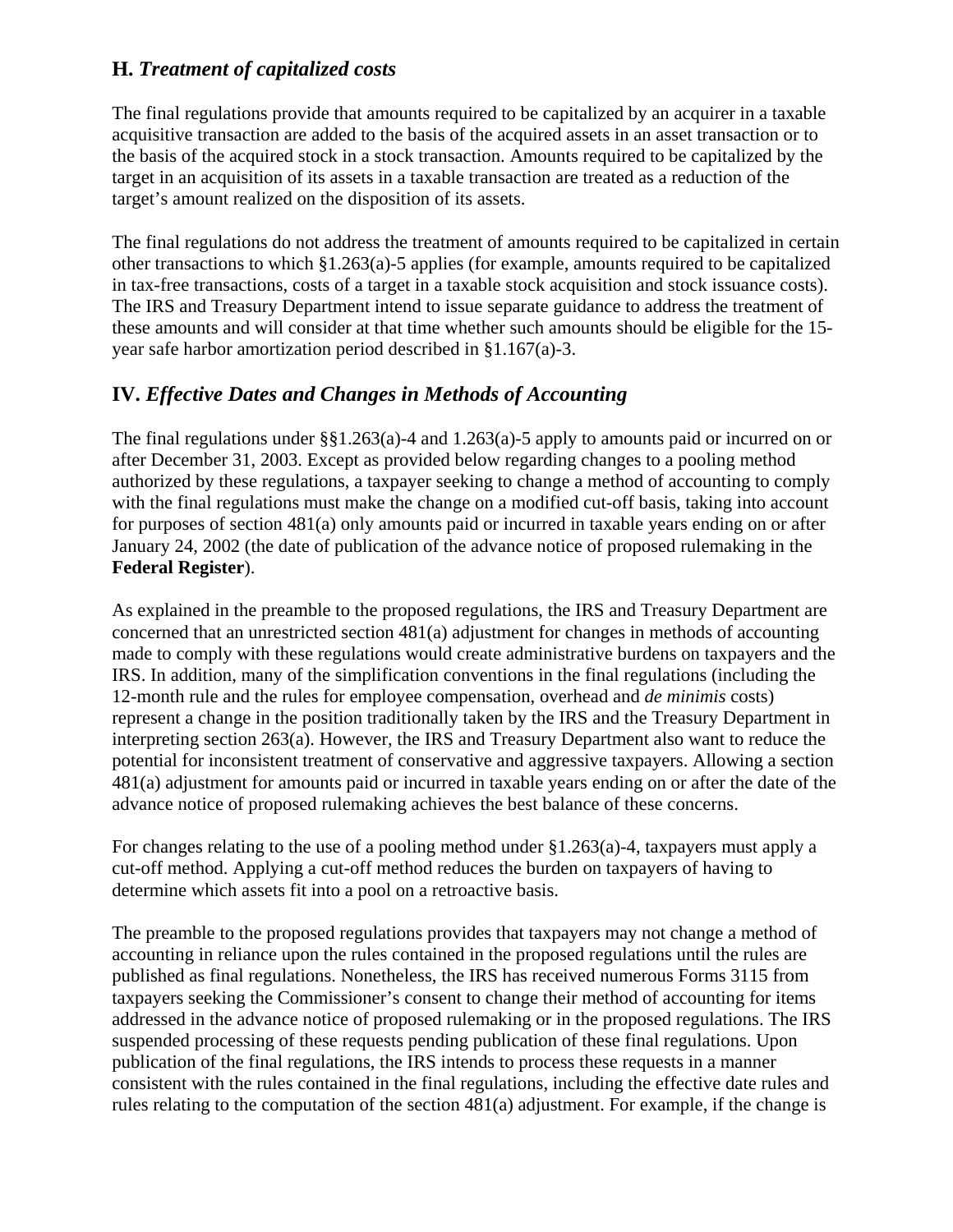requested for a taxable year ending prior to the effective date of the final regulations and concerns a method of accounting that the Commissioner does not rec ognize as permissible prior to the effective date of the final regulations, the IRS intends to reject the request. Similarly, if the change is requested for a taxable year ending on or after the effective date of the final regulations and concerns a method of accounting that is permissible under the final regulations, the IRS intends to return the request to the taxpayer (and refund the user fee) and advise the taxpayer to utilize the automatic consent procedures as authorized by the final regulations. Subsequent to the publication of these final regulations, the IRS may issue additional guidance for utilizing the automatic consent procedures as authorized by these regulations. Unless these regulations specifically identify a treatment of amounts as a method of accounting (for example, the safe harbor pooling methods), nothing in these regulations is intended to address whether the treatment of amounts to which these regulations apply constitutes a method of accounting.

### **V.** *Explanation of Amendments to §1.167(a)-3*

The final regulations essentially retain the amendments to  $\S1.167(a)$ -3 as contained in the proposed regulations. The final regulations provide that those amendments are effective for intangible assets created on or after the date the final regulations are published in the **Federal Register**.

#### **Special Analyses**

It has been determined that this Treasury decision is not a significant regulatory action as defined in Executive Order 12866. Therefore, a regulatory assessment is not required. It also has been determined that section 553(b) of the Administrative Procedure Act (5 U.S.C. chapter 5) does not apply to these regulations. It is hereby certified that the collection of information requirement in these regulations will not have a significant economic impact on a substantial number of small entities. This certification is based on the fact that the regulations merely require a taxpayer to retain records substantiating amounts paid in the process of investigating or otherwise pursuing certain transactions involving the acquisition of a trade or business. Therefore, a Regulatory Flexibility Analysis is not required. Pursuant to section 7805(f) of the Code, the notice of proposed rulemaking preceding this regulation was submitted to the Chief Counsel for Advocacy of the Small Business Administration for com ment on its impact on small business. The Chief Counsel for Advocacy did not submit any comments on the regulations.

#### **Adoption of Amendments to the Regulations**

Accordingly, 26 CFR part 1 is amended as follows:

## **PART I — INCOME TAXES**

Paragraph 1. The authority citation for part 1 continues to read in part as follows:

Authority: 26 U.S.C. 7805 *\* \* \**

Par. 2. Section 1.167(a)-3 is amended by: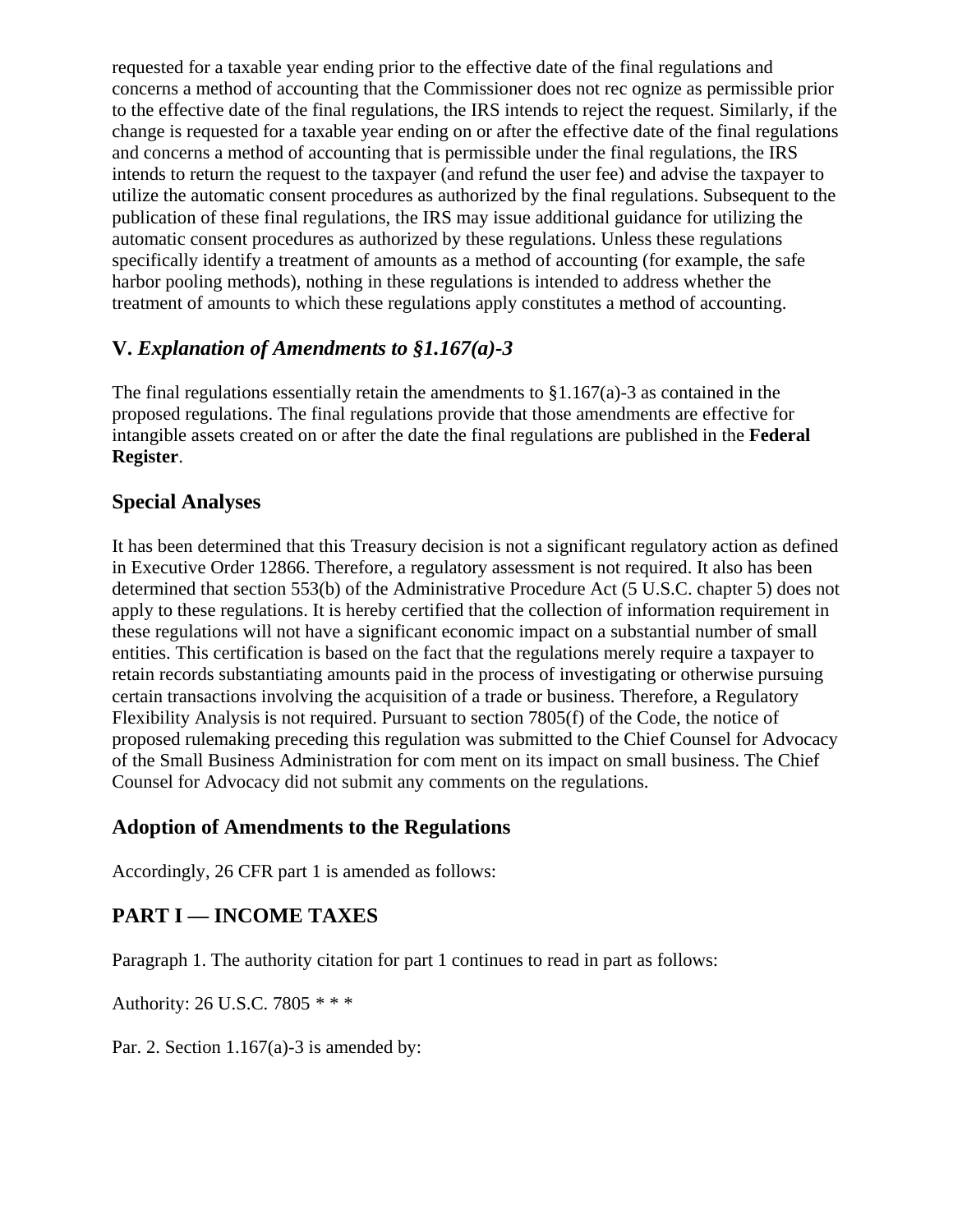1. Designating the text of the section as paragraph (a) and adding a heading to newly designated paragraph (a).

2. Adding paragraph (b).

The additions read as follows:

# *§1.167(a)-3 Intangibles.*

(a) *In general*. *\* \* \**

(b) *Safe harbor amortization for certain intangible assets* — (1) *Useful life*. Solely for purposes of determining the depreciation allowance referred to in paragraph (a) of this section, a taxpayer may treat an intangible asset as having a useful life equal to 15 years unless —

(i) An amortization period or useful life for the intangible asset is specifically prescribed or prohibited by the Internal Revenue Code, the regulations thereunder (other than by this paragraph (b)), or other published guidance in the Internal Revenue Bulletin (see §601.601(d)(2) of this chapter);

(ii) The intangible asset is described in  $\S1.263(a) - 4(c)$  (relating to intangibles acquired from another person) or  $\S1.263(a) - 4(d)(2)$  (relating to created financial interests);

(iii) The intangible asset has a useful life the length of which can be estimated with reasonable accuracy; or

(iv) The intangible asset is described in  $\S1.263(a) - 4(d)(8)$  (relating to certain benefits arising from the provision, production, or improvement of real property), in which case the taxpayer may treat the intangible asset as having a useful life equal to 25 years solely for purposes of determining the depreciation allowance referred to in paragraph (a) of this section.

(2) *Applicability to acquisitions of a trade or business, changes in the capital structure of a business entity, and certain other transactions*. The safe harbor useful life provided by paragraph (b)(1) of this section does not apply to an amount required to be capitalized by  $§1.263(a)-5$ (relating to amounts paid to facilitate an acquisition of a trade or business, a change in the capital structure of a business entity, and certain other transactions).

(3) *Depreciation method*. A taxpayer that determines its depreciation allowance for an intangible asset using the 15-year useful life prescribed by paragraph (b)(1) of this section (or the 25-year useful life in the case of an intangible asset described in  $\S1.263(a) - 4(d)(8)$  must determine the allowance by amortizing the basis of the intangible asset (as determined under section 167(c) and without regard to salvage value) ratably over the useful life beginning on the first day of the month in which the intangible asset is placed in service by the taxpayer. The intangible asset is not eligible for amortization in the month of disposition.

(4) *Effective date*. This paragraph (b) applies to intangible assets created on or after December 31, 2003.

Par. 3. Section 1.263(a)-0 is added to read as follows: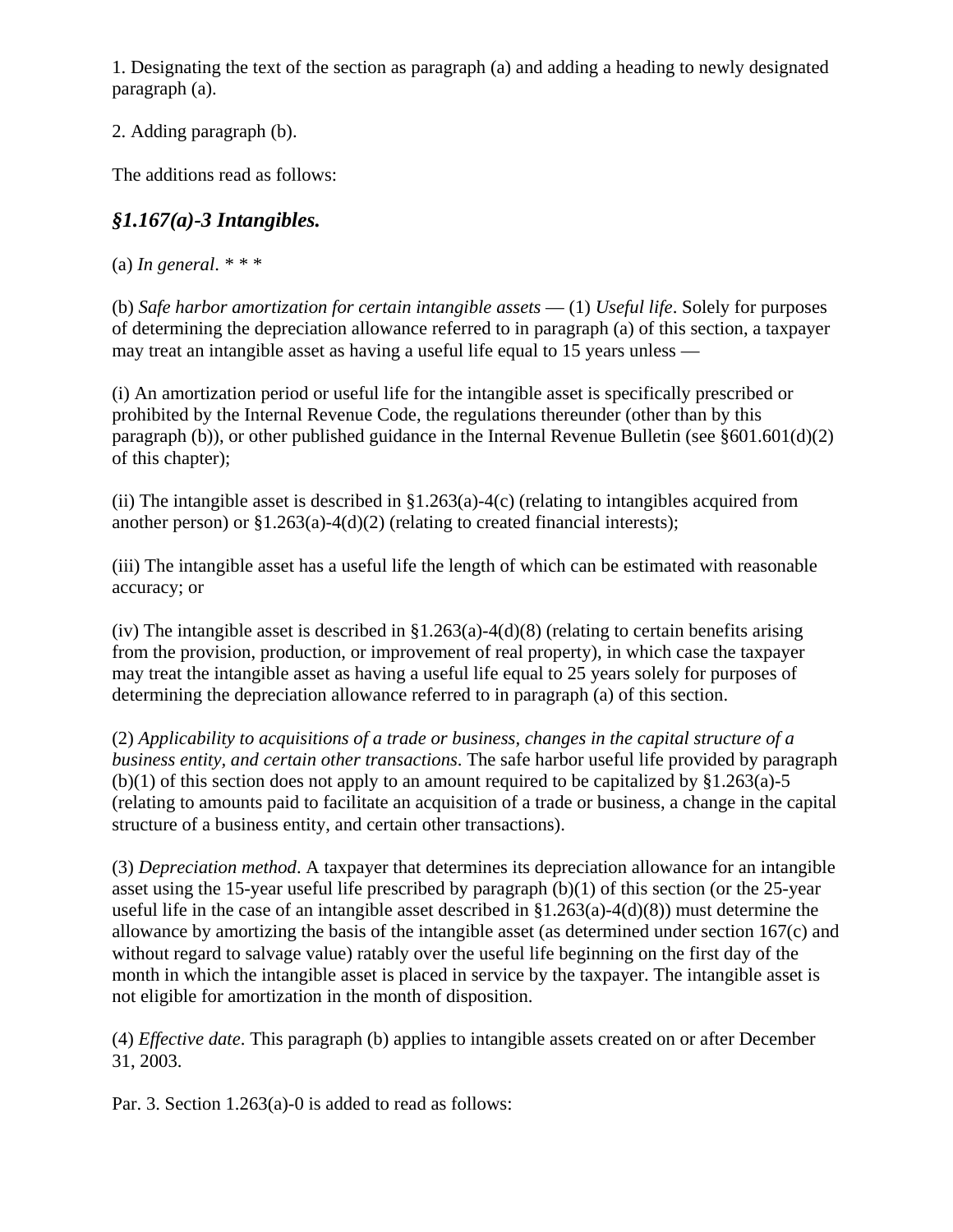### *§1.263(a)-0 Table of contents.*

This section lists captioned paragraphs contained in §§1.263(a)-1 through 1.263(a)-5.

- *§1.263(a)-1 Capital expenditures; in general.*
- *§1.263(a)-2 Examples of capital expenditures.*
- *§1.263(a)-3 Election to deduct or capitalize certain expenditures.*

### *§1.263(a)-4 Amounts paid to acquire or create intangibles.*

- (a) Overview.
- (b) Capitalization with respect to intangibles.
- (1) In general.
- (2) Published guidance.
- (3) Separate and distinct intangible asset.
- (i) Definition.
- (ii) Creation or termination of contract rights.
- (iii) Amounts paid in performing services.
- (iv) Creation of computer software.
- (v) Creation of package design.
- (4) Coordination with other provisions of the Internal Revenue Code.
- (i) In general.
- (ii) Example.
- (c) Acquired intangibles.
- (1) In general.
- (2) Readily available software.
- (3) Intangibles acquired from an employee.
- (4) Examples.
- (d) Created intangibles.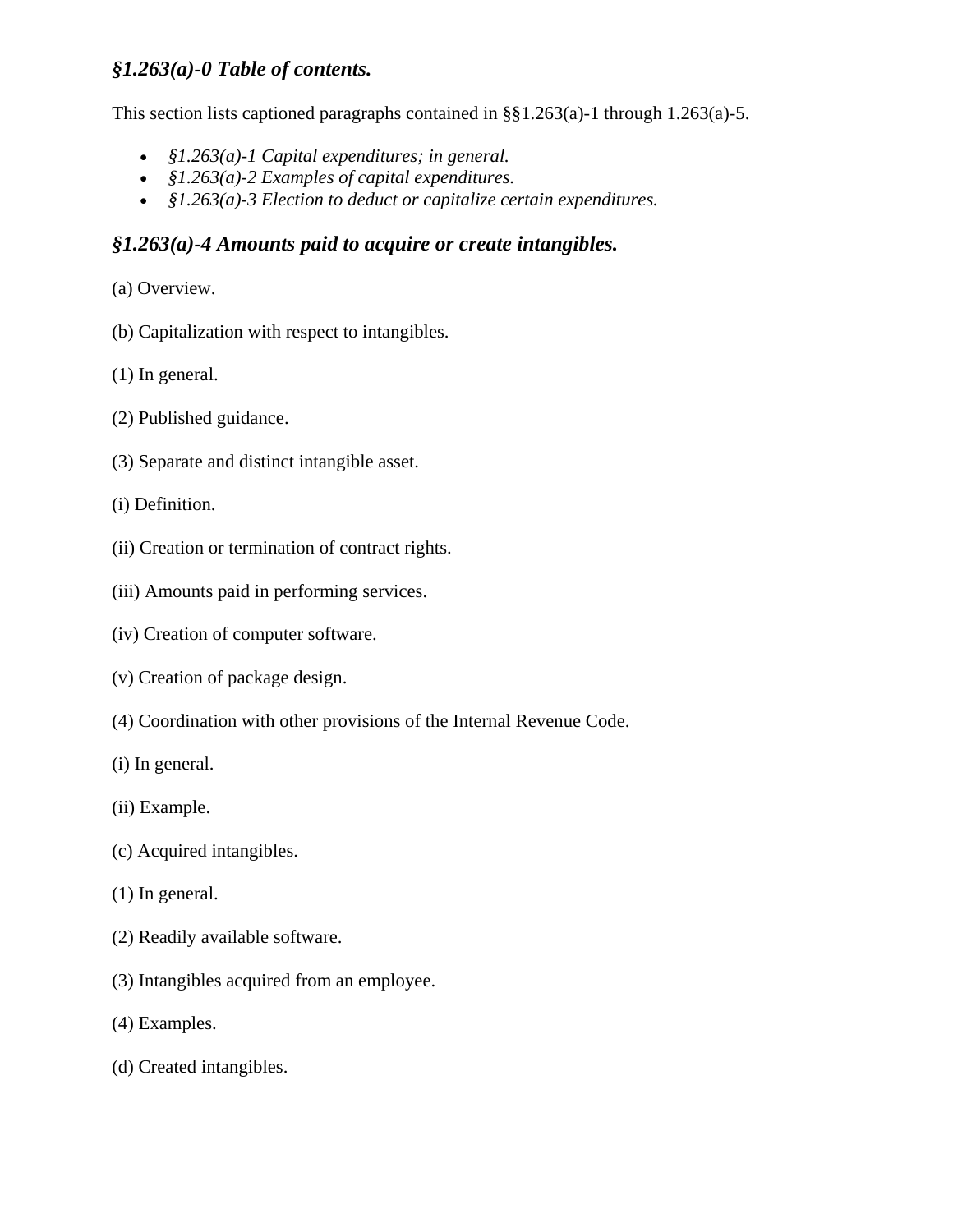(1) In general.

- (2) Financial interests.
- (i) In general.
- (ii) Amounts paid to create, originate, enter into, renew or renegotiate.
- (iii) Renegotiate.
- (iv) Coordination with other provisions of this paragraph (d).
- (v) Coordination with §1.263(a)-5.
- (vi) Examples.
- (3) Prepaid expenses.
- (i) In general.
- (ii) Examples.
- (4) Certain memberships and privileges.
- (i) In general.
- (ii) Examples.
- (5) Certain rights obtained from a government agency.
- (i) In general.
- (ii) Examples.
- (6) Certain contract rights.
- (i) In general.
- (ii) Amounts paid to create, originate, enter into, renew or renegotiate.
- (iii) Renegotiate.
- (iv) Right.
- (v) De minimis amounts.
- (vi) Exception for lessee construction allowances.
- (vii) Examples.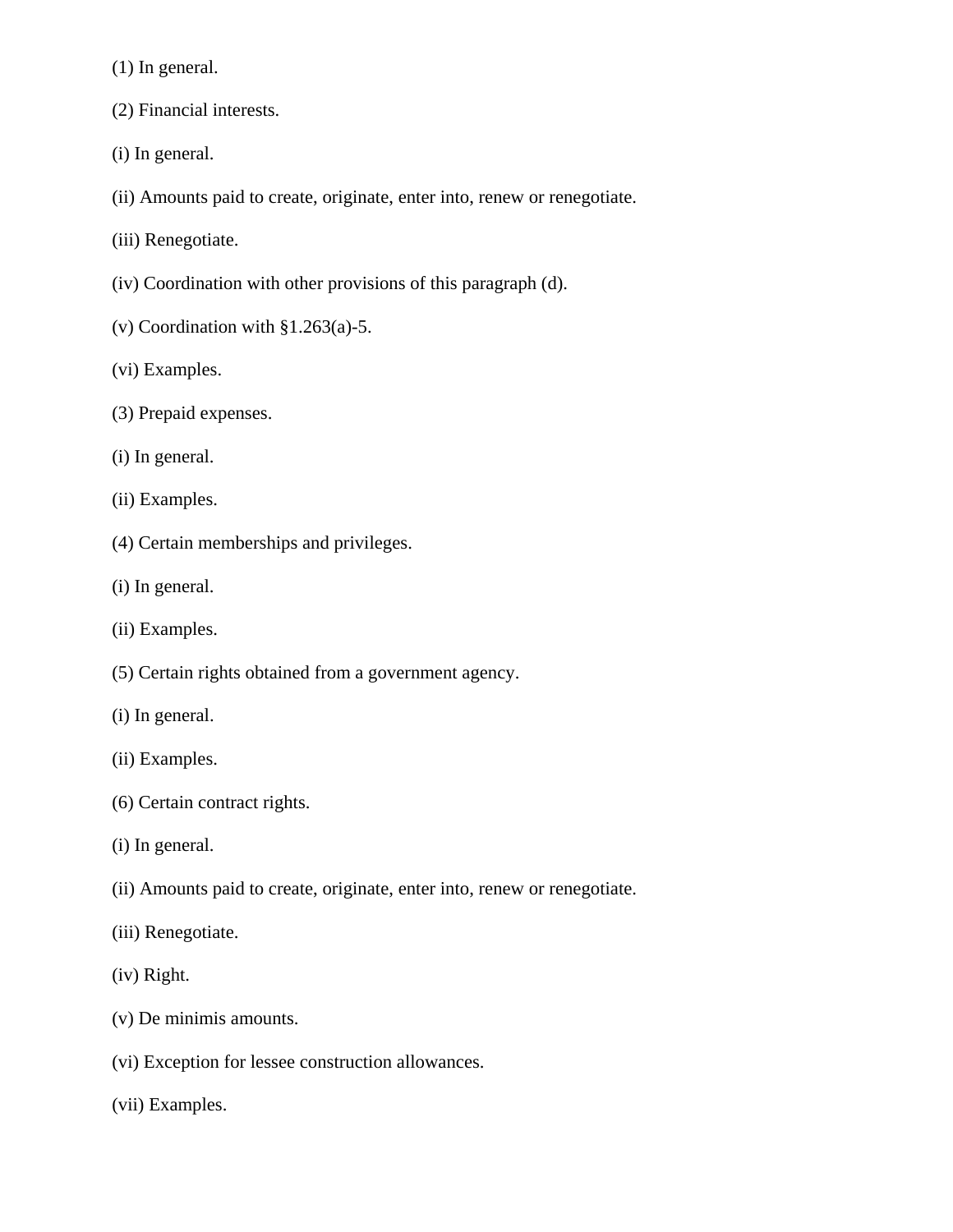- (7) Certain contract terminations.
- (i) In general.
- (ii) Certain break-up fees.
- (iii) Examples.
- (8) Certain benefits arising from the provision, production, or improvement of real property.
- (i) In general.
- (ii) Exclusions.
- (iii) Real property.
- (iv) Impact fees and dedicated improvements.
- (v) Examples.
- (9) Defense or perfection of title to intangible property.
- (i) In general.
- (ii) Certain break-up fees.
- (iii) Example.
- (e) Transaction costs.
- (1) Scope of facilitate.
- (i) In general.
- (ii) Treatment of termination payments.
- (iii) Special rule for contracts.
- (iv) Borrowing costs.
- (v) Special rule for stock redemption costs of open-end regulated investment companies.
- (2) Coordination with paragraph (d) of this section.
- (3) Transaction.
- (4) Simplifying conventions.
- (i) In general.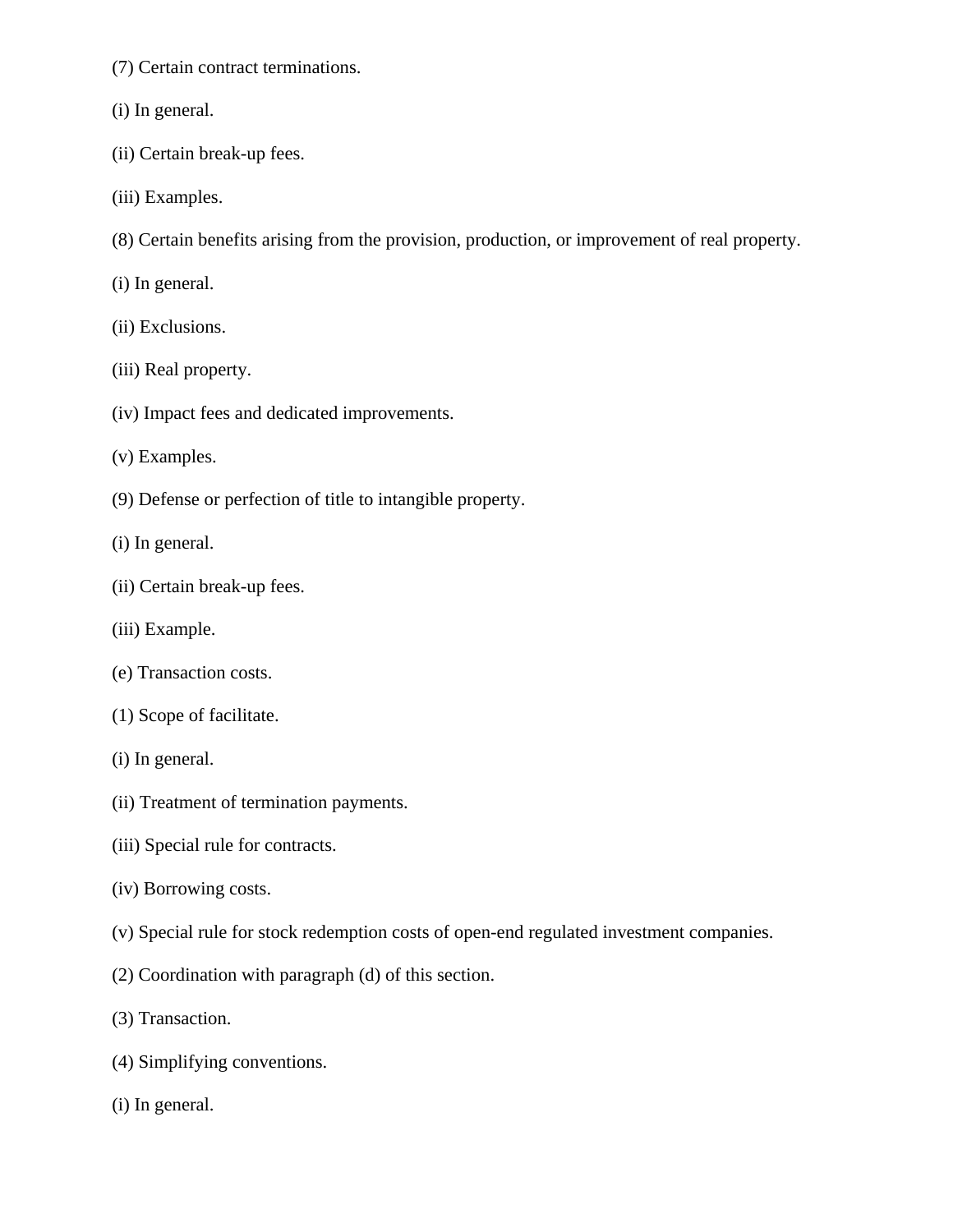- (ii) Employee compensation.
- (iii) De minimis costs.
- (iv) Election to capitalize.
- (5) Examples.
- (f) 12-month rule.
- (1) In general.
- (2) Duration of benefit for contract terminations.

(3) Inapplicability to created financial interests and self-created amortizable section 197 intangibles.

- (4) Inapplicability to rights of indefinite duration.
- (5) Rights subject to renewal.
- (i) In general.
- (ii) Reasonable expectancy of renewal.
- (iii) Safe harbor pooling method.
- (6) Coordination with section 461.
- (7) Election to capitalize.
- (8) Examples.
- (g) Treatment of capitalized costs.
- (1) In general.
- (2) Financial instruments.
- (h) Special rules applicable to pooling.
- (1) In general.
- (2) Method of accounting.
- (3) Adopting or changing to a pooling method.
- (4) Definition of pool.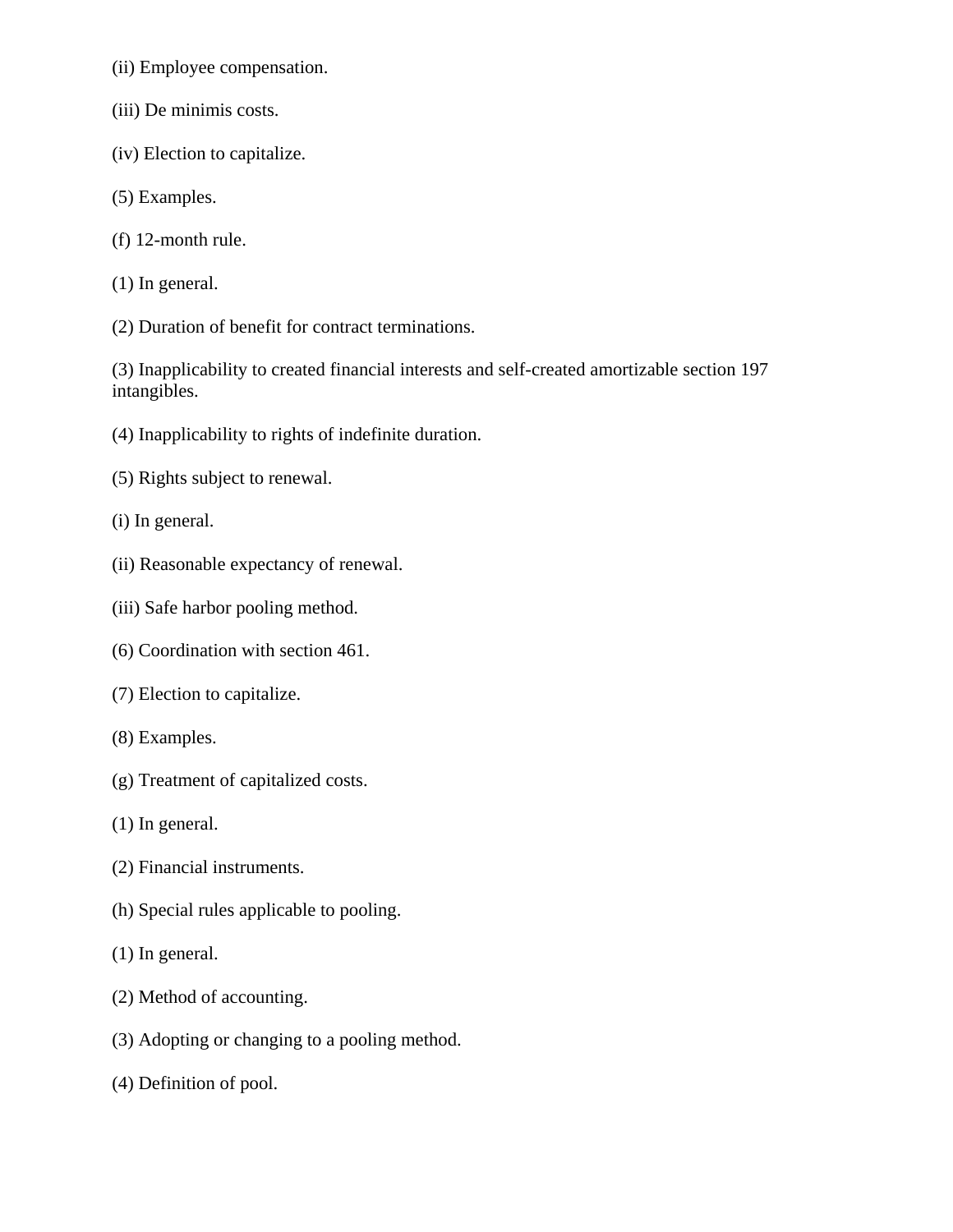- (5) Consistency requirement.
- (6) Additional guidance pertaining to pooling.

(7) Example.

(i) [Reserved].

- (j) Application to accrual method taxpayers.
- (k) Treatment of related parties and indirect payments.

(l) Examples.

(m) Amortization.

- (n) Intangible interests in land [Reserved].
- (o) Effective date.
- (p) Accounting method changes.
- (1) In general.
- (2) Scope limitations.
- (3) Section 481(a) adjustment.

### *§1.263(a)-5 Amounts paid or incurred to facilitate an acquisition of a trade or business, a change in the capital structure of a business entity, and certain other transactions.*

- (a) General rule.
- (b) Scope of facilitate.
- (1) In general.
- (2) Ordering rules.
- (c) Special rules for certain costs.
- (1) Borrowing costs.
- (2) Costs of asset sales.
- (3) Mandatory stock distributions.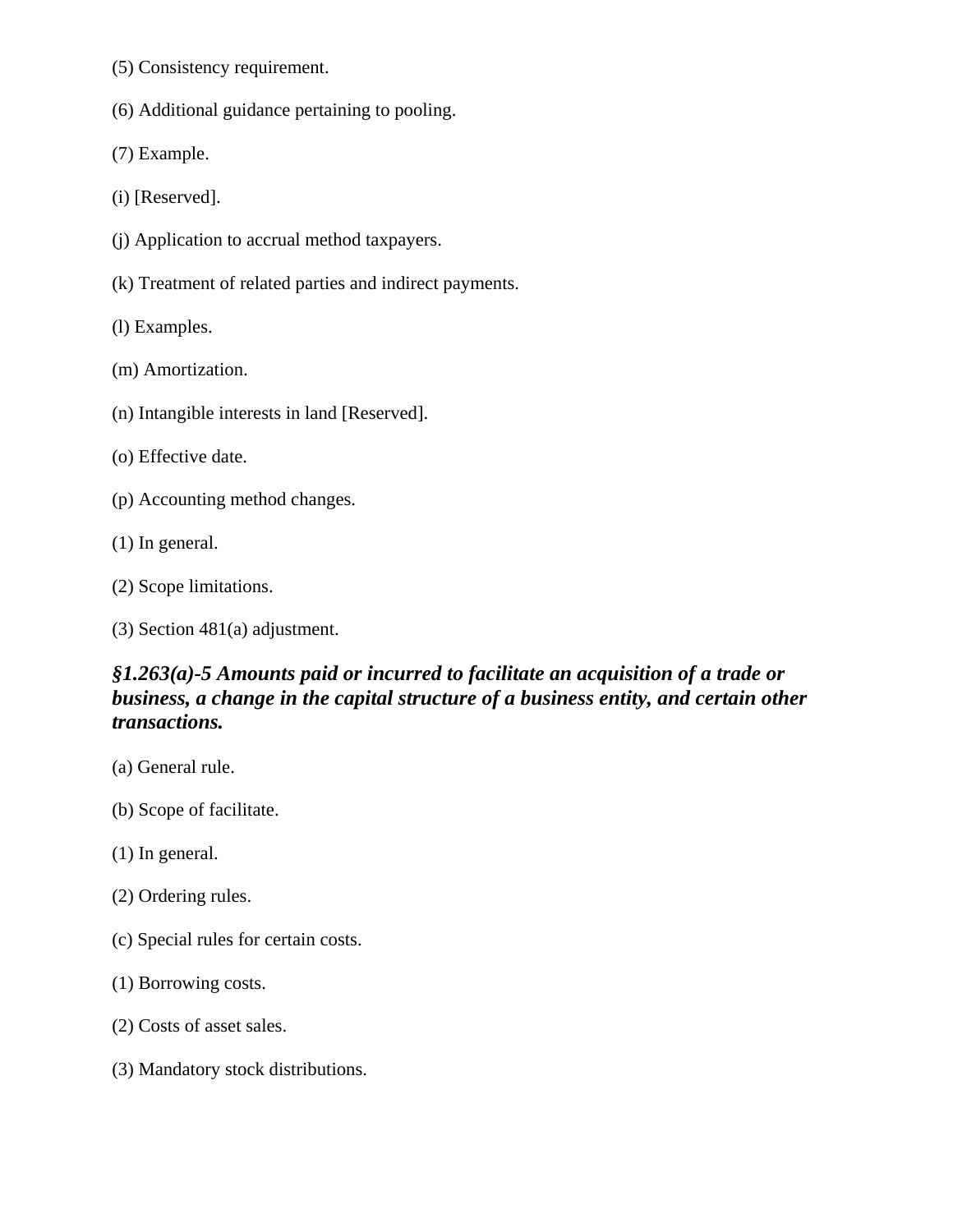- (4) Bankruptcy reorganization costs.
- (5) Stock issuance costs of open-end regulated investment companies.
- (6) Integration costs.
- (7) Registrar and transfer agent fees for the maintenance of capital stock records.
- (8) Termination payments and amounts paid to facilitate mutually exclusive transactions.
- (d) Simplifying conventions.
- (1) In general.
- (2) Employee compensation.
- (i) In general.
- (ii) Certain amounts treated as employee compensation.
- (3) De minimis costs.
- (i) In general.
- (ii) Treatment of commissions.
- (4) Election to capitalize.
- (e) Certain acquisitive transactions.
- (1) In general.
- (2) Exception for inherently facilitative amounts.
- (3) Covered transactions.
- (f) Documentation of success-based fees.
- (g) Treatment of capitalized costs.
- (1) Tax-free acquisitive transactions [Reserved].
- (2) Taxable acquisitive transactions.
- (i) Acquirer.
- (ii) Target.
- (3) Stock issuance transactions [Reserved].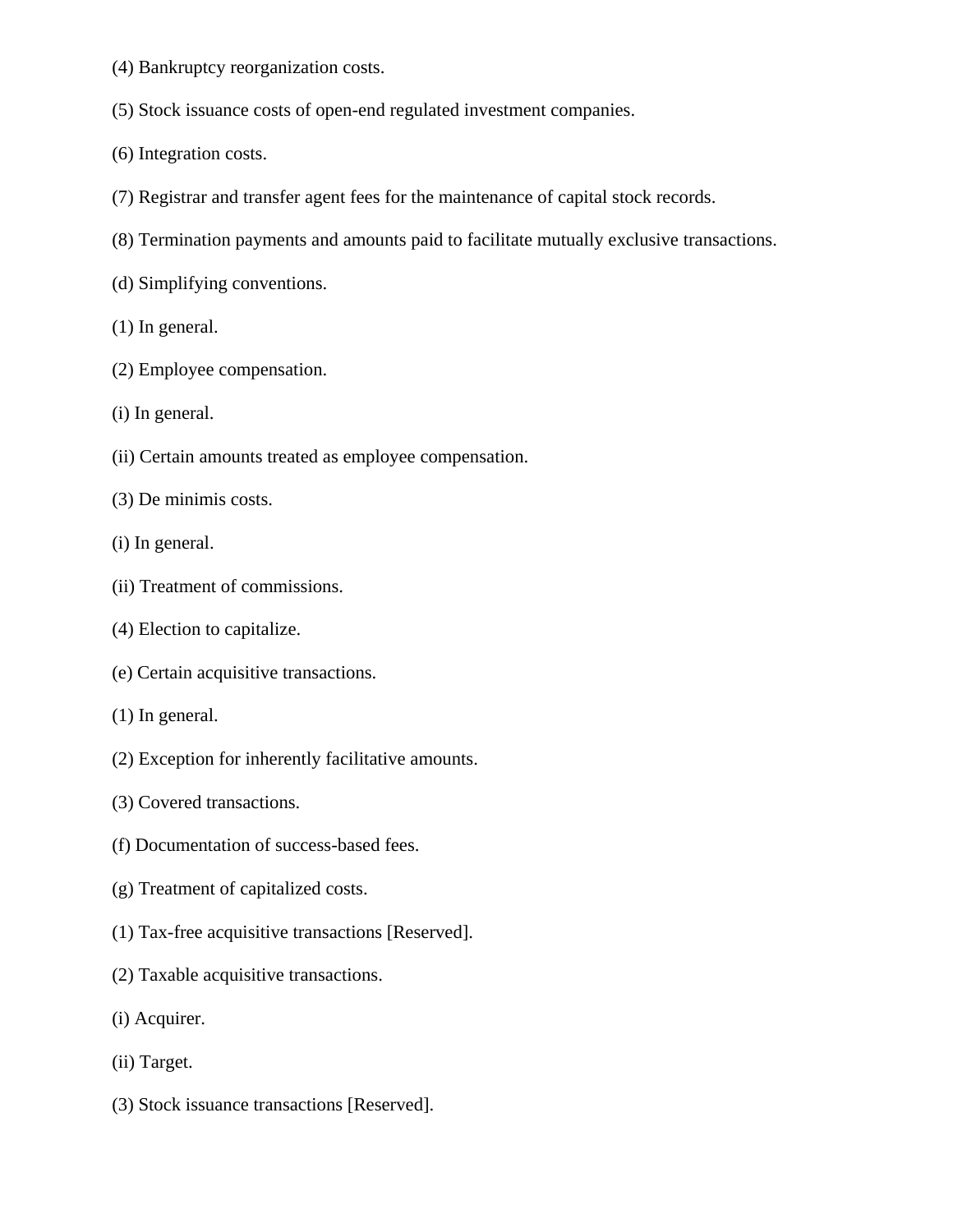(4) Borrowings.

(5) Treatment of capitalized amounts by option writer.

(h) Application to accrual method taxpayers.

(i) [Reserved].

- (j) Coordination with other provisions of the Internal Revenue Code.
- (k) Treatment of indirect payments.
- (l) Examples.
- (m) Effective date.
- (n) Accounting method changes.
- (1) In general.
- (2) Scope limitations.
- (3) Section 481(a) adjustment.

Par. 4. Sections  $1.263(a)$ -4 and  $1.263(a)$ -5 are added to read as follows:

#### *§1.263(a)-4 Amounts paid to acquire or create intangibles.*

(a) *Overview*. This section provides rules for applying section 263(a) to amounts paid to acquire or create intangibles. Except to the extent provided in paragraph  $(d)(8)$  of this section, the rules provided by this section do not apply to amounts paid to acquire or create tangible assets. Paragraph (b) of this section provides a general principle of capitalization. Paragraphs (c) and (d) of this section identify intangibles for which capitalization is specifically required under the general principle. Paragraph (e) of this section provides rules for determining the extent to which taxpayers must capitalize transaction costs. Paragraph (f) of this section provides a 12-month rule intended to simplify the application of the general principle to certain payments that create benefits of a brief duration. Additional rules and examples relating to these provisions are provided in paragraphs (g) through (n) of this section. The applicability date of the rules in this section is prov ided in paragraph (o) of this section. Paragraph (p) of this section provides rules applicable to changes in methods of accounting made to comply with this section.

(b) *Capitalization with respect to intangibles* — (1) *In general*. Except as otherwise provided in this section, a taxpayer must capitalize —

(i) An amount paid to acquire an intangible (see paragraph (c) of this section);

(ii) An amount paid to create an intangible described in paragraph (d) of this section;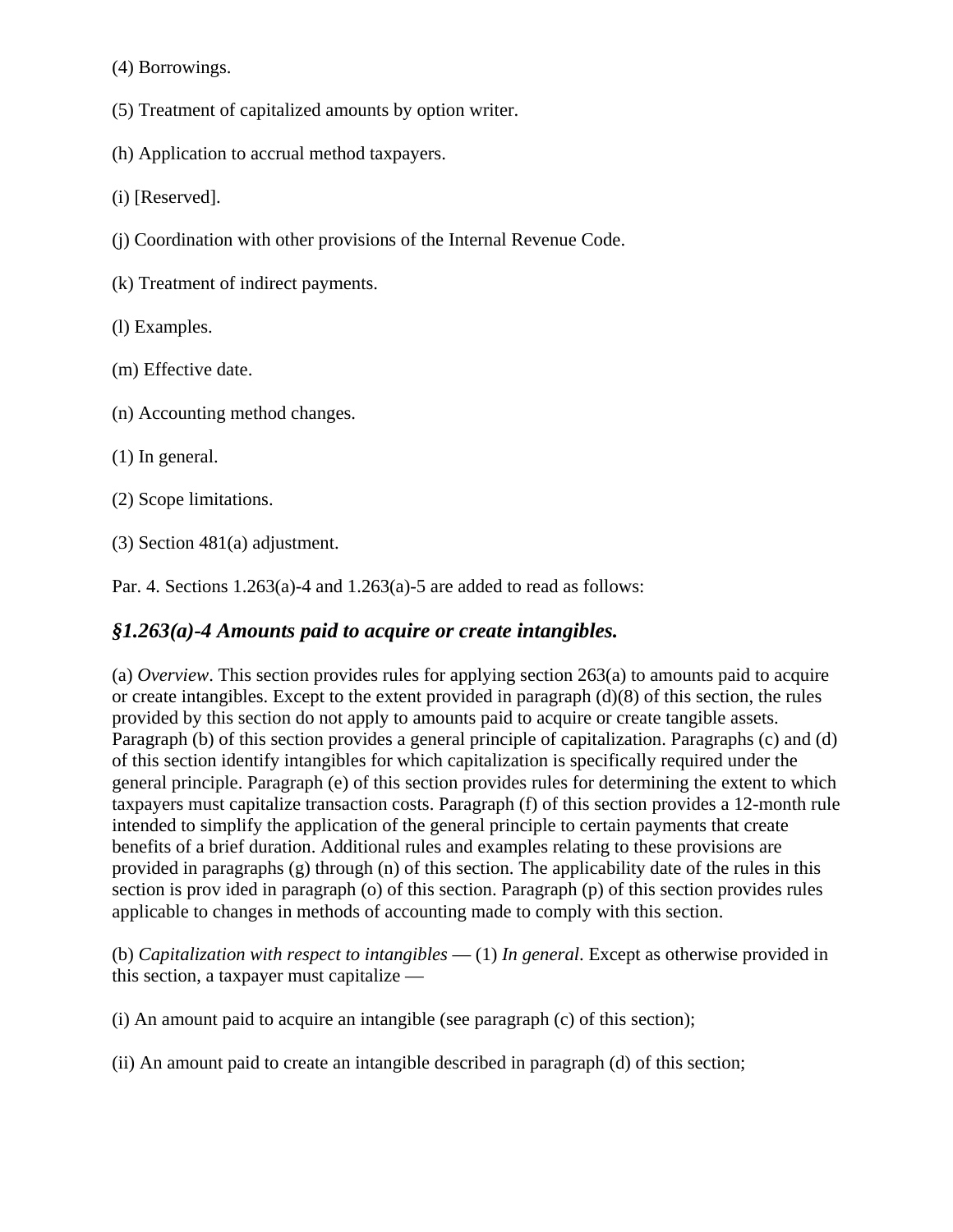(iii) An amount paid to create or enhance a separate and distinct intangible asset within the meaning of paragraph (b)(3) of this section;

(iv) An amount paid to create or enhance a future benefit identified in published guidance in the **Federal Register** or in the Internal Revenue Bulletin (see §601.601(d)(2)(ii) of this chapter) as an intangible for which capitalization is required under this section; and

(v) An amount paid to facilitate (within the meaning of paragraph  $(e)(1)$  of this section) an acquisition or creation of an intangible described in paragraph  $(b)(1)(i)$ , (ii), (iii) or (iv) of this section.

(2) *Published guidance*. Any published guidance identifying a future benefit as an intangible for which capitalization is required under paragraph  $(b)(1)(iv)$  of this section applies only to amounts paid on or after the date of publication of the guidance.

(3) *Separate and distinct intangible asset* — (i) *Definition*. The term *separate and distinct intangible asset* means a property interest of ascertainable and measurable value in money's worth that is subject to protection under applicable state, federal or foreign law and the possession and control of which is intrinsically capable of being sold, transferred or pledged (ignoring any restrictions imposed on assignability) separate and apart from a trade or business. In addition, for purposes of this section, a fund (or similar account) is treated as a separate and distinct intangible asset of the taxpayer if amounts in the fund (or account) may revert to the taxpayer. The determination of whether a payment creates a separate and distinct intangible asset is made based on all of the facts and circumstances existing during the taxable year in which the payment is made.

(ii) *Creation or termination of contract rights*. Amounts paid to another party to create, originate, enter into, renew or renegotiate an agreement with that party that produces rights or benefits for the taxpayer (and amounts paid to facilitate the creation, origination, enhancement, renewal or renegotiation of such an agreement) are treated as amounts that do not create (or facilitate the creation of) a separate and distinct intangible asset within the meaning of this paragraph (b)(3). Further, amounts paid to another party to terminate (or facilitate the termination of) an agreement with that party are treated as amounts that do not create a separate and distinct intangible asset within the meaning of this paragraph (b)(3). See paragraphs (d)(2), (d)(6), and (d)(7) of this section for rules that specifically require capitalization of amounts paid to create or terminate certain agreements.

(iii) *Amounts paid in performing services*. Amounts paid in performing services under an agreement are treated as amounts that do not create a separate and distinct intangible asset within the meaning of this paragraph  $(b)(3)$ , regardless of whether the amounts result in the creation of an income stream under the agreement.

(iv) *Creation of computer software*. Except as otherwise provided in the Internal Revenue Code, the regulations thereunder, or other published guidance in the **Federal Register** or in the Internal Revenue Bulletin (see §601.601(d)(2)(ii) of this chapter), amounts paid to develop computer software are treated as amounts that do not create a separate and distinct intangible asset within the meaning of this paragraph  $(b)(3)$ .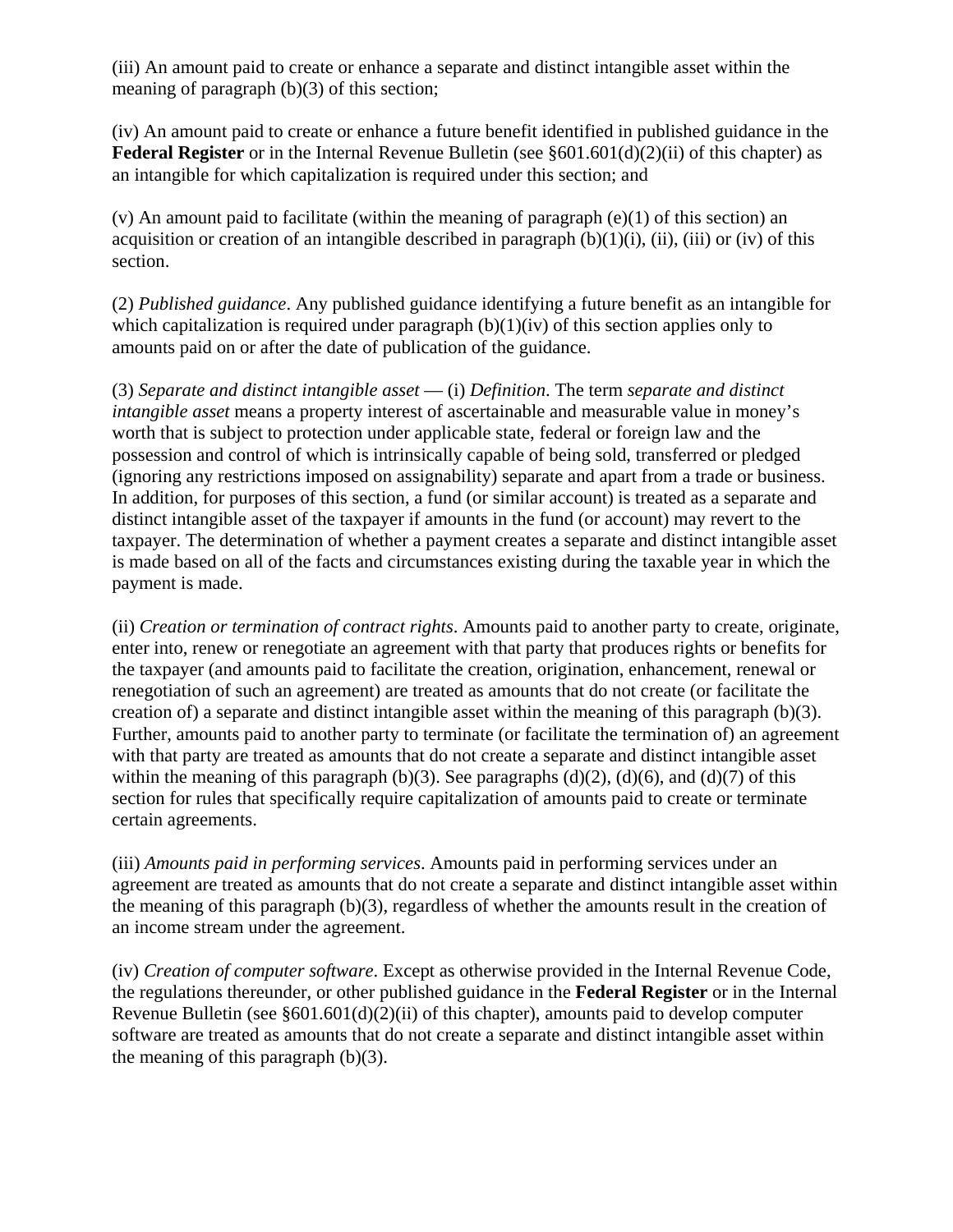(v) *Creation of package design*. Amounts paid to develop a package design are treated as amounts that do not create a separate and distinct intangible asset within the meaning of this paragraph (b)(3). For purposes of this section, the term *package design* means the specific graphic arrangement or design of shapes, colors, words, pictures, lettering, and other elements on a given product package, or the design of a container with respect to its shape or function.

(4) *Coordination with other provisions of the Internal Revenue Code* — (i) *In general*. Nothing in this section changes the treatment of an amount that is specifically provided for under any other provision of the Internal Revenue Code (other than section 162(a) or 212) or the regulations thereunder.

(ii) *Example*. The following example illustrates the rule of this paragraph (b)(4):

*Example*. On January 1, 2004, G enters into an interest rate swap agreement with unrelated counterparty H under which, for a term of five years, G is obligated to make annual payments at 11% and H is obligated to make annual payments at LIBOR on a notional principal amount of \$100 million. At the time G and H enter into this swap agreement, the rate for similar on-market swaps is LIBOR to 10%. To compensate for this difference, on January 1, 2004, H pays G a yield adjustment fee of \$3,790,786. This yield adjustment fee constitutes an amount paid to create an intangible and would be capitalized under paragraph (d)(2) of this section. However, because the yield adjustment fee is a nonperiodic payment on a notional principal contract as defined in §1.446-3(c), the treatment of this fee is governed by § 1.446-3 and not this section.

(c) *Acquired intangibles* — (1) *In general*. A taxpayer must capitalize amounts paid to another party to acquire any intangible from that party in a purchase or similar transaction. Examples of intangibles within the scope of this paragraph (c) include, but are not limited to, the following (if acquired from another party in a purchase or similar transaction):

(i) An ownership interest in a corporation, partnership, trust, estate, limited liability company, or other entity.

(ii) A debt instrument, deposit, stripped bond, stripped coupon (including a servicing right treated for federal income tax purposes as a stripped coupon), regular interest in a REMIC or FASIT, or any other intangible treated as debt for federal income tax purposes.

(iii) A financial instrument, such as —

- (A) A notional principal contract;
- (B) A foreign currency contract;

(C) A futures contract;

(D) A forward contract (including an agreement under which the taxpayer has the right and obligation to provide or to acquire property (or to be compensated for such property, regardless of whether the taxpayer provides or acquires the property));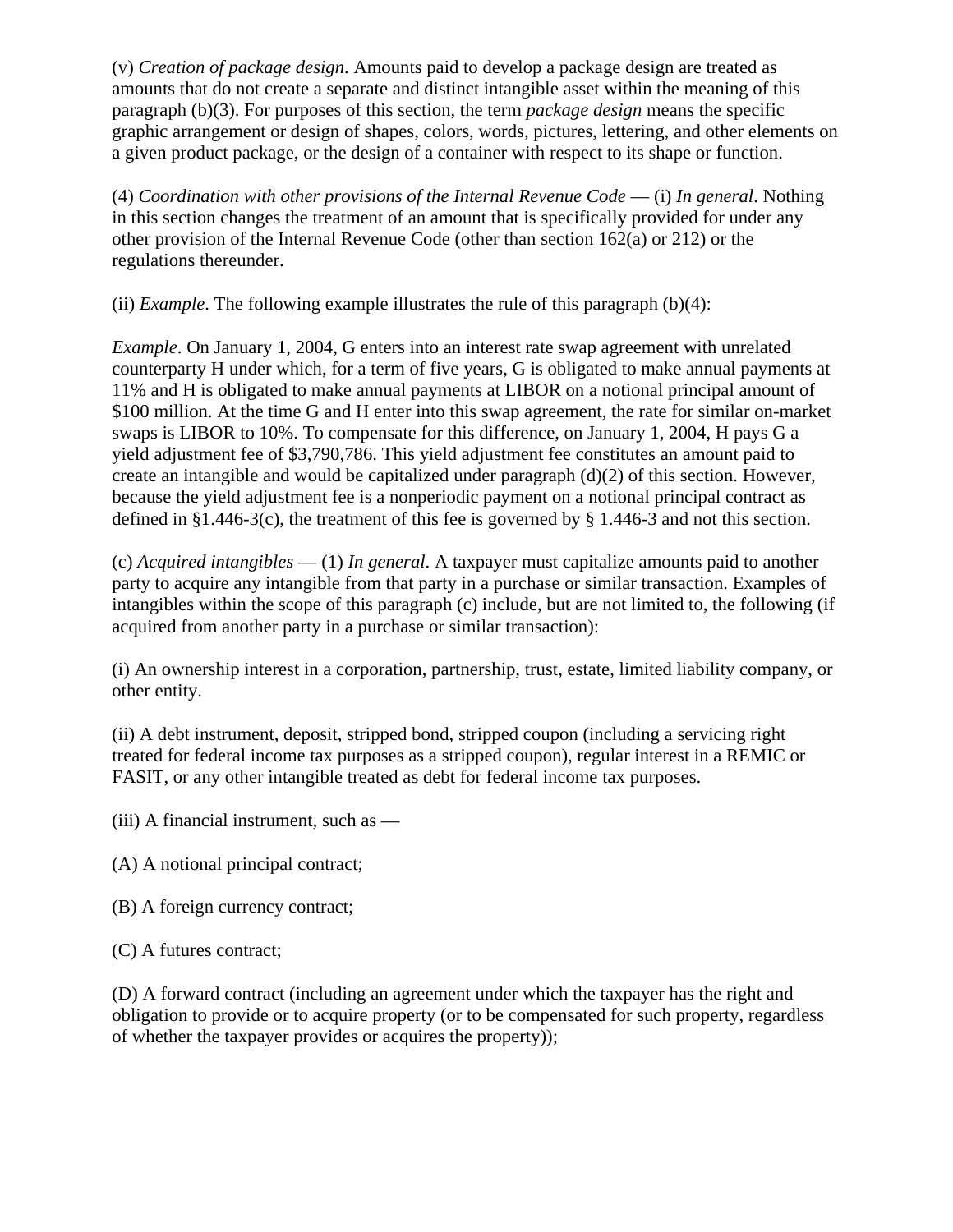(E) An option (including an agreement under which the taxpayer has the right to provide or to acquire property (or to be compensated for such property, regardless of whether the taxpayer provides or acquires the property)); and

(F) Any other financial derivative.

(iv) An endowment contract, annuity contract, or insurance contract.

(v) Non-functional currency.

(vi) A lease.

(vii) A patent or copyright.

(viii) A franchise, trademark or tradename (as defined in §1.197-2(b)(10)).

 $(ix)$  An assembled workforce (as defined in §1.197-2(b)(3)).

 $(x)$  Goodwill (as defined in §1.197-2(b)(1)) or going concern value (as defined in §1.197- $2(b)(2)$ ).

(xi) A customer list.

(xii) A servicing right (for example, a mortgage servicing right that is not treated for federal income tax purposes as a stripped coupon).

(xiii) A customer-based intangible (as defined in  $\S1.197-2(b)(6)$ ) or supplier-based intangible (as defined in §1.197-2(b)(7)).

(xiv) Computer software.

(xv) An agreement providing either party the right to use, possess or sell an intangible described in paragraphs  $(c)(1)(i)$  through  $(v)$  of this section.

(2) *Readily available software*. An amount paid to obtain a nonexclusive license for software that is (or has been) readily available to the general public on similar terms and has not been substantially modified (within the meaning of  $\S1.197-2(c)(4)$ ) is treated for purposes of this paragraph (c) as an amount paid to another party to acquire an intangible from that party in a purchase or similar transaction.

(3) *Intangibles acquired from an employee*. Amounts paid to an employee to acquire an intangible from that employee are not required to be capitalized under this section if the amounts are includible in the employee's income in connection with the performance of services under section 61 or 83. For purposes of this section, whether an individual is an employee is determined in accordance with the rules contained in section 3401(c) and the regulations thereunder.

(4) *Examples*. The following examples illustrate the rules of this paragraph (c):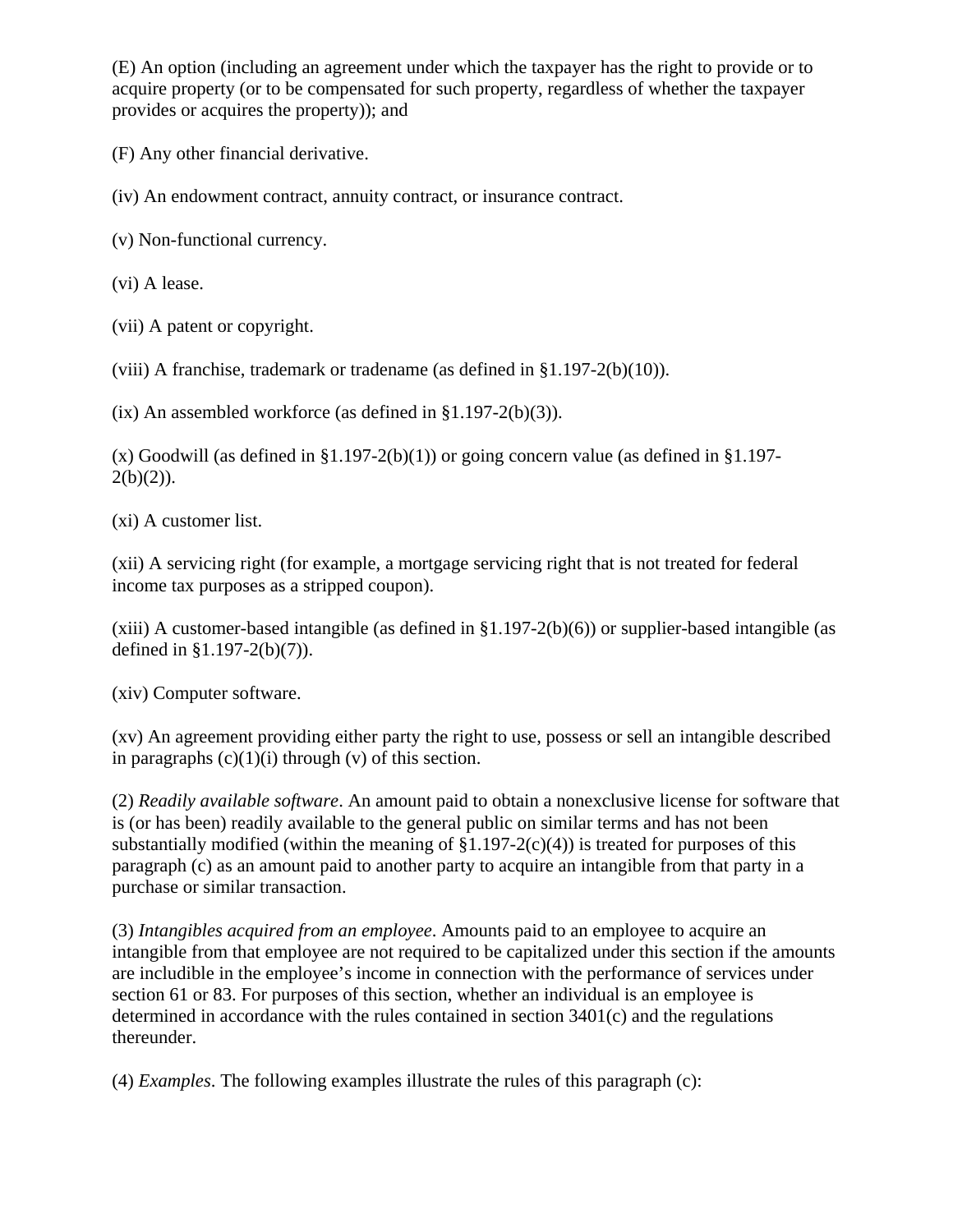*Example 1*. *Debt instrument*. X corporation, a commercial bank, purchases a portfolio of existing loans from Y corporation, another financial institution. X pays Y \$2,000,000 in exchange for the portfolio. The \$2,000,000 paid to Y constitutes an amount paid to acquire an intangible from Y and must be capitalized.

*Example 2*. *Option*. W corporation owns all of the outstanding stock of X corporation. Y corporation holds a call option entitling it to purchase from W all of the outstanding stock of X at a certain price per share. Z corporation acquires the call option from Y in exchange for \$5,000,000. The \$5,000,000 paid to Y constitutes an amount paid to acquire an intangible from Y and must be capitalized.

*Example 3*. *Ownership interest in a corporation*. Same as *Example 2*, but assume Z exercises its option and purchases from W all of the outstanding stock of X in exchange for \$100,000,000. The \$100,000,000 paid to W constitutes an amount paid to acquire an intangible from W and must be capitalized.

*Example 4*. *Customer list*. N corporation, a retailer, sells its products through its catalog and mail order system. N purchases a customer list from R corporation. N pays R \$100,000 in exchange for the customer list. The \$100,000 paid to R constitutes an amount paid to acquire an intangible from R and must be capitalized.

*Example 5*. *Goodwill*. Z corporation pays W corporation \$10,000,000 to purchase all of the assets of W in a transaction that constitutes an applicable asset acquisition under section 1060(c). Of the \$10,000,000 consideration paid in the transaction, \$9,000,000 is allocable to tangible assets purchased from W and \$1,000,000 is allocable to goodwill. The \$1,000,000 allocable to goodwill constitutes an amount paid to W to acquire an intangible from W and must be capitalized.

(d) *Created intangibles* — (1) *In general*. Except as provided in paragraph (f) of this section (relating to the 12-month rule), a taxpayer must capitalize amounts paid to create an intangible described in this paragraph (d). The determination of whether an amount is paid to create an intangible described in this paragraph (d) is to be made based on all of the facts and circumstances, disregarding distinctions between the labels used in this paragraph (d) to describe the intangible and the labels used by the taxpayer and other parties to the transaction.

(2) *Financial interests* — (i) *In general*. A taxpayer must capitalize amounts paid to another party to create, originate, enter into, renew or renegotiate with that party any of the following financial interests, whether or not the interest is regularly traded on an established market:

(A) An ownership interest in a corporation, partnership, trust, estate, limited liability company, or other entity.

(B) A debt instrument, deposit, stripped bond, stripped coupon (including a servicing right treated for federal income tax purposes as a stripped coupon), regular interest in a REMIC or FASIT, or any other intangible treated as debt for federal income tax purposes.

- (C) A financial instrument, such as —
- (*1*) A letter of credit;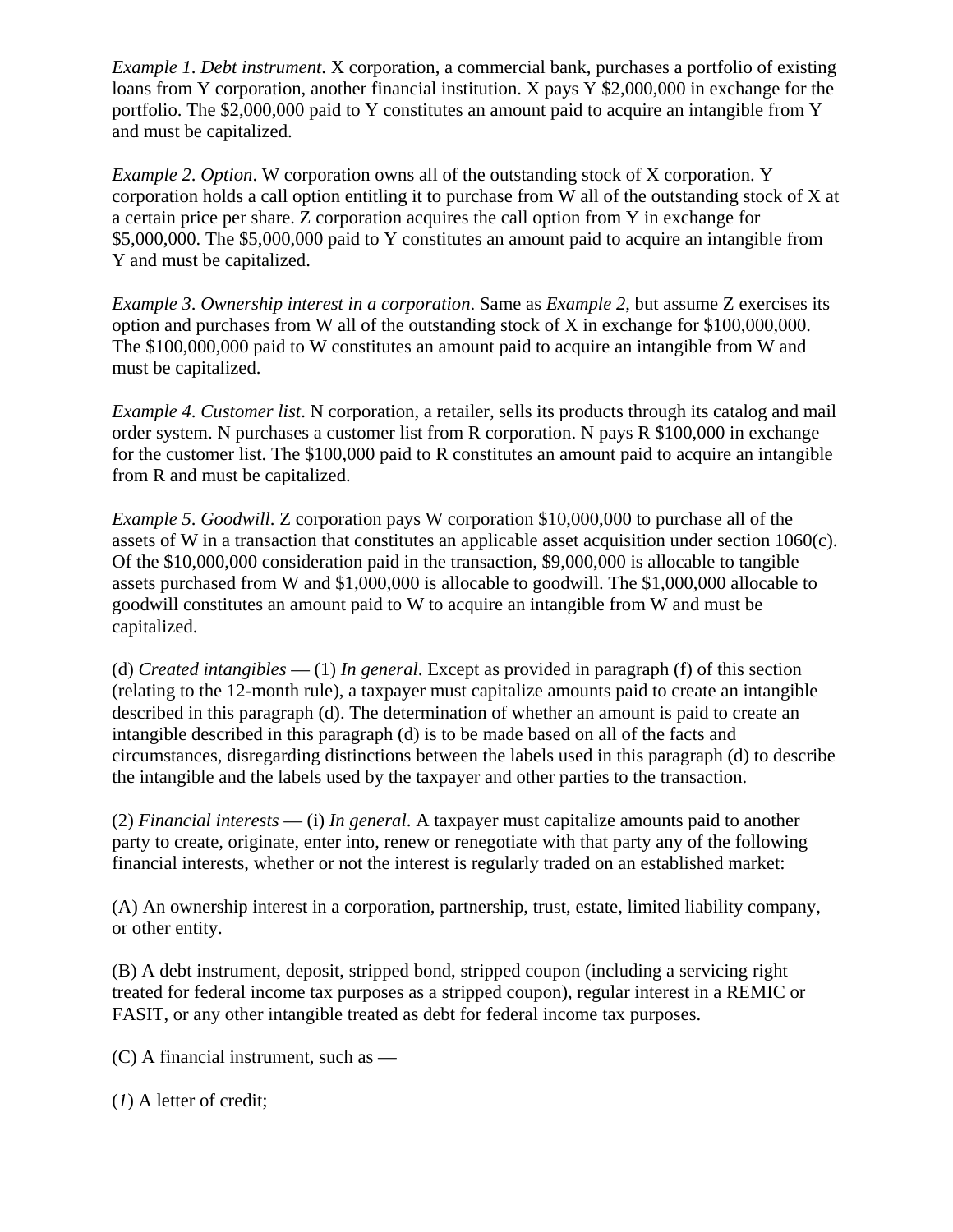(*2*) A credit card agreement;

(*3*) A notional principal contract;

(*4*) A foreign currency contract;

(*5*) A futures contract;

(*6*) A forward contract (including an agreement under which the taxpayer has the right and obligation to provide or to acquire property (or to be compensated for such property, regardless of whether the taxpayer provides or acquires the property));

(*7*) An option (including an agreement under which the taxpayer has the right to provide or to acquire property (or to be compensated for such property, regardless of whether the taxpayer provides or acquires the property)); and

(*8*) Any other financial derivative.

(D) An endowment contract, annuity contract, or insurance contract that has or may have cash value.

(E) Non-functional currency.

(F) An agreement providing either party the right to use, possess or sell a financial interest described in this paragraph (d)(2).

(ii) *Amounts paid to create, originate, enter into, renew or renegotiate*. An amount paid to another party is not paid to create, originate, enter into, renew or renegotiate a financial interest with that party if the payment is made with the mere hope or expectation of developing or maintaining a business relationship with that party and is not contingent on the origination, renewal or renegotiation of a financial interest with that party.

(iii) *Renegotiate*. A taxpayer is treated as renegotiating a financial interest if the terms of the financial interest are modified. A taxpayer also is treated as renegotiating a financial interest if the taxpayer enters into a new financial interest with the same party (or substantially the same parties) to a terminated financial interest, the taxpayer could not cancel the terminated financial interest without the consent of the other party (or parties), and the other party (or parties) would not have consented to the cancellation unless the taxpayer entered into the new financial interest. A taxpayer is treated as unable to cancel a financial interest without the consent of the other party (or parties) if, under the terms of the financial interest, the taxpayer is subject to a termination penalty and the other party (or parties) to the financial interest modifies the terms of the penalty.

(iv) *Coordination with other provisions of this paragraph (d)*. An amount described in this paragraph (d)(2) that is also described elsewhere in paragraph (d) of this section is treated as described only in this paragraph (d)(2).

(v) *Coordination with §1.263(a)-5*. See §1.263(a)-5 for the treatment of borrowing costs and the treatment of amounts paid by an option writer.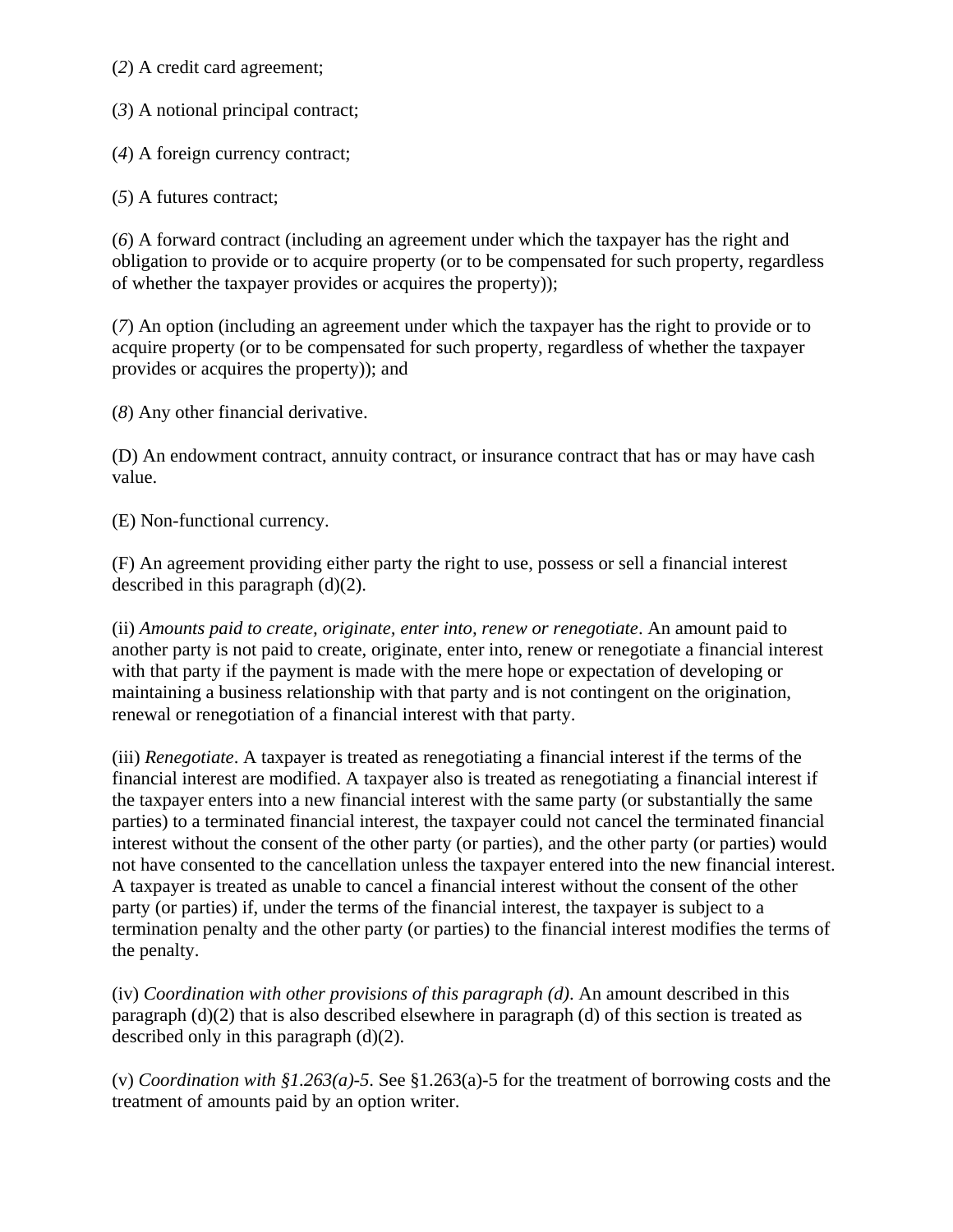(vi) *Examples*. The following examples illustrate the rules of this paragraph (d)(2):

*Example 1*. *Loan*. X corporation, a commercial bank, makes a loan to A in the principal amount of \$250,000. The \$250,000 principal amount of the loan paid to A constitutes an amount paid to another party to create a debt instrument with that party under paragraph  $(d)(2)(i)(B)$  of this section and must be capitalized.

*Example 2*. *Option*. W corporation owns all of the outstanding stock of X corporation. Y corporation pays W \$1,000,000 in exchange for W's grant of a 3-year call option to Y permitting Y to purchase all of the outstanding stock of X at a certain price per share. Y's payment of \$1,000,000 to W constitutes an amount paid to another party to create an option with that party under paragraph  $(d)(2)(i)(C)(7)$  of this section and must be capitalized.

*Example 3*. *Partnership interest*. Z corporation pays \$10,000 to P, a partnership, in exchange for an ownership interest in P. Z's payment of \$10,000 to P constitutes an amount paid to another party to create an ownership interest in a partnership with that party under paragraph  $(d)(2)(i)(A)$ of this section and must be capitalized.

*Example 4*. *Take or pay contract*. Q corporation, a producer of natural gas, pays \$1,000,000 to R during 2005 to induce R corporation to enter into a 5-year "take or pay" gas purchase contract. Under the contract, R is liable to pay for a specified minimum amount of gas, whether or not R takes such gas. Q's payment of \$1,000,000 is an amount paid to another party to induce that party to enter into an agreement providing Q the right and obligation to provide property or be compensated for such property (regardless of whether the property is provided) under paragraph  $(d)(2)(i)(C)(6)$  of this section and must be capitalized.

*Example 5*. *Agreement to provide property*. P corporation pays R corporation \$1,000,000 in exchange for R's agreement to purchase 1,000 units of P's product at any time within the three succeeding calendar years. The agreement describes P's \$1,000,000 as a sales discount. P's \$1,000,000 payment is an amount paid to induce R to enter into an agreement providing P the right and obligation to provide property under paragraph  $(d)(2)(i)(C)(6)$  of this section and must be capitalized.

*Example 6*. *Customer incentive payment*. S corporation, a computer manufacturer, seeks to develop a business relationship with V corporation, a computer retailer. As an incentive to encourage V to purchase computers from S, S enters into an agreement with V under which S agrees that, if V purchases \$20,000,000 of computers from S within 3 years from the date of the agreement, S will pay V \$2,000,000 on the date that V reaches the \$20,000,000 threshold. V reaches the \$20,000,000 threshold during the third year of the agreement, and S pays V \$2,000,000. S is not required to capitalize its payment to V under this paragraph (d)(2) because the payment does not provide S the right or obligation to provide property and does not create a separate and distinct intangible asset for S within the meaning of paragraph (b)(3)(i) of this section.

(3) *Prepaid expenses* — (i) *In general*. A taxpayer must capitalize prepaid expenses.

(ii) *Examples*. The following examples illustrate the rules of this paragraph  $(d)(3)$ :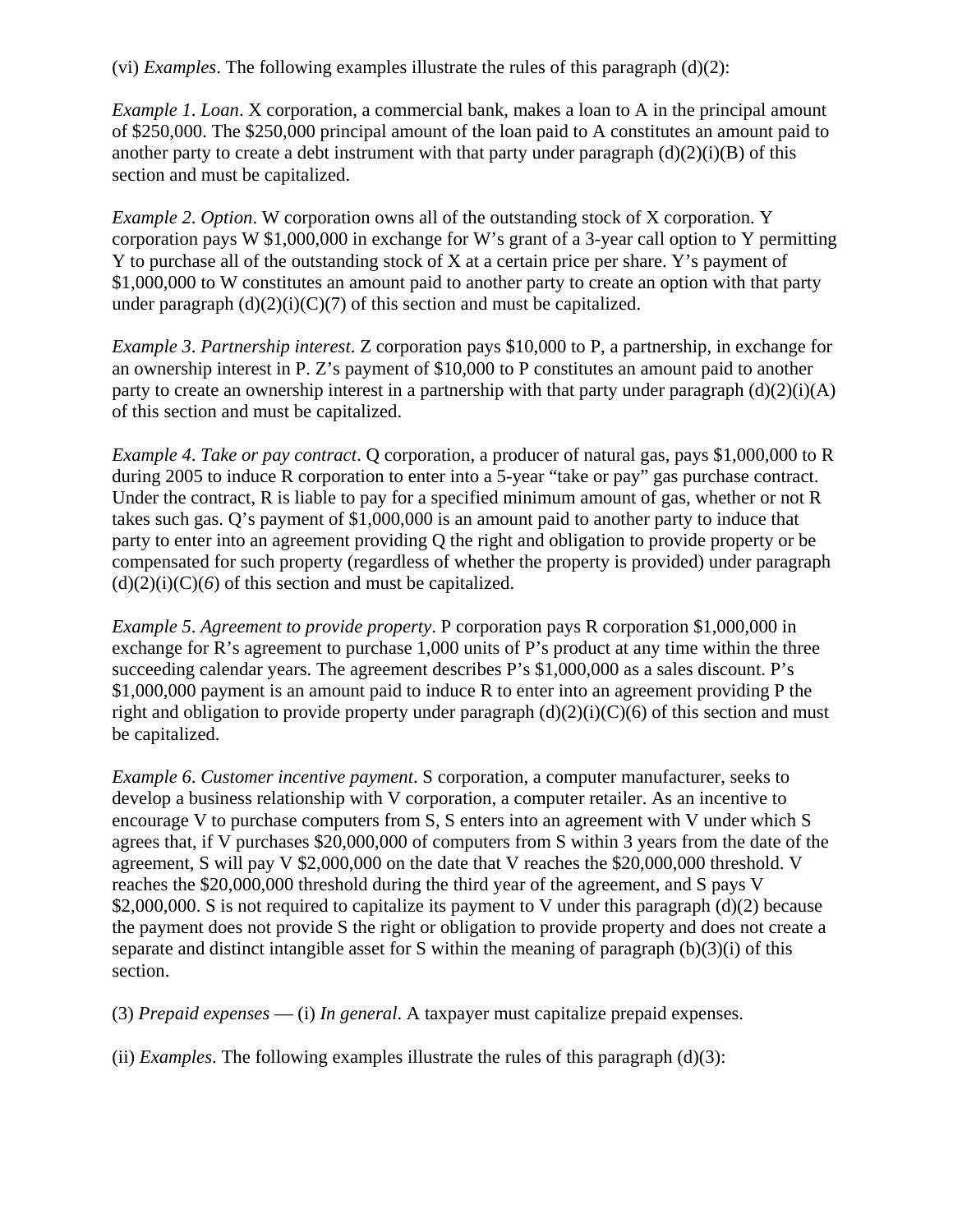*Example 1*. *Prepaid insurance*. N corporation, an accrual method taxpayer, pays \$10,000 to an insurer to obtain three years of coverage under a property and casualty insurance policy. The \$10,000 is a prepaid expense and must be capitalized under this paragraph (d)(3). Paragraph (d)(2) of this section does not apply to the payment because the policy has no cash value.

*Example 2*. *Prepaid rent*. X corporation, a cash method taxpayer, enters into a 24-month lease of office space. At the time of the lease signing, X prepays \$240,000. No other amounts are due under the lease. The \$240,000 is a prepaid expense and must be capitalized under this paragraph  $(d)(3)$ .

(4) *Certain memberships and privileges* — (i) *In general*. A taxpayer must capitalize amounts paid to an organization to obtain, renew, renegotiate, or upgrade a membership or privilege from that organization. A taxpayer is not required to capitalize under this paragraph (d)(4) an amount paid to obtain, renew, renegotiate or upgrade certification of the taxpayer's products, services, or business processes.

(ii) *Examples*. The following examples illustrate the rules of this paragraph (d)(4):

*Example 1*. *Hospital privilege*. B, a physician, pays \$10,000 to Y corporation to obtain lifetime staff privileges at a hospital operated by Y. B must capitalize the \$10,000 payment under this paragraph (d)(4).

*Example 2*. *Initiation fee*. X corporation pays a \$50,000 initiation fee to obtain membership in a trade association. X must capitalize the \$50,000 payment under this paragraph  $(d)(4)$ .

*Example 3*. *Product rating*. V corporation, an automobile manufacturer, pays W corporation, a national quality ratings association, \$100,000 to conduct a study and provide a rating of the quality and safety of a line of V's automobiles. V's payment is an amount paid to obtain a certification of V's product and is not required to be capitalized under this paragraph (d)(4).

*Example 4*. *Business process certification*. Z corporation, a manufacturer, seeks to obtain a certification that its quality control standards meet a series of international standards known as ISO 9000. Z pays \$50,000 to an independent registrar to obtain a certification from the registrar that Z's quality management system conforms to the ISO 9000 standard. Z's payment is an amount paid to obtain a certification of Z's business processes and is not required to be capitalized under this paragraph (d)(4).

(5) *Certain rights obtained from a governmental agency* — (i) *In general*. A taxpayer must capitalize amounts paid to a governmental agency to obtain, renew, renegotiate, or upgrade its rights under a trademark, trade name, copyright, license, permit, franchise, or other similar right granted by that governmental agency.

(ii) *Examples*. The following examples illustrate the rules of this paragraph  $(d)(5)$ :

*Example 1*. *Business license*. X corporation pays \$15,000 to state Y to obtain a business license that is valid indefinitely. Under this paragraph  $(d)(5)$ , the amount paid to state Y is an amount paid to a government agency for a right granted by that agency. Accordingly, X must capitalize the \$15,000 payment.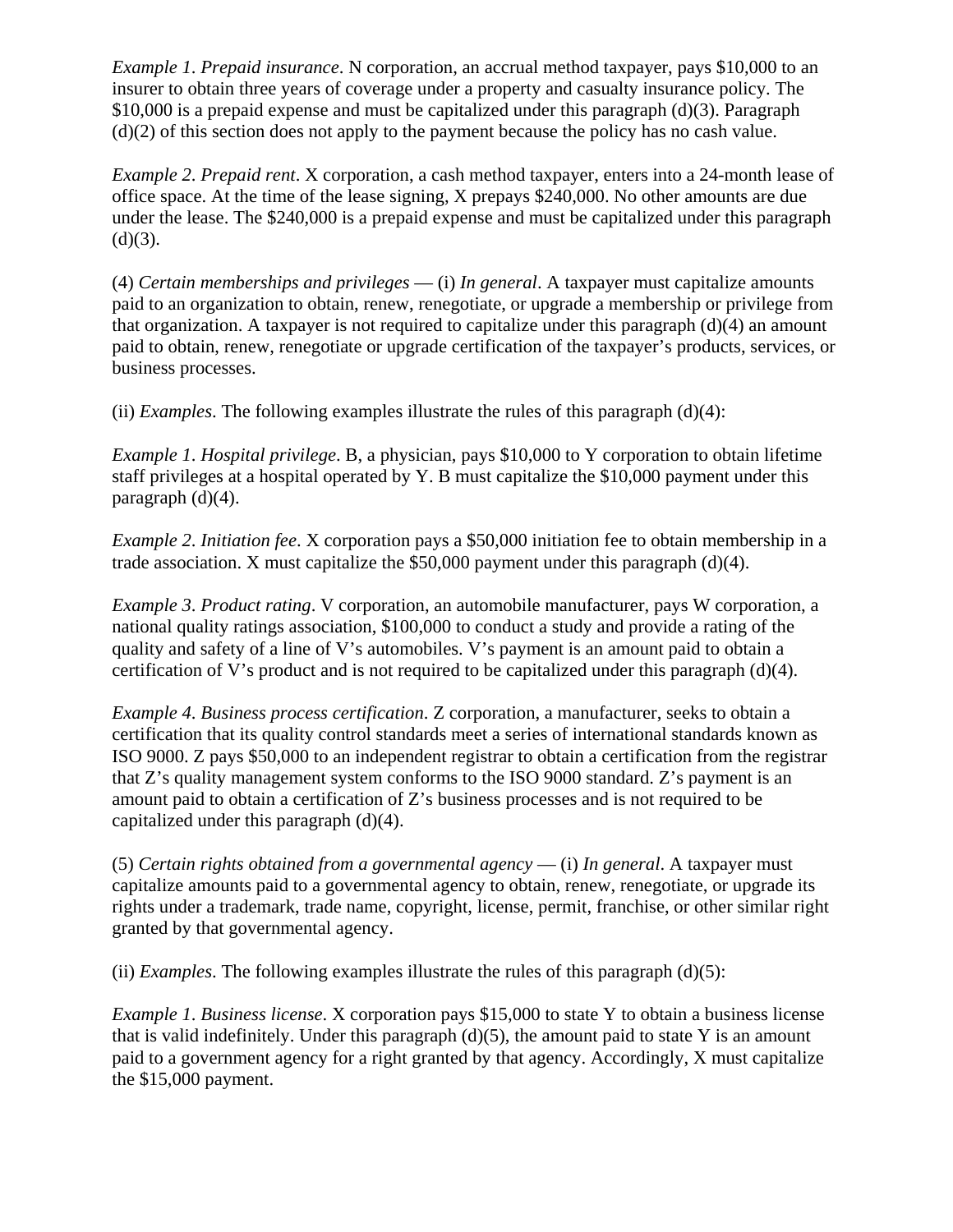*Example 2*. *Bar admission*. A, an individual, pays \$1,000 to an agency of state Z to obtain a license to practice law in state Z that is valid indefinitely, provided A adheres to the requirements governing the practice of law in state Z. Under this paragraph  $(d)(5)$ , the amount paid to state Z is an amount paid to a government agency for a right granted by that agency. Accordingly, A must capitalize the \$1,000 payment.

(6) *Certain contract rights* — (i) *In general*. Except as otherwise provided in this paragraph (d)(6), a taxpayer must capitalize amounts paid to another party to create, originate, enter into, renew or renegotiate with that party —

(A) An agreement providing the taxpayer the right to use tangible or intangible property or the right to be compensated for the use of tangible or intangible property;

(B) An agreement providing the taxpayer the right to provide or to receive services (or the right to be compensated for services regardless of whether the taxpayer provides such services);

(C) A covenant not to compete or an agreement having substantially the same effect as a covenant not to compete (except, in the case of an agreement that requires the performance of services, to the extent that the amount represents reasonable compensation for services actually rendered);

(D) An agreement not to acquire additional ownership interests in the taxpayer; or

(E) An agreement providing the taxpayer (as the covered party) with an annuity, an endowment, or insurance coverage.

(ii) *Amounts paid to create, originate, enter into, renew or renegotiate*. An amount paid to another party is not paid to create, originate, enter into, renew or renegotiate an agreement with that party if the payment is made with the mere hope or expectation of developing or maintaining a business relationship with that party and is not contingent on the origination, renewal or renegotiation of an agreement with that party.

(iii) *Renegotiate*. A taxpayer is treated as renegotiating an agreement if the terms of the agreement are modified. A taxpayer also is treated as renegotiating an agreement if the taxpayer enters into a new agreement with the same party (or substantially the same parties) to a terminated agreement, the taxpayer could not cancel the terminated agreement without the consent of the other party (or parties), and the other party (or parties) would not have consented to the cancellation unless the taxpayer entered into the new agreement. A taxpayer is treated as unable to cancel an agreement without the consent of the other party (or parties) if, under the terms of the agreement, the taxpayer is subject to a termination penalty and the other party (or parties) to the agreement modifies the terms of the penalty.

(iv) *Right*. An agreement does not provide the taxpayer a right to use property or to provide or receive services if the agreement may be terminated at will by the other party (or parties) to the agreement before the end of the period prescribed by paragraph  $(f)(1)$  of this section. An agreement is not terminable at will if the other party (or parties) to the agreement is economically compelled not to terminate the agreement until the end of the period prescribed by paragraph  $(f)(1)$  of this section. All of the facts and circumstances will be considered in determining whether the other party (or parties) to an agreement is economically compelled not to terminate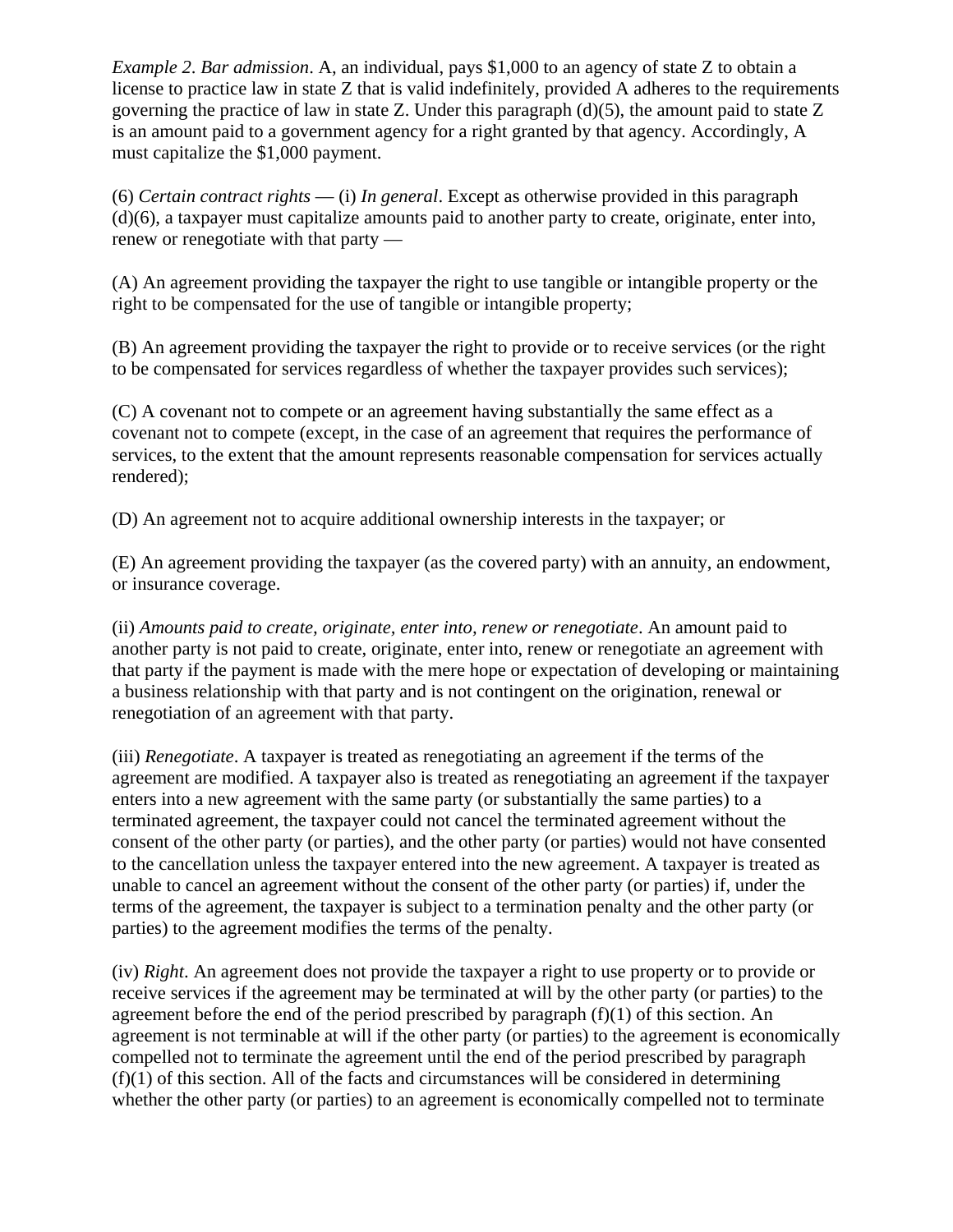the agreement. An agreement also does not provide the taxpayer the right to provide services if the agreement merely provides that the taxpayer will stand ready to provide services if requested, but places no obligation on another person to request or pay for the taxpayer's services.

(v) *De minimis amounts*. A taxpayer is not required to capitalize amounts paid to another party (or parties) to create, originate, enter into, renew or renegotiate with that party (or those parties) an agreement described in paragraph  $(d)(6)(i)$  of this section if the aggregate of all amounts paid to that party (or those parties) with respect to the agreement does not exceed \$5,000. If the aggregate of all amounts paid to the other party (or parties) with respect to that agreement exceeds \$5,000, then all amounts must be capitalized. For purposes of this paragraph (d)(6), an amount paid in the form of property is valued at its fair market value at the time of the payment. In general, a taxpayer must determine whether the rules of this paragraph  $(d)(6)(v)$  apply by accounting for the specific amounts paid with respect to each agreement. However, a taxpayer that reasonably expects to create, originate, enter into, renew or renegotiate at least 25 similar agreements during the taxabl e year may establish a pool of agreements for purposes of determining the amounts paid with respect to the agreements in the pool. Under this pooling method, the amount paid with respect to each agreement included in the pool is equal to the average amount paid with respect to all agreements included in the pool. A taxpayer computes the average amount paid with respect to all agreements included in the pool by dividing the sum of all amounts paid with respect to all agreements included in the pool by the number of agreements included in the pool. See paragraph (h) of this section for additional rules relating to pooling.

(vi) *Exception for lessee construction allowances*. Paragraph (d)(6)(i) of this section does not apply to amounts paid by a lessor to a lessee as a construction allowance to the extent the lessee expends the amount for the tangible property that is owned by the lessor for federal income tax purposes (see, for example, section 110).

(vii) *Examples*. The following examples illustrate the rules of this paragraph (d)(6):

*Example 1*. *New lease agreement*. V seeks to lease commercial property in a prominent downtown location of city R. V pays Z, the owner of the commercial property, \$50,000 in exchange for Z entering into a 10-year lease with V. V's payment is an amount paid to another party to enter into an agreement providing V the right to use tangible property. Because the \$50,000 payment exceeds \$5,000, no portion of the amount paid to Z is *de minimis* for purposes of paragraph  $(d)(6)(v)$  of this section. Under paragraph  $(d)(6)(i)(A)$  of this section, V must capitalize the entire \$50,000 payment.

*Example 2*. *Modification of lease agreement*. Partnership Y leases a piece of equipment for use in its business from Z corporation. When the lease has a remaining term of 3 years, Y requests that Z modify the existing lease by extending the remaining term by 5 years. Y pays \$50,000 to Z in exchange for Z's agreement to modify the existing lease. Y's payment of \$50,000 is an amount paid to another party to renegotiate an agreement providing Y the right to use property. Because the \$50,000 payment exceeds \$5,000, no portion of the amount paid to Z is *de minimis* for purposes of paragraph  $(d)(6)(v)$  of this section. Under paragraph  $(d)(6)(i)(A)$  of this section, Y must capitalize the entire \$50,000 payment.

*Example 3*. *Modification of lease agreement*. In 2004, R enters into a 5-year, non-cancelable lease of a mainframe computer for use in its business. R subsequently determines that the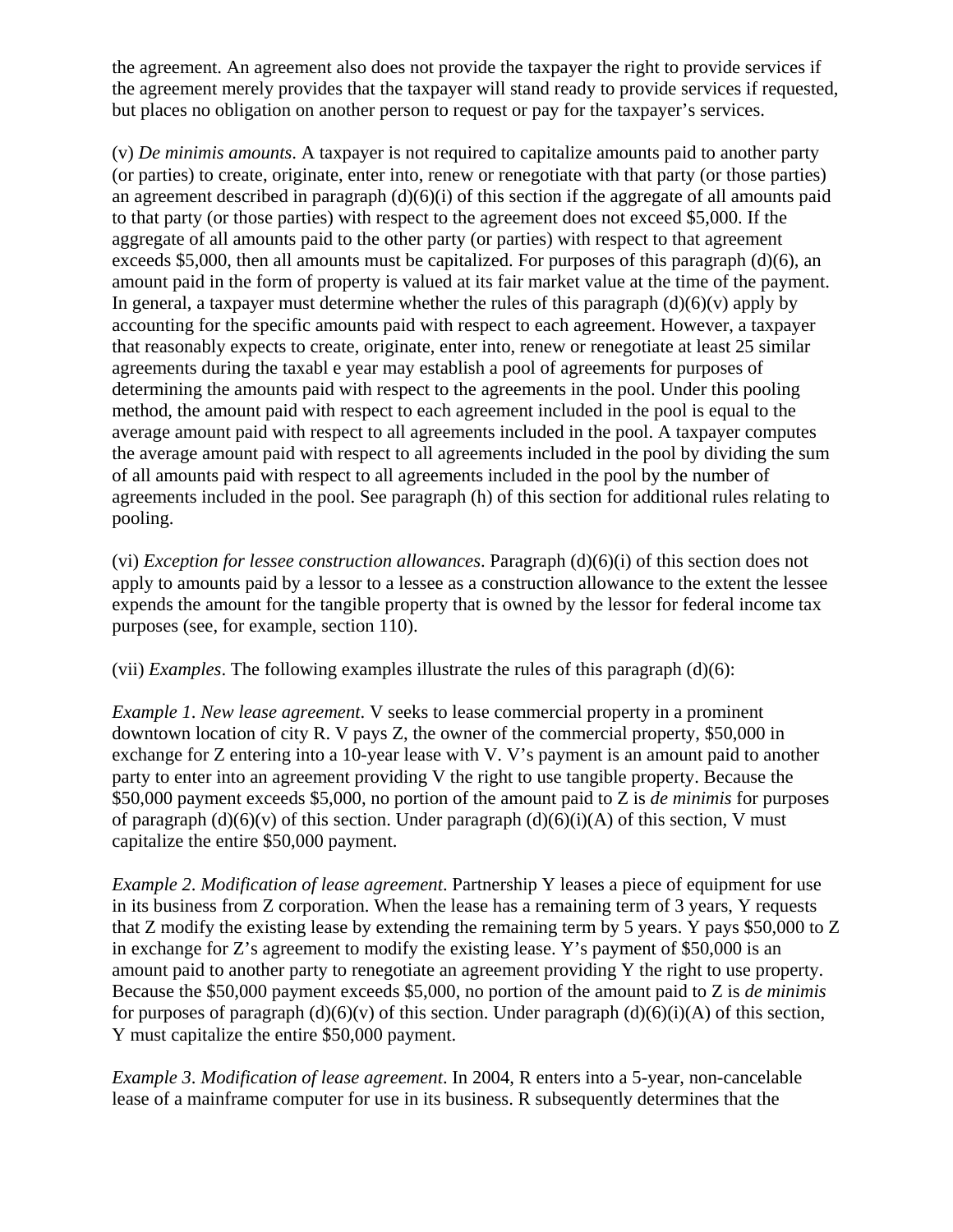mainframe computer that R is leasing is no longer adequate for its needs. In 2006, R and P corporation (the lessor) agree to terminate the 2004 lease and to enter into a new 5-year lease for a different and more powerful mainframe computer. R pays P a \$75,000 early termination fee. P would not have agreed to terminate the 2004 lease unless R agreed to enter into the 2006 lease. R's payment of \$75,000 is an amount paid to another party to renegotiate an agreement providing R the right to use property. Because the \$75,000 payment exceeds \$5,000, no portion of the amount paid to P is *de minimis* for purposes of paragraph (d)(6)(v) of this section. Under paragraph  $(d)(6)(i)(A)$  of this section, R must capitalize the entire \$75,000 payment.

*Example 4*. *Modification of lease agreement*. Same as *Example 3*, except the 2004 lease agreement allows R to terminate the lease at any time subject to a \$75,000 early termination fee. Because R can terminate the lease without P's approval, R's payment of \$75,000 is not an amount paid to another party to renegotiate an agreement. Accordingly, R is not required to capitalize the \$75,000 payment under this paragraph (d)(6).

*Example 5*. *Modification of lease agreement*. Same as *Example 4*, except P agreed to reduce the early termination fee to \$60,000. Because R did not pay an amount to renegotiate the early termination fee, R's payment of \$60,000 is not an amount paid to another party to renegotiate an agreement. Accordingly, R is not required to capitalize the \$60,000 payment under this paragraph (d)(6).

*Example 6*. *Covenant not to compete*. R corporation enters into an agreement with A, an individual, that prohibits A from competing with R for a period of three years. To encourage A to enter into the agreement, R agrees to pay A \$100,000 upon the signing of the agreement. R's payment is an amount paid to another party to enter into a covenant not to compete. Because the \$100,000 payment exceeds \$5,000, no portion of the amount paid to A is *de minimis* for purposes of paragraph  $(d)(6)(v)$  of this section. Under paragraph  $(d)(6)(i)(C)$  of this section, R must capitalize the entire \$100,000 payment.

*Example 7*. *Standstill agreement*. During 2004 through 2005, X corporation acquires a large minority interest in the stock of Z corporation. To ensure that X does not take control of Z, Z pays X \$5,000,000 for a standstill agreement under which X agrees not to acquire any more stock in Z for a period of 10 years. Z's payment is an amount paid to another party to enter into an agreement not to acquire additional ownership interests in Z. Because the \$5,000,000 payment exceeds \$5,000, no portion of the amount paid to X is *de minimis* for purposes of paragraph  $(d)(6)(v)$  of this section. Under paragraph  $(d)(6)(i)(D)$  of this section, Z must capitalize the entire \$5,000,000 payment.

*Example 8*. *Signing bonus*. Employer B pays a \$25,000 signing bonus to employee C to induce C to come to work for B. C can leave B's employment at any time to work for a competitor of B and is not required to repay the \$25,000 bonus to B. Because C is not economically compelled to continue his employment with B, B's payment does not provide B the right to receive services from C. Accordingly, B is not required to capitalize the \$25,000 payment.

*Example 9*. *Renewal*. In 2000, M corporation and N corporation enter into a 5-year agreement that gives M the right to manage N's investment portfolio. In 2005, N has the option of renewing the agreement for another three years. During 2004, M pays \$10,000 to send several employees of N to an investment seminar. M pays the \$10,000 to help develop and maintain its business relationship with N with the expectation that N will renew its agreement with M in 2005.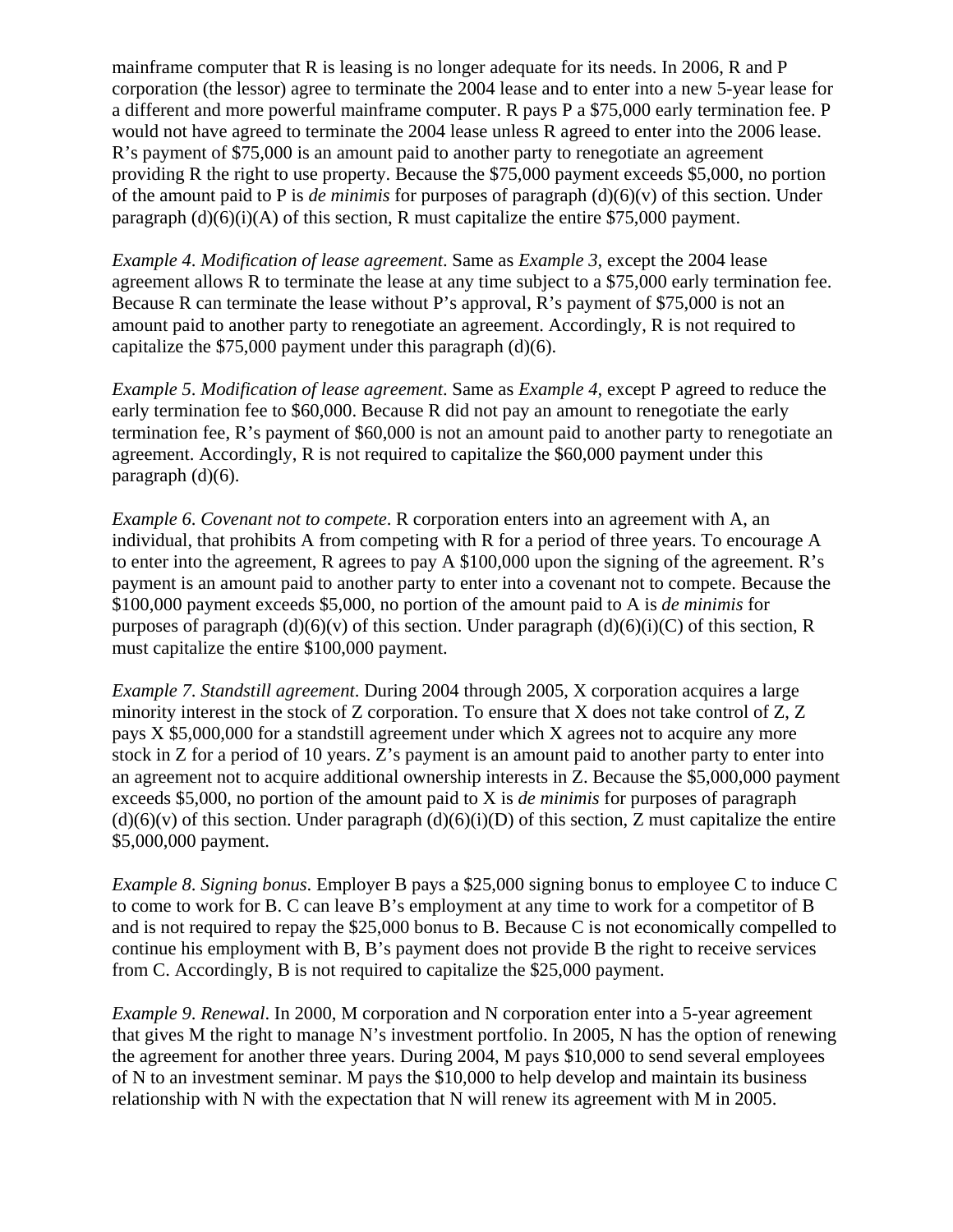Because M's payment is not contingent on N agreeing to renew the agreement, M's payment is not an amount paid to renew an agreement under paragraph (d)(6)(ii) of this section and is not required to be capitalized.

*Example 10*. *De minimis payments*. X corporation is engaged in the business of providing wireless telecommunications services to customers. To induce customer B to enter into a 3-year non-cancelable telecommunications contract, X provides B with a free wireless telephone. The fair market value of the wireless telephone is \$300 at the time it is provided to B. X's provision of a wireless telephone to B is an amount paid to B to induce B to enter into an agreement providing X the right to provide services, as described in paragraph  $(d)(6)(i)(B)$  of this section. Because the amount of the inducement is \$300, the amount of the inducement is *de minimis* under paragraph  $(d)(6)(v)$  of this section. Accordingly, X is not required to capitalize the amount of the inducement provided to B.

(7) *Certain contract terminations* — (i) *In general*. A taxpayer must capitalize amounts paid to another party to terminate —

(A) A lease of real or tangible personal property between the taxpayer (as lessor) and that party (as lessee);

(B) An agreement that grants that party the exclusive right to acquire or use the taxpayer's property or services or to conduct the taxpayer's business (other than an intangible described in paragraph  $(c)(1)(i)$  through (iv) of this section or a financial interest described in paragraph  $(d)(2)$  of this section); or

(C) An agreement that prohibits the taxpayer from competing with that party or from acquiring property or services from a competitor of that party.

(ii) *Certain break-up fees*. Paragraph (d)(7)(i) of this section does not apply to the termination of a transaction described in §1.263(a)-5(a) (relating to an acquisition of a trade or business, a change in the capital structure of a business entity, and certain other transactions). See §1.263(a)- 5(c)(8) for rules governing the treatment of amounts paid to terminate a transaction to which that section applies.

(iii) *Examples*. The following examples illustrate the rules of this paragraph  $(d)(7)$ :

*Example 1*. *Termination of exclusive license agreement*. On July 1, 2005, N enters into a license agreement with R corporation under which N grants R the exclusive right to manufacture and distribute goods using N's design and trademarks for a period of 10 years. On June 30, 2007, N pays R \$5,000,000 in exchange for R's agreement to terminate the exclusive license agreement. N's payment to terminate its license agreement with R constitutes a payment to terminate an exclusive license to use the taxpayer's property, as described in paragraph  $(d)(7)(i)(B)$  of this section. Accordingly, N must capitalize its \$5,000,000 payment to R.

*Example 2*. *Termination of exclusive distribution agreement*. On March 1, 2005, L, a manufacturer, enters into an agreement with M granting M the right to be the sole distributor of L's products in state X for 10 years. On July 1, 2008, L pays M \$50,000 in exchange for M's agreement to terminate the distribution agreement. L's payment to terminate its agreement with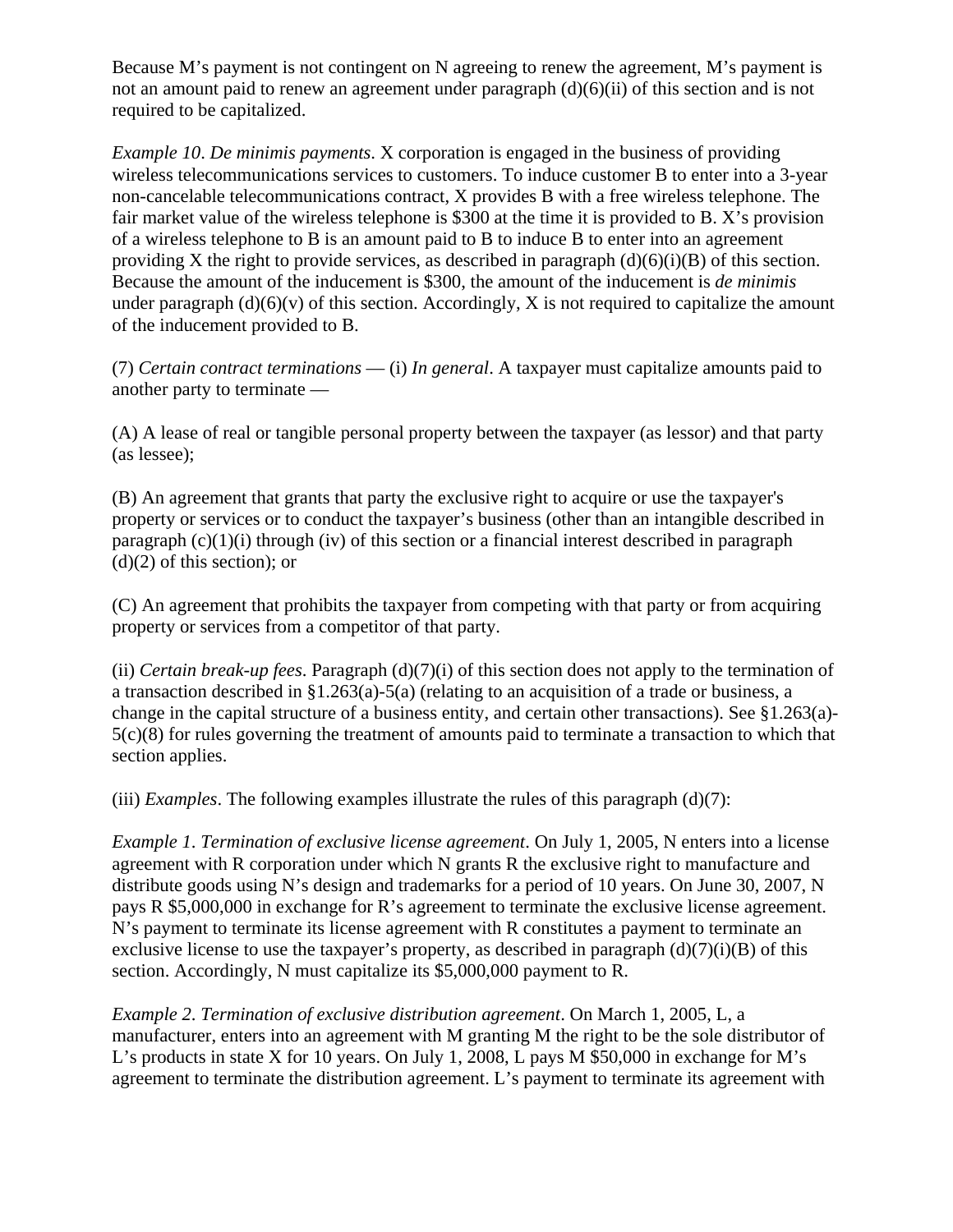M constitutes a payment to terminate an exclusive right to acquire L's property, as described in paragraph  $(d)(7)(i)(B)$  of this section. Accordingly, L must capitalize its \$50,000 payment to M.

*Example 3*. *Termination of covenant not to compete*. On February 1, 2005, Y corporation enters into a covenant not to compete with Z corporation that prohibits Y from competing with Z in city V for a period of 5 years. On January 31, 2007, Y pays Z \$1,000,000 in exchange for Z's agreement to terminate the covenant not to compete. Y's payment to terminate the covenant not to compete with Z constitutes a payment to terminate an agreement that prohibits Y from competing with Z, as described in paragraph  $(d)(7)(i)(C)$  of this section. Accordingly, Y must capitalize its \$1,000,000 payment to Z.

*Example 4*. *Termination of merger agreement*. N corporation and U corporation enter into an agreement under which N agrees to merge into U. Subsequently, N pays U \$10,000,000 to terminate the merger agreement. As provided in paragraph  $(d)(7)(ii)$  of this section, N's \$10,000,000 payment to terminate the merger agreement with U is not required to be capitalized under this paragraph (d)(7). In addition, N's \$10,000,000 does not create a separate and distinct intangible asset for N within the meaning of paragraph  $(b)(3)(i)$  of this section. (See §1.263(a)-5 for additional rules regarding termination of merger agreements).

(8) *Certain benefits arising from the provision, production, or improvement of real property* — (i) *In general*. A taxpayer must capitalize amounts paid for real property if the taxpayer transfers ownership of the real property to another person (except to the extent the real property is sold for fair market value) and if the real property can reasonably be expected to produce significant economic benefits to the taxpayer after the transfer. A taxpayer also must capitalize amounts paid to produce or improve real property owned by another (except to the extent the taxpayer is selling services at fair market value to produce or improve the real property) if the real property can reasonably be expected to produce significant economic benefits for the taxpayer.

(ii) *Exclusions*. A taxpayer is not required to capitalize an amount under paragraph (d)(8)(i) of this section if the taxpayer transfers real property or pays an amount to produce or improve real property owned by another in exchange for services, the purchase or use of property, or the creation of an intangible described in paragraph (d) of this section (other than in this paragraph (d)(8)). The preceding sentence does not apply to the extent the taxpayer does not receive fair market value consideration for the real property that is relinquished or for the amounts that are paid by the taxpayer to produce or improve real property owned by another.

(iii) *Real property*. For purposes of this paragraph (d)(8), real property includes property that is affixed to real property and that will ordinarily remain affixed for an indefinite period of time, such as roads, bridges, tunnels, pavements, wharves and docks, breakwaters and sea walls, elevators, power generation and transmission facilities, and pollution control facilities.

(iv) *Impact fees and dedicated improvements*. Paragraph (d)(8)(i) of this section does not apply to amounts paid to satisfy one-time charges imposed by a state or local government against new development (or expansion of existing development) to finance specific offsite capital improvements for general public use that are necessitated by the new or expanded development. In addition, paragraph (d)(8)(i) of this section does not apply to amounts paid for real property or improvements to real property constructed by the taxpayer where the real property or improvements benefit new development or expansion of existing development, are immediately transferred to a state or local government for dedication to the general public use, and are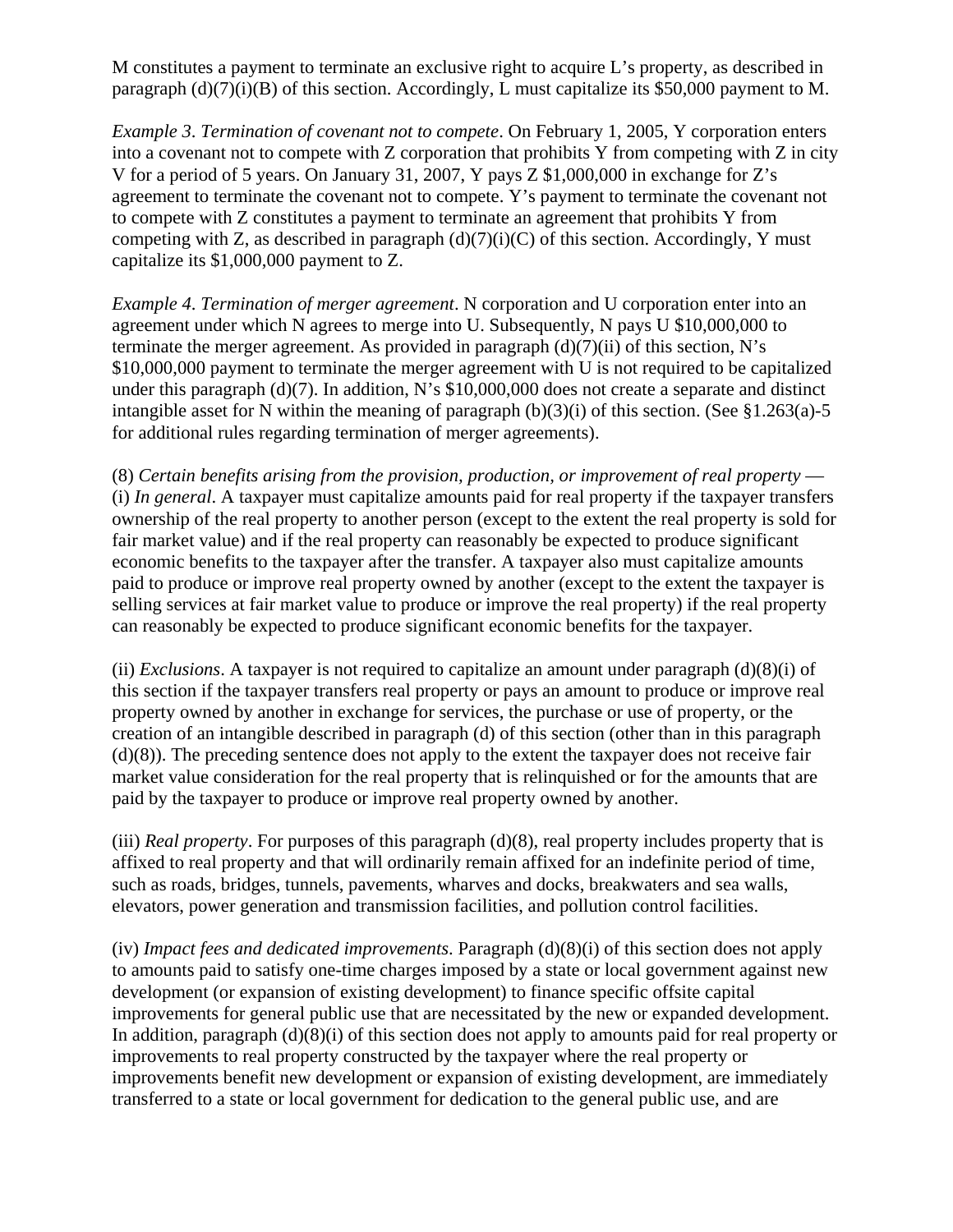maintained by the state or local government. See section 263A and the regulations thereunder for capitalization rules that apply to amounts referred to in this paragraph  $(d)(8)(iv)$ .

(v) *Examples*. The following examples illustrate the rules of this paragraph (d)(8):

*Example 1*. *Amount paid to produce real property owned by another*. W corporation operates a quarry on the east side of a river in city Z and a crusher on the west side of the river. City Z's existing bridges are of insufficient capacity to be traveled by trucks in transferring stone from W's quarry to its crusher. As a result, the efficiency of W's operations is greatly reduced. W contributes \$1,000,000 to City Z to defray in part the cost of constructing a publicly owned bridge capable of accommodating W's trucks. W's payment to city Z is an amount paid to produce or improve real property (within the meaning of paragraph (d)(8)(iii) of this section) that can reasonably be expected to produce significant economic benefits for W. Under paragraph  $(d)(8)(i)$  of this section, W must capitalize the \$1,000,000 paid to city Z.

*Example 2*. *Transfer of real property to another*. K corporation, a shipping company, uses smaller vessels to unload its ocean-going vessels at port X. There is no natural harbor at port X, and during stormy weather the transfer of freight between K's ocean vessels and port X is extremely difficult and sometimes impossible, which can be very costly to K. Consequently, K constructs a short breakwater at a cost of \$50,000. The short breakwater, however, is inadequate, so K persuades the port authority to build a larger breakwater that will allow K to unload its vessels at any time of the year and during all kinds of weather. K contributes the short breakwater and pays \$200,000 to the port authority for use in building the larger breakwater. Because the transfer of the small breakwater and \$200,000 is reasonably expected to produce significant economic benefits for K, K must capitalize both the adjusted basis of the small breakwater (determined at the t ime the small breakwater is contributed) and the \$200,000 payment under this paragraph (d)(8).

*Example 3*. *Dedicated improvements*. X corporation is engaged in the development and sale of residential real estate. In connection with a residential real estate project under construction by X in city Z, X is required by city Z to construct ingress and egress roads to and from its project and immediately transfer the roads to city Z for dedication to general public use. The roads will be maintained by city Z. X pays its subcontractor \$100,000 to construct the ingress and egress roads. X's payment is a dedicated improvement within the meaning of paragraph  $(d)(8)(iv)$  of this section. Accordingly, X is not required to capitalize the \$100,000 payment under this paragraph (d)(8). See section 263A and the regulations thereunder for capitalization rules that apply to amounts referred to in paragraph  $(d)(8)(iv)$  of this section.

(9) *Defense or perfection of title to intangible property* — (i) *In general*. A taxpayer must capitalize amounts paid to another party to defend or perfect title to intangible property if that other party challenges the taxpayer's title to the intangible property.

(ii) *Certain break-up fees*. Paragraph (d)(9)(i) of this section does not apply to the termination of a transaction described in §1.263(a)-5(a) (relating to an acquisition of a trade or business, a change in the capital structure of a business entity, and certain other transactions). See §1.263(a)- 5 for rules governing the treatment of amounts paid to terminate a transaction to which that section applies. Paragraph (d)(9)(i) of this section also does not apply to an amount paid to another party to terminate an agreement that grants that party the right to purchase the taxpayer's intangible property.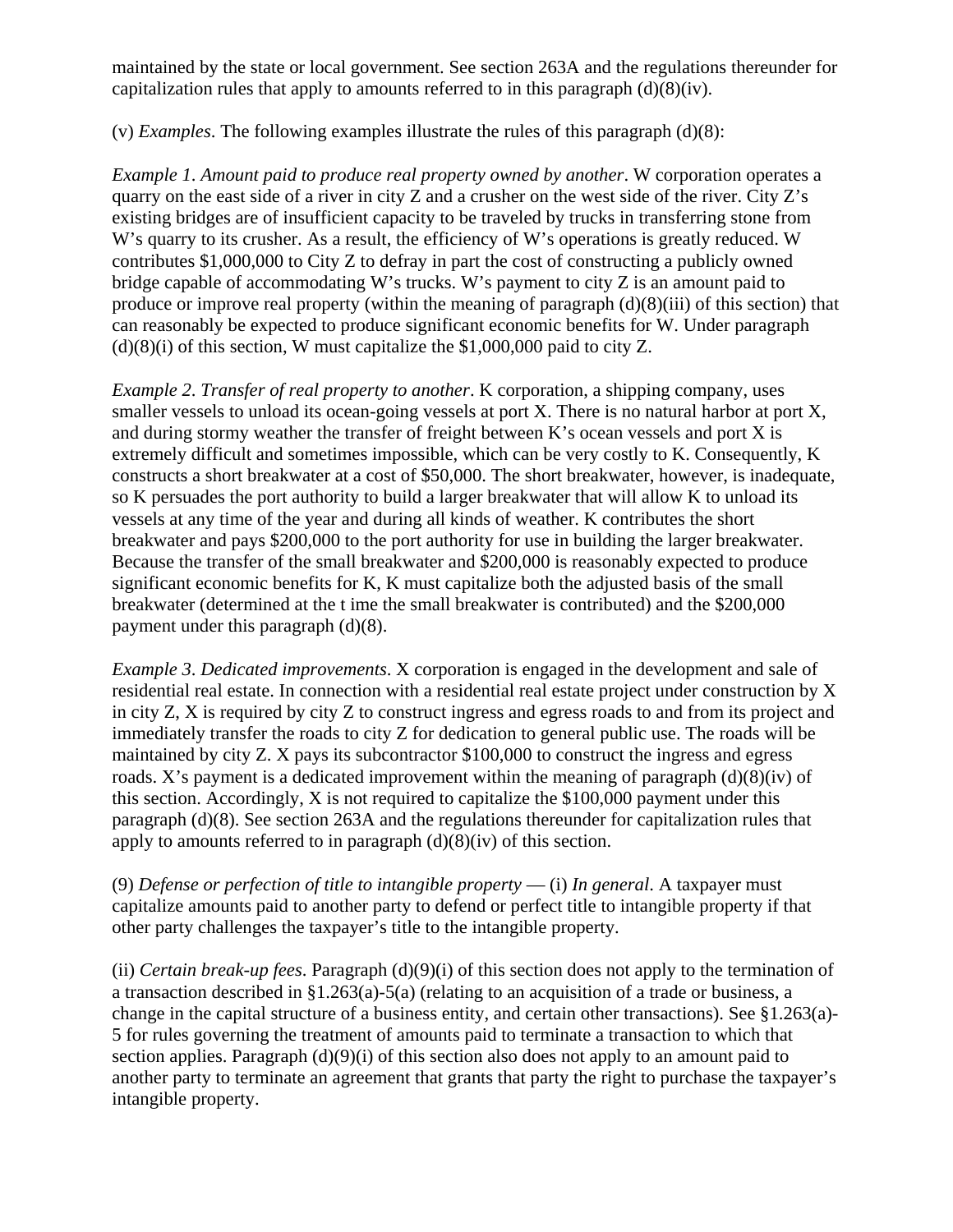(iii) *Example*. The following example illustrates the rules of this paragraph (d)(9):

*Example*. *Defense of title*. R corporation claims to own an exclusive patent on a particular technology. U corporation brings a lawsuit against R, claiming that U is the true owner of the patent and that R stole the technology from U. The sole issue in the suit involves the validity of R's patent. R chooses to settle the suit by paying U \$100,000 in exchange for U's release of all future claim to the patent. R's payment to U is an amount paid to defend or perfect title to intangible property under paragraph (d)(9) of this section and must be capitalized.

(e) *Transaction costs* — (1) *Scope of facilitate* — (i) *In general*. Except as otherwise provided in this section, an amount is paid to facilitate the acquisition or creation of an intangible (the transaction) if the amount is paid in the process of investigating or otherwise pursuing the transaction. Whether an amount is paid in the process of investigating or otherwise pursuing the transaction is determined based on all of the facts and circumstances. In determining whether an amount is paid to facilitate a transaction, the fact that the amount would (or would not) have been paid but for the transaction is relevant, but is not determinative. An amount paid to determine the value or price of an intangible is an amount paid in the process of investigating or otherwise pursuing the transaction.

(ii) *Treatment of termination payments*. An amount paid to terminate (or facilitate the termination of) an existing agreement does not facilitate the acquisition or creation of another agreement under this section. See paragraph  $(d)(6)(iii)$  of this section for the treatment of termination fees paid to the other party (or parties) of a renegotiated agreement.

(iii) *Special rule for contracts*. An amount is treated as not paid in the process of investigating or otherwise pursuing the creation of an agreement described in paragraph  $(d)(2)$  or  $(d)(6)$  of this section if the amount relates to activities performed before the earlier of the date the taxpayer begins preparing its bid for the agreement or the date the taxpayer begins discussing or negotiating the agreement with another party to the agreement.

(iv) *Borrowing costs*. An amount paid to facilitate a borrowing does not facilitate an acquisition or creation of an intangible described in paragraphs  $(b)(1)(i)$  through  $(iv)$  of this section. See §§1.263(a)-5 and 1.446-5 for the treatment of an amount paid to facilitate a borrowing.

(v) *Special rule for stock redemption costs of open-end regulated investment companies*. An amount paid by an open-end regulated investment company (within the meaning of section 851) to facilitate a redemption of its stock is treated as an amount that does not facilitate the acquisition of an intangible under this section.

(2) *Coordination with paragraph (d) of this section*. In the case of an amount paid to facilitate the creation of an intangible described in paragraph (d) of this section, the provisions of this paragraph (e) apply regardless of whether a payment described in paragraph (d) is made.

(3) *Transaction*. For purposes of this section, the term *transaction* means all of the factual elements comprising an acquisition or creation of an intangible and includes a series of steps carried out as part of a single plan. Thus, a transaction can involve more than one invoice and more than one intangible. For example, a purchase of intangibles under one purchase agreement constitutes a single transaction, notwithstanding the fact that the acquisition involves multiple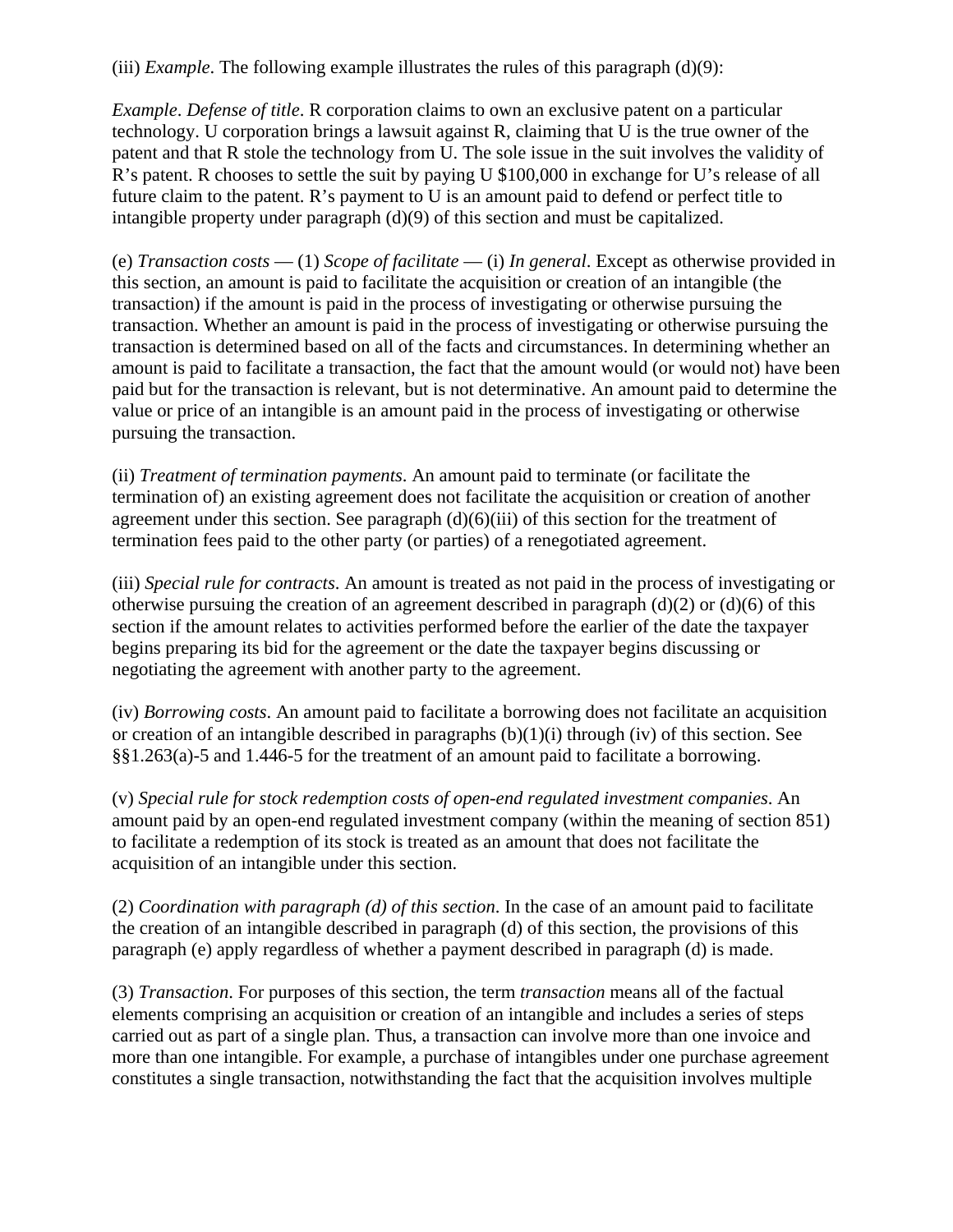intangibles and the amounts paid to facilitate the acquisition are capable of being allocated among the various intangibles acquired.

(4) *Simplifying conventions* — (i) *In general*. For purposes of this section, employee compensation (within the meaning of paragraph (e)(4)(ii) of this section), overhead, and *de minimis* costs (within the meaning of paragraph (e)(4)(iii) of this section) are treated as amounts that do not facilitate the acquisition or creation of an intangible.

(ii) *Employee compensation* — (A) *In general*. The term *employee compensation* means compensation (including salary, bonuses and commissions) paid to an employee of the taxpayer. For purposes of this section, whether an individual is an employee is determined in accordance with the rules contained in section 3401(c) and the regulations thereunder.

(B) *Certain amounts treated as employee compensation*. For purposes of this section, a guaranteed payment to a partner in a partnership is treated as employee compensation. For purposes of this section, annual compensation paid to a director of a corporation is treated as employee compensation. For example, an amount paid to a director of a corporation for attendance at a regular meeting of the board of directors (or committee thereof) is treated as employee compensation for purposes of this section. However, an amount paid to a director for attendance at a special meeting of the board of directors (or committee thereof) is not treated as employee compensation. An amount paid to a person that is not an employee of the taxpayer (including the employer of the individual who performs the services) is treated as employee compensation for purposes of this section only if the amount is paid for secretarial, clerical, or similar administrative support services. In the case of an affil iated group of corporations filing a consolidated federal income tax return, a payment by one member of the group to a second member of the group for services performed by an employee of the second member is treated as employee compensation if the services provided by the employee are provided at a time during which both members are affiliated.

(iii) *De minimis costs* — (A) *In general*. Except as provided in paragraph (e)(4)(iii)(B) of this section, the term *de minimis costs* means amounts (other than employee compensation and overhead) paid in the process of investigating or otherwise pursuing a transaction if, in the aggregate, the amounts do not exceed \$5,000 (or such greater amount as may be set forth in published guidance). If the amounts exceed \$5,000 (or such greater amount as may be set forth in published guidance), none of the amounts are de minimis costs within the meaning of this paragraph (e)(4)(iii)(A). For purposes of this paragraph (e)(4)(iii), an amount paid in the form of property is valued at its fair market value at the time of the payment. In determining the amount of transaction costs paid in the process of investigating or otherwise pursuing a transaction, a taxpayer generally must account for the specific costs paid with respect to each transaction. H owever, a taxpayer that reasonably expects to enter into at least 25 similar transactions during the taxable year may establish a pool of similar transactions for purposes of determining the amount of transaction costs paid in the process of investigating or otherwise pursuing the transactions in the pool. Under this pooling method, the amount of transaction costs paid in the process of investigating or otherwise pursuing each transaction included in the pool is equal to the average transaction costs paid in the process of investigating or otherwise pursuing all transactions included in the pool. A taxpayer computes the average transaction costs paid in the process of investigating or otherwise pursuing all transactions included in the pool by dividing the sum of all transaction costs paid in the process of investigating or otherwise pursuing all transactions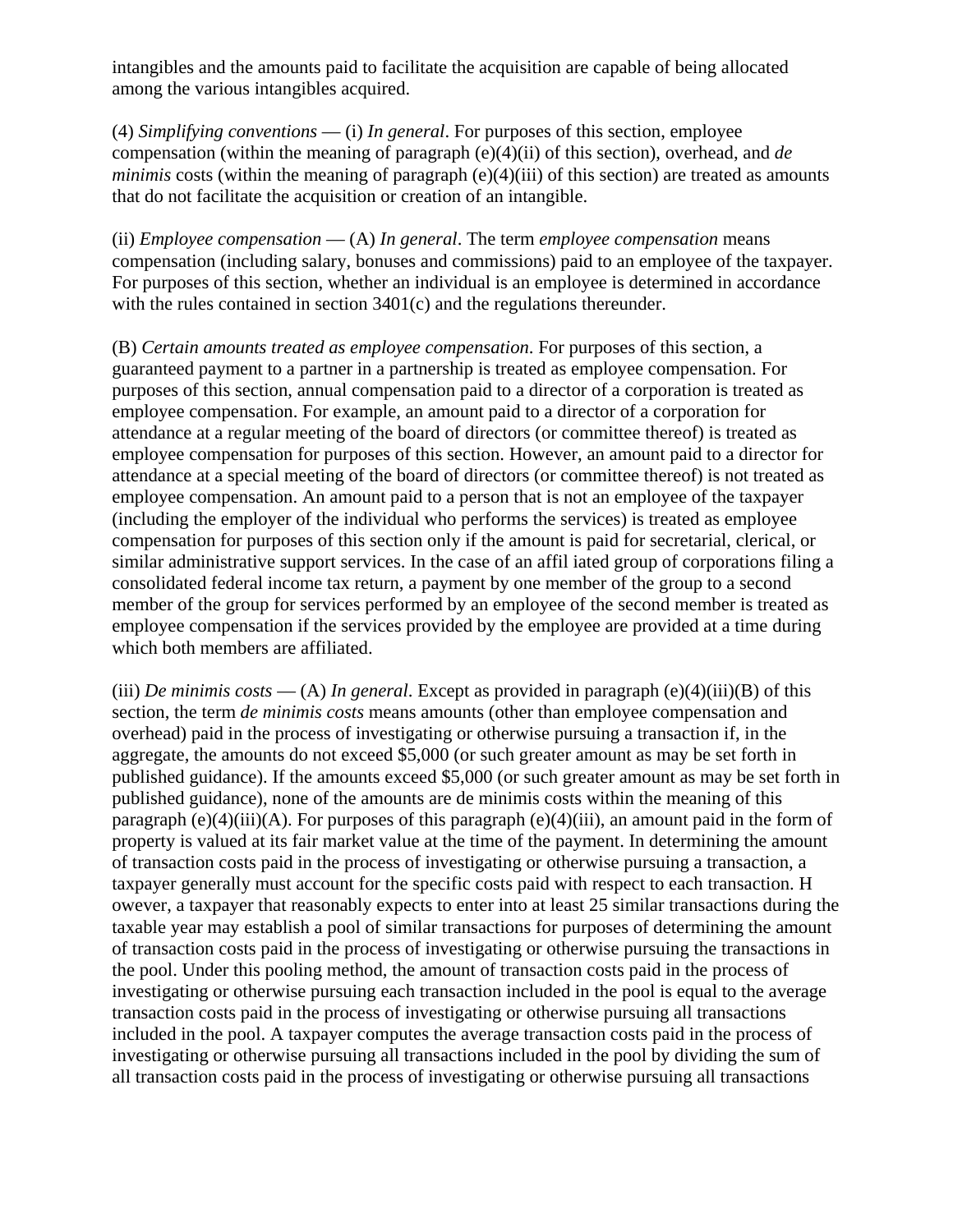included in the pool by the number of transactions included in the pool. See paragraph (h) of this section for additional rules relating to pooling.

(B) *Treatment of commissions*. The term *de minimis costs* does not include commissions paid to facilitate the acquisition of an intangible described in paragraphs  $(c)(1)(i)$  through  $(v)$  of this section or to facilitate the creation, origination, entrance into, renewal or renegotiation of an intangible described in paragraph  $(d)(2)(i)$  of this section.

(iv) *Election to capitalize*. A taxpayer may elect to treat employee compensation, overhead, or de minimis costs paid in the process of investigating or otherwise pursuing a transaction as amounts that facilitate the transaction. The election is made separately for each transaction and applies to employee compensation, overhead, or de minimis costs, or to any combination thereof. For example, a taxpayer may elect to treat overhead and de minimis costs, but not employee compensation, as amounts that facilitate the transaction. A taxpayer makes the election by treating the amounts to which the election applies as amounts that facilitate the transaction in the taxpayer's timely filed original federal income tax return (including extensions) for the taxable year during which the amounts are paid. In the case of an affiliated group of corporations filing a consolidated return, the election is made separately with respect to each member of the group, and not with respect to the group as a whole. In the case of an S corporation or partnership, the election is made by the S corporation or by the partnership, and not by the shareholders or partners. An election made under this paragraph (e)(4)(iv) is revocable with respect to each taxable year for which made only with the consent of the Commissioner.

(5) *Examples*. The following examples illustrate the rules of this paragraph (e):

*Example 1*. *Costs to facilitate*. In December 2005, R corporation, a calendar year taxpayer, enters into negotiations with X corporation to lease commercial property from X for a period of 25 years. R pays A, its outside legal counsel, \$4,000 in December 2005 for services rendered by A during December in assisting with negotiations with X. In January 2006, R and X finalize the terms of the lease and execute the lease agreement. R pays B, another of its outside legal counsel, \$2,000 in January 2006 for services rendered by B during January in drafting the lease agreement. The agreement between  $R$  and  $X$  is an agreement providing  $R$  the right to use property, as described in paragraph  $(d)(6)(i)(A)$  of this section. R's payments to its outside counsel are amounts paid to facilitate the creation of the agreement. As provided in paragraph  $(e)(4)(iii)(A)$  of this section, R must aggregate its transaction costs for purposes of determining whether the transactio n costs are *de minimis*. Because R's aggregate transaction costs exceed \$5,000, R's transaction costs are not *de minimis* costs within the meaning of paragraph (e)(4)(iii)(A) of this section. Accordingly, R must capitalize the \$4,000 paid to A and the \$2,000 paid to B under paragraph  $(b)(1)(v)$  of this section.

*Example 2*. *Costs to facilitate*. Partnership X leases its manufacturing equipment from Y corporation under a 10-year lease. During 2005, when the lease has a remaining term of 4 years, X enters into a written agreement with Z corporation, a competitor of Y, under which X agrees to lease its manufacturing equipment from Z, subject to the condition that X first successfully terminates its lease with Y. X pays Y \$50,000 in exchange for Y's agreement to terminate the equipment lease. Under paragraph (e)(1)(ii), X's \$50,000 payment does not facilitate the creation of the new lease with Z. In addition, X's \$50,000 payment does not terminate an agreement described in paragraph (d)(7) of this section. Accordingly, X is not required to capitalize the \$50,000 termination payment under this section.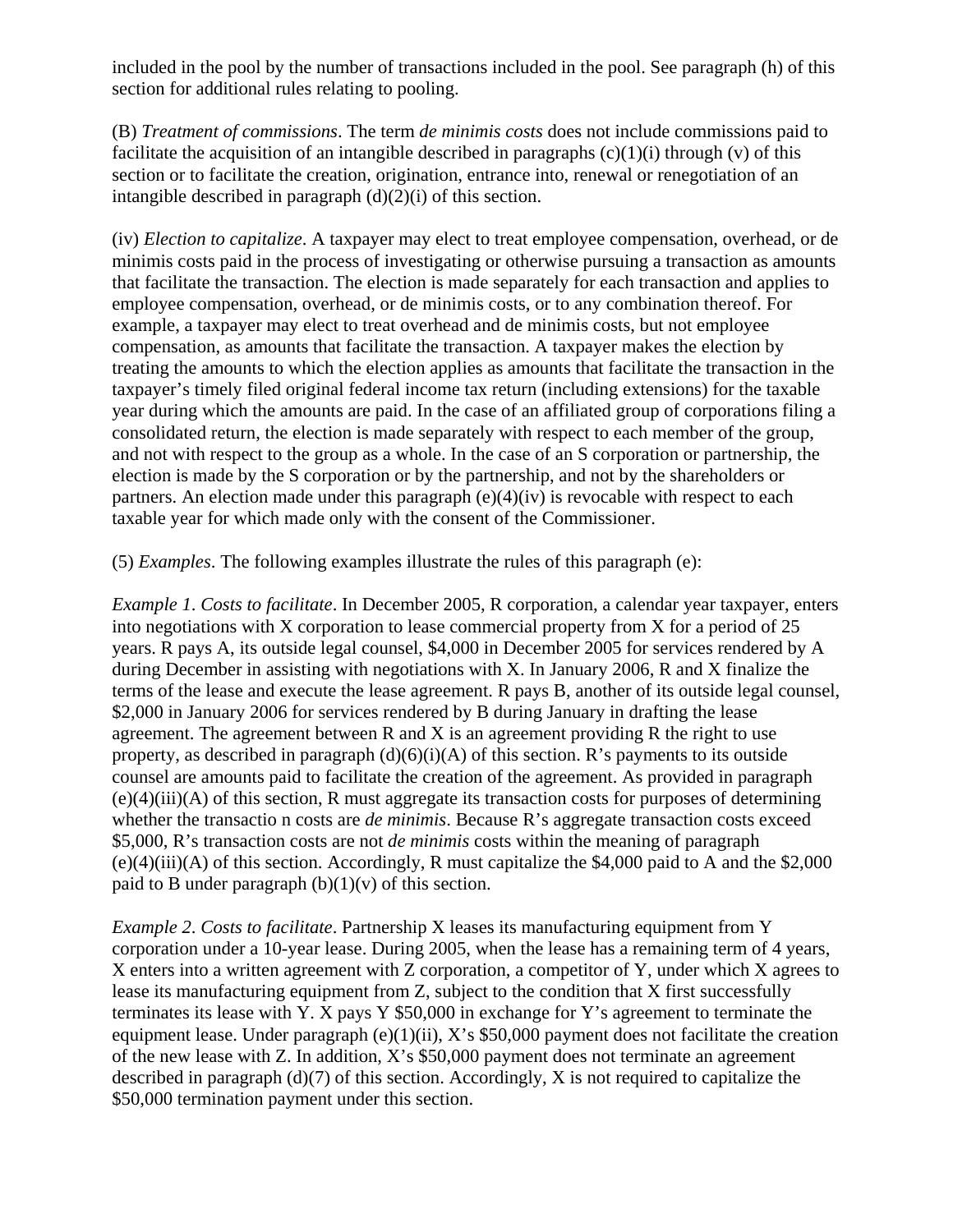*Example 3*. *Costs to facilitate*. W corporation enters into a lease agreement with X corporation under which W agrees to lease property to X for a period of 5 years. W pays its outside counsel \$7,000 for legal services rendered in drafting the lease agreement and negotiating with X. The agreement between W and X is an agreement providing W the right to be compensated for the use of property, as described in paragraph  $(d)(6)(i)(A)$  of this section. Under paragraph  $(e)(1)(i)$ of this section, W's payment to its outside counsel is an amount paid to facilitate the creation of that agreement. As provided by paragraph  $(e)(2)$  of this section, W must capitalize its \$7,000 payment to outside counsel notwithstanding the fact that W made no payment described in paragraph  $(d)(6)(i)$  of this section.

*Example 4*. *Costs to facilitate*. U corporation, which owns a majority of the common stock of T corporation, votes its controlling interest in favor of a perpetual extension of T's charter. M, a minority shareholder in T, votes against the extension. Under applicable state law, U is required to purchase the stock of T held by M. When U and M are unable to agree on the value of M's shares, U brings an action in state court to appraise the value of M's stock interest. U pays attorney, accountant and appraisal fees of \$25,000 for services rendered in connection with the negotiation and litigation with M. Because U's attorney, accountant and appraisal costs help establish the purchase price of M's stock, U's \$25,000 payment facilitates the acquisition of stock. Accordingly, U must capitalize the \$25,000 payment under paragraph  $(b)(1)(v)$  of this section.

*Example 5*. *Costs to facilitate*. For several years, H corporation has provided services to J corporation whenever requested by J. H wants to enter into a multiple-year contract with J that would give H the right to provide services to J. On June 10, 2004, H starts to prepare a bid to provide services to J and pays a consultant \$15,000 to research potential competitors. On August 10, 2004, H raises the possibility of a multi-year contract with J. On October 10, 2004, H and J enter into a contract giving H the right to provide services to J for five years. During 2004, H pays \$7,000 to travel to the city in which J's offices are located to continue providing services to J under their prior arrangement and pays \$6,000 for travel to the city in which J's offices are located to further develop H's business relationship with J (for example, to introduce new employees, update J on current developments and take J's executives to dinner). H also pays \$8,000 for travel costs to meet with J to discuss and negotiate the contract. Because the contract gives H the right to provide services to J, H must capitalize amounts paid to facilitate the creation of the contract. The \$7,000 of travel expenses paid to provide services to J under their prior arrangement does not facilitate the creation of the contract and is not required to be capitalized, regardless of when the travel occurs. The \$6,000 of travel expenses paid to further develop H's business relationship with J is paid in the process of pursuing the contract (and therefore must be capitalized) only to the extent the expenses relate to travel on or after June 10, 2004 (the date H begins to prepare a bid) and before October 11, 2004 (the date after H and J enter into the contract). The \$8,000 of travel expenses paid to meet with J to discuss and negotiate the contract is paid in the process of pursuing the contact and must be capitalized. The \$15,000 of consultant fees is paid to inve stigate the contract and also must be capitalized.

*Example 6*. *Costs that do not facilitate*. X corporation brings a legal action against Y corporation to recover lost profits resulting from Y's alleged infringement of X's copyright. Y does not challenge X's copyright, but argues that it did not infringe upon X's copyright. X pays its outside counsel \$25,000 for legal services rendered in pursuing the suit against Y. Because X's title to its copyright is not in question, X's action against Y does not involve X's defense or perfection of title to intangible property. Thus, the amount paid to outside counsel does not facilitate the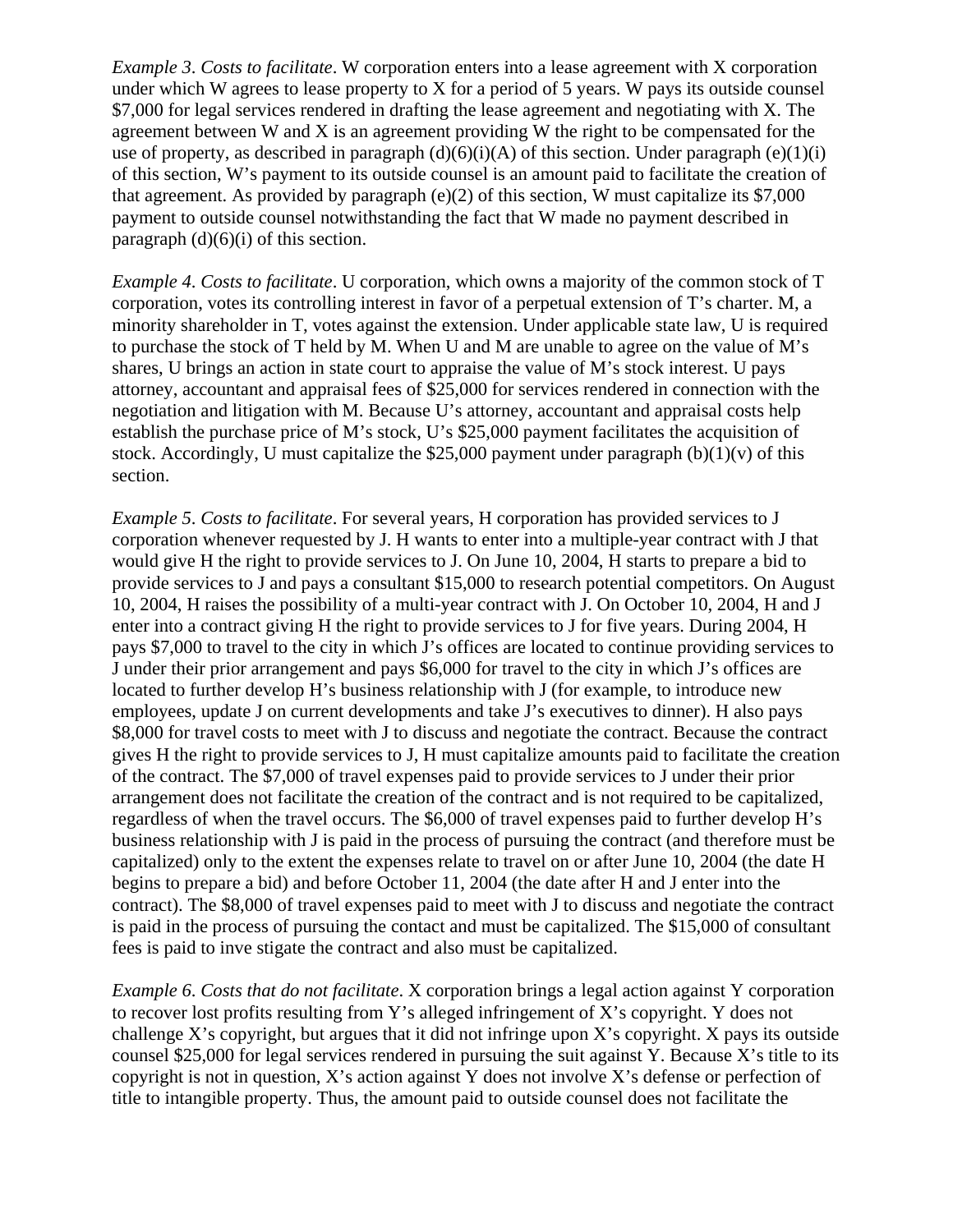creation of an intangible described in paragraph  $(d)(9)$  of this section. Accordingly, X is not required to capitalize its \$25,000 payment under this section.

*Example 7*. *De minimis rule*. W corporation, a commercial bank, acquires a portfolio containing 100 loans from Y corporation. As part of the acquisition, W pays an independent appraiser a fee of \$10,000 to appraise the portfolio. The fee is an amount paid to facilitate W's acquisition of an intangible. The acquisition of the loan portfolio is a single transaction within the meaning of paragraph (e)(3) of this section. Because the amount paid to facilitate the transaction exceeds \$5,000, the amount is not *de minimis* as defined in paragraph (e)(4)(iii)(A) of this section. Accordingly, W must capitalize the \$10,000 fee under paragraph  $(b)(1)(v)$  of this section.

*Example 8*. *Compensation and overhead*. P corporation, a commercial bank, maintains a loan acquisition department whose sole function is to acquire loans from other financial institutions. As provided in paragraph  $(e)(4)(i)$  of this section, P is not required to capitalize any portion of the compensation paid to the employees in its loan acquisition department or any portion of its overhead allocable to the loan acquisition department.

(f) *12-month rule* — (1) *In general*. Except as otherwise provided in this paragraph (f), a taxpayer is not required to capitalize under this section amounts paid to create (or to facilitate the creation of) any right or benefit for the taxpayer that does not extend beyond the earlier of —

(i) 12 months after the first date on which the taxpayer realizes the right or benefit; or

(ii) The end of the taxable year following the taxable year in which the payment is made.

(2) *Duration of benefit for contract terminations*. For purposes of this paragraph (f), amounts paid to terminate a contract or other agreement described in paragraph  $(d)(7)(i)$  of this section prior to its expiration date (or amounts paid to facilitate such termination) create a benefit for the taxpayer that lasts for the unexpired term of the agreement immediately before the date of the termination. If the terms of a contract or other agreement described in paragraph  $(d)(7)(i)$  of this section permit the taxpayer to terminate the contract or agreement after a notice period, amounts paid by the taxpayer to terminate the contract or agreement before the end of the notice period create a benefit for the taxpayer that lasts for the amount of time by which the notice period is shortened.

(3) *Inapplicability to created financial interests and self-created amortizable section 197 intangibles*. Paragraph (f)(1) of this section does not apply to amounts paid to create (or facilitate the creation of) an intangible described in paragraph  $(d)(2)$  of this section (relating to amounts paid to create financial interests) or to amounts paid to create (or facilitate the creation of) an intangible that constitutes an amortizable section 197 intangible within the meaning of section 197(c).

(4) *Inapplicability to rights of indefinite duration*. Paragraph (f)(1) of this section does not apply to amounts paid to create (or facilitate the creation of) an intangible of indefinite duration. A right has an indefinite duration if it has no period of duration fixed by agreement or by law, or if it is not based on a period of time, such as a right attributable to an agreement to provide or receive a fixed amount of goods or services. For example, a license granted by a governmental agency that permits the taxpayer to operate a business conveys a right of indefinite duration if the license may be revoked only upon the taxpayer's violation of the terms of the license.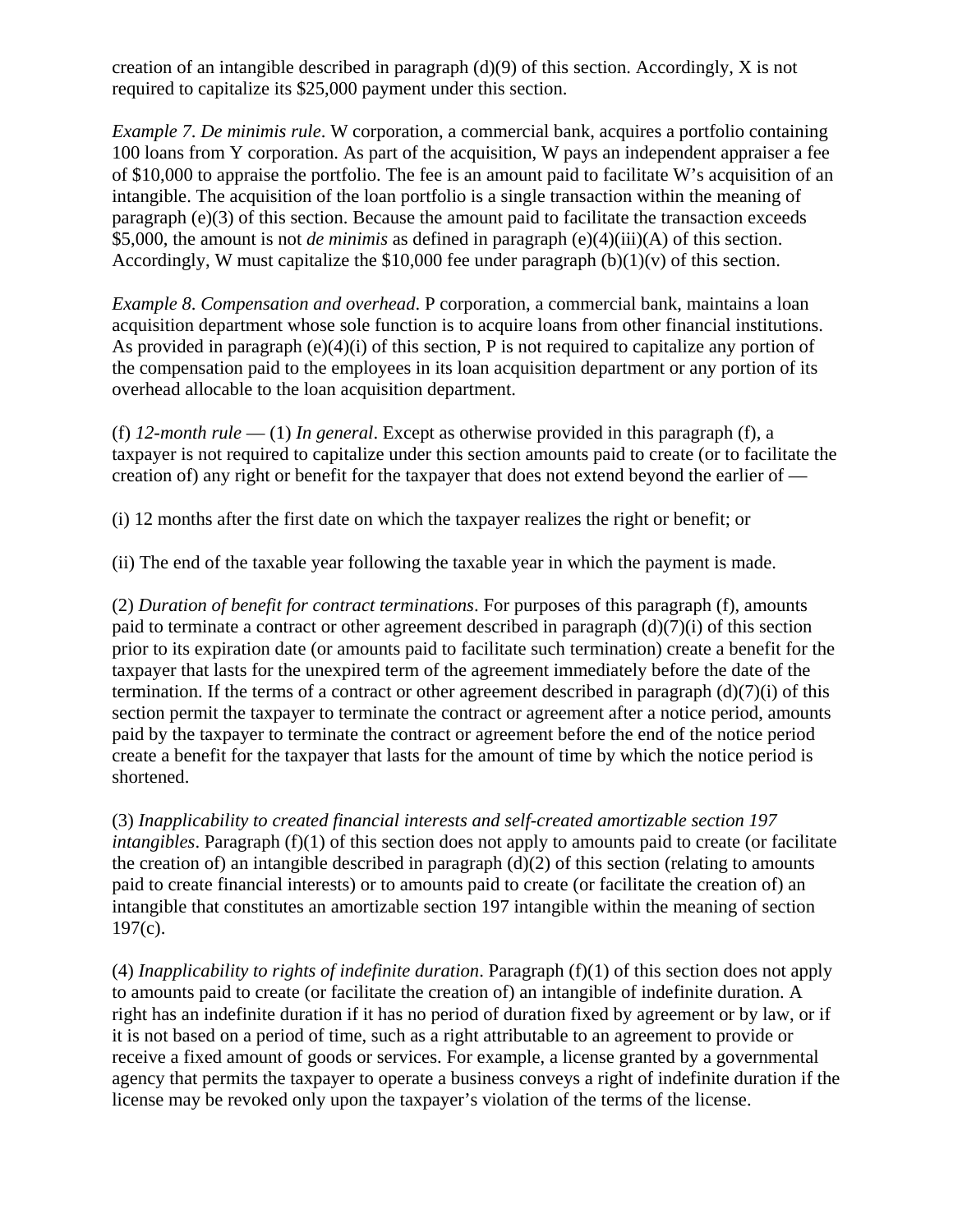(5) *Rights subject to renewal* — (i) *In general*. For purposes of paragraph (f)(1) of this section, the duration of a right includes any renewal period if all of the facts and circumstances in existence during the taxable year in which the right is created indicate a reasonable expectancy of renewal.

(ii) *Reasonable expectancy of renewal*. The following factors are significant in determining whether there exists a reasonable expectancy of renewal:

(A) *Renewal history*. The fact that similar rights are historically renewed is evidence of a reasonable expectancy of renewal. On the other hand, the fact that similar rights are rarely renewed is evidence of a lack of a reasonable expectancy of renewal. Where the taxpayer has no experience with similar rights, or where the taxpayer holds similar rights only occasionally, this factor is less indicative of a reasonable expectancy of renewal.

(B) *Economics of the transaction*. The fact that renewal is necessary for the taxpayer to earn back its investment in the right is evidence of a reasonable expectancy of renewal. For example, if a taxpayer pays \$14,000 to enter into a renewable contract with an initial 9-month term that is expected to generate income to the taxpayer of \$1,000 per month, the fact that renewal is necessary for the taxpayer to earn back its \$14,000 payment is evidence of a reasonable expectancy of renewal.

(C) *Likelihood of renewal by other party*. Evidence that indicates a likelihood of renewal by the other party to a right, such as a bargain renewal option or similar arrangement, is evidence of a reasonable expectancy of renewal. However, the mere fact that the other party will have the opportunity to renew on the same terms as are available to others is not evidence of a reasonable expectancy of renewal.

(D) *Terms of renewal*. The fact that material terms of the right are subject to renegotiation at the end of the initial term is evidence of a lack of a reasonable expectancy of renewal. For example, if the parties to an agreement must renegotiate price or amount, the renegotiation requirement is evidence of a lack of a reasonable expectancy of renewal.

(E) *Terminations*. The fact that similar rights are typically terminated prior to renewal is evidence of a lack of a reasonably expectancy of renewal.

(iii) *Safe harbor pooling method*. In lieu of applying the reasonable expectancy of renewal test described in paragraph (f)(5)(ii) of this section to each separate right created during a taxable year, a taxpayer that reasonably expects to enter into at least 25 similar rights during the taxable year may establish a pool of similar rights for which the initial term does not extend beyond the period prescribed in paragraph (f)(1) of this section and may elect to apply the reasonable expectancy of renewal test to that pool. See paragraph (h) of this section for additional rules relating to pooling. The application of paragraph  $(f)(1)$  of this section to each pool is determined in the following manner:

(A) All amounts (except *de minimis* costs described in paragraph  $(d)(6)(v)$  of this section) paid to create the rights included in the pool and all amounts paid to facilitate the creation of the rights included in the pool are aggregated.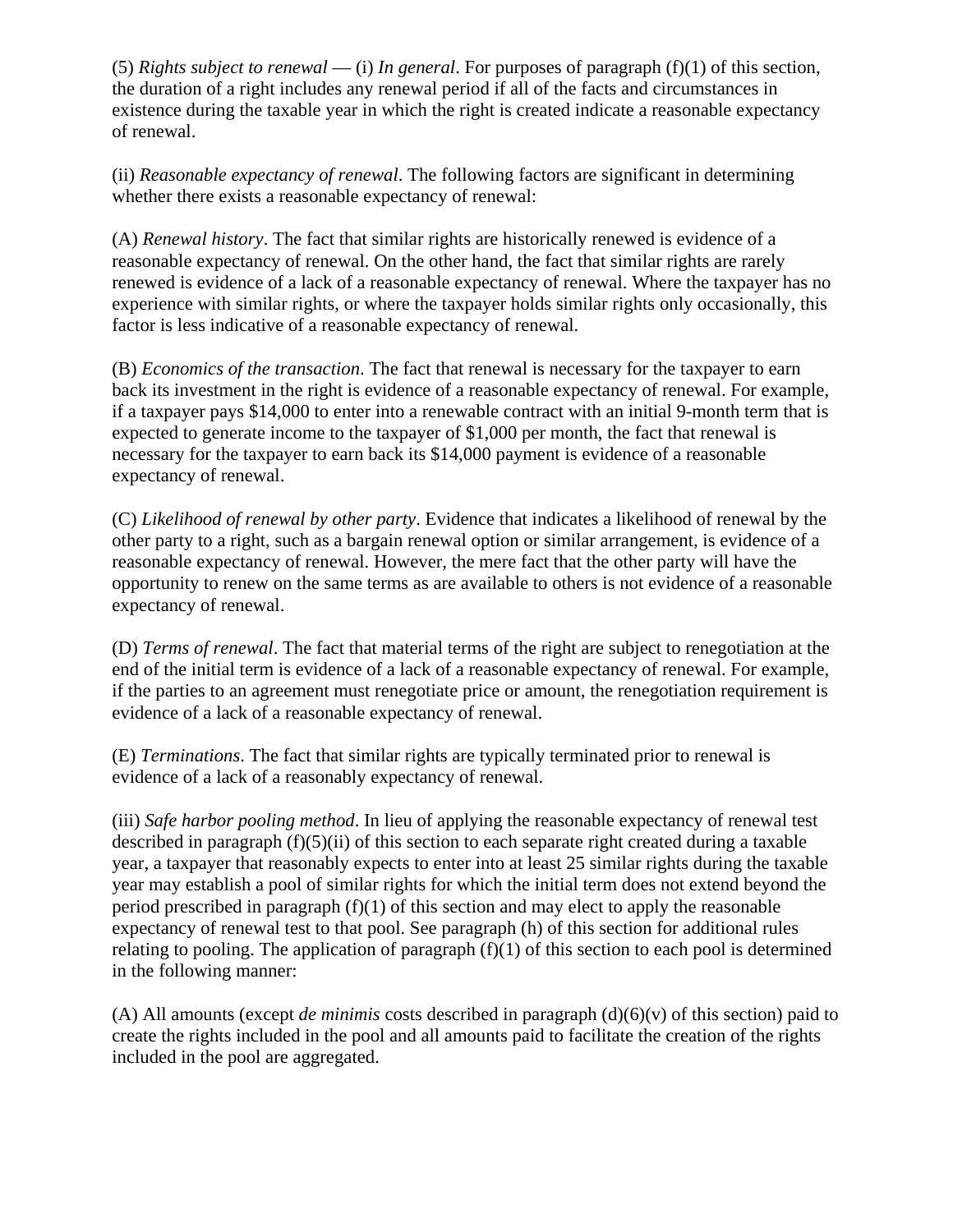(B) If less than 20 percent of the rights in the pool are reasonably expected to be renewed beyond the period prescribed in paragraph  $(f)(1)$  of this section, all rights in the pool are treated as having a duration that does not extend beyond the period prescribed in paragraph  $(f)(1)$  of this section, and the taxpayer is not required to capitalize under this section any portion of the aggregate amount described in paragraph  $(f)(5)(iii)(A)$  of this section.

(C) If more than 80 percent of the rights in the pool are reasonably expected to be renewed beyond the period prescribed in paragraph (f)(1) of this section, all rights in the pool are treated as having a duration that extends beyond the period prescribed in paragraph (f)(1) of this section, and the taxpayer is required to capitalize under this section the aggregate amount described in paragraph  $(f)(5)(iii)(A)$  of this section.

(D) If 20 percent or more, but 80 percent or less, of the rights in the pool are reasonably expected to be renewed beyond the period prescribed in paragraph  $(f)(1)$  of this section, the aggregate amount described in paragraph  $(f)(5)(iii)(A)$  of this section is multiplied by the percentage of the rights in the pool that are reasonably expected to be renewed beyond the period prescribed in paragraph (f)(1) of this section and the taxpayer must capitalize the resulting amount under this section by treating such amount as creating a separate intangible. The amount determined by multiplying the aggregate amount described in paragraph  $(f)(5)(iii)(A)$  of this section by the percentage of rights in the pool that are not reasonably expected to be renewed beyond the period prescribed in paragraph (f)(1) of this section is not required to be capitalized under this section.

(6) *Coordination with section 461*. In the case of a taxpayer using an accrual method of accounting, the rules of this paragraph (f) do not affect the determination of whether a liability is incurred during the taxable year, including the determination of whether economic performance has occurred with respect to the liability. See §1.461-4 for rules relating to economic performance.

(7) *Election to capitalize*. A taxpayer may elect not to apply the rule contained in paragraph  $(f)(1)$  of this section. An election made under this paragraph  $(f)(7)$  applies to all similar transactions during the taxable year to which paragraph (f)(1) of this section would apply (but for the election under this paragraph  $(f)(7)$ ). For example, a taxpayer may elect under this paragraph (f)(7) to capitalize its costs of prepaying insurance contracts for 12 months, but may continue to apply the rule in paragraph  $(f)(1)$  to its costs of entering into non-renewable, 12-month service contracts. A taxpayer makes the election by treating the amounts as capital expenditures in its timely filed original federal income tax return (including extensions) for the taxable year during which the amounts are paid. In the case of an affiliated group of corporations filing a consolidated return, the election is made separately with respect to each member of the group, and not with respect to the group as a whole. In the case of an S corporation or partnership, the election is made by the S corporation or by the partnership, and not by the shareholders or partners. An election made under this paragraph  $(f)(7)$  is revocable with respect to each taxable year for which made only with the consent of the Commissioner.

(8) *Examples*. The rules of this paragraph (f) are illustrated by the following examples, in which it is assumed (unless otherwise stated) that the taxpayer is a calendar year, accrual method taxpayer that does not have a short taxable year in any taxable year and has not made an election under paragraph  $(f)(7)$  of this section: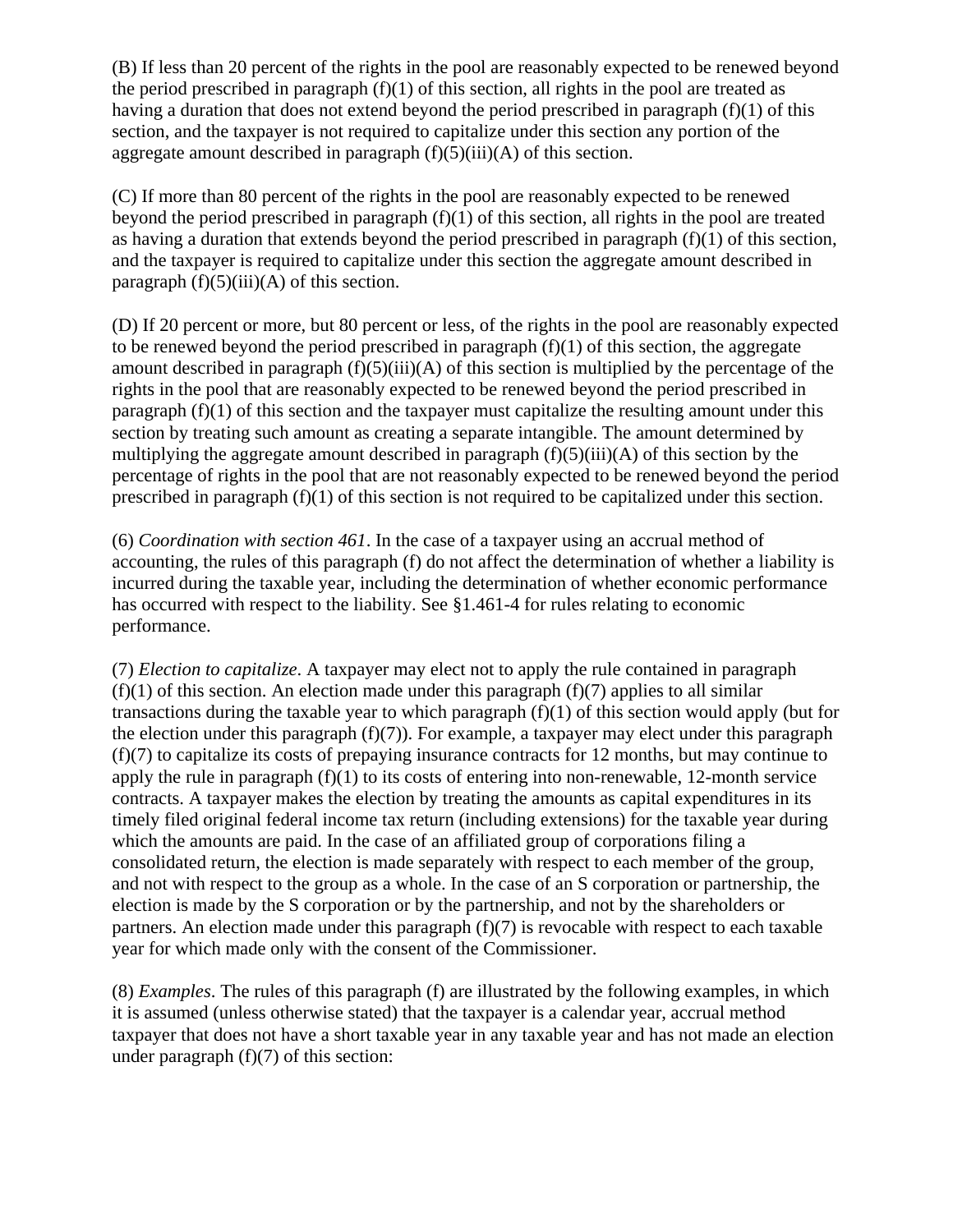*Example 1*. *Prepaid expenses*. On December 1, 2005, N corporation pays a \$10,000 insurance premium to obtain a property insurance policy (with no cash value) with a 1-year term that begins on February 1, 2006. The amount paid by N is a prepaid expense described in paragraph  $(d)(3)$  of this section and not paragraph  $(d)(2)$  of this section. Because the right or benefit attributable to the \$10,000 payment extends beyond the end of the taxable year following the taxable year in which the payment is made, the 12-month rule provided by this paragraph (f) does not apply. N must capitalize the \$10,000 payment.

*Example 2*. *Prepaid expenses*. (i) Assume the same facts as in *Example 1*, except that the policy has a term beginning on December 15, 2005. The 12-month rule of this paragraph (f) applies to the \$10,000 payment because the right or benefit attributable to the payment neither extends more than 12 months beyond December 15, 2005 (the first date the benefit is realized by the taxpayer) nor beyond the end of the taxable year following the taxable year in which the payment is made. Accordingly, N is not required to capitalize the \$10,000 payment.

(ii) Alternatively, assume N capitalizes prepaid expenses for financial accounting and reporting purposes and elects under paragraph (f)(7) of this section not to apply the 12-month rule contained in paragraph  $(f)(1)$  of this section. N must capitalize the \$10,000 payment for federal income tax purposes.

*Example 3*. *Financial interests*. On October 1, 2005, X corporation makes a 9-month loan to B in the principal amount of \$250,000. The principal amount of the loan to B constitutes an amount paid to create or originate a financial interest under paragraph  $(d)(2)(i)(B)$  of this section. The 9month term of the loan does not extend beyond the period prescribed by paragraph  $(f)(1)$  of this section. However, as provided by paragraph  $(f)(3)$  of this section, the rules of this paragraph  $(f)$ do not apply to intangibles described in paragraph (d)(2) of this section. Accordingly, X must capitalize the \$250,000 loan amount.

*Example 4*. *Financial interests*. X corporation owns all of the outstanding stock of Z corporation. On December 1, 2005, Y corporation pays X \$1,000,000 in exchange for X's grant of a 9-month call option to Y permitting Y to purchase all of the outstanding stock of Z. Y's payment to X constitutes an amount paid to create or originate an option with X under paragraph  $(d)(2)(i)(C)(7)$  of this section. The 9-month term of the option does not extend beyond the period prescribed by paragraph  $(f)(1)$  of this section. However, as provided by paragraph  $(f)(3)$  of this section, the rules of this paragraph (f) do not apply to intangibles described in paragraph (d)(2) of this section. Accordingly, Y must capitalize the \$1,000,000 payment.

*Example 5*. *License*. (i) On July 1, 2005, R corporation pays \$10,000 to state X to obtain a license to operate a business in state X for a period of 5 years. The terms of the license require R to pay state X an annual fee of \$500 due on July 1, 2005, and each of the succeeding four years. R pays the \$500 fee on July 1 as required by the license.

(ii) R's payment of \$10,000 is an amount paid to a governmental agency for a license granted by that agency to which paragraph  $(d)(5)$  of this section applies. Because R's payment creates rights or benefits for R that extend beyond 12 months after the first date on which R realizes the rights or benefits attributable to the payment and beyond the end of 2006 (the taxable year following the taxable year in which the payment is made), the rules of this paragraph (f) do not apply to  $\mathbb{R}$ 's payment. Accordingly, R must capitalize the \$10,000 payment.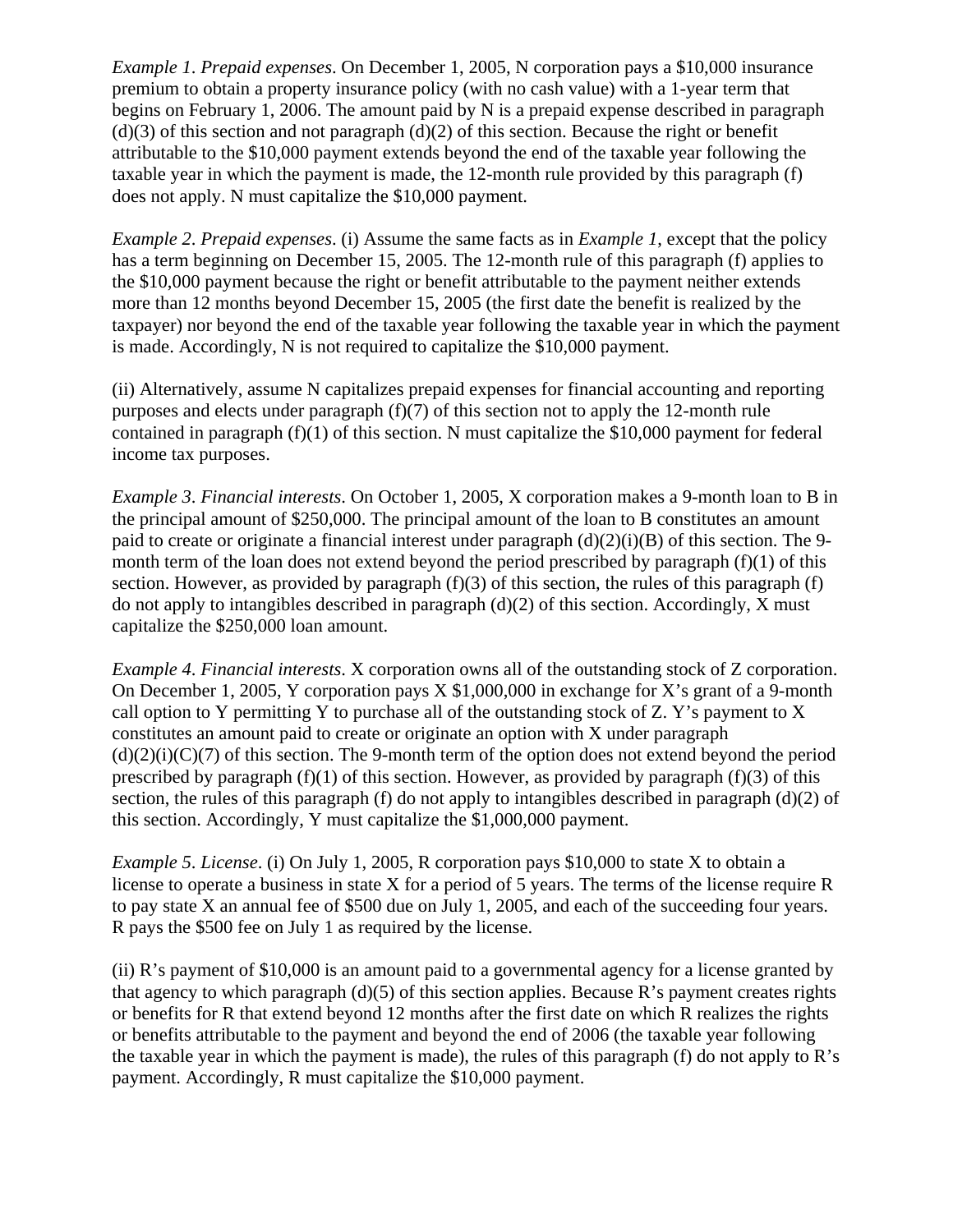(iii) R's payment of each \$500 annual fee is a prepaid expense described in paragraph (d)(3) of this section. R is not required to capitalize the \$500 fee in each taxable year. The rules of this paragraph (f) apply to each such payment because each payment provides a right or benefit to R that does not extend beyond 12 months after the first date on which R realizes the rights or benefits attributable to the payment and does not extend beyond the end of the taxable year following the taxable year in which the payment is made.

*Example 6*. *Lease*. On December 1, 2005, W corporation enters into a lease agreement with X corporation under which W agrees to lease property to X for a period of 9 months, beginning on December 1, 2005. W pays its outside counsel \$7,000 for legal services rendered in drafting the lease agreement and negotiating with X. The agreement between W and X is an agreement providing W the right to be compensated for the use of property, as described in paragraph  $(d)(6)(i)(A)$  of this section. W's \$7,000 payment to its outside counsel is an amount paid to facilitate W's creation of the lease as described in paragraph (e)(1)(i) of this section. The 12month rule of this paragraph (f) applies to the \$7,000 payment because the right or benefit that the \$7,000 payment facilitates the creation of neither extends more than 12 months beyond December 1, 2005 (the first date the benefit is realized by the taxpayer) nor beyond the end of the taxable year following the taxable year in which the payment is made. Accordingly, W is not required to capitalize its payment to its outside counsel.

*Example 7*. *Certain contract terminations*. V corporation owns real property that it has leased to A for a period of 15 years. When the lease has a remaining unexpired term of 5 years, V and A agree to terminate the lease, enabling V to use the property in its trade or business. V pays A \$100,000 in exchange for A's agreement to terminate the lease. V's payment to A to terminate the lease is described in paragraph  $(d)(7)(i)(A)$  of this section. Under paragraph (f)(2) of this section, V's payment creates a benefit for V with a duration of 5 years, the remaining unexpired term of the lease as of the date of the termination. Because the benefit attributable to the expenditure extends beyond 12 months after the first date on which V realizes the rights or benefits attributable to the payment and beyond the end of the taxable year following the taxable year in which the payment is made, the rules of this paragraph (f) do not apply to the paymen t. V must capitalize the \$100,000 payment.

*Example 8*. *Certain contract terminations*. Assume the same facts as in *Example 7*, except that the lease is terminated when it has a remaining unexpired term of 10 months. Under paragraph  $(f)(2)$  of this section, V's payment creates a benefit for V with a duration of 10 months. The 12month rule of this paragraph (f) applies to the payment because the benefit attributable to the payment neither extends more than 12 months beyond the date of termination (the first date the benefit is realized by V) nor beyond the end of the taxable year following the taxable year in which the payment is made. Accordingly, V is not required to capitalize the \$100,000 payment.

*Example 9*. *Certain contract terminations*. Assume the same facts as in *Example 7*, except that either party can terminate the lease upon 12 months notice. When the lease has a remaining unexpired term of 5 years, V wants to terminate the lease, however, V does not want to wait another 12 months. V pays A \$50,000 for the ability to terminate the lease with one month's notice. V's payment to A to terminate the lease is described in paragraph  $(d)(7)(i)(A)$  of this section. Under paragraph  $(f)(2)$  of this section, V's payment creates a benefit for V with a duration of 11 months, the time by which the notice period is shortened. The 12-month rule of this paragraph (f) applies to V's \$50,000 payment because the benefit attributable to the payment neither extends more than 12 months beyond the date of termination (the first date the benefit is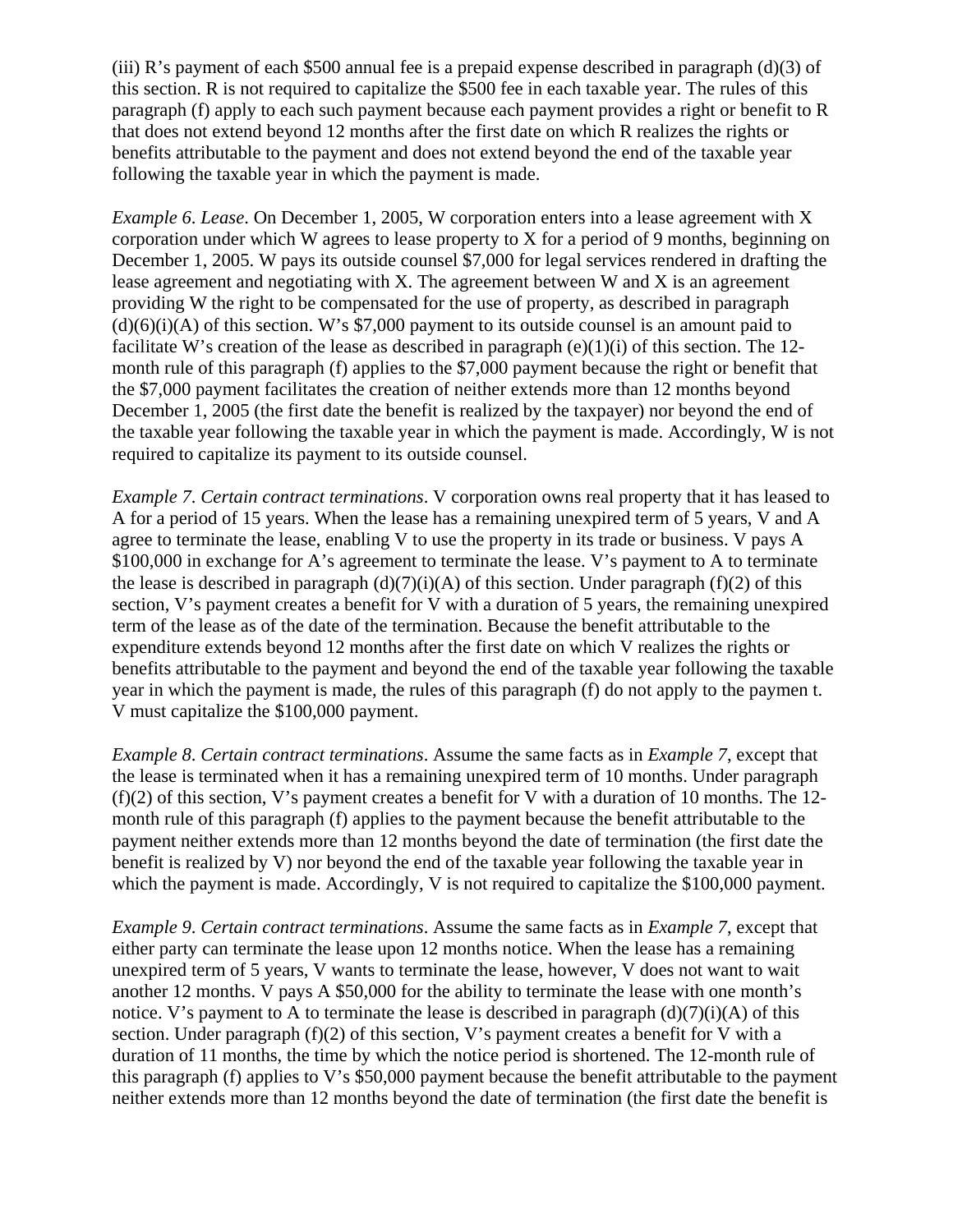realized by V) nor beyond the end of the taxable year following the taxable ye ar in which the payment is made. Accordingly, V is not required to capitalize the \$50,000 payment.

*Example 10*. *Coordination with section 461*. (i) U corporation leases office space from W corporation at a monthly rental rate of \$2,000. On August 1, 2005, U prepays its office rent expense for the first six months of 2006 in the amount of \$12,000. For purposes of this example, it is assumed that the recurring item exception provided by §1.461-5 does not apply and that the lease between W and U is not a section 467 rental agreement as defined in section 467(d).

(ii) Under  $\S1.461-4(d)(3)$ , U's prepayment of rent is a payment for the use of property by U for which economic performance occurs ratably over the period of time U is entitled to use the property. Accordingly, because economic performance with respect to U's prepayment of rent does not occur until 2006, U's prepaid rent is not incurred in 2005 and therefore is not properly taken into account through capitalization, deduction, or otherwise in 2005. Thus, the rules of this paragraph (f) do not apply to U's prepayment of its rent.

(iii) Alternatively, assume that U uses the cash method of accounting and the economic performance rules in §1.461-4 therefore do not apply to U. The 12-month rule of this paragraph (f) applies to the \$12,000 payment because the rights or benefits attributable to U's prepayment of its rent do not extend beyond December 31, 2006. Accordingly, U is not required to capitalize its prepaid rent.

*Example 11*. *Coordination with section 461*. N corporation pays R corporation, an advertising and marketing firm, \$40,000 on August 1, 2005, for advertising and marketing services to be provided to N throughout calendar year 2006. For purposes of this example, it is assumed that the recurring item exception provided by  $\S1.461-5$  does not apply. Under  $\S1.461-4(d)(2)$ , N's payment arises out of the provision of services to N by R for which economic performance occurs as the services are provided. Accordingly, because economic performance with respect to N's prepaid advertising expense does not occur until 2006, N's prepaid advertising expense is not incurred in 2005 and therefore is not properly taken into account through capitalization, deduction, or otherwise in 2005. Thus, the rules of this paragraph (f) do not apply to  $N$ 's payment.

(g) *Treatment of capitalized costs* — (1) *In general*. An amount required to be capitalized by this section is not currently deductible under section 162. Instead, the amount generally is added to the basis of the intangible acquired or created. See section 1012.

(2) *Financial instruments*. In the case of a financial instrument described in paragraph (c)(1)(iii) or  $(d)(2)(i)(C)$  of this section, notwithstanding paragraph  $(g)(1)$  of this section, if under other provisions of law the amount required to be capitalized is not required to be added to the basis of the intangible acquired or created, then the other provisions of law will govern the tax treatment of the amount.

(h) *Special rules applicable to pooling* — (1) *In general*. Except as otherwise provided, the rules of this paragraph (h) apply to the pooling methods described in paragraph  $(d)(6)(v)$  of this section (relating to de minimis rules applicable to certain contract rights), paragraph (e)(4)(iii)(A) of this section (relating to de minimis rules applicable to transaction costs), and paragraph  $(f)(5)(iii)$  of this section (relating to the application of the 12-month rule to renewable rights).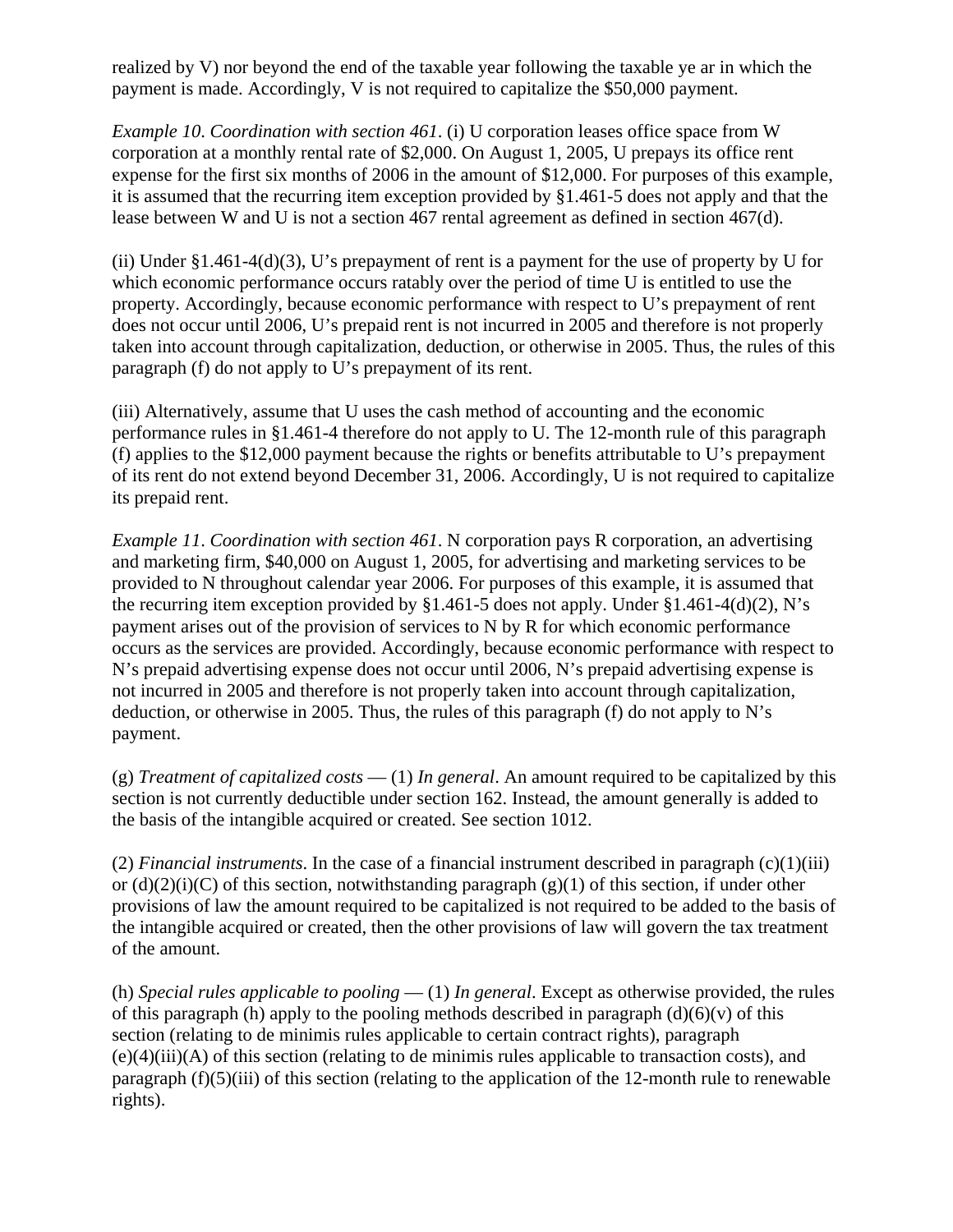(2) *Method of accounting*. A pooling method authorized by this section constitutes a method of accounting for purposes of section 446. A taxpayer that adopts or changes to a pooling method authorized by this section must use the method for the year of adoption and for all subsequent taxable years during which the taxpayer qualifies to use the pooling method unless a change to another method is required by the Commissioner in order to clearly reflect income, or unless permission to change to another method is granted by the Commissioner as provided in §1.446- 1(e).

(3) *Adopting or changing to a pooling method*. A taxpayer adopts (or changes to) a pooling method authorized by this section for any taxable year by establishing one or more pools for the taxable year in accordance with the rules governing the particular pooling method and the rules prescribed by this paragraph (h), and by using the pooling method to compute its taxable income for the year of adoption (or change).

(4) *Definition of pool*. A taxpayer may use any reasonable method of defining a pool of similar transactions, agreements or rights, including a method based on the type of customer or the type of product or service provided under a contract. However, a taxpayer that pools similar transactions, agreements or rights must include in the pool all similar transactions, agreements or rights created during the taxable year. For purposes of the pooling methods described in paragraph  $(d)(6)(v)$  of this section (relating to de minimis rules applicable to certain contract rights) and paragraph  $(e)(4)(iii)(A)$  of this section (relating to de minimis rules applicable to transaction costs), an agreement (or a transaction) is treated as not similar to other agreements (or transactions) included in the pool if the amount at issue with respect to that agreement (or transaction) is reasonably expected to differ significantly from the average amount at issue with respect to the other agreements (or tr ansactions) properly included in the pool.

(5) *Consistency requirement*. A taxpayer that uses the pooling method described in paragraph  $(f)(5)(iii)$  of this section for purposes of applying the 12-month rule to a right or benefit —

(i) Must use the pooling methods described in paragraph  $(d)(6)(v)$  of this section (relating to de minimis rules applicable to certain contract rights) and paragraph  $(e)(4)(iii)(A)$  of this section (relating to *de minimis* rules applicable to transaction costs) for purposes of determining the amount paid to create, or facilitate the creation of, the right or benefit; and

(ii) Must use the same pool for purposes of paragraph  $(d)(6)(v)$  of this section and paragraph  $(e)(4)(iii)(A)$  of this section as is used for purposes of paragraph  $(f)(5)(iii)$  of this section.

(6) *Additional guidance pertaining to pooling*. The Internal Revenue Service may publish guidance in the Internal Revenue Bulletin (see  $\S601.601(d)(2)$  of this chapter) prescribing additional rules for applying the pooling methods authorized by this section to specific industries or to specific types of transactions.

(7) *Example*. The following example illustrates the rules of this paragraph (h):

*Example*. *Pooling*. (i) In the course of its business, W corporation enters into 3-year noncancelable contracts that provide W the right to provide services to its customers. W generally pays certain amounts in the process of pursuing an agreement with a customer, including amounts paid to credit reporting agencies to verify the credit history of the potential customer and commissions paid to the independent sales agent who secures the agreement with the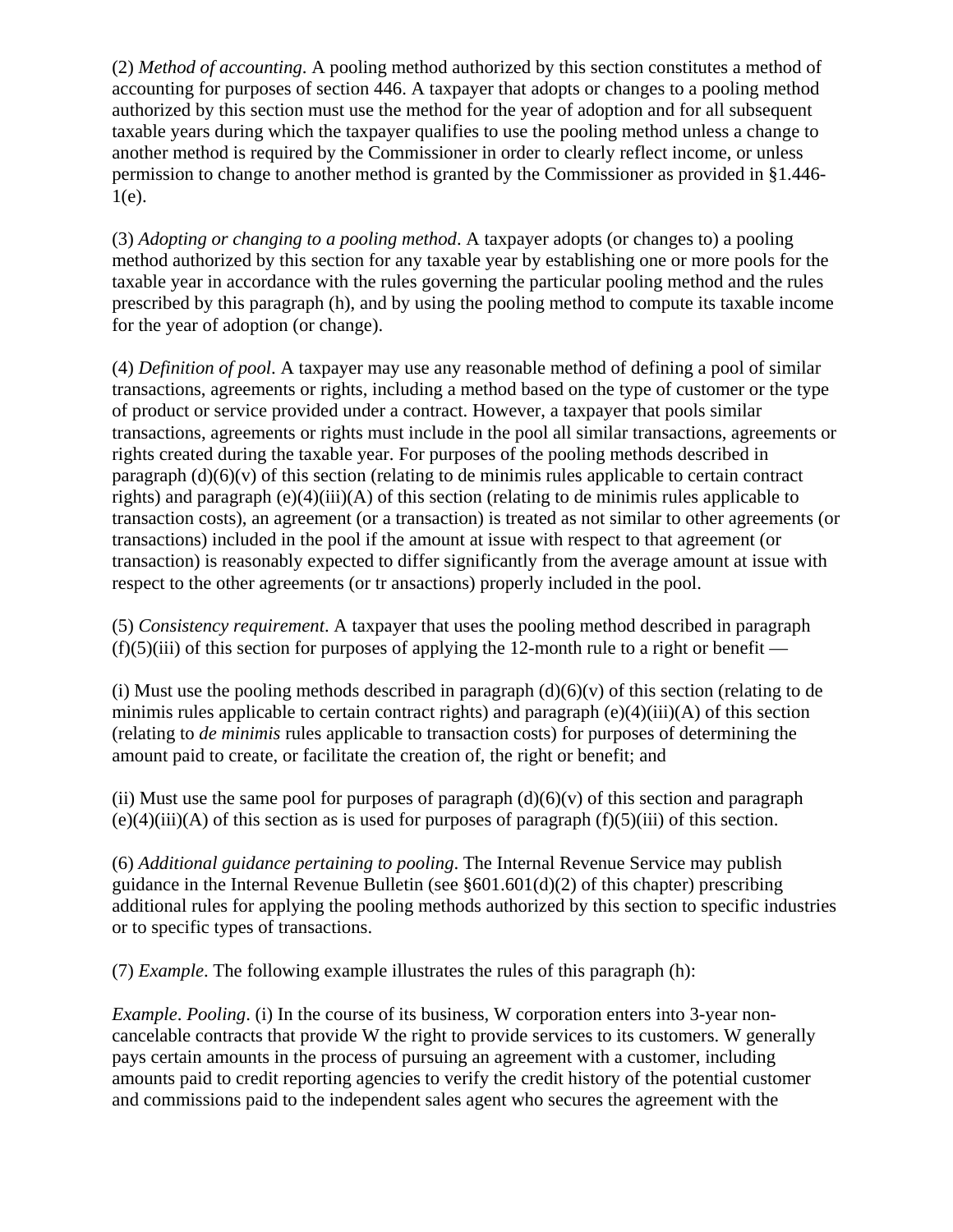customer. In the case of agreements that W enters into with customers who are individuals, the agreements contain substantially similar terms and conditions and W typically pays between \$100 and \$200 in the process of pursuing each transaction. During 2005, W enters into agreements with 300 individuals. Also during 2005, W enters into an agreement with X corporation containing terms and conditions that are substantially similar to those contained in the agreements W enters into with its customers who are i ndividuals. W pays certain amounts in the process of pursuing the agreement with X that W would not typically incur in the process of pursuing an agreement with its customers who are individuals. For example, W pays amounts to prepare and submit a bid for the agreement with  $X$  and amounts to travel to  $X$ 's headquarters to make a sales presentation to X's management. In the aggregate, W pays  $$11,000$  in the process of obtaining the agreement with X.

(ii) The agreements between W and its customers are agreements providing W the right to provide services, as described in paragraph  $(d)(6)(i)(B)$  of this section. Under paragraph  $(b)(1)(v)$ of this section, W must capitalize transaction costs paid to facilitate the creation of these agreements. Because W enters into at least 25 similar transactions during 2005, W may pool its transactions for purposes of determining whether its transaction costs are de minimis within the meaning of paragraph  $(e)(4)(iii)(A)$  of this section. W adopts a pooling method by establishing one or more pools of similar transactions and by using the pooling method to compute its taxable income beginning in its 2005 taxable year. If W adopts a pooling method, W must include all similar transactions in the pool. Under paragraph  $(h)(4)$  of this section, the transaction with X is not similar to the transactions W enters into with its customers who are individuals. While the agreement with X contains terms and conditions that are su bstantially similar to those contained in the agreements W enters into with its customers who are individuals, the transaction costs paid in the process of pursuing the agreement with  $X$  are reasonably expected to differ significantly from the average transaction costs attributable to transactions with its customers who are individuals. Accordingly, W may not include the transaction with X in the pool of transactions with customers who are individuals.

### (i) [Reserved].

(j) *Application to accrual method taxpayers*. For purposes of this section, the terms *amount paid* and *payment* mean, in the case of a taxpayer using an accrual method of accounting, a liability incurred (within the meaning of  $$1.446-1(c)(1)(ii)$ ). A liability may not be taken into account under this section prior to the taxable year during which the liability is incurred.

(k) *Treatment of related parties and indirect payments*. For purposes of this section, references to a party other than the taxpayer include persons related to that party and persons acting for or on behalf of that party (including persons to whom the taxpayer becomes obligated as a result of assuming a liability of that party). For this purpose, persons are related only if their relationship is described in section 267(b) or 707(b) or they are engaged in trades or businesses under common control within the meaning of section  $41(f)(1)$ . References to an amount paid to or by a party include an amount paid on behalf of that party.

(l) *Examples*. The rules of this section are illustrated by the following examples in which it is assumed that the Internal Revenue Service has not published guidance that requires capitalization under paragraph  $(b)(1)(iv)$  of this section (relating to amounts paid to create or enhance a future benefit that is identified in published guidance as an intangible for which capitalization is required):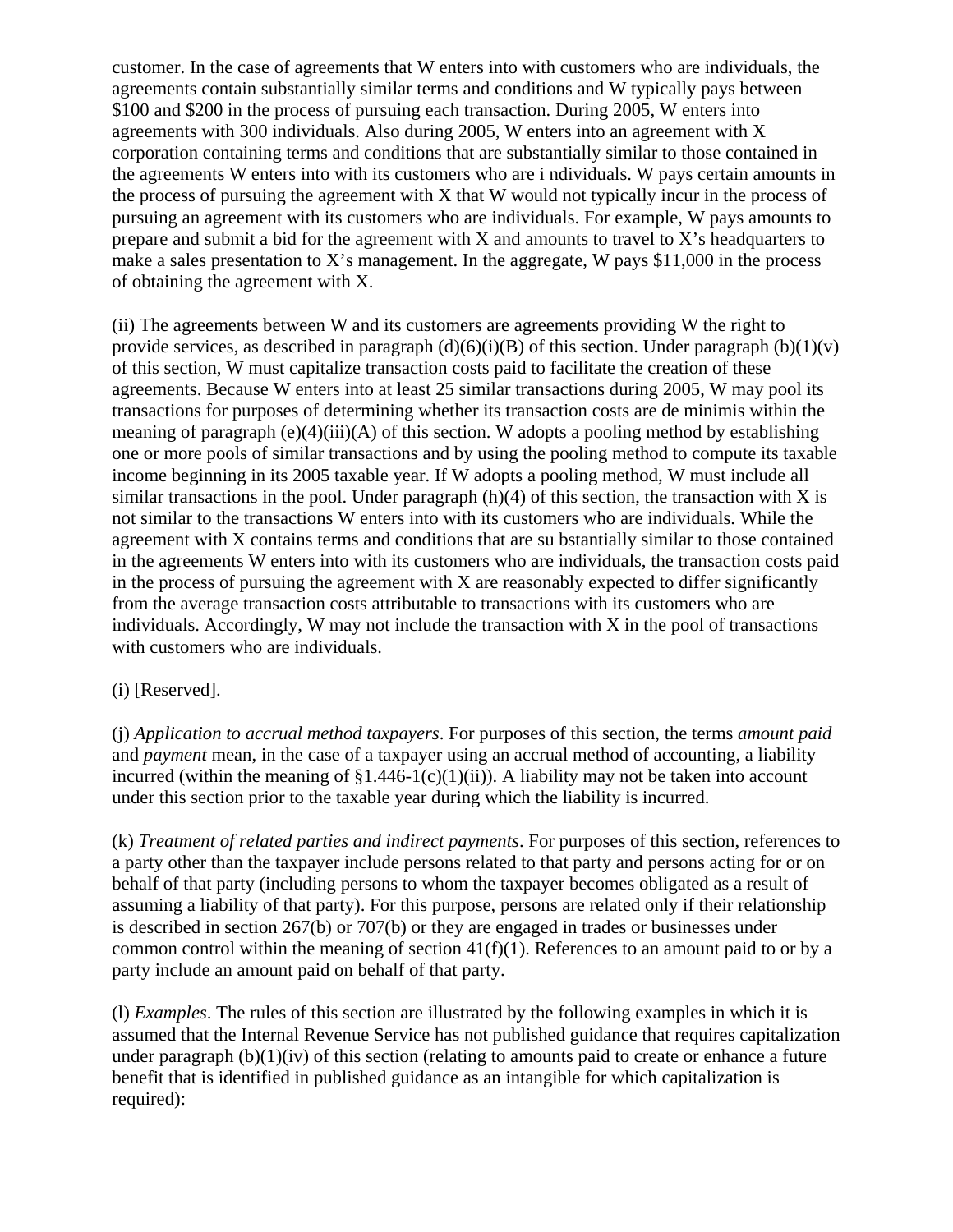*Example 1*. *License granted by a governmental unit*. (i) X corporation pays \$25,000 to state R to obtain a license to sell alcoholic beverages in its restaurant. The license is valid indefinitely, provided X complies with all applicable laws regarding the sale of alcoholic beverages in state R. X pays its outside counsel \$4,000 for legal services rendered in preparing the license application and otherwise representing X during the licensing process. In addition, X determines that \$2,000 of salaries paid to its employees is allocable to services rendered by the employees in obtaining the license.

(ii) X's payment of \$25,000 is an amount paid to a governmental unit to obtain a license granted by that agency, as described in paragraph  $(d)(5)(i)$  of this section. The right has an indefinite duration and constitutes an amortizable section 197 intangible. Accordingly, as provided in paragraph (f)(3) of this section, the provisions of paragraph (f) of this section (relating to the 12 month rule) do not apply to X's payment. X must capitalize its  $$25,000$  payment to obtain the license from state R.

(iii) As provided in paragraph  $(e)(4)$  of this section, X is not required to capitalize employee compensation because such amounts are treated as amounts that do not facilitate the acquisition or creation of an intangible. Thus,  $X$  is not required to capitalize the \$2,000 of employee compensation allocable to the transaction.

(iv) X's payment of \$4,000 to its outside counsel is an amount paid to facilitate the creation of an intangible, as described in paragraph  $(e)(1)(i)$  of this section. Because X's transaction costs do not exceed \$5,000, X's transaction costs are de minimis within the meaning of paragraph (e)(4)(iii)(A) of this section. Accordingly, X is not required to capitalize the \$4,000 payment to its outside counsel under this section.

*Example 2*. *Franchise agreement*. (i) R corporation is a franchisor of income tax return preparation outlets. V corporation negotiates with R to obtain the right to operate an income tax return preparation outlet under a franchise from R. V pays an initial \$100,000 franchise fee to R in exchange for the franchise agreement. In addition, V pays its outside counsel \$4,000 to represent V during the negotiations with R. V also pays \$2,000 to an industry consultant to advise V during the negotiations with R.

(ii) Under paragraph  $(d)(6)(i)(A)$  of this section, V's payment of \$100,000 is an amount paid to another party to enter into an agreement with that party providing V the right to use tangible or intangible property. Accordingly, V must capitalize its \$100,000 payment to R. The franchise agreement is a self-created amortizable section 197 intangible within the meaning of section 197 $(c)$ . Accordingly, as provided in paragraph  $(f)(3)$  of this section, the 12-month rule contained in paragraph  $(f)(1)$  of this section does not apply.

(iii) V's payment of \$4,000 to its outside counsel and \$2,000 to the industry consultant are amounts paid to facilitate the creation of an intangible, as described in paragraph (e)(1)(i) of this section. Because V's aggregate transaction costs exceed \$5,000, V's transaction costs are not *de minimis* within the meaning of paragraph  $(e)(4)(iii)(A)$  of this section. Accordingly, V must capitalize the \$4,000 payment to its outside counsel and the \$2,000 payment to the industry consultant under this section into the basis of the franchise, as provided in paragraph  $(g)$  of this section.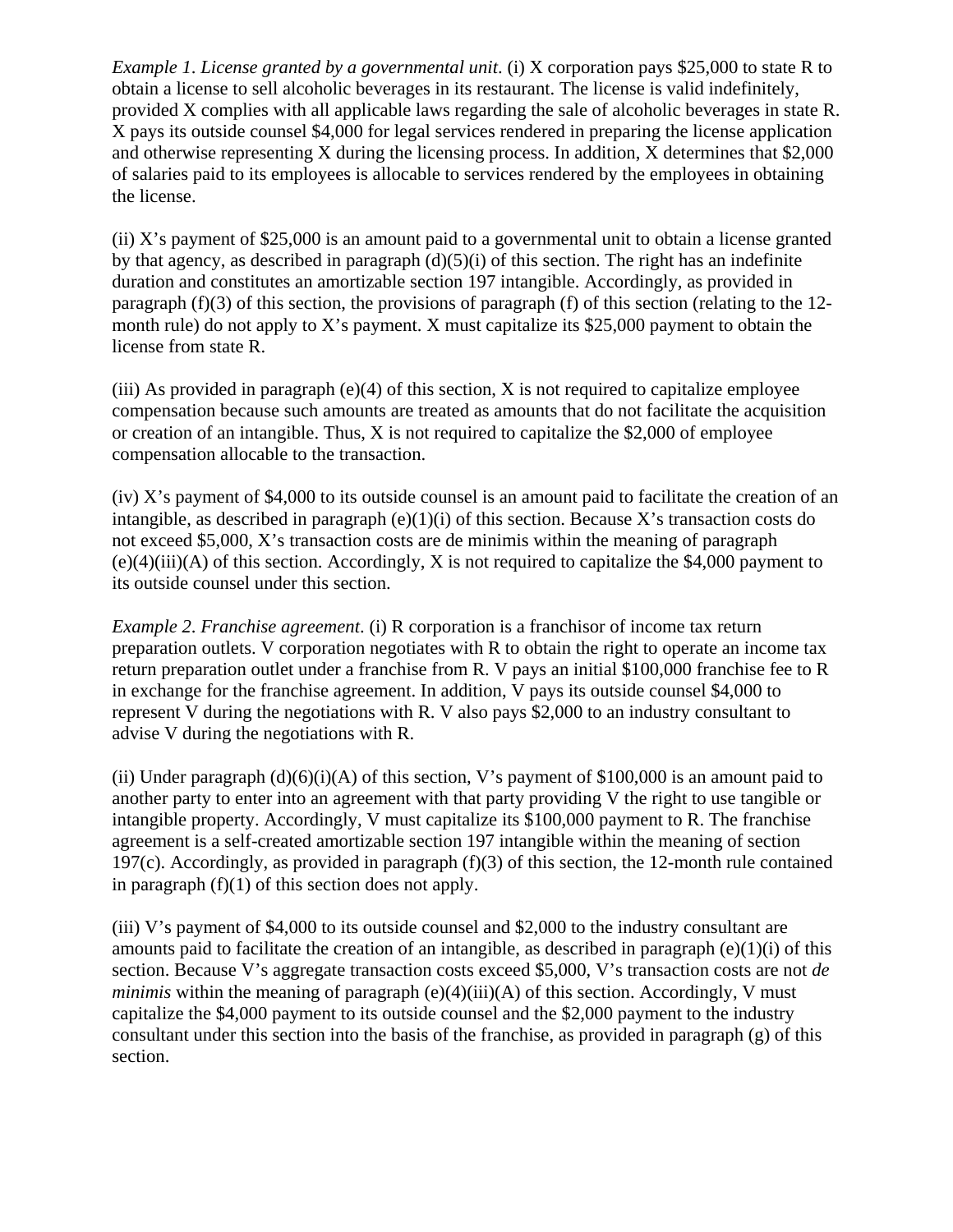*Example 3*. *Covenant not to compete*. (i) On December 1, 2005, N corporation, a calendar year taxpayer, enters into a covenant not to compete with B, a key employee that is leaving the employ of N. The covenant not to compete is not entered into in connection with the acquisition of an interest in a trade or business. The covenant not to compete prohibits B from competing with N for a period of 9 months, beginning December 1, 2005. N pays B \$25,000 in full consideration for B's agreement not to compete. In addition, N pays its outside counsel \$6,000 to facilitate the creation of the covenant not to compete with B. N does not have a short taxable year in 2005 or 2006.

(ii) Under paragraph  $(d)(6)(i)(C)$  of this section, N's payment of \$25,000 is an amount paid to another party to induce that party to enter into a covenant not to compete with N. However, because the covenant not to compete has a duration that does not extend beyond 12 months after the first date on which N realizes the rights attributable to its payment (*i.e.*, December 1, 2005) or beyond the end of the taxable year following the taxable year in which payment is made, the 12-month rule contained in paragraph  $(f)(1)$  of this section applies. Accordingly, N is not required to capitalize its \$25,000 payment to B or its \$6,000 payment to facilitate the creation of the covenant not to compete.

*Example 4*. *Demand-side management*. (i) X corporation, a public utility engaged in generating and distributing electrical energy, provides programs to its customers to promote energy conservation and energy efficiency. These programs are aimed at reducing electrical costs to X's customers, building goodwill with X's customers, and reducing X's future operating and capital costs. X provides these programs without obligating any of its customers participating in the programs to purchase power from X in the future. Under these programs, X pays a consultant to help industrial customers design energy-efficient manufacturing processes, to conduct (energy efficiency audits( that serve to identify for customers inefficiencies in their energy usage patterns, and to provide cash allowances to encourage residential customers to replace existing appliances with more energy efficient appliances.

 $(i)$  The amounts paid by X to the consultant are not amounts to acquire or create an intangible under paragraph (c) or (d) of this section or to facilitate such an acquisition or creation. In addition, the amounts do not create a separate and distinct intangible asset within the meaning of paragraph (b)(3) of this section. Accordingly, the amounts paid to the consultant are not required to be capitalized under this section. While the amounts may serve to reduce future operating and capital costs and create goodwill with customers, these benefits, without more, are not intangibles for which capitalization is required under this section.

*Example 5*. *Business process re-engineering*. (i) V corporation manufactures its products using a batch production system. Under this system, V continuously produces component parts of its various products and stockpiles these parts until they are needed in V's final assembly line. Finished goods are stockpiled awaiting orders from customers. V discovers that this process ties up significant amounts of V's capital in work-in-process and finished goods inventories. V hires B, a consultant, to advise V on improving the efficiency of its manufacturing operations. B recommends a complete re-engineering of V's manufacturing process to a process known as justin-time manufacturing. Just-in-time manufacturing involves reconfiguring a manufacturing plant to a configuration of (cells( where each team in a cell performs the entire manufacturing process for a particular customer order, thus reducing inventory stockpiles.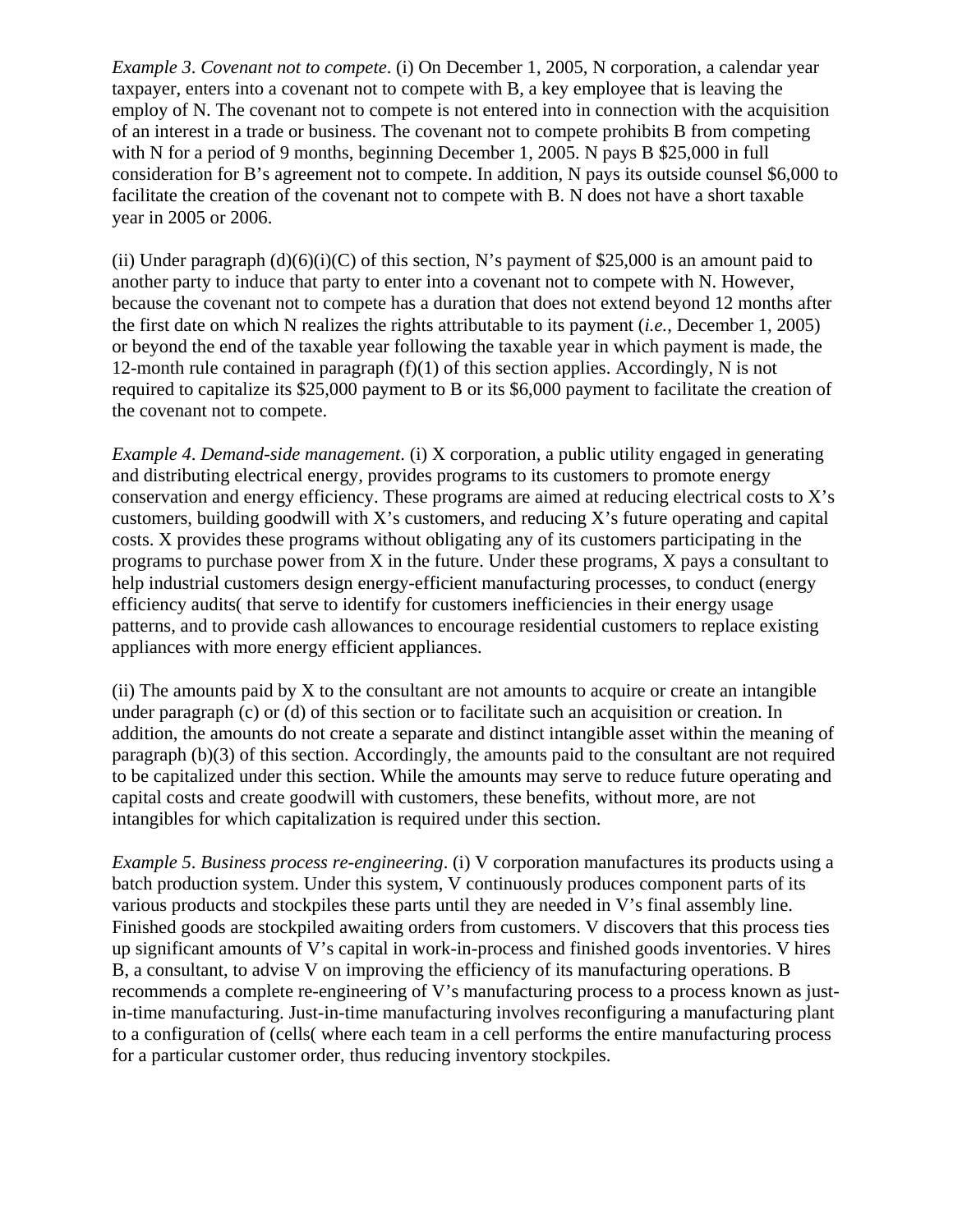(ii) V incurred three categories of costs to convert its manufacturing process to a just-in-time system. First, V paid B, a consultant, \$250,000 in professional fees to implement the conversion of V's plant to a just-in-time system. Second, V paid C, a contractor, \$100,000 to relocate and reconfigure V's manufacturing equipment from an assembly line layout to a configuration of cells. Third, V paid D, a consultant, \$50,000 to train V's employees in the just-in-time manufacturing process.

(iii) The amounts paid by V to B, C, and D are not amounts to acquire or create an intangible under paragraph (c) or (d) of this section or to facilitate such an acquisition or creation. In addition, the amounts do not create a separate and distinct intangible asset within the meaning of paragraph (b)(3) of this section. Accordingly, the amounts paid to B, C, and D are not required to be capitalized under this section. While the amounts produce long term benefits to V in the form of reduced inventory stockpiles, improved product quality, and increased efficiency, these benefits, without more, are not intangibles for which capitalization is required under this section.

*Example 6*. *Defense of business reputation*. (i) X, an investment adviser, serves as the fund manager of a money market investment fund. X, like its competitors in the industry, strives to maintain a constant net asset value for its money market fund of \$1.00 per share. During 2005, in the course of managing the fund assets, X incorrectly predicts the direction of market interest rates, resulting in significant investment losses to the fund. Due to these significant losses, X is faced with the prospect of reporting a net asset value that is less than \$1.00 per share. X is not aware of any investment adviser in its industry that has ever reported a net asset value for its money market fund of less than \$1.00 per share. X is concerned that reporting a net asset value of less than \$1.00 per share will significantly harm its reputation as an investment adviser, and could lead to litigation by shareholders. X decides to contribute \$2,000,000 to the fund in ord er to raise the net asset value of the fund to \$1.00 per share. This contribution is not a loan to the fund and does not give X any ownership interest in the fund.

(ii) The \$2,000,000 contribution is not an amount paid to acquire or create an intangible under paragraph (c) or (d) of this section or to facilitate such an acquisition or creation. In addition, the amount does not create a separate and distinct intangible asset within the meaning of paragraph (b)(3) of this section. Accordingly, the amount contributed to the fund is not required to be capitalized under this section. While the amount serves to protect the business reputation of the taxpayer and may protect the taxpayer from litigation by shareholders, these benefits, without more, are not intangibles for which capitalization is required under this section.

*Example 7*. *Product launch costs*. (i) R corporation, a manufacturer of pharmaceutical products, is required by law to obtain regulatory approval before selling its products. While awaiting regulatory approval on Product A, R pays to develop and implement a marketing strategy and an advertising campaign to raise consumer awareness of the purported need for Product A. R also pays to train health care professionals and other distributors in the proper use of Product A.

(ii) The amounts paid by R are not amounts paid to acquire or create an intangible under paragraph (c) or (d) of this section or to facilitate such an acquisition or creation. In addition, the amounts do not create a separate and distinct intangible asset within the meaning of paragraph (b)(3) of this section. Accordingly, R is not required to capitalize these amounts under this section. While the amounts may benefit R by creating consumer demand for Product A and increasing awareness of Product A among distributors, these benefits, without more, are not intangibles for which capitalization is required under this section.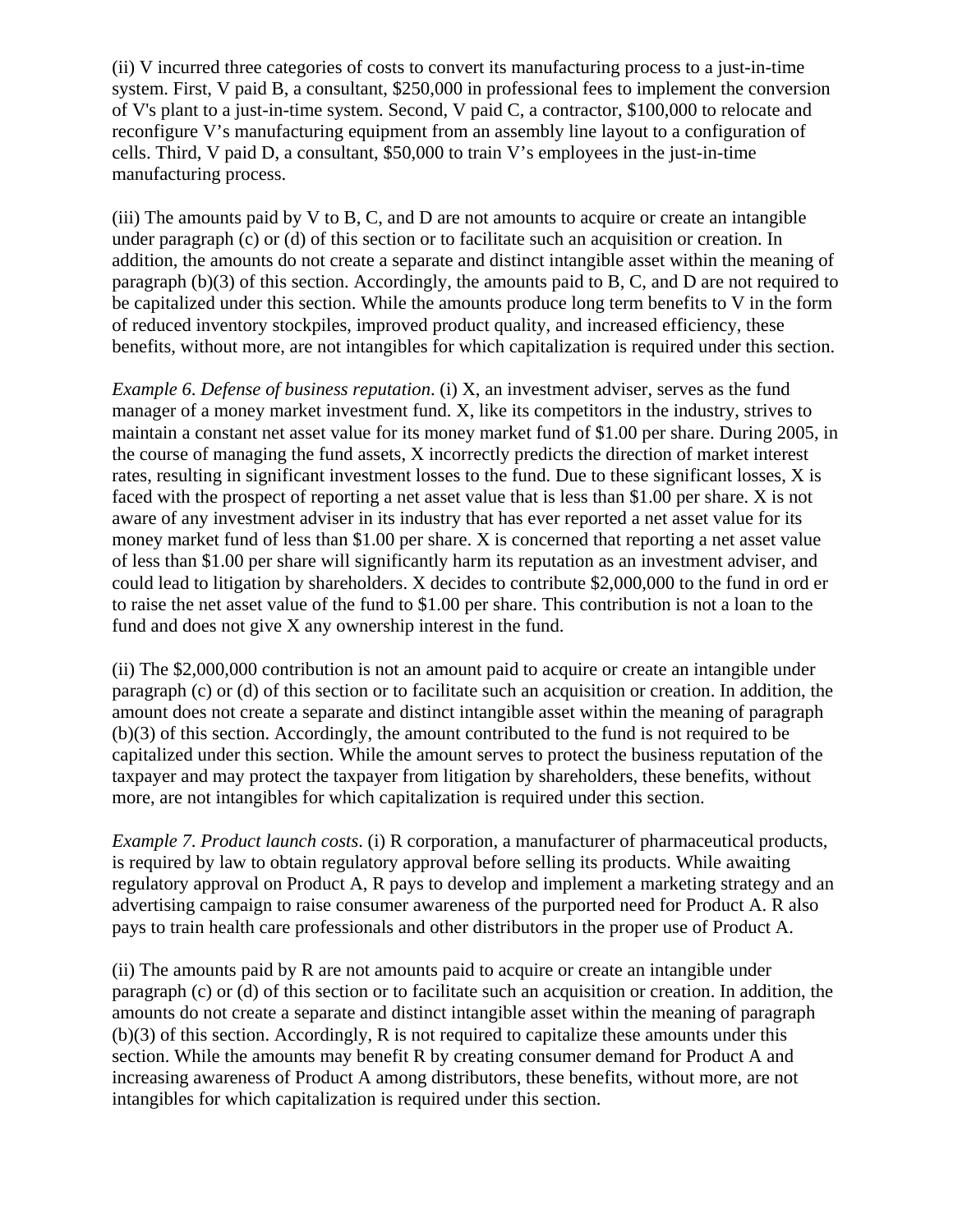*Example 8*. *Stocklifting costs*. (i) N corporation is a wholesale distributor of Brand A aftermarket automobile replacement parts. In an effort to induce a retail automobile parts supply store to stock only Brand A parts, N offers to replace all of the store's inventory of other branded parts with Brand A parts, and to credit the store for its cost of other branded parts. The store is under no obligation to continue stocking Brand A parts or to purchase a minimum volume of Brand A parts from N in the future.

(ii) The amount paid by N as a credit to the store for the cost of other branded parts is not an amount paid to acquire or create an intangible under paragraph (c) or (d) of this section or to facilitate such an acquisition or creation. In addition, the amount does not create a separate and distinct intangible asset within the meaning of paragraph (b)(3) of this section. Accordingly, N is not required to capitalize the amount under this section. While the amount may create a hope or expectation by N that the store will continue to stock Brand A parts, this benefit, without more, is not an intangible for which capitalization is required under this section.

(iii) Alternatively, assume that N agrees to credit the store for its cost of other branded parts in exchange for the store's agreement to purchase all of its inventory requirements for such parts from N for a period of at least 3 years. The amount paid by N as a credit to the store for the cost of other branded parts is an amount paid to induce the store to enter into an agreement providing R the right to provide property. Accordingly, R must capitalize its payment.

*Example 9*. *Package design costs*. (i) Z corporation manufactures and markets personal care products. Z pays \$100,000 to a consultant to develop a package design for Z's newest product, Product A. Z also pays a fee to a government agency to obtain trademark and copyright protection on certain elements of the package design. Z pays its outside legal counsel \$10,000 for services rendered in preparing and filing the trademark and copyright applications and for other services rendered in securing the trademark and copyright protection.

(ii) The \$100,000 paid by Z to the consultant for development of the package design is not an amount paid to acquire or create an intangible under paragraph (c) or (d) of this section or to facilitate such an acquisition or creation. In addition, as provided in paragraph  $(b)(3)(v)$  of this section, amounts paid to develop a package design are treated as amounts that do not create a separate and distinct intangible asset. Accordingly, Z is not required to capitalize the \$100,000 payment under this section.

(iii) The amounts paid by Z to the government agency to obtain trademark and copyright protection are amounts paid to a government agency for a right granted by that agency. Accordingly, Z must capitalize the payment. In addition, the \$10,000 paid by Z to its outside counsel is an amount paid to facilitate the creation of the trademark and copyright. Because the aggregate amounts paid to facilitate the transaction exceed \$5,000, the amounts are not *de minimis* as defined in paragraph (e)(4)(iii)(A) of this section. Accordingly, Z must capitalize the \$10,000 payment to its outside counsel under paragraph  $(b)(1)(v)$  of this section.

(iv) Alternatively, assume that Z acquires an existing package design for Product A as part of an acquisition of a trade or business that constitutes an applicable asset acquisition within the meaning of section 1060(c). Assume further that \$100,000 of the consideration paid by N in the acquisition is properly allocable to the package design for Product A. Under paragraph (c)(1) of this section, Z must capitalize the \$100,000 payment.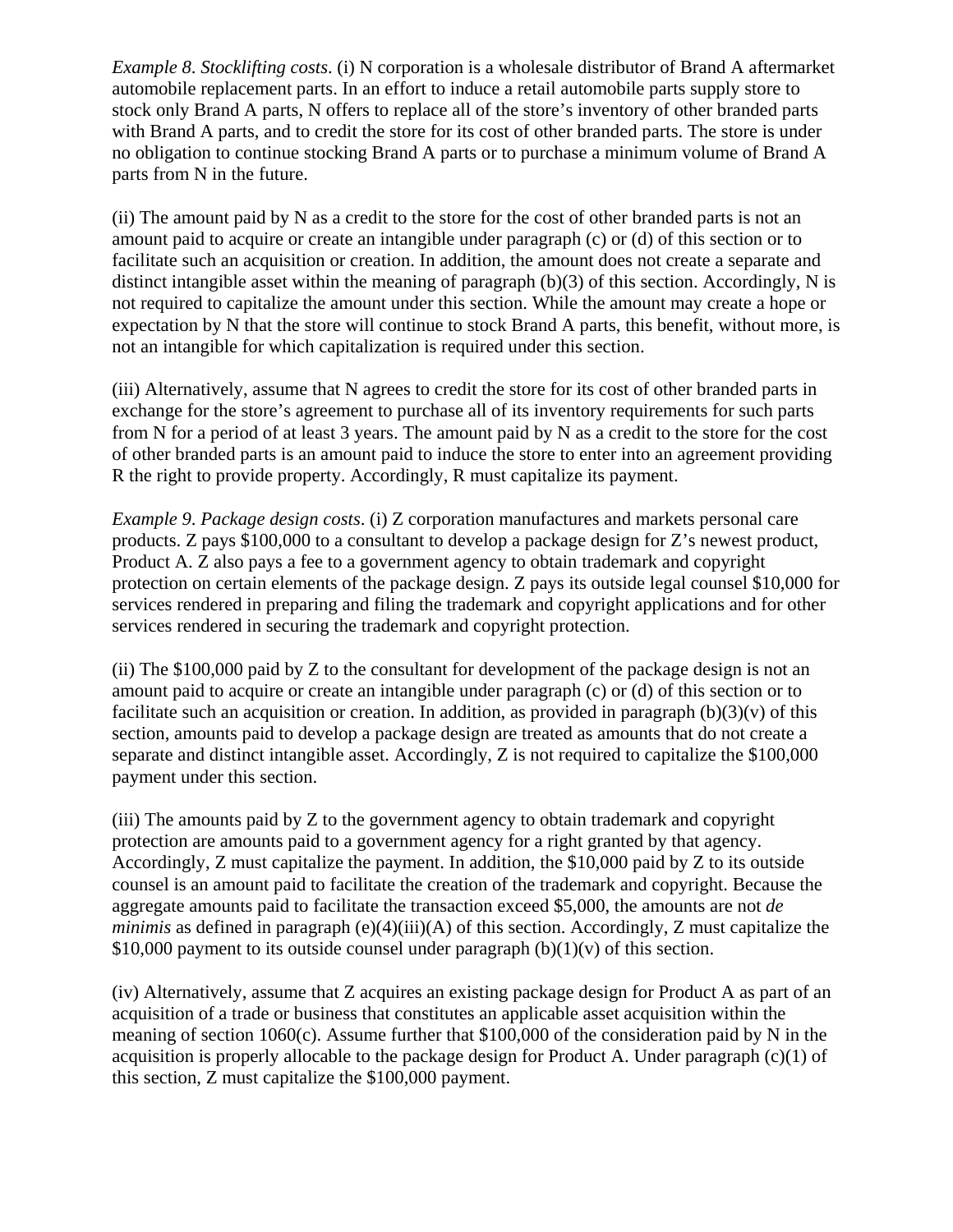*Example 10*. *Contract to provide services*. (i) Q corporation, a financial planning firm, provides financial advisory services on a fee-only basis. During 2005, Q and several other financial planning firms submit separate bids to R corporation for a contract to become one of three providers of financial advisory services to R's employees. Q pays \$2,000 to a printing company to develop and produce materials for its sales presentation to R's management. Q also pays \$6,000 to travel to R's corporate headquarters to make the sales presentation, and \$20,000 of salaries to its employees for services performed in preparing the bid and making the presentation to R's management. Q's bid is successful and Q enters into an agreement with R in 2005 under which Q agrees to provide financial advisory services to R's employees, and R agrees to pay Q's fee on behalf of each employee who chooses to utilize such services. R enters in to similar agreements with two other financial planning firms, and R's employees may choose to use the services of any one of the three firms. Based on its past experience, Q reasonably expects to provide services to at least 5 percent of R's employees.

(ii)  $Q$ 's agreement with R is not an agreement providing Q the right to provide services, as described in paragraph  $(d)(6)(i)(B)$  of this section. Under paragraph  $(d)(6)(iv)$  the agreement places no obligation on another person to request or pay for Q's services. Accordingly, Q is not required to capitalize any of the amounts paid in the process of pursuing the agreement with R.

*Example 11*. *Mutual fund distributor*. (i) D incurs costs to enter into a distribution agreement with M, a mutual fund. The initial term of the distribution agreement is two years, and afterwards must be approved annually by M. The distribution agreement can be terminated by either party on 60 days notice. Although distribution agreements are rarely terminated in the mutual fund industry, M is not economically compelled to continue D's distribution agreement. Under the distribution agreement, D has the exclusive right to sell shares of M and agrees to use its best efforts to solicit orders for the sale of shares of M. D sells shares in M directly to the general public as well as through brokers. When an investor places an order for M shares with a broker, D pays the broker a commission for selling the shares to the investor. Under the distribution agreement, D receives compensation from M in the form of 12b-1 fees (which equal a percentage of M's net asset value attributable to investors that have held their shares for up to 6 years) and contingent deferred sales charges (which are paid if the investor redeems the purchased shares within 6 years).

(ii) The distribution agreement is not an agreement providing D with the right to provide services, as described in paragraph  $(d)(6)(i)(B)$  of this section, because the distribution agreement can be terminated by M at will upon 60 days notice and M is not economically compelled to continue the distribution agreement. Accordingly, D is not required to capitalize the costs of creating (or facilitating the creation of) the distribution agreement under paragraphs  $(b)(1)(ii)$  or  $(v)$  of this section. In addition, as provided in paragraph  $(b)(3)(ii)$  of this section, amounts paid to create an agreement are treated as amounts that do not create a separate and distinct intangible asset. Accordingly, D also is not required to capitalize the costs of creating (or facilitating the creation of) the distribution agreement under paragraph  $(b)(1)(iii)$  or  $(v)$  of this section.

(iii) Under paragraph  $(b)(3)$ (iii), the broker commissions paid by D in performing services under the distribution agreement do not create (or facilitate the creation of) a separate and distinct intangible asset. In addition, the broker commissions do not create an intangible described in paragraph (d) of this section. Accordingly, D is not required to capitalize the broker commissions under this section.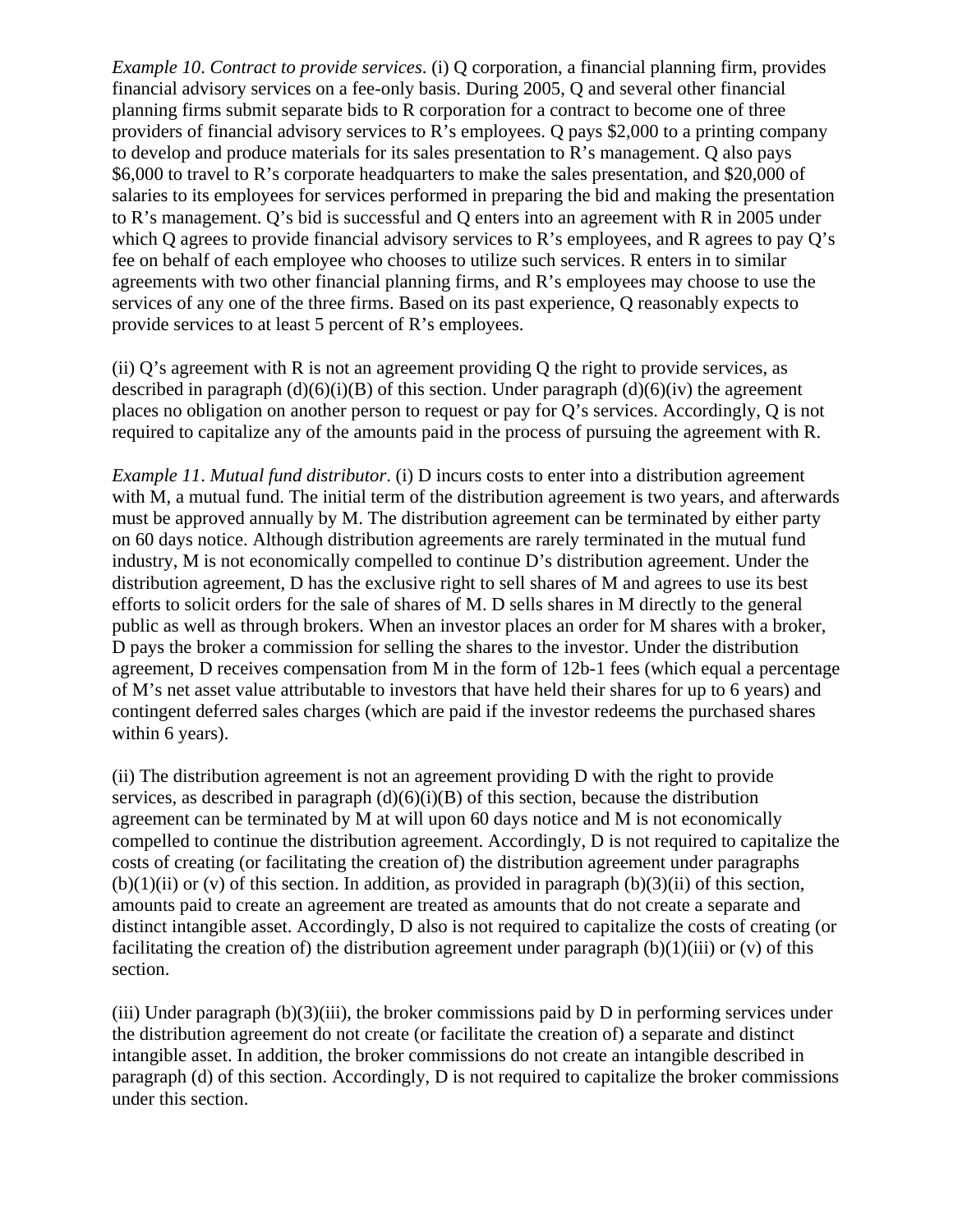(m) *Amortization*. For rules relating to amortization of certain intangibles, see §1.167(a)-3.

(n) *Intangible interests in land*. [Reserved].

(o) *Effective date*. This section applies to amounts paid or incurred on or after December 31, 2003.

(p) *Accounting method changes* — (1) *In general*. A taxpayer seeking to change a method of accounting to comply with this section must secure the consent of the Commissioner in accordance with the requirements of §1.446-1(e). For the taxpayer's first taxable year ending on or after December 31, 2003, the taxpayer is granted the consent of the Commissioner to change its method of accounting to comply with this section, provided the taxpayer follows the administrative procedures issued under  $\S1.446-1(e)(3)(ii)$  for obtaining the Commissioner's automatic consent to a change in accounting method (for further guidance, for example, see Rev. Proc. 2002-9, 2002-1 C.B. 327, and §601.601(d)(2)(ii)(*b*) of this chapter).

(2) *Scope limitations*. Any limitations on obtaining the automatic consent of the Commissioner do not apply to a taxpayer seeking to change to a method of accounting to comply with this section for its first taxable year ending on or after December 31, 2003.

(3) *Section 481(a) adjustment*. With the exception of a change to a pooling method authorized by this section, the section 481(a) adjustment for a change in method of accounting to comply with this section for a taxpayer's first taxable year ending on or after December 31, 2003 is determined by taking into account only amounts paid or incurred in taxable years ending on or after January 24, 2002. A taxpayer seeking to change to a pooling method authorized by this section on or after the effective date of these regulations must change to the method using a cutoff method.

# *§1.263(a)-5 Amounts paid or incurred to facilitate an acquisition of a trade or business, a change in the capital structure of a business entity, and certain other transactions.*

(a) *General rule*. A taxpayer must capitalize an amount paid to facilitate (within the meaning of paragraph (b) of this section) each of the following transactions, without regard to whether the transaction is comprised of a single step or a series of steps carried out as part of a single plan and without regard to whether gain or loss is recognized in the transaction:

(1) An acquisition of assets that constitute a trade or business (whether the taxpayer is the acquirer in the acquisition or the target of the acquisition).

(2) An acquisition by the taxpayer of an ownership interest in a business entity if, immediately after the acquisition, the taxpayer and the business entity are related within the meaning of section 267(b) or 707(b) (see §1.263(a)-4 for rules requiring capitalization of amounts paid by the taxpayer to acquire an ownership interest in a business entity, or to facilitate the acquisition of an ownership interest in a business entity, where the taxpayer and the business entity are not related within the meaning of section 267(b) or 707(b) immediately after the acquisition).

(3) An acquisition of an ownership interest in the taxpayer (other than an acquisition by the taxpayer of an ownership interest in the taxpayer, whether by redemption or otherwise).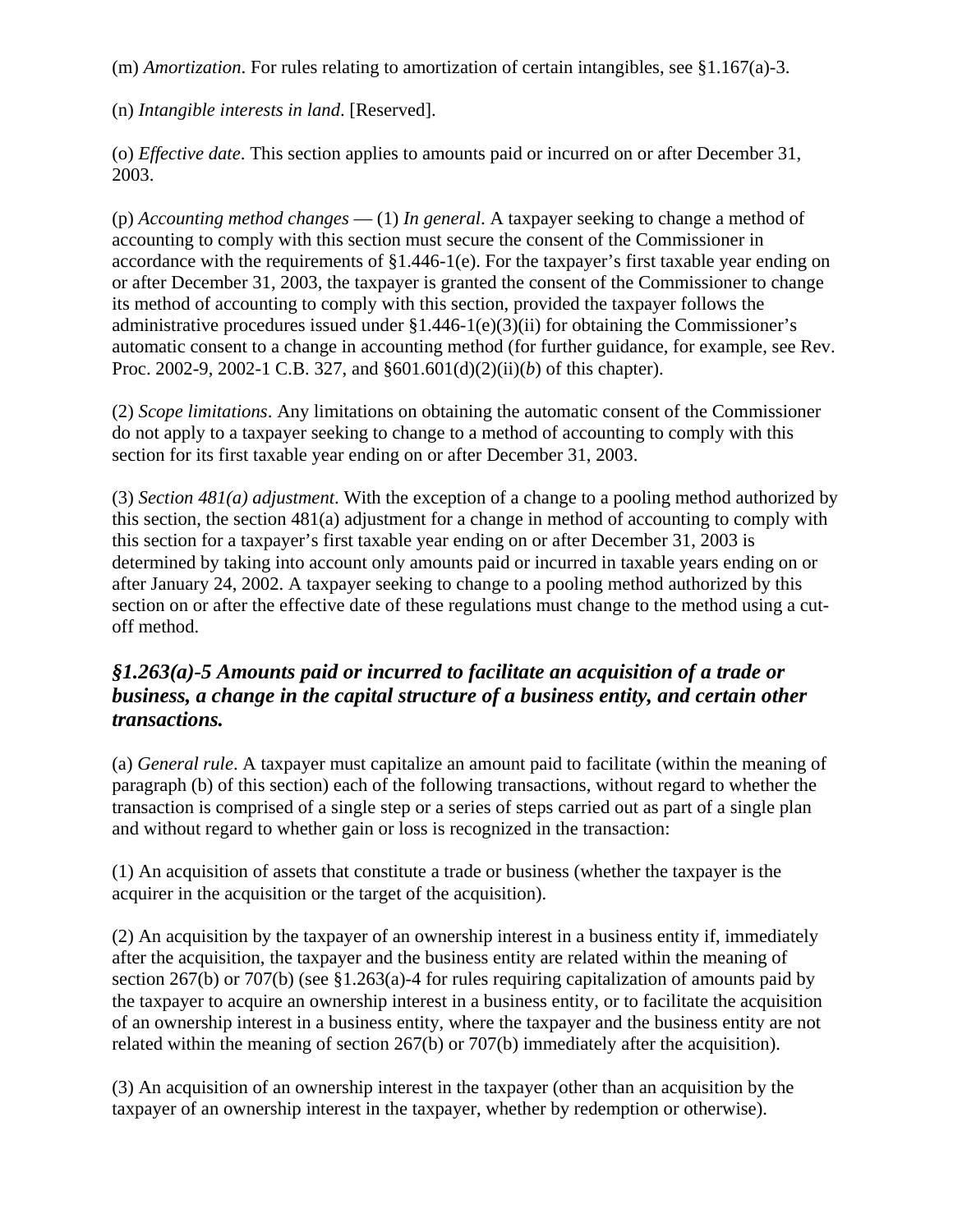(4) A restructuring, recapitalization, or reorganization of the capital structure of a business entity (including reorganizations described in section 368 and distributions of stock by the taxpayer as described in section 355).

(5) A transfer described in section 351 or section 721 (whether the taxpayer is the transferor or transferee).

(6) A formation or organization of a disregarded entity.

(7) An acquisition of capital.

(8) A stock issuance.

(9) A borrowing. For purposes of this section, a borrowing means any issuance of debt, including an issuance of debt in an acquisition of capital or in a recapitalization. A borrowing also includes debt issued in a debt for debt exchange under §1.1001-3.

(10) Writing an option.

(b) *Scope of facilitate* — (1) *In general*. Except as otherwise provided in this section, an amount is paid to facilitate a transaction described in paragraph (a) of this section if the amount is paid in the process of investigating or otherwise pursuing the transaction. Whether an amount is paid in the process of investigating or otherwise pursuing the transaction is determined based on all of the facts and circumstances. In determining whether an amount is paid to facilitate a transaction, the fact that the amount would (or would not) have been paid but for the transaction is relevant, but is not determinative. An amount paid to determine the value or price of a transaction is an amount paid in the process of investigating or otherwise pursuing the transaction. An amount paid to another party in exchange for tangible or intangible property is not an amount paid to facilitate the exchange. For example, the purchase price paid to the target of an asset acquisition in exchange for its assets is not an amount paid to facilitate the acquisition. Similarly, the purchase price paid by an acquirer to the target's shareholders in exchange for their stock in a stock acquisition is not an amount paid to facilitate the acquisition of the stock. See §1.263(a)-1, §1.263(a)-2, and § 1.263(a)-4 for rules requiring capitalization of the purchase price paid to acquire property.

(2) *Ordering rules*. An amount paid in the process of investigating or otherwise pursuing both a transaction described in paragraph (a) of this section and an acquisition or creation of an intangible described in §1.263(a)-4 is subject to the rules contained in this section, and not to the rules contained in §1.263(a)-4. In addition, an amount required to be capitalized by §1.263(a)-1, §1.263(a)-2, or §1.263(a)-4 does not facilitate a transaction described in paragraph (a) of this section.

(c) *Special rules for certain costs* — (1) *Borrowing costs*. An amount paid to facilitate a borrowing does not facilitate another transaction (other than the borrowing) described in paragraph (a) of this section.

(2) *Costs of asset sales*. An amount paid by a taxpayer to facilitate a sale of its assets does not facilitate another transaction (other than the sale) described in paragraph (a) of this section. For example, where a target corporation, in preparation for a merger with an acquiring corporation,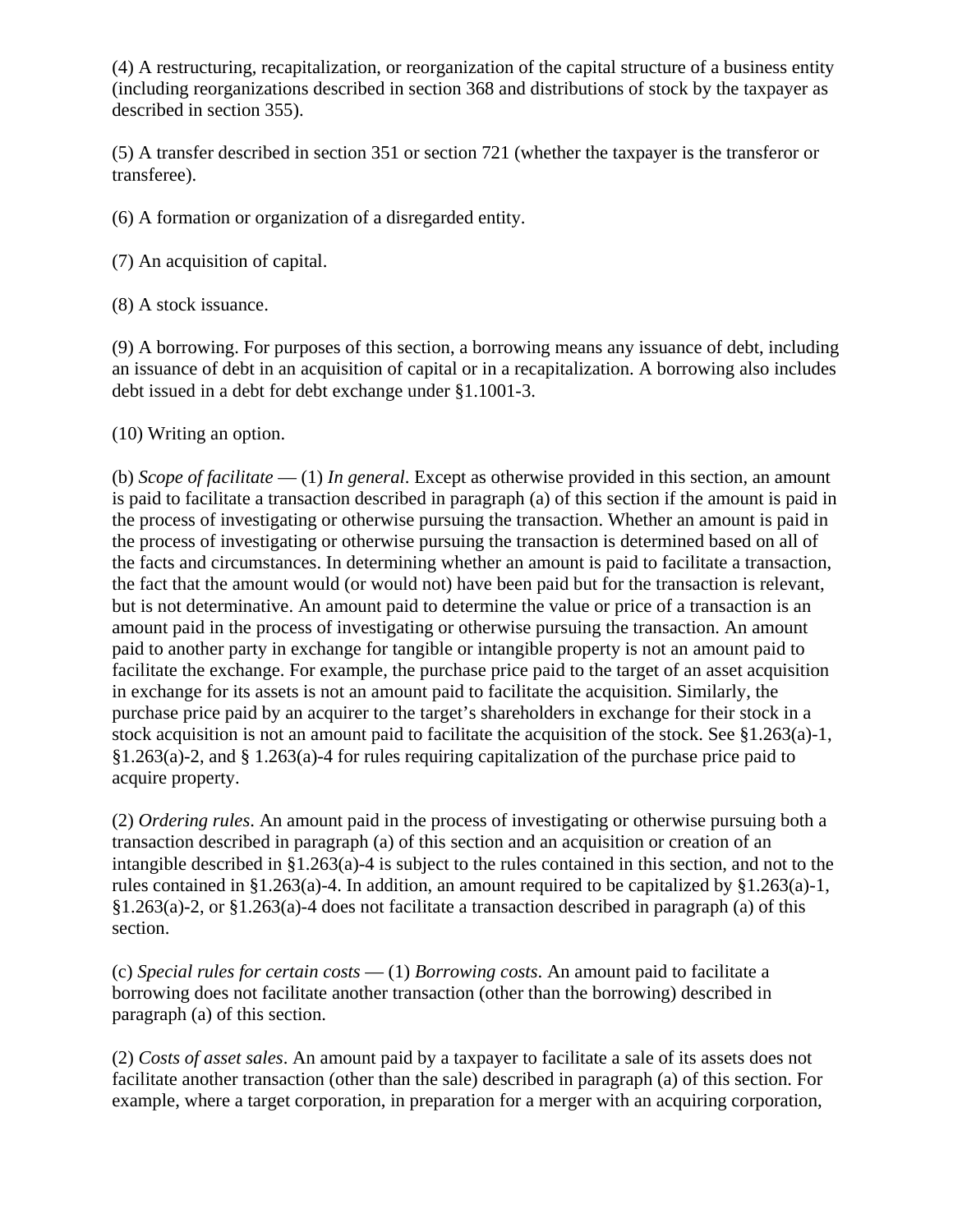sells assets that are not desired by the acquiring corporation, amounts paid to facilitate the sale of the unwanted assets are not required to be capitalized as amounts paid to facilitate the merger.

(3) *Mandatory stock distributions*. An amount paid in the process of investigating or otherwise pursuing a distribution of stock by a taxpayer to its shareholders does not facilitate a transaction described in paragraph (a) of this section if the divestiture of the stock (or of properties transferred to an entity whose stock is distributed) is required by law, regulatory mandate, or court order. A taxpayer is not required to capitalize (under this section or  $\S1.263(a)-4$ ) an amount paid to organize (or facilitate the organization of) an entity if the entity is organized solely to receive properties that the taxpayer is required to divest by law, regulatory mandate, or court order and if the taxpayer distributes the stock of the entity to its shareholders. A taxpayer also is not required to capitalize (under this section or §1.263(a)-4) an amount paid to transfer property to an entity if the taxpayer is required to divest itself of that property by law, regulatory mandate, or court order and if the stock of the recipient entity is distributed to the taxpayer's shareholders.

(4) *Bankruptcy reorganization costs*. An amount paid to institute or administer a proceeding under Chapter 11 of the Bankruptcy Code by a taxpayer that is the debtor under the proceeding constitutes an amount paid to facilitate a reorganization within the meaning of paragraph (a)(4) of this section, regardless of the purpose for which the proceeding is instituted. For example, an amount paid to prepare and file a petition under Chapter 11, to obtain an extension of the exclusivity period under Chapter 11, to formulate plans of reorganization under Chapter 11, to analyze plans of reorganization formulated by another party in interest, or to contest or obtain approval of a plan of reorganization under Chapter 11 facilitates a reorganization within the meaning of this section. However, amounts specifically paid to formulate, analyze, contest or obtain approval of the portion of a plan of reorganization under Chapter 11 that resolves tort liabilities of the taxpayer do not facilitate a reorganization within the meaning of paragraph (a)(4) of this section if the amounts would have been treated as ordinary and necessary business expenses under section 162 had the bankruptcy proceeding not been instituted. In addition, an amount paid by the taxpayer to defend against the commencement of an involuntary bankruptcy proceeding against the taxpayer does not facilitate a reorganization within the meaning of paragraph (a)(4) of this section. An amount paid by the debtor to operate its business during a Chapter 11 bankruptcy proceeding is not an amount paid to institute or administer the bankruptcy proceeding and does not facilitate a reorganization. Such amount is treated in the same manner as it would have been treated had the bankruptcy proceeding not been instituted.

(5) *Stock issuance costs of open-end regulated investment companies*. Amounts paid by an openend regulated investment company (within the meaning of section 851) to facilitate an issuance of its stock are treated as amounts that do not facilitate a transaction described in paragraph (a) of this section unless the amounts are paid during the initial stock offering period.

(6) *Integration costs*. An amount paid to integrate the business operations of the taxpayer with the business operations of another does not facilitate a transaction described in paragraph (a) of this section, regardless of when the integration activities occur.

(7) *Registrar and transfer agent fees for the maintenance of capital stock records*. An amount paid by a taxpayer to a registrar or transfer agent in connection with the transfer of the taxpayer's capital stock does not facilitate a transaction described in paragraph (a) of this section unless the amount is paid with respect to a specific transaction described in paragraph (a). For example, a taxpayer is not required to capitalize periodic payments to a transfer agent for maintaining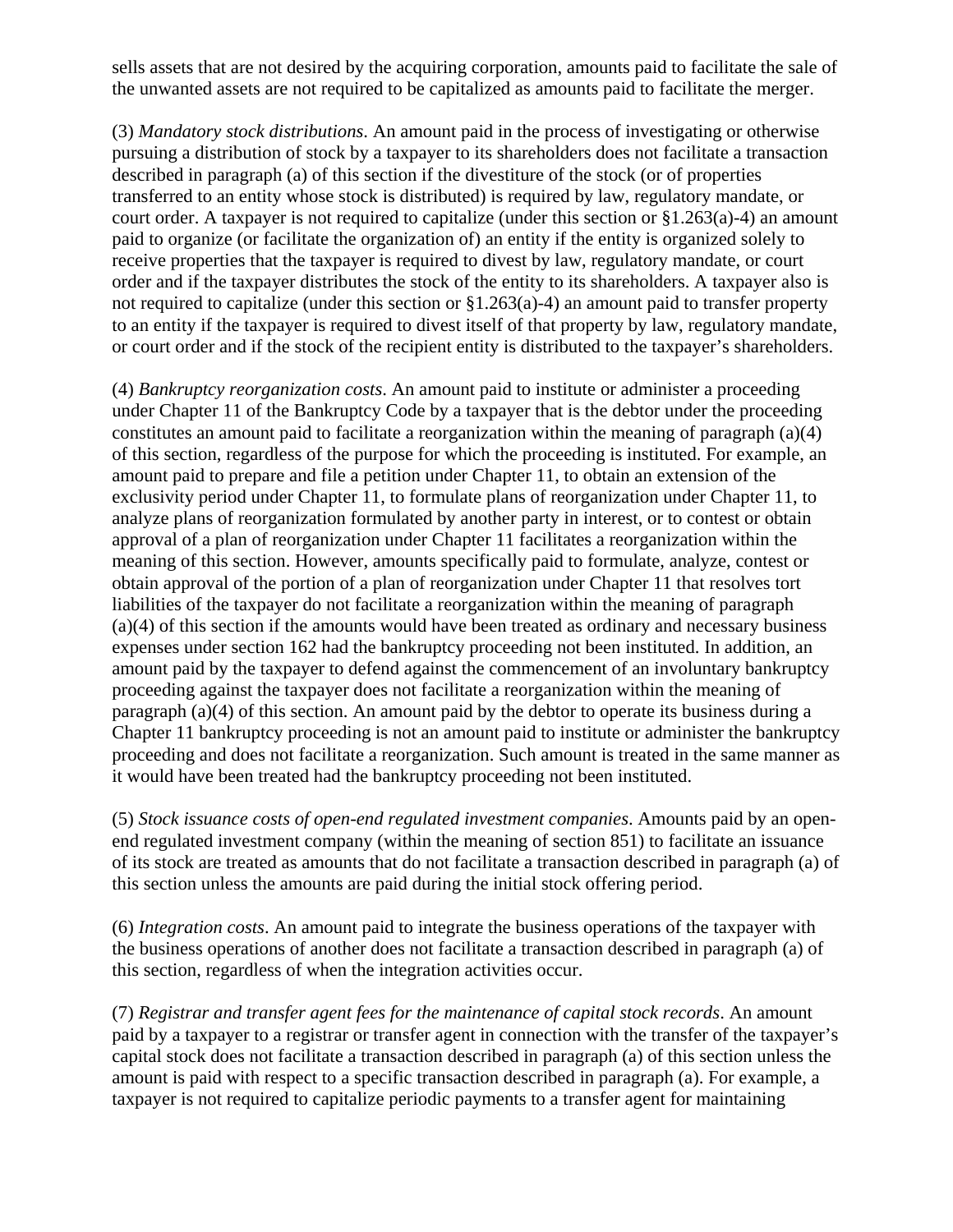records of the names and addresses of shareholders who trade the taxpayer's shares on a national exchange. By comparison, a taxpayer is required to capitalize an amount paid to the transfer agent for distributing proxy statements requesting shareholder approval of a transaction described in paragraph (a) of this section.

(8) *Termination payments and amounts paid to facilitate mutually exclusive transactions*. An amount paid to terminate (or facilitate the termination of) an agreement to enter into a transaction described in paragraph (a) of this section constitutes an amount paid to facilitate a second transaction described in paragraph (a) of this section only if the transactions are mutually exclusive. An amount paid to facilitate a transaction described in paragraph (a) of this section is treated as an amount paid to facilitate a second transaction described in paragraph (a) of this section only if the transactions are mutually exclusive.

(d) *Simplifying conventions* — (1) *In general*. For purposes of this section, employee compensation (within the meaning of paragraph  $(d)(2)$  of this section), overhead, and de minimis costs (within the meaning of paragraph (d)(3) of this section) are treated as amounts that do not facilitate a transaction described in paragraph (a) of this section.

(2) *Employee compensation* — (i) *In general*. The term *employee compensation* means compensation (including salary, bonuses and commissions) paid to an employee of the taxpayer. For purposes of this section, whether an individual is an employee is determined in accordance with the rules contained in section 3401(c) and the regulations thereunder.

(ii) *Certain amounts treated as employee compensation*. For purposes of this section, a guaranteed payment to a partner in a partnership is treated as employee compensation. For purposes of this section, annual compensation paid to a director of a corporation is treated as employee compensation. For example, an amount paid to a director of a corporation for attendance at a regular meeting of the board of directors (or committee thereof) is treated as employee compensation for purposes of this section. However, an amount paid to the director for attendance at a special meeting of the board of directors (or committee thereof) is not treated as employee compensation. An amount paid to a person that is not an employee of the taxpayer (including the employer of the individual who performs the services) is treated as employee compensation for purposes of this section only if the amount is paid for secretarial, clerical, or similar administrative support services (other than services i nvolving the preparation and distribution of proxy solicitations and other documents seeking shareholder approval of a transaction described in paragraph (a) of this section). In the case of an affiliated group of corporations filing a consolidated federal income tax return, a payment by one member of the group to a second member of the group for services performed by an employee of the second member is treated as employee compensation if the services provided by the employee are provided at a time during which both members are affiliated.

(3) *De minimis costs* — (i) *In general*. The term *de minimis costs* means amounts (other than employee compensation and overhead) paid in the process of investigating or otherwise pursuing a transaction described in paragraph (a) of this section if, in the aggregate, the amounts do not exceed \$5,000 (or such greater amount as may be set forth in published guidance). If the amounts exceed \$5,000 (or such greater amount as may be set forth in published guidance), none of the amounts are *de minimis* costs within the meaning of this paragraph (d)(3). For purposes of this paragraph (d)(3), an amount paid in the form of property is valued at its fair market value at the time of the payment.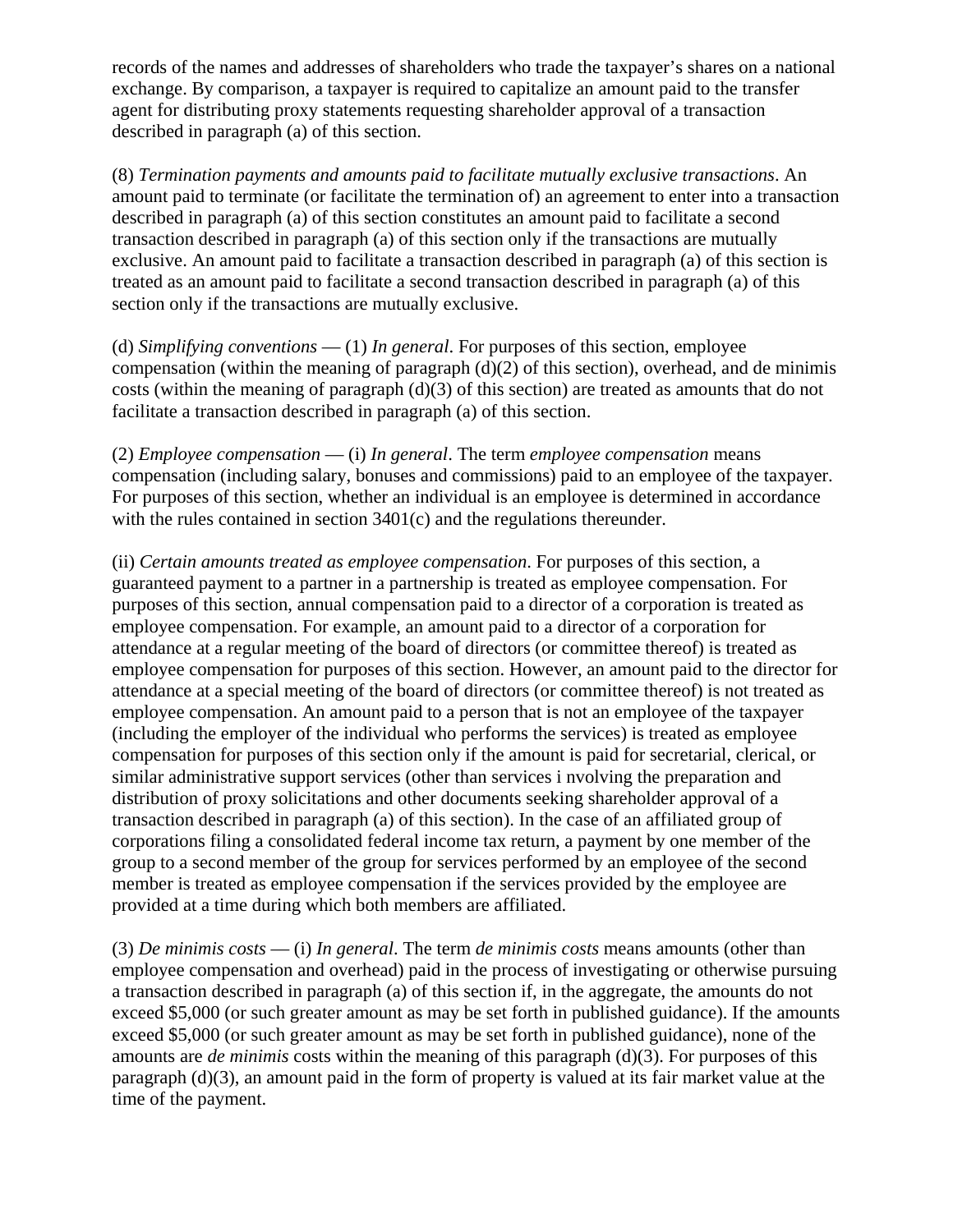(ii) *Treatment of commissions*. The term *de minimis costs* does not include commissions paid to facilitate a transaction described in paragraph (a) of this section.

(4) *Election to capitalize*. A taxpayer may elect to treat employee compensation, overhead, or *de minimis* costs paid in the process of investigating or otherwise pursuing a transaction described in paragraph (a) of this section as amounts that facilitate the transaction. The election is made separately for each transaction and applies to employee compensation, overhead, or *de minimis* costs, or to any combination thereof. For example, a taxpayer may elect to treat overhead and *de minimis* costs, but not employee compensation, as amounts that facilitate the transaction. A taxpayer makes the election by treating the amounts to which the election applies as amounts that facilitate the transaction in the taxpayer's timely filed original federal income tax return (including extensions) for the taxable year during which the amounts are paid. In the case of an affiliated group of corporations filing a consolidated retur n, the election is made separately with respect to each member of the group, and not with respect to the group as a whole. In the case of an S corporation or partnership, the election is made by the S corporation or by the partnership, and not by the shareholders or partners. An election made under this paragraph (d)(4) is revocable with respect to each taxable year for which made only with the consent of the Commissioner.

(e) *Certain acquisitive transactions* — (1) *In general*. Except as provided in paragraph (e)(2) of this section (relating to inherently facilitative amounts), an amount paid by the taxpayer in the process of investigating or otherwise pursuing a covered transaction (as described in paragraph (e)(3) of this section) facilitates the transaction within the meaning of this section only if the amount relates to activities performed on or after the earlier of —

(i) The date on which a letter of intent, exclusivity agreement, or similar written communication (other than a confidentiality agreement) is executed by representatives of the acquirer and the target; or

(ii) The date on which the material terms of the transaction (as tentatively agreed to by representatives of the acquirer and the target) are authorized or approved by the taxpayer's board of directors (or committee of the board of directors) or, in the case of a taxpayer that is not a corporation, the date on which the material terms of the transaction (as tentatively agreed to by representatives of the acquirer and the target) are authorized or approved by the appropriate governing officials of the taxpayer. In the case of a transaction that does not require authorization or approval of the taxpayer's board of directors (or appropriate governing officials in the case of a taxpayer that is not a corporation) the date determined under this paragraph  $(e)(1)(ii)$  is the date on which the acquirer and the target execute a binding written contract reflecting the terms of the transaction.

(2) *Exception for inherently facilitative amounts*. An amount paid in the process of investigating or otherwise pursuing a covered transaction facilitates that transaction if the amount is inherently facilitative, regardless of whether the amount is paid for activities performed prior to the date determined under paragraph (e)(1) of this section. An amount is inherently facilitative if the amount is paid for —

(i) Securing an appraisal, formal written evaluation, or fairness opinion related to the transaction;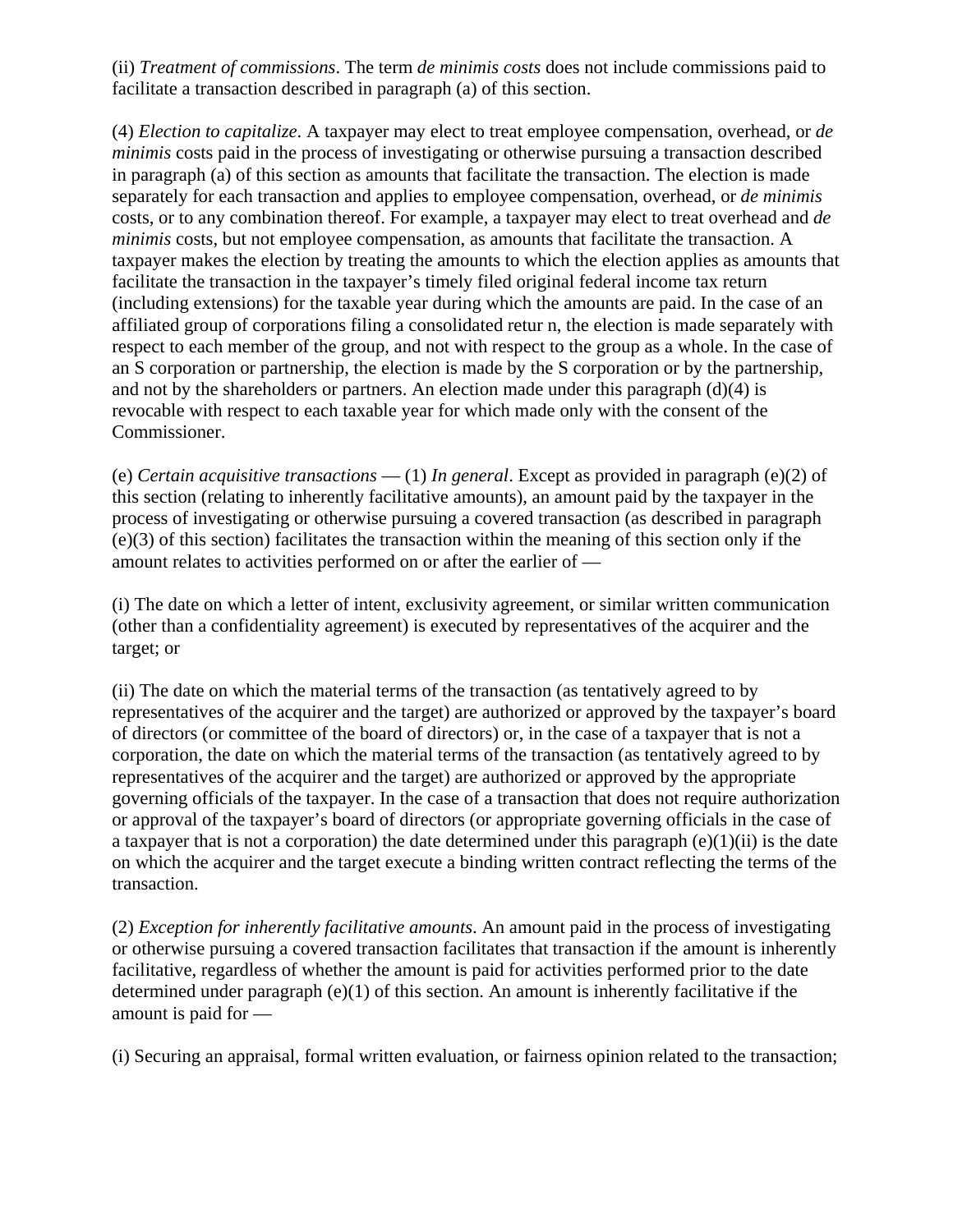(ii) Structuring the transaction, including negotiating the structure of the transaction and obtaining tax advice on the structure of the transaction (for example, obtaining tax advice on the application of section 368);

(iii) Preparing and reviewing the documents that effectuate the transaction (for example, a merger agreement or purchase agreement);

(iv) Obtaining regulatory approval of the transaction, including preparing and reviewing regulatory filings;

(v) Obtaining shareholder approval of the transaction (for example, proxy costs, solicitation costs, and costs to promote the transaction to shareholders); or

(vi) Conveying property between the parties to the transaction (for example, transfer taxes and title registration costs).

(3) *Covered transactions*. For purposes of this paragraph (e), the term *covered transaction* means the following transactions:

(i) A taxable acquisition by the taxpayer of assets that constitute a trade or business.

(ii) A taxable acquisition of an ownership interest in a business entity (whether the taxpayer is the acquirer in the acquisition or the target of the acquisition) if, immediately after the acquisition, the acquirer and the target are related within the meaning of section 267(b) or 707(b).

(iii) A reorganization described in section  $368(a)(1)(A)$ , (B), or (C) or a reorganization described in section  $368(a)(1)(D)$  in which stock or securities of the corporation to which the assets are transferred are distributed in a transaction which qualifies under section 354 or 356 (whether the taxpayer is the acquirer or the target in the reorganization).

(f) *Documentation of success-based fees* — An amount paid that is contingent on the successful closing of a transaction described in paragraph (a) of this section is an amount paid to facilitate the transaction except to the extent the taxpayer maintains sufficient documentation to establish that a portion of the fee is allocable to activities that do not facilitate the transaction. This documentation must be completed on or before the due date of the taxpayer's timely filed original federal income tax return (including extensions) for the taxable year during which the transaction closes. For purposes of this paragraph (f), documentation must consist of more than merely an allocation between activities that facilitate the transaction and activities that do not facilitate the transaction, and must consist of supporting records (for example, time records, itemized invoices, or other records) that identify —

(1) The various activities performed by the service provider;

(2) The amount of the fee (or percentage of time) that is allocable to each of the various activities performed;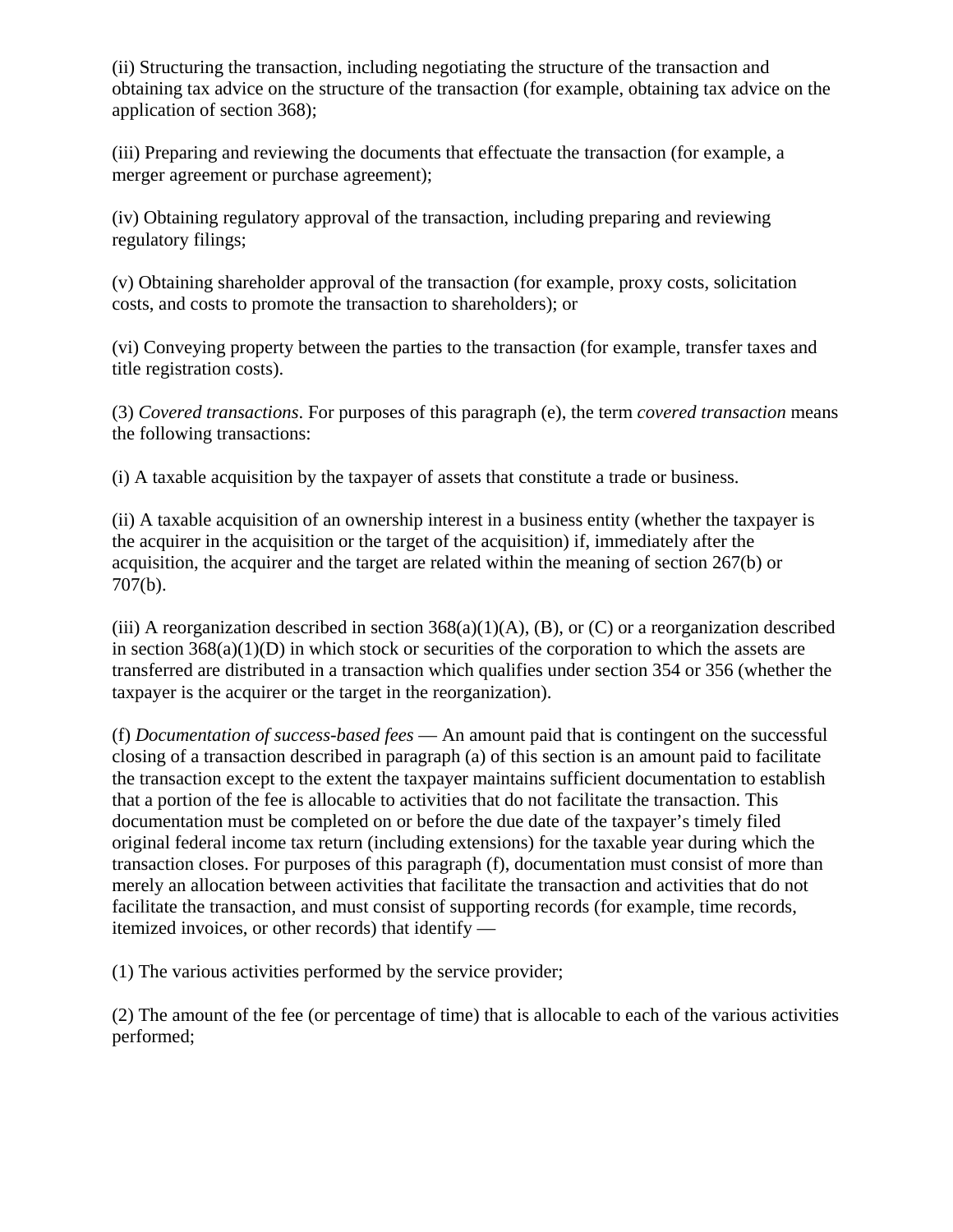(3) Where the date the activity was performed is relevant to understanding whether the activity facilitated the transaction, the amount of the fee (or percentage of time) that is allocable to the performance of that activity before and after the relevant date; and

(4) The name, business address, and business telephone number of the service provider.

(g) *Treatment of capitalized costs* — (1) *Tax-free acquisitive transactions*. [Reserved].

(2) *Taxable acquisitive transactions* — (i) *Acquirer*. In the case of an acquisition, merger, or consolidation that is not described in section 368, an amount required to be capitalized under this section by the acquirer is added to the basis of the acquired assets (in the case of a transaction that is treated as an acquisition of the assets of the target for federal income tax purposes) or the acquired stock (in the case of a transaction that is treated as an acquisition of the stock of the target for federal income tax purposes).

(ii) *Target* — (A) *Asset acquisition*. In the case of an acquisition, merger, or consolidation that is not described in section 368 and that is treated as an acquisition of the assets of the target for federal income tax purposes, an amount required to be capitalized under this section by the target is treated as a reduction of the target's amount realized on the disposition of its assets.

(B) *Stock acquisition*. [Reserved].

(3) *Stock issuance transactions*. [Reserved].

(4) *Borrowings*. For the treatment of amounts required to be capitalized under this section with respect to a borrowing, see §1.446-5.

(5) *Treatment of capitalized amounts by option writer*. An amount required to be capitalized by an option writer under paragraph (a)(10) of this section is not currently deductible under section 162 or 212. Instead, the amount required to be capitalized generally reduces the total premium received by the option writer. However, other provisions of law may limit the reduction of the premium by the capitalized amount (for example, if the capitalized amount is never deductible by the option writer).

(h) *Application to accrual method taxpayers*. For purposes of this section, the terms *amount paid* and *payment* mean, in the case of a taxpayer using an accrual method of accounting, a liability incurred (within the meaning of  $$1.446-1(c)(1)(ii)$ ). A liability may not be taken into account under this section prior to the taxable year during which the liability is incurred.

(i) [Reserved].

(j) *Coordination with other provisions of the Internal Revenue Code*. Nothing in this section changes the treatment of an amount that is specifically provided for under any other provision of the Internal Revenue Code (other than section 162(a) or 212) or regulations thereunder.

(k) *Treatment of indirect payments*. For purposes of this section, references to an amount paid to or by a party include an amount paid on behalf of that party.

(l) *Examples*. The following examples illustrate the rules of this section: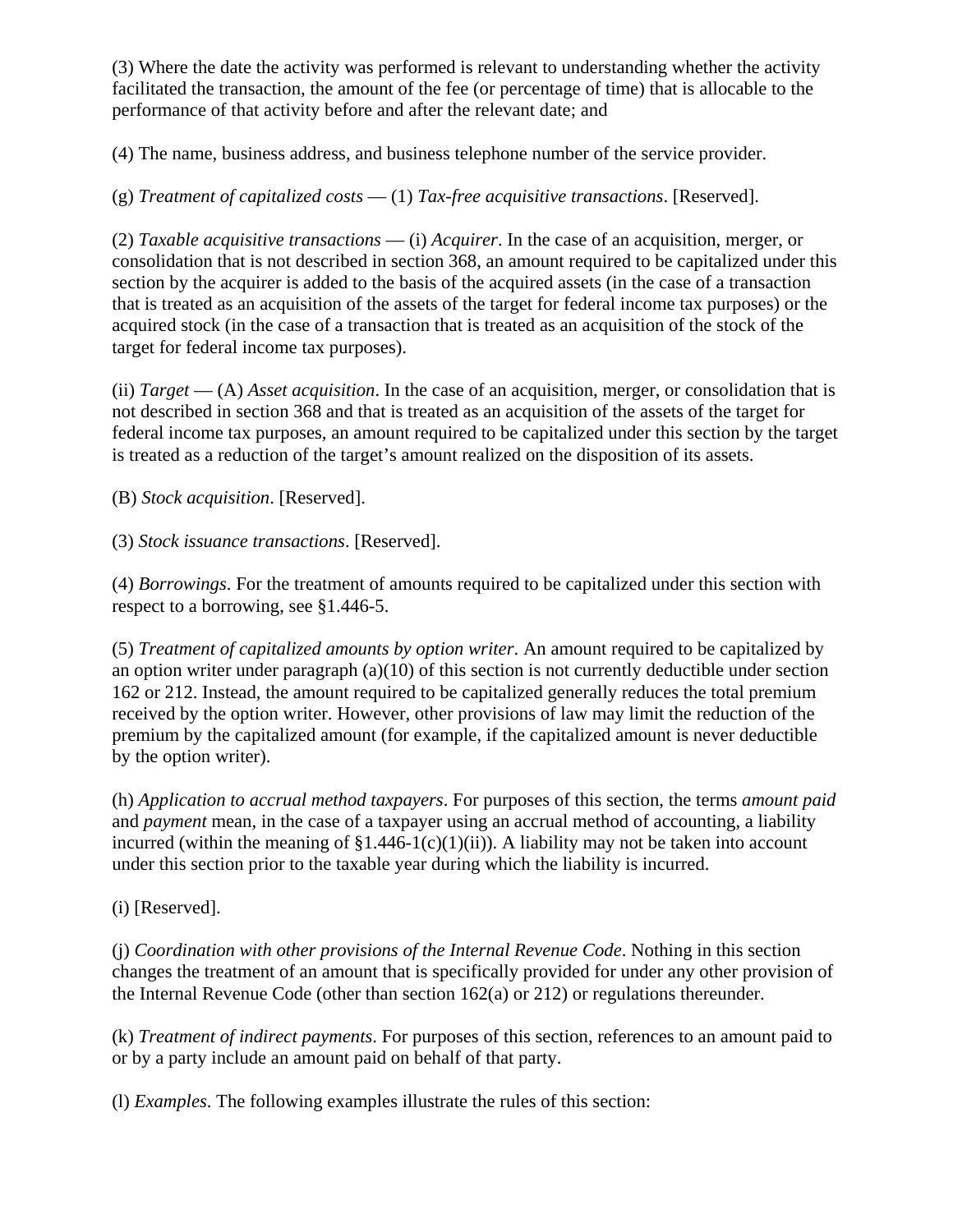*Example 1*. *Costs to facilitate*. Q corporation pays its outside counsel \$20,000 to assist Q in registering its stock with the Securities and Exchange Commission. Q is not a regulated investment company within the meaning of section 851. Q's payments to its outside counsel are amounts paid to facilitate the issuance of stock. Accordingly, Q must capitalize its \$20,000 payment under paragraph (a)(8) of this section (whether incurred before or after the issuance of the stock and whether or not the registration is productive of equity capital).

*Example 2*. *Costs to facilitate*. Q corporation seeks to acquire all of the outstanding stock of Y corporation. To finance the acquisition, Q must issue new debt. Q pays an investment banker \$25,000 to market the debt to the public and pays its outside counsel \$10,000 to prepare the offering documents for the debt. Q's payment of \$35,000 facilitates a borrowing and must be capitalized under paragraph (a)(9) of this section. As provided in paragraph (c)(1) of this section, Q's payment does not facilitate the acquisition of Y, notwithstanding the fact that Q incurred the new debt to finance its acquisition of Y. See §1.446-5 for the treatment of Q's capitalized payment.

*Example 3*. *Costs to facilitate*. (i) Z agrees to pay investment banker B \$1,000,000 for B's services in evaluating four alternative transactions (\$250,000 for each alternative): an initial public offering; a borrowing of funds; an acquisition by Z of a competitor; and an acquisition of Z by a competitor. Z eventually decides to pursue a borrowing and abandons the other options.

(ii) The \$250,000 payment to evaluate the possibility of a borrowing is an amount paid in the process of investigating or otherwise pursuing a transaction described in paragraph (a)(9) of this section. Accordingly Z must capitalize that \$250,000 payment to B. See §1.446-5 for the treatment of Z's capitalized payment.

(iii) The \$250,000 payment to evaluate the possibility of an initial public offering is an amount paid in the process of investigating or otherwise pursuing a transaction described in paragraph (a)(8) of this section. Accordingly, Z must capitalize that \$250,000 payment to B under this section. Because the borrowing and the initial public offering are not mutually exclusive transactions, the \$250,000 is not treated as an amount paid to facilitate the borrowing. When Z abandons the initial public offering, Z may recover under section 165 the \$250,000 paid to facilitate the initial public offering.

(iv) The \$500,000 paid by Z to evaluate the possibilities of an acquisition of Z by a competitor and an acquisition of a competitor by Z are amounts paid in the process of investigating or otherwise pursuing transactions described in paragraphs (a) and (e)(3) of this section. Accordingly, Z is only required to capitalize under this section the portion of the \$500,000 payment that relates to inherently facilitative activities under paragraph (e)(2) of this section or to activities performed on or after the date determined under paragraph  $(e)(1)$  of this section. Because the borrowing and the possible acquisitions are not mutually exclusive transactions, no portion of the \$500,000 is treated as an amount paid to facilitate the borrowing. When Z abandons the acquisition transactions, Z may recover under section 165 any portion of the \$500,000 that was paid to facilitate the acquisitions.

*Example 4*. *Corporate acquisition*. (i) On February 1, 2005, R corporation decides to investigate the acquisition of three potential targets: T corporation, U corporation, and V corporation. R's consideration of T, U, and V represents the consideration of three distinct transactions, any or all of which R might consummate and has the financial ability to consummate. On March 1, 2005, R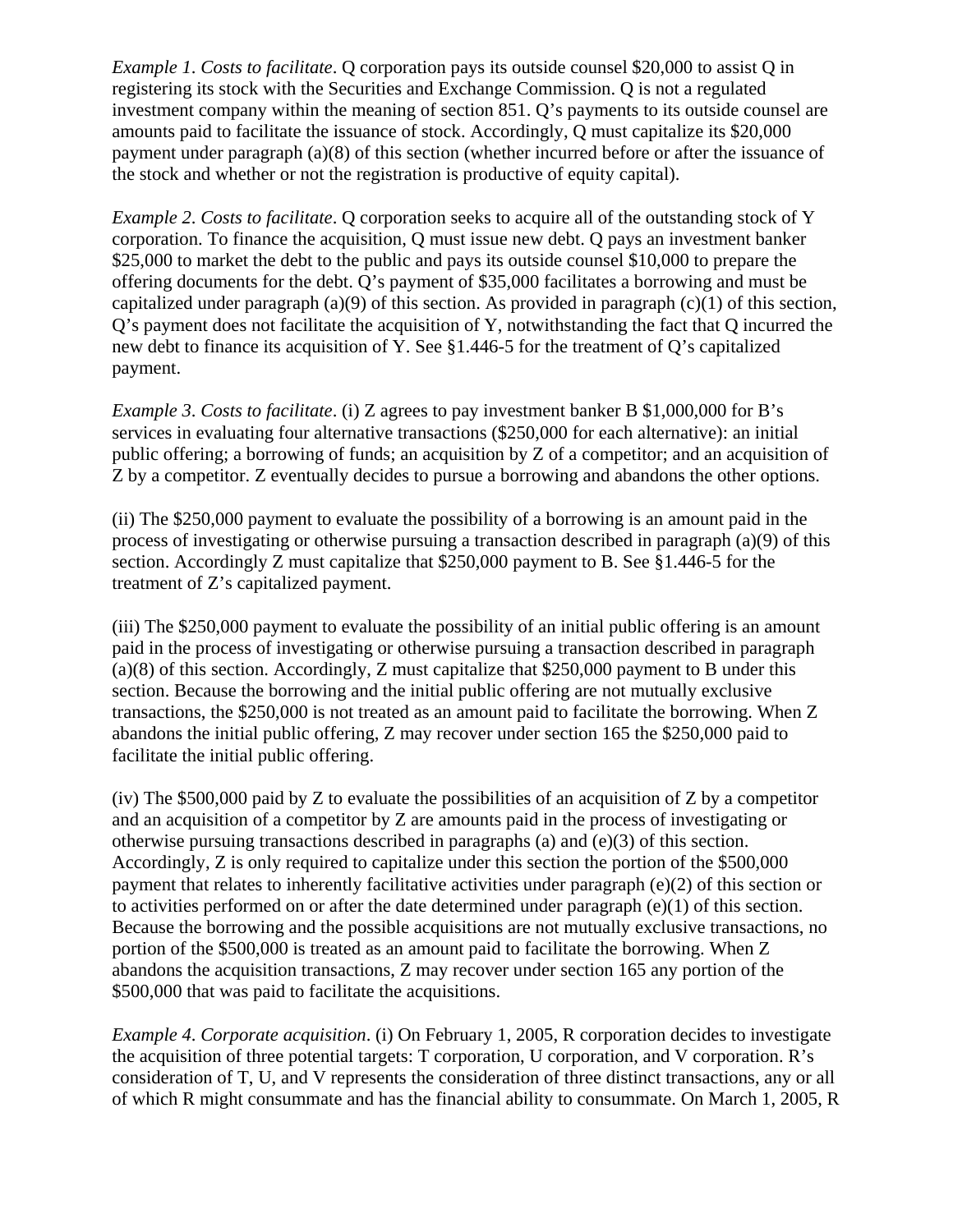enters into an exclusivity agreement with T and stops pursuing U and V. On July 1, 2005, R acquires all of the stock of T in a transaction described in section 368. R pays \$1,000,000 to an investment banker and \$50,000 to its outside counsel to conduct due diligence on T, U, and V; determine the value of T, U, and V; negotiate and structure the transaction with T; draft the merger agreement; secure shareholder approval; prepare SEC filings; and obtain the necessary regulatory approvals.

(ii) Under paragraph  $(e)(1)$  of this section, the amounts paid to conduct due diligence on T, U and V prior to March 1, 2005 (the date of the exclusivity agreement) are not amounts paid to facilitate the acquisition of the stock of T, U or V and are not required to be capitalized under this section. However, the amounts paid to conduct due diligence on T on and after March 1, 2005, are amounts paid to facilitate the acquisition of the stock of T and must be capitalized under paragraph (a)(2) of this section.

(iii) Under paragraph (e)(2) of this section, the amounts paid to determine the value of  $T$ , negotiate and structure the transaction with T, draft the merger agreement, secure shareholder approval, prepare SEC filings, and obtain necessary regulatory approvals are inherently facilitative amounts paid to facilitate the acquisition of the stock of T and must be capitalized, regardless of whether those activities occur prior to, on, or after March 1, 2005.

(iv) Under paragraph (e)(2) of this section, the amounts paid to determine the value of U and V are inherently facilitative amounts paid to facilitate the acquisition of U or V and must be capitalized. Because the acquisition of U, V, and T are not mutually exclusive transactions, the costs that facilitate the acquisition of U and V do not facilitate the acquisition of T. Accordingly, the amounts paid to determine the value of U and V may be recovered under section 165 in the taxable year that R abandons the planned mergers with U and V.

*Example 5*. *Corporate acquisition; employee bonus*. Assume the same facts as in *Example 4*, except R pays a bonus of \$10,000 to one of its corporate officers who negotiated the acquisition of T. As provided by paragraph (d)(1) of this section, Y is not required to capitalize any portion of the bonus paid to the corporate officer.

*Example 6*. *Corporate acquisition; integration costs*. Assume the same facts as in *Example 4*, except that, before and after the acquisition is consummated, R incurs costs to relocate personnel and equipment, provide severance benefits to terminated employees, integrate records and information systems, prepare new financial statements for the combined entity, and reduce redundancies in the combined business operations. Under paragraph  $(c)(6)$  of this section, these costs do not facilitate the acquisition of T. Accordingly, R is not required to capitalize any of these costs under this section.

*Example 7*. *Corporate acquisition; compensation to target's employees*. Assume the same facts as in *Example 4*, except that, prior to the acquisition, certain employees of T held unexercised options issued pursuant to T's stock option plan. These options granted the employees the right to purchase T stock at a fixed option price. The options did not have a readily ascertainable value (within the meaning of §1.83-7(b)), and thus no amount was included in the employees' income when the options were granted. As a condition of the acquisition, T is required to terminate its stock option plan. T therefore agrees to pay its employees who hold unexercised stock options the difference between the option price and the current value of T's stock in consideration of their agreement to cancel their unexercised options. Under paragraph (d)(1) of this section, T is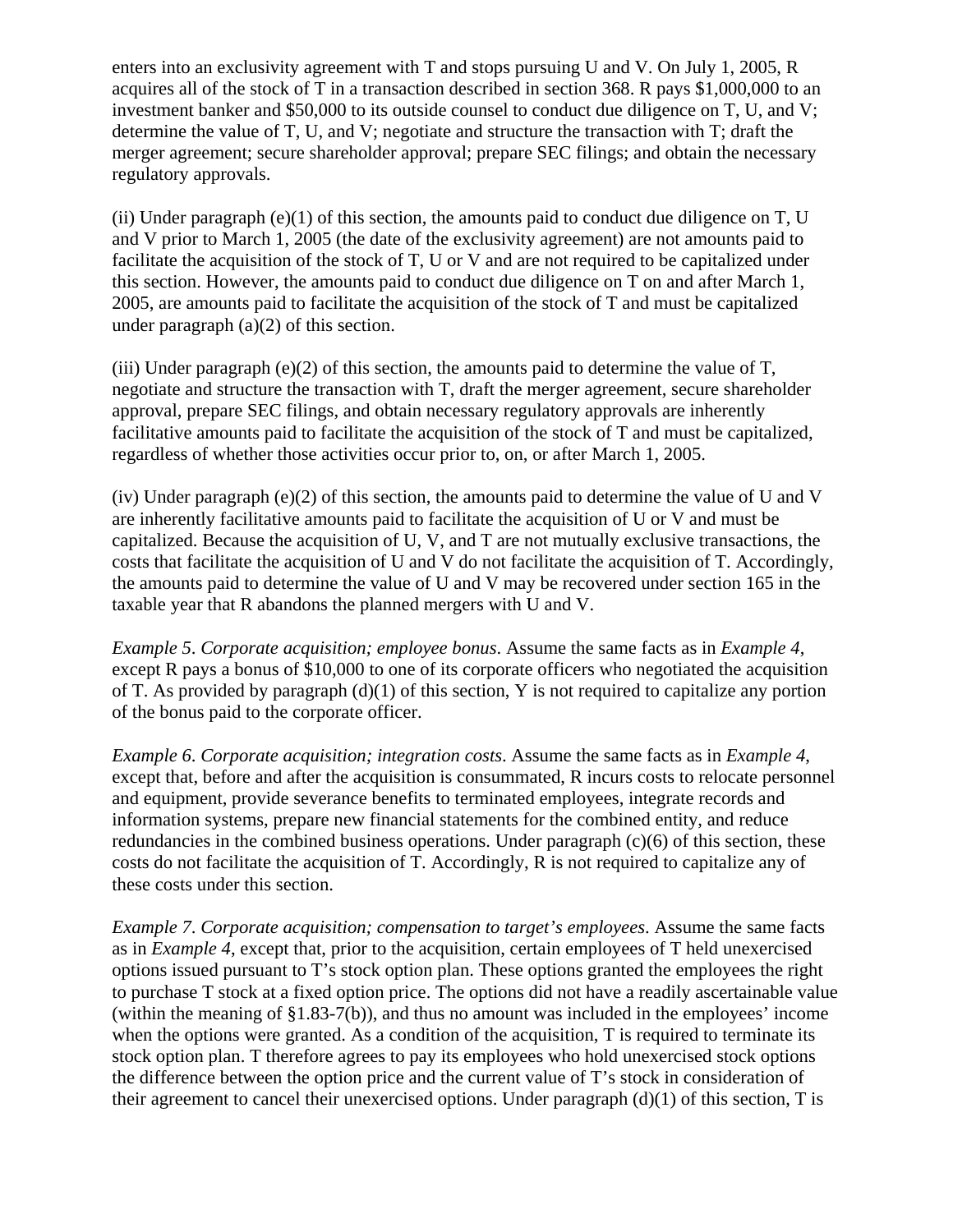not required to capitalize the amounts paid to its employ ees. See section 83 for the treatment of amounts received in cancellation of stock options.

*Example 8*. *Asset acquisition; employee compensation*. N corporation owns tangible and intangible assets that constitute a trade or business. M corporation purchases all the assets of N in a taxable transaction. Under paragraph (a)(1) of this section, M must capitalize amounts paid to facilitate the acquisition of the assets of N. Under paragraph  $(d)(1)$  of this section, no portion of the salaries of M's employees who work on the acquisition are treated as facilitating the transaction.

*Example 9*. *Corporate acquisition; retainer*. Y corporation's outside counsel charges Y \$60,000 for services rendered in facilitating the friendly acquisition of the stock of Y corporation by X corporation. Y has an agreement with its outside counsel under which Y pays an annual retainer of \$50,000. Y's outside counsel has the right to offset amounts billed for any legal services rendered against the annual retainer. Pursuant to this agreement, Y's outside counsel offsets \$50,000 of the legal fees from the acquisition against the retainer and bills Y for the balance of \$10,000. The \$60,000 legal fee is an amount paid to facilitate the acquisition of an ownership interest in Y as described in paragraph (a)(3) of this section. Y must capitalize the full amount of the \$60,000 legal fee.

*Example 10*. *Corporate acquisition; antitrust defense costs*. On March 1, 2005, V corporation enters into an agreement with X corporation to acquire all of the outstanding stock of X. On April 1, 2005, federal and state regulators file suit against V to prevent the acquisition of X on the ground that the acquisition violates antitrust laws. V enters into a consent agreement with regulators on May 1, 2005, that allows the acquisition to proceed, but requires V to hold separate the business operations of X pending the outcome of the antitrust suit and subjects V to possible divestiture. V acquires title to all of the outstanding stock of X on June 1, 2005. After June 1, 2005, the regulators pursue antitrust litigation against V seeking rescission of the acquisition. V pays \$50,000 to its outside counsel for services rendered after June 1, 2005, to defend against the antitrust litigation. V ultimately prevails in the antitrust litigation. V's costs to defend the antitrust litigation are costs to facilitate its acquisition of the stock of X under paragraph (a)(2) of this section and must be capitalized. Although title to the shares of X passed to V prior to the date V incurred costs to defend the antitrust litigation, the amounts paid by V are paid in the process of pursuing the acquisition of the stock of X because the acquisition was not complete until the antitrust litigation was ultimately resolved. V must capitalize the \$50,000 in legal fees.

*Example 11*. *Corporate acquisition; defensive measures*. (i) On January 15, 2005, Y corporation, a publicly traded corporation, becomes the target of a hostile takeover attempt by Z corporation. In an effort to defend against the takeover, Y pays legal fees to seek an injunction against the takeover and investment banking fees to locate a potential (white knight( acquirer. Y also pays amounts to complete a defensive recapitalization, and pays \$50,000 to an investment banker for a fairness opinion regarding Z's initial offer. Y's efforts to enjoin the takeover and locate a white knight acquirer are unsuccessful, and on March 15, 2005, Y's board of directors decides to abandon its defense against the takeover and negotiate with Z in an effort to obtain the highest possible price for its shareholders. After Y abandons its defense against the takeover, Y pays an investment banker \$1,000,000 for a second fairness opinion and for services render ed in negotiating with Z.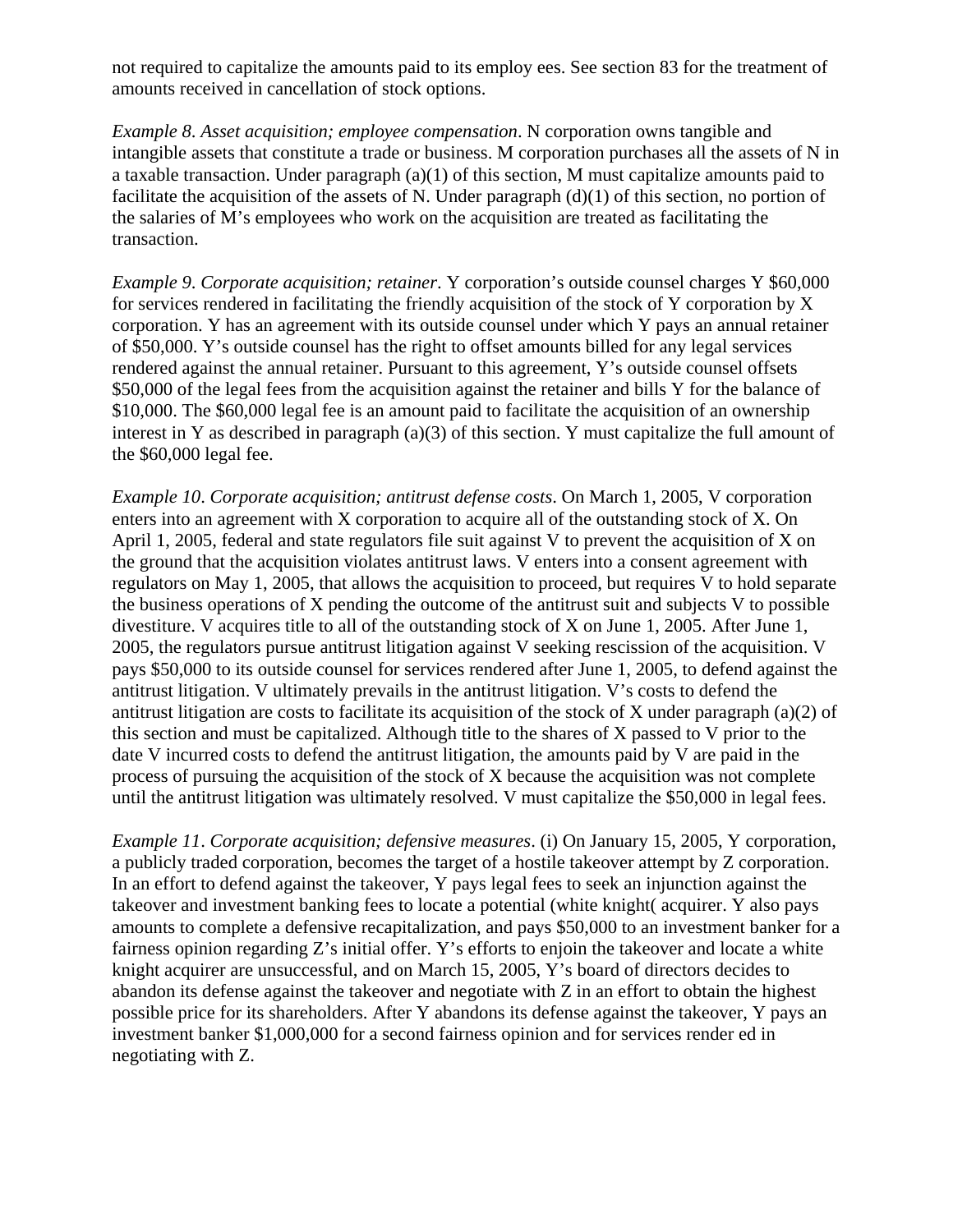(ii) The legal fees paid by Y to seek an injunction against the takeover are not amounts paid in the process of investigating or otherwise pursuing the transaction with Z. Accordingly, these legal fees are not required to be capitalized under this section.

(iii) The investment banking fees paid to search for a white knight acquirer do not facilitate an acquisition of Y by a white knight because none of Y's costs with respect to a white knight were inherently facilitative amounts and because Y did not reach the date described in paragraph (e)(1) of this section with respect to a white knight. Accordingly, these amounts are not required to be capitalized under this section.

(iv) The amounts paid by Y to investigate and complete the recapitalization must be capitalized under paragraph (a)(4) of this section.

(v) The \$50,000 paid to the investment bankers for a fairness opinion during Y's defense against the takeover and the \$1,000,000 paid to the investment bankers after Y abandons its defense against the takeover are inherently facilitative amounts with respect to the transaction with Z and must be capitalized under paragraph (a)(3) of this section.

*Example 12*. *Corporate acquisition; acquisition by white knight*. (i) Assume the same facts as in *Example 11*, except that Y's investment bankers identify three potential white knight acquirers: U corporation, V corporation, and W corporation. Y pays its investment bankers to conduct due diligence on the three potential white knight acquirers. On March 15, 2005, Y's board of directors approves a tentative acquisition agreement under which W agrees to acquire all of the stock of Y, and the investment bankers stop due diligence on U and V. On June 15, 2005, W acquires all of the stock of Y.

(ii) Under paragraph  $(e)(1)$  of this section, the amounts paid to conduct due diligence on U, V, and W prior to March 15, 2005 (the date of board of directors' approval) are not amounts paid to facilitate the acquisition of the stock of Y and are not required to be capitalized under this section. However, the amounts paid to conduct due diligence on W on and after March 15, 2005, facilitate the acquisition of the stock of Y and are required to be capitalized.

*Example 13*. *Corporate acquisition; mutually exclusive costs*. (i) Assume the same facts as in *Example 11*, except that Y's investment banker finds W, a white knight. Y and W execute a letter of intent on March 10, 2005. Under the terms of the letter of intent, Y must pay W a \$10,000,000 break-up fee if the merger with W does not occur. On April 1, 2005, Z significantly increases the amount of its offer, and Y decides to accept Z's offer instead of merging with W. Y pays its investment banker \$500,000 for inherently facilitative costs with respect to the potential merger with W. Y also pays its investment banker \$2,000,000 for due diligence costs with respect to the potential merger with W, \$1,000,000 of which relates to services performed on or after March 10, 2005.

(ii) Y's \$500,000 payment for inherently facilitative costs and Y's \$1,000,000 payment for due diligence activities performed on or after March 10, 2005 (the date the letter of intent with W is entered into) facilitate the potential merger with W. Because Y could not merge with both W and Z, under paragraph (c)(8) of this section the \$500,000 and \$1,000,000 payments also facilitate the transaction between Y and Z. Accordingly, Y must capitalize the \$500,000 and \$1,000,000 payments as amounts that facilitate the transaction with Z.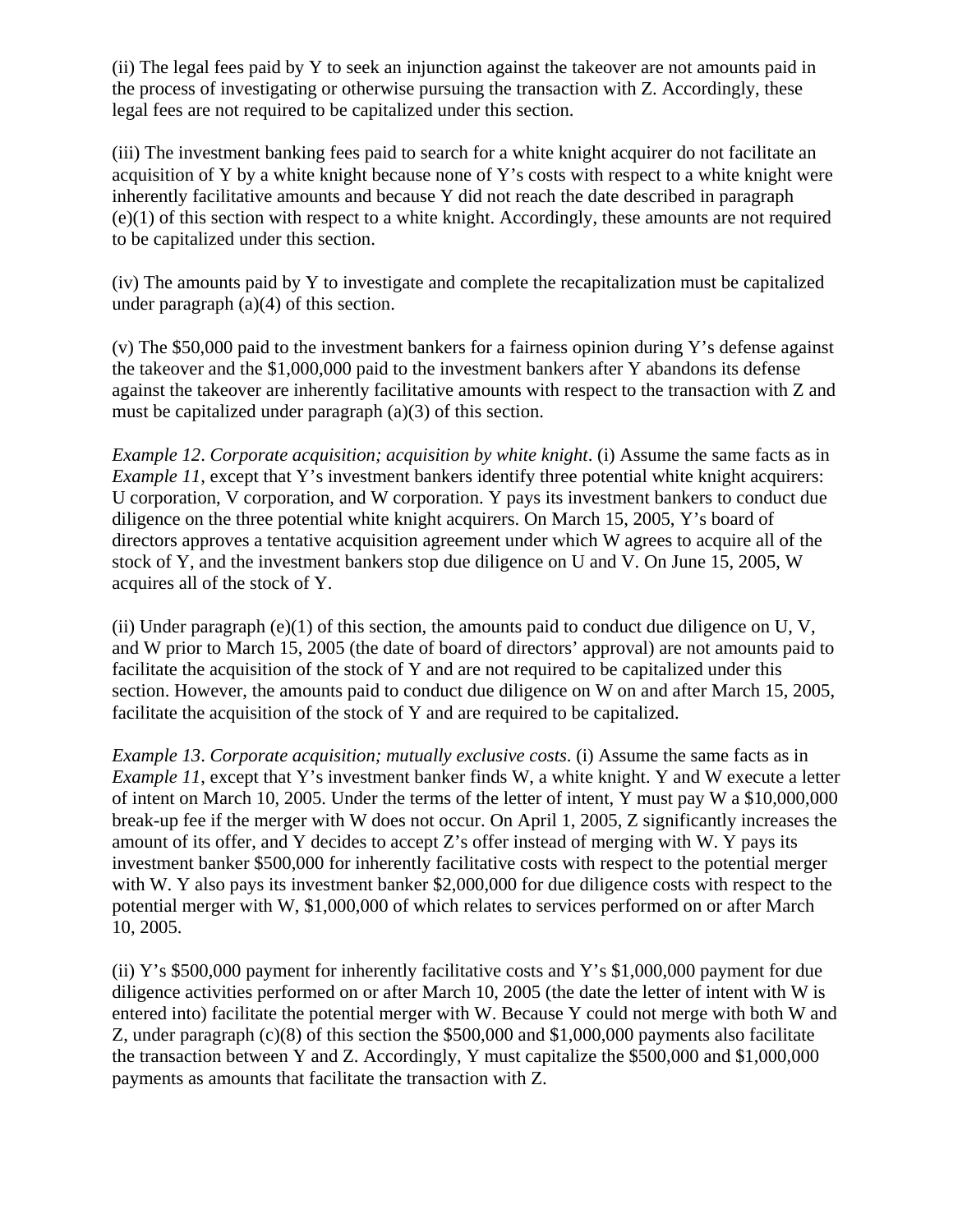(iii) Similarly, because Y could not merge with both W and Z, under paragraph  $(c)(8)$  of this section the \$10,000,000 termination payment facilitates the transaction between Y and Z. Accordingly, Y must capitalize the \$10,000,000 termination payment as an amount that facilitates the transaction with Z.

*Example 14*. *Break-up fee; transactions not mutually exclusive*. N corporation and U corporation enter into an agreement under which U would acquire all the stock or all the assets of N in exchange for U stock. Under the terms of the agreement, if either party terminates the agreement, the terminating party must pay the other party \$10,000,000. U decides to terminate the agreement and pays N \$10,000,000. Shortly thereafter, U acquires all the stock of V corporation, a competitor of N. U had the financial resources to have acquired both N and V. U's \$10,000,000 payment does not facilitate U's acquisition of V. Accordingly, U is not required to capitalize the \$10,000,000 payment under this section.

*Example 15*. *Corporate reorganization; initial public offering*. Y corporation is a closely held corporation. Y's board of directors authorizes an initial public offering of Y's stock to fund future growth. Y pays \$5,000,000 in professional fees for investment banking services related to the determination of the offering price and legal services related to the development of the offering prospectus and the registration and issuance of stock. The investment banking and legal services are performed both before and after board authorization. Under paragraph (a)(8) of this section, the \$5,000,000 is an amount paid to facilitate a stock issuance.

*Example 16*. *Auction*. (i) N corporation seeks to dispose of all of the stock of its wholly owned subsidiary, P corporation, through an auction process and requests that each bidder submit a nonbinding purchase offer in the form of a draft agreement. Q corporation hires an investment banker to assist in the preparation of Q's bid to acquire P and to conduct a due diligence investigation of P. On July 1, 2005, Q submits its draft agreement. On August 1, 2005, N informs Q that it has accepted Q's offer, and presents Q with a signed letter of intent to sell all of the stock of P to Q. On August 5, 2005, Q's board of directors approves the terms of the transaction and authorizes Q to execute the letter of intent. Q executes a binding letter of intent with N on August 6, 2005.

(ii) Under paragraph  $(e)(1)$  of this section, the amounts paid by O to its investment banker that are not inherently facilitative and that are paid for activities performed prior to August 5, 2005 (the date Q's board of directors approves the transaction) are not amounts paid to facilitate the acquisition of P. Amounts paid by Q to its investment banker for activities performed on or after August 5, 2005, and amounts paid by Q to its investment banker that are inherently facilitative amounts within the meaning of paragraph (e)(2) of this section are required to be capitalized under this section.

*Example 17*. *Stock distribution*. Z corporation distributes natural gas throughout state Y. The federal government brings an antitrust action against Z seeking divestiture of certain of Z's natural gas distribution assets. As a result of a court ordered divestiture, Z and the federal government agree to a plan of divestiture that requires Z to organize a subsidiary to receive the divested assets and to distribute the stock of the subsidiary to its shareholders. During 2005, Z pays \$300,000 to various independent contractors for the following services: studying customer demand in the area to be served by the divested assets, identifying assets to be transferred to the subsidiary, organizing the subsidiary, structuring the transfer of assets to the subsidiary to qualify as a tax-free transaction to Z, and distributing the stock of the subsidiary to the stockholders.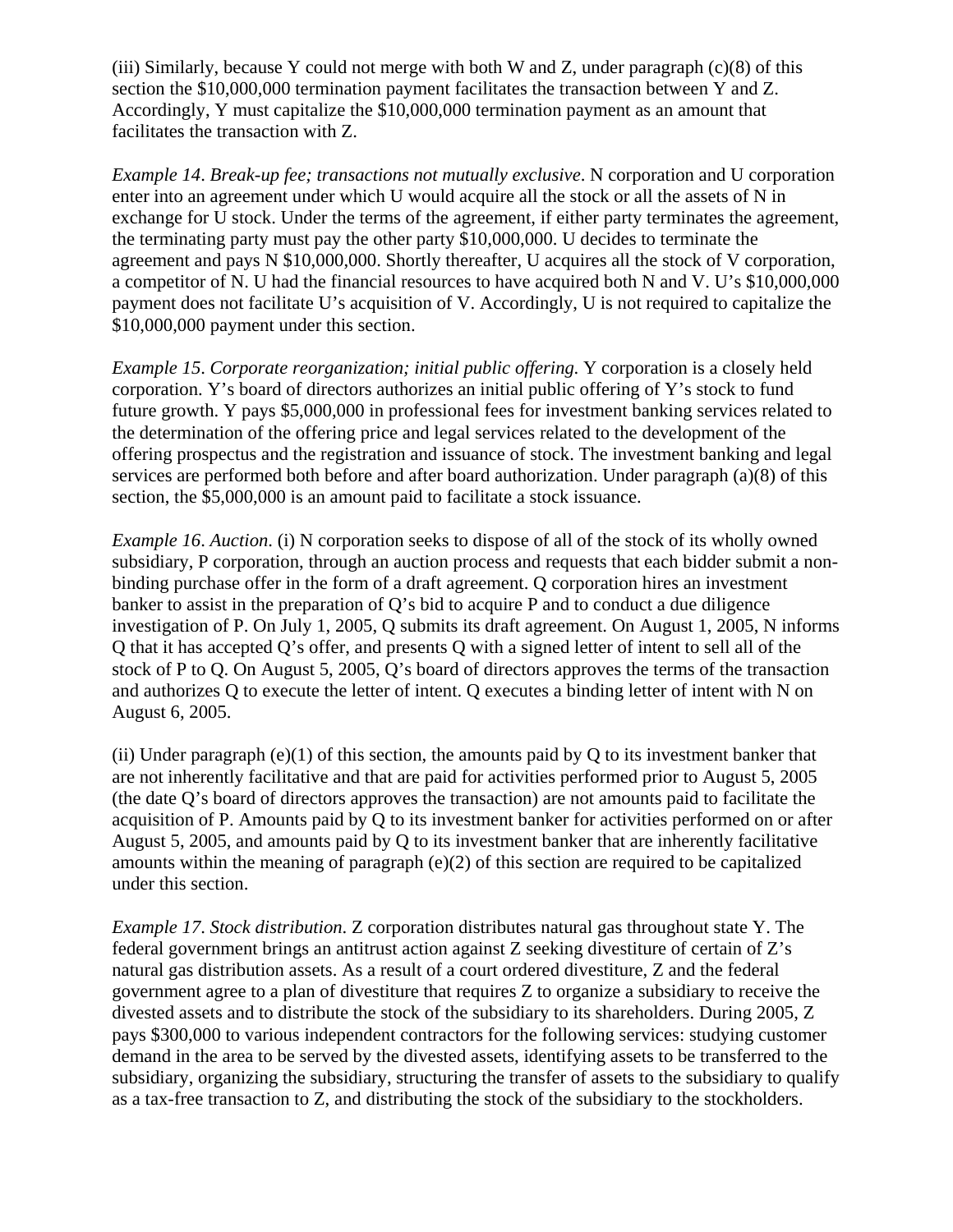Under paragraph  $(c)(3)$  of this section, Z is not required to capitalize any portion of t he \$300,000 payments.

*Example 18*. *Bankruptcy reorganization*. (i) X corporation is the defendant in numerous lawsuits alleging tort liability based on X's role in manufacturing certain defective products. X files a petition for reorganization under Chapter 11 of the Bankruptcy Code in an effort to manage all of the lawsuits in a single proceeding. X pays its outside counsel to prepare the petition and plan of reorganization, to analyze adequate protection under the plan, to attend hearings before the Bankruptcy Court concerning the plan, and to defend against motions by creditors and tort claimants to strike the taxpayer's plan.

(ii) X's reorganization under Chapter 11 of the Bankruptcy Code is a reorganization within the meaning of paragraph (a)(4) of this section. Under paragraph (c)(4) of this section, amounts paid by X to its outside counsel to prepare, analyze or obtain approval of the portion of X's plan of reorganization that resolves X's tort liability do not facilitate the reorganization and are not required to be capitalized, provided that such amounts would have been treated as ordinary and necessary business expenses under section 162 had the bankruptcy proceeding not been instituted. All other amounts paid by X to its outside counsel for the services described above (including all amounts paid to prepare the bankruptcy petition) facilitate the reorganization and must be capitalized.

(m) *Effective date*. This section applies to amounts paid or incurred on or after December 31, 2003.

(n) *Accounting method changes* — (1) *In general*. A taxpayer seeking to change a method of accounting to comply with this section must secure the consent of the Commissioner in accordance with the requirements of §1.446-1(e). For the taxpayer's first taxable year ending on or after December 31, 2003, the taxpayer is granted the consent of the Commissioner to change its method of accounting to comply with this section, provided the taxpayer follows the administrative procedures issued under §1.446-1(e)(3)(ii) for obtaining the Commissioner's automatic consent to a change in accounting method (for further guidance, for example, see Rev. Proc. 2002-9, 2002-1 C.B. 327, and §601.601(d)(2)(ii)(*b*) of this chapter).

(2) *Scope limitations*. Any limitations on obtaining the automatic consent of the Commissioner do not apply to a taxpayer seeking to change to a method of accounting to comply with this section for its first taxable year ending on or after December 31, 2003.

(3) *Section 481(a) adjustment*. The section 481(a) adjustment for a change in method of accounting to comply with this section for a taxpayer's first taxable year ending on or after December 31, 2003 is determined by taking into account only amounts paid or incurred in taxable years ending on or after January 24, 2002.

Par. 5. Section 1.446-5 is added to read as follows:

# *§1.446-5 Debt issuance costs.*

(a) *In general*. This section provides rules for allocating debt issuance costs over the term of the debt. For purposes of this section, the term *debt issuance costs* means those transaction costs incurred by an issuer of debt (that is, a borrower) that are required to be capitalized under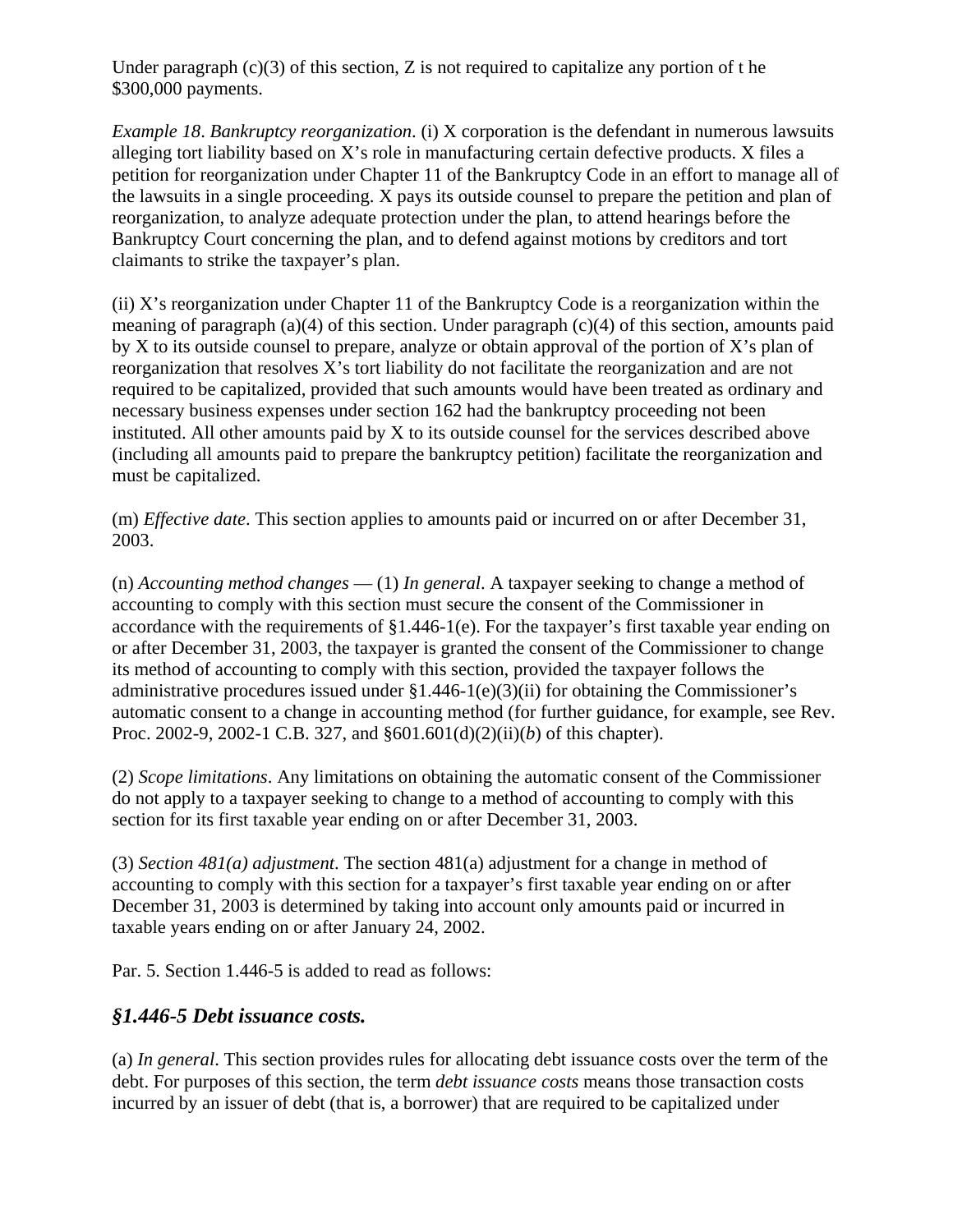$§1.263(a)$ -5. If these costs are otherwise deductible, they are deductible by the issuer over the term of the debt as determined under paragraph (b) of this section.

(b) *Method of allocating debt issuance costs* — (1) *In general*. Solely for purposes of determining the amount of debt issuance costs that may be deducted in any period, these costs are treated as if they adjusted the yield on the debt. To effect this, the issuer treats the costs as if they decreased the issue price of the debt. See §1.1273-2 to determine issue price. Thus, debt issuance costs increase or create original issue discount and decrease or eliminate bond issuance premium.

(2) *Original issue discount*. Any resulting original issue discount is taken into account by the issuer under the rules in §1.163-7, which generally require the use of a constant yield method (as described in §1.1272-1) to compute how much original issue discount is deductible for a period. However, see §1.163-7(b) for special rules that apply if the total original issue discount on the debt is *de minimis*.

(3) *Bond issuance premium*. Any remaining bond issuance premium is taken into account by the issuer under the rules of §1.163-13, which generally require the use of a constant yield method for purposes of allocating bond issuance premium to accrual periods.

(c) *Examples*. The following examples illustrate the rules of this section:

*Example 1*. (i) On January 1, 2004, X borrows \$10,000,000. The principal amount of the loan (\$10,000,000) is repayable on December 31, 2008, and payments of interest in the amount of \$500,000 are due on December 31 of each year the loan is outstanding. X incurs debt issuance costs of \$130,000 to facilitate the borrowing.

(ii) Under §1.1273-2, the issue price of the loan is \$10,000,000. However, under paragraph (b) of this section, X reduces the issue price of the loan by the debt issuance costs of \$130,000, resulting in an issue price of \$9,870,000. As a result, X treats the loan as having original issue discount in the amount of \$130,000 (stated redemption price at maturity of \$10,000,000 minus the issue price of \$9,870,000). Because this amount of original issue discount is more than the *de minimis* amount of original issue discount for the loan determined under §1.1273-1(d) (\$125,000  $(\$10,000,000 \text{ x } .0025 \text{ x } 5)$ , X must allocate the original issue discount to each year based on the constant yield method described in §1.1272-1(b). See §1.163-7(a). Based on this method and a yield of 5.30%, compounded annually, the original issue discount is allocable to each year as follows: \$23,385 for 2004, \$24,625 for 2005, \$25,931 for 2006, \$27,306 for 2007, and \$28,753 for 2008.

*Example 2.* (i) Assume the same facts as in *Example 1*, except that X incurs debt issuance costs of \$120,000 rather than \$130,000.

(ii) Under §1.1273-2, the issue price of the loan is \$10,000,000. However, under paragraph (b) of this section, X reduces the issue price of the loan by the debt issuance costs of \$120,000, resulting in an issue price of \$9,880,000. As a result, X treats the loan as having original issue discount in the amount of \$120,000 (stated redemption price at maturity of \$10,000,000 minus the issue price of \$9,880,000). Because this amount of original issue discount is less than the *de minimis* amount of original issue discount for the loan determined under §1.1273-1(d)  $(125,000)$ , X does not have to use the constant yield method described in  $(1.1272-1(b))$  to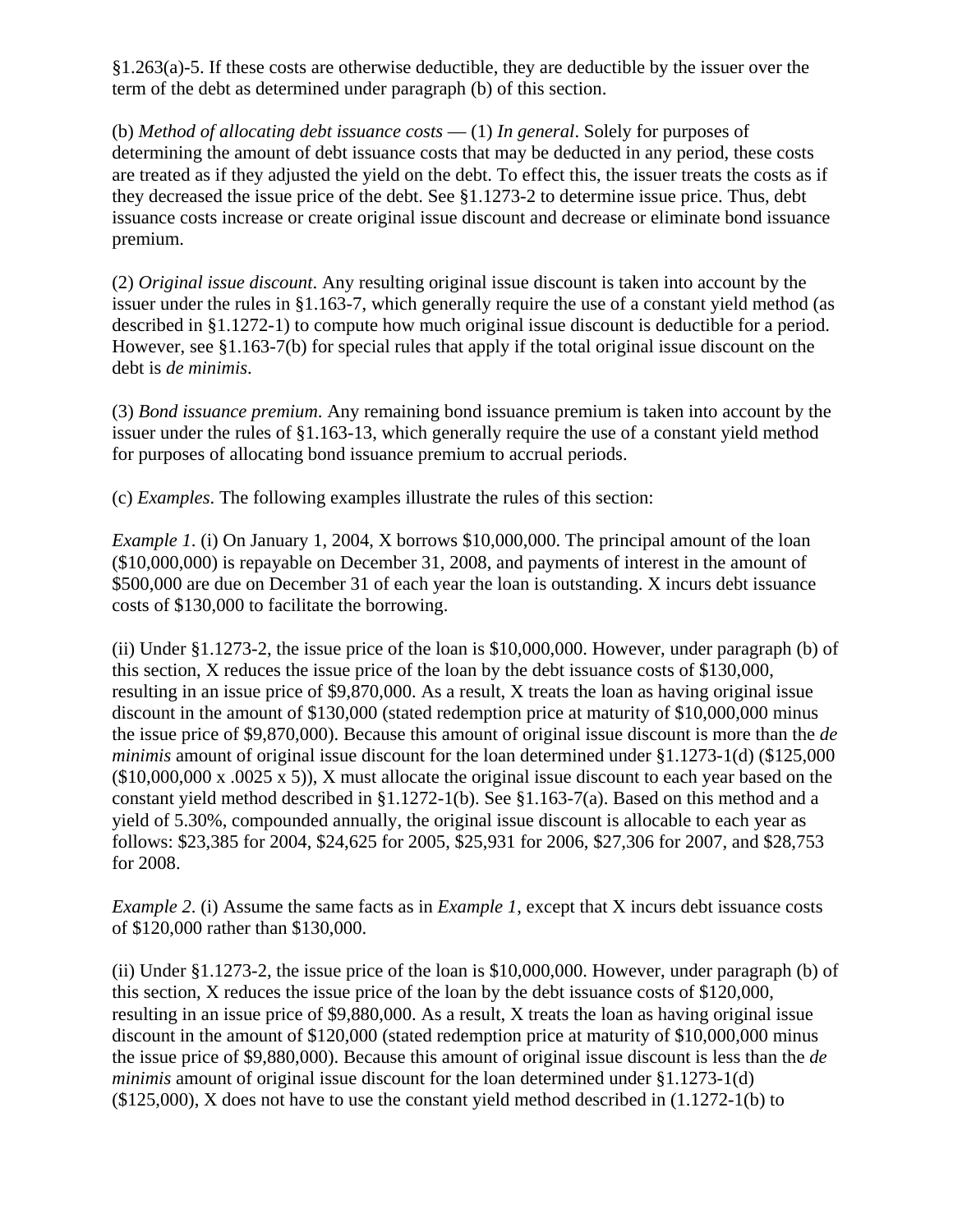allocate the original issue discount to each year. Instead, under §1.163-7(b)(2), X can choose to allocate the original issue discount to each year on a straight-line basis over the term of the loan or in proportion to the stated interest payments (\$24,000 each year). X also could choose to deduct the original issue dis count at maturity of the loan. X makes its choice by reporting the original issue discount in a manner consistent with the method chosen on X's timely filed federal income tax return for 2004. If X wanted to use the constant yield method, based on a yield of 5.279%, compounded annually, the original issue discount is allocable to each year as follows: \$21,596 for 2004, \$22,736 for 2005, \$23,937 for 2006, \$25,200 for 2007, and \$26,531 for 2008.

(d) *Effective date*. This section applies to debt issuance costs paid or incurred for debt instruments issued on or after December 31, 2003.

(e) *Accounting method changes* — (1) *Consent to change*. An issuer required to change its method of accounting for debt issuance costs to comply with this section must secure the consent of the Commissioner in accordance with the requirements of §1.446-1(e). Paragraph (e)(2) of this section provides the Commissioner's automatic consent for certain changes.

(2) *Automatic consent*. The Commissioner grants consent for an issuer to change its method of accounting for debt issuance costs incurred for debt instruments issued on or after December 31, 2003. Because this change is made on a cut-off basis, no items of income or deduction are omitted or duplicated and, therefore, no adjustment under section 481 is allowed. The consent granted by this paragraph  $(e)(2)$  applies provided—

(i) The change is made to comply with this section;

(ii) The change is made for the first taxable year for which the issuer must account for debt issuance costs under this section; and

(iii) The issuer attaches to its federal income tax return for the taxable year containing the change a statement that it has changed its method of accounting under this section.

# **PART 602—OMB CONTROL NUMBERS UNDER THE PAPERWORK REDUCTION ACT**

Par. 6. The authority citation for part 602 continues to read as follows:

Authority: 26 U.S.C. 7805.

Par. 7. In §602.101, paragraph (b) is amended by adding an entry in numerical order for  $§1.263(a) - 5$  to read as follows:

# *§602.101 OMB Control numbers.*

*\* \* \* \* \**

(b) *\* \* \**